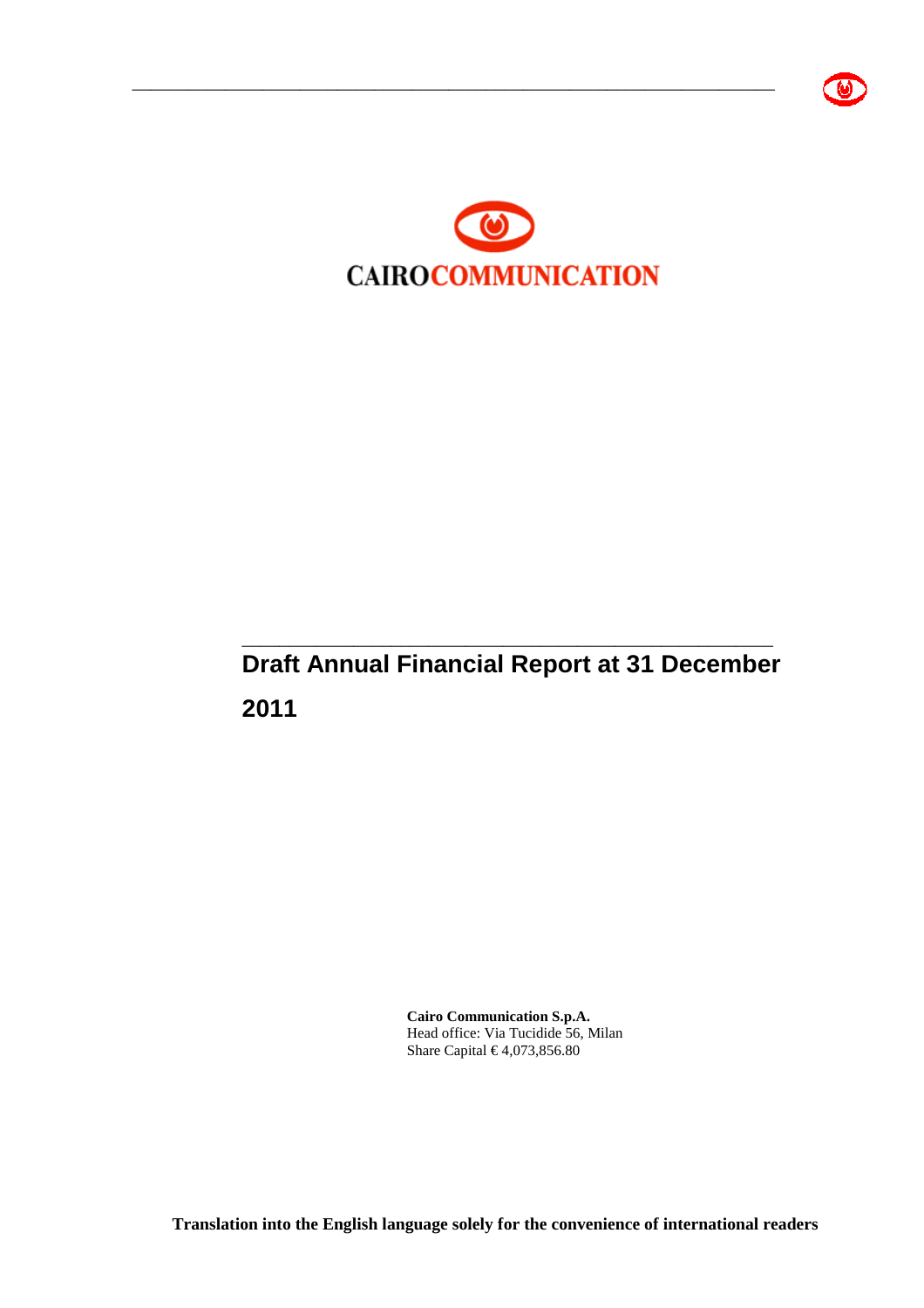## **Governance**

#### **Board of Directors**

| Urbano Cairo*                     | Chairman                       |
|-----------------------------------|--------------------------------|
| Uberto Fornara                    | <b>Chief Executive Officer</b> |
| <b>Roberto Cairo</b>              | Director                       |
| Marco Janni                       | Director                       |
| <b>Antonio Magnocavallo</b>       | Director                       |
| <b>Marco Pompignoli</b>           | Director                       |
| <b>Roberto Rezzonico</b>          | Director                       |
| <b>Mauro Sala</b>                 | Director                       |
| <b>Internal Control Committee</b> |                                |
| <b>Roberto Rezzonico</b>          | Director                       |
| <b>Antonio Magnocavallo</b>       | Director                       |
| <b>Mauro Sala</b>                 | Director                       |
| <b>Remuneration Committee</b>     |                                |
| <b>Antonio Magnocavallo</b>       | Director                       |
| <b>Roberto Rezzonico</b>          | Director                       |
| <b>Marco Janni</b>                | Director                       |
| <b>Related Party Committee</b>    |                                |
| Marco Janni                       | Director                       |
| <b>Mauro Sala</b>                 | Director                       |
| <b>Roberto Rezzonico</b>          | Director                       |

\_\_\_\_\_\_\_\_\_\_\_\_\_\_\_\_\_\_\_\_\_\_\_\_\_\_\_\_\_\_\_\_\_\_\_\_\_\_\_\_\_\_\_\_\_\_\_\_\_\_\_\_\_\_\_\_\_\_\_\_\_\_\_\_\_\_\_\_\_

**\_\_\_\_\_\_\_\_\_\_\_\_\_\_\_\_\_\_\_\_\_\_\_\_\_\_\_\_\_\_\_\_\_\_\_\_\_\_\_\_\_\_\_\_\_\_\_\_\_\_\_\_\_\_\_\_\_\_\_\_\_\_\_\_\_\_\_\_\_\_\_\_\_\_\_\_\_\_\_\_\_\_\_\_\_\_\_\_** 

#### **Board of Statutory Auditors**

| <b>Marco Moroni</b>     | Chairman          |  |
|-------------------------|-------------------|--|
| <b>Marco Giuliani</b>   | Standing auditor  |  |
| <b>Maria Pia Maspes</b> | Standing auditor  |  |
| <b>Mario Danti</b>      | Alternate auditor |  |
| <b>Enrico Tamborini</b> | Alternate auditor |  |
|                         |                   |  |

#### **Audit Firm**

### **KPMG S.p.A.**

\* Ordinary and extraordinary executive powers exercised with single signatory, as limited by the Board of Directors.

**\_\_\_\_\_\_\_\_\_\_\_\_\_\_\_\_\_\_\_\_\_\_\_\_\_\_\_\_\_\_\_\_\_\_\_\_\_\_\_\_\_\_\_\_\_\_\_\_\_\_\_\_\_\_\_\_\_\_\_\_\_\_\_\_\_\_\_\_\_\_\_\_\_\_\_\_\_\_\_\_\_\_\_\_\_\_\_\_** 

**\_\_\_\_\_\_\_\_\_\_\_\_\_\_\_\_\_\_\_\_\_\_\_\_\_\_\_\_\_\_\_\_\_\_\_\_\_\_\_\_\_\_\_\_\_\_\_\_\_\_\_\_\_\_\_\_\_\_\_\_\_\_\_\_\_\_\_\_\_\_\_\_\_\_\_\_\_\_\_\_\_\_\_\_\_\_\_\_**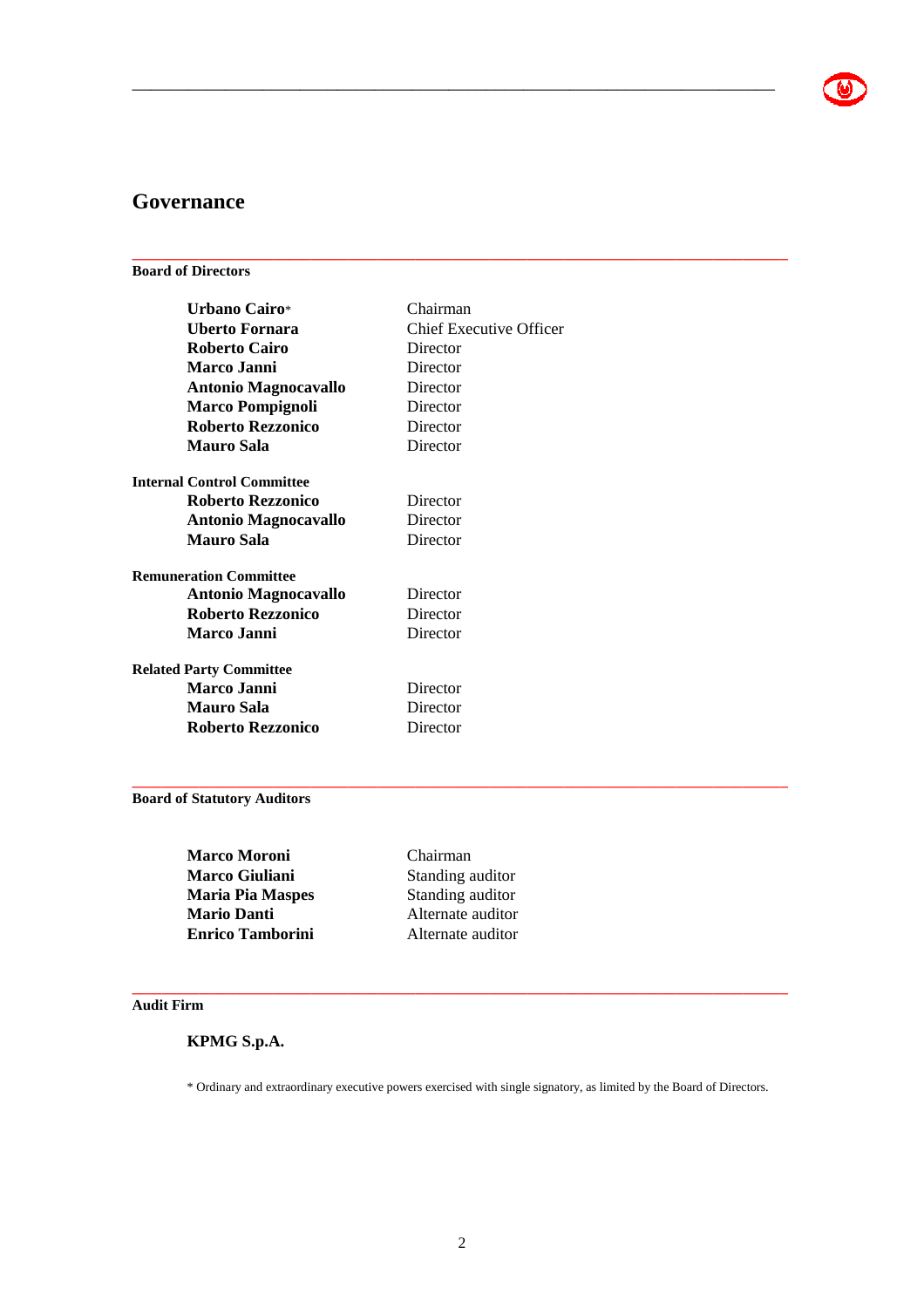The Group at 31 December 2011

 $\bar{\mathcal{A}}$ 

 $\bigcirc$ 



 $\mathfrak{c}$ 

ś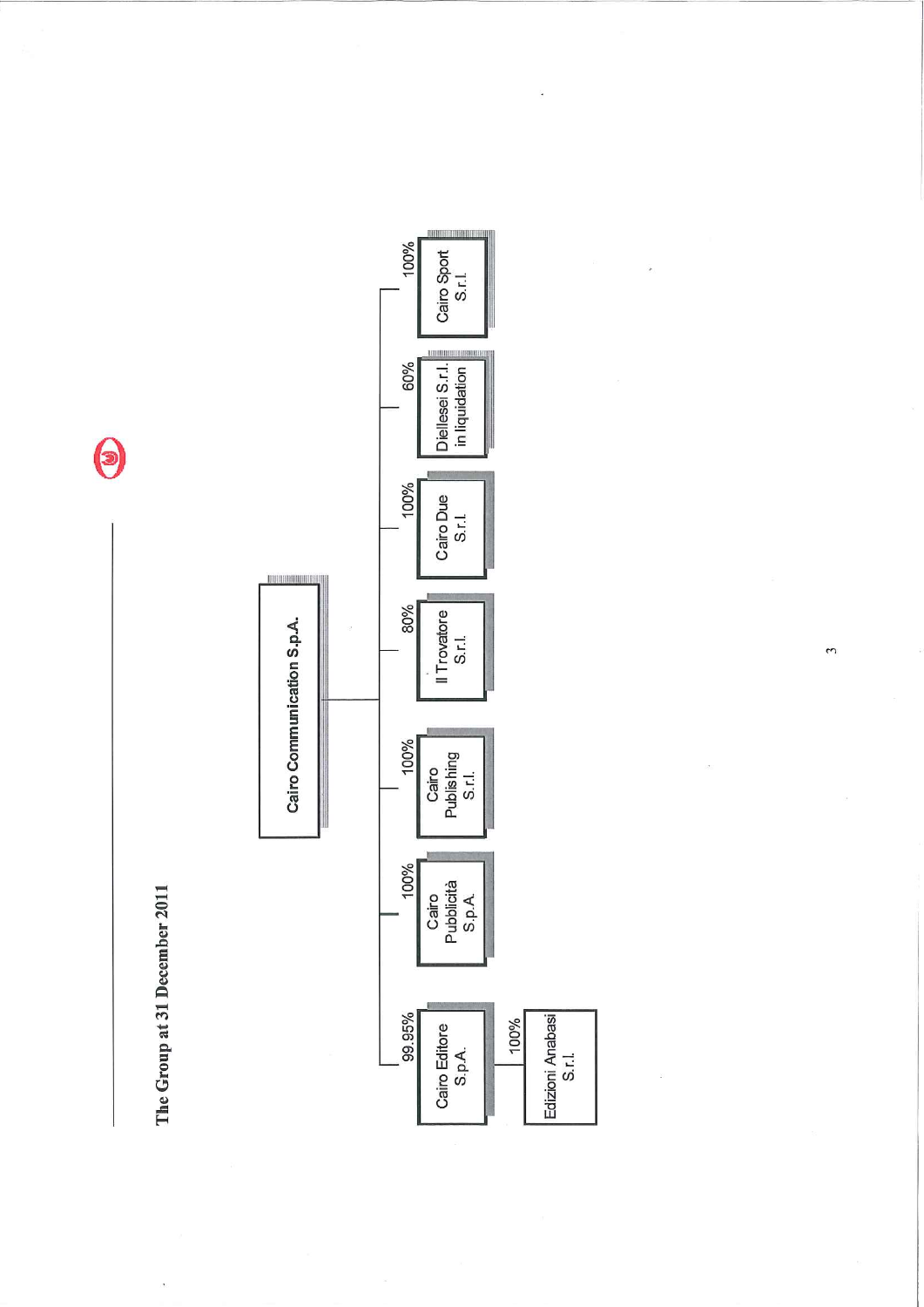

#### **DIRECTORS' REPORT**

#### **Separate and consolidated financial statements at 31 December 2011**

Dear Shareholders,

 The separate and consolidated financial statements as at and for the year ended 31 December 2011, submitted for your approval, show, respectively, a profit of Euro 19,258 thousand and a profit attributable to the owners of the parent of Euro 23,446 thousand.

\_\_\_\_\_\_\_\_\_\_\_\_\_\_\_\_\_\_\_\_\_\_\_\_\_\_\_\_\_\_\_\_\_\_\_\_\_\_\_\_\_\_\_\_\_\_\_\_\_\_\_\_\_\_\_\_\_\_\_\_\_\_\_\_\_\_\_\_\_

In 2011, the Cairo Communication Group continued to operate as a publisher of magazines and books (Cairo Editore/Editoriale Giorgio Mondadori and Cairo Publishing), as a multimedia advertising broker (Cairo Pubblicità) for the sale of advertising space on TV, in print media, on the Internet and in stadiums, and as operator of Internet sites (Il Trovatore).

In 2011, the short and medium-term economic uncertainty began to deteriorate – starting especially from autumn – reflecting the overall economic-financial scenario.

According to AC Nielsen figures, advertising investments in Italy in 2011 amounted to approximately Euro 8.6 billion, down 3.8% versus the previous year. Nielsen's analysis by media shows that in 2011:

- the magazine advertising market dropped by 3.7% versus 2010, when it had slid by 5.4% versus 2009,
- $\bullet$  the TV advertising market fell by 3.1% versus 2010, when it had progressed by 6% versus 2009.

Against this backdrop, in 2011 current operating results for the Cairo Communication Group surged versus last year, with gross operating profit (EBITDA) of approximately Euro 39.5 million (+31.6%) and operating profit (EBIT) of approximately Euro 35.9 million (+36.6%). The 2011 profit attributable to the owners of the parent came to approximately Euro 23.4 million.

Mention must be made that the financial year 2010 had also included non-recurring income from the Cairo-Telepiù arbitration, as illustrated in the 2010 annual financial report, in the paragraph on "*Management Performance of the Cairo Communication Group - Consolidated figures"*  contained in the Directors' Report and in the notes to the consolidated and separate financial statements at 31 December 2010 regarding *"Other operating revenues - non-recurring income from Cairo-Telepiù arbitration"*.

Looking at each business segment, in 2011:

- for **publishing**, gross operating profit (EBITDA) and operating profit (EBIT) were up versus the previous year, reaching Euro 19.6 million and Euro 18.2 million respectively, despite the lower number of issues of "Settimanale Dipiù" versus 2010 (52 instead of 53),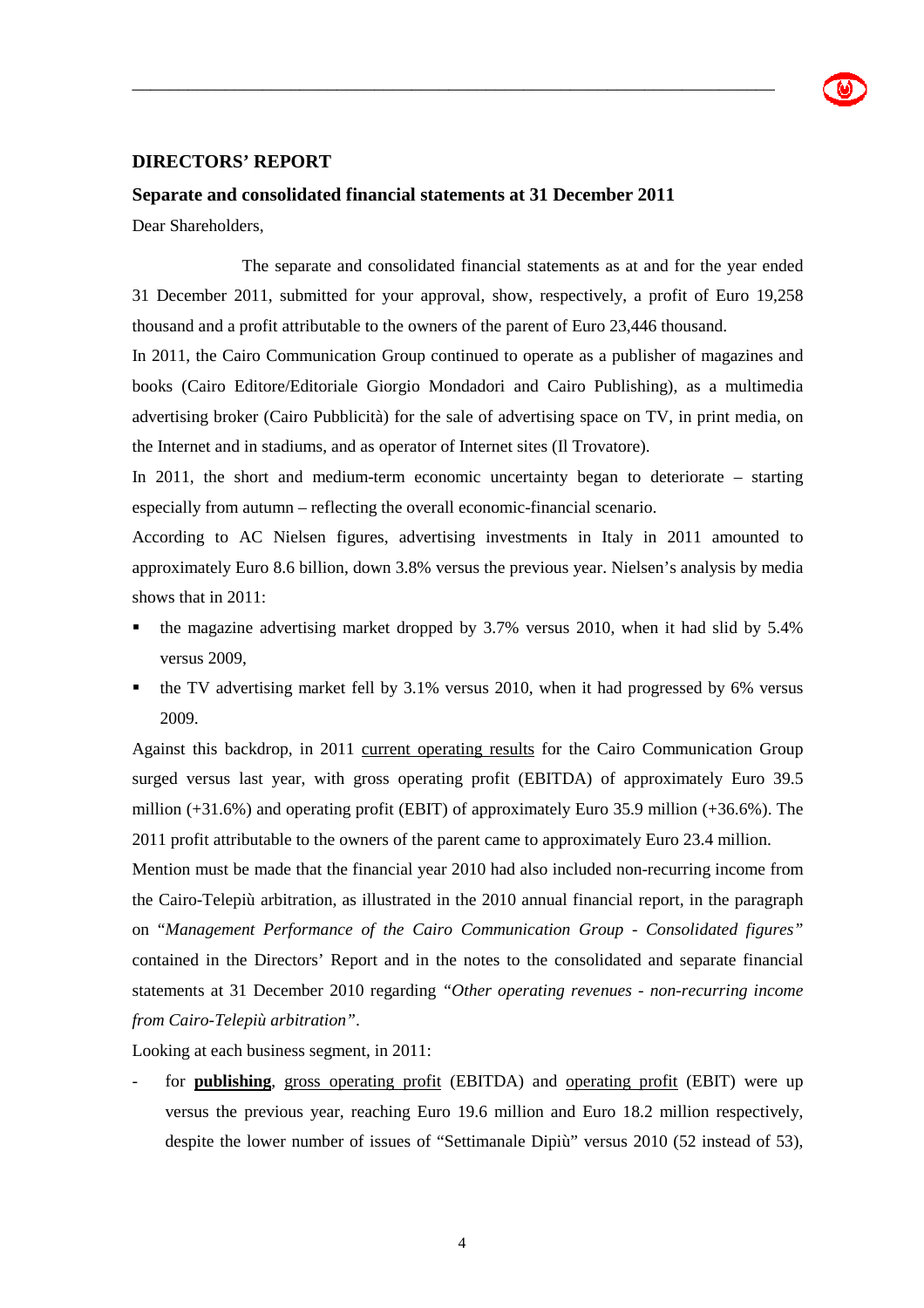

with a drop of approximately Euro 0.3 million in profits, the cut price (from 1 Euro to 50 cents) of six issues of "Dipiù TV", with a drop of approximately Euro 1 million, and costs of Euro 0.3 million, mainly for personnel, incurred in 2011 during the planning stage of the two new magazines scheduled for 2012. In October, Cairo Editore chose Riccardo Signoretti and Marisa Deimichei as the editors-in-chief of two new weeklies. The first, "Settimanale Nuovo", led by Riccardo Signoretti, debuted on newsstands on 19 January 2012 (the first 2 issues at a launch price of 50 cents), and the first 6 issues posted average sales of approximately 419 thousand copies, a highly satisfying result that even beats forecasts. The second, a women's weekly, will be launched in 2012;

\_\_\_\_\_\_\_\_\_\_\_\_\_\_\_\_\_\_\_\_\_\_\_\_\_\_\_\_\_\_\_\_\_\_\_\_\_\_\_\_\_\_\_\_\_\_\_\_\_\_\_\_\_\_\_\_\_\_\_\_\_\_\_\_\_\_\_\_\_

for **advertising**, gross operating profit (EBITDA) and operating profit (EBIT) from current operations surged versus the previous year, reaching respectively Euro 19.9 million and Euro 17.7 million, as a result mainly of the increase in TV advertising revenues (+30.1% overall). Advertising sales on LA7, approximately Euro 167.5 million, were up 32.5% versus 2010.

In 2011, LA7 audience shares confirmed the trend that had started in autumn 2010 and increased by 24.4% (3.82% average all-day share versus 3.07% in 2010). Specifically, the 8PM newscast's average share reached 8.4% in 2011 versus 4.22% in 2010, and continued to enjoy widespread exposure across the media. Excellent results were also achieved by the other news and in-depth programmes, especially by "L'infedele" (6% average share versus 3.71% in 2010), "Otto e mezzo" (6.69% average share versus 3.91% in 2010) and the new programmes "Italialand nuove attrazioni" (9.97% average share in 2011) and "Piazza Pulita" (6.43% average share in 2011).

### **PERFORMANCE**

## **Cairo Communication Group** – Consolidated figures

The main **consolidated income statement figures** of **2011** can be compared as follows with those of 2010: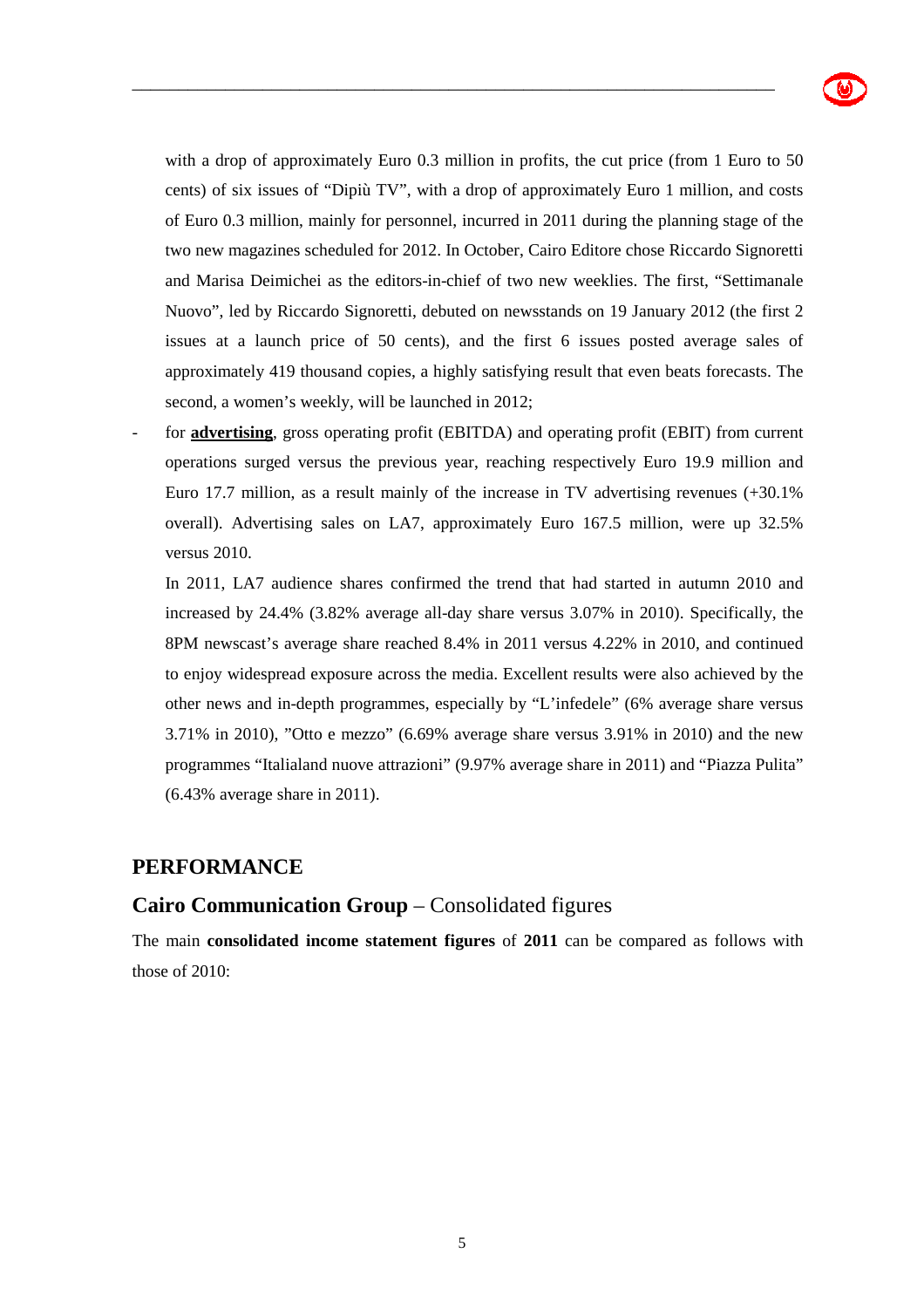|                                                                                         |                       | 2011                        |            |                       | 2010                       |            |
|-----------------------------------------------------------------------------------------|-----------------------|-----------------------------|------------|-----------------------|----------------------------|------------|
| $(\epsilon$ thousands)                                                                  | Current<br>operations | Non-<br>recurrin<br>g items | Total      | Current<br>operations | Non-<br>recurring<br>items | Total      |
| Gross operating revenue                                                                 | 316,635               |                             | 316,635    | 271,456               |                            | 271,456    |
| Advertising agency discounts                                                            | (35,086)              |                             | (35,086)   | (27, 896)             |                            | (27, 896)  |
| Net operating revenue                                                                   | 281,549               |                             | 281,549    | 243,560               |                            | 243,560    |
| Change in inventory                                                                     | (124)                 |                             | (124)      | (35)                  |                            | (35)       |
| Other income                                                                            | 2,567                 |                             | 2,567      | 2,871                 |                            | 2,871      |
| Non-recurring income from arbitration                                                   |                       |                             |            |                       | 6,792                      | 6,792      |
| <b>Total revenue</b>                                                                    | 283,992               | ä,                          | 283,992    | 246,396               | 6,792                      | 253,188    |
| Production cost                                                                         | (220, 854)            |                             | (220, 854) | (194, 610)            |                            | (194, 610) |
| Personnel expense                                                                       | (23, 630)             |                             | (23, 630)  | (21,753)              |                            | (21,753)   |
| Gross operating profit (EBITDA)                                                         | 39,508                |                             | 39,508     | 30,033                | 6,792                      | 36,825     |
| Amortization, depreciation,                                                             | (3,584)               |                             | (3,584)    |                       |                            |            |
| provisions and impairment losses                                                        |                       |                             |            | (3,738)               |                            | (3,738)    |
| <b>Operating profit</b>                                                                 | 35,924                |                             | 35,924     | 26,295                | 6,792                      | 33,087     |
| Net financial income                                                                    | 1,327                 |                             | 1,327      | 349                   |                            | 349        |
| Income (loss) on investment                                                             | (765)                 |                             | (765)      |                       |                            | 1          |
| Pre-tax profit                                                                          | 36,486                | ä,                          | 36,486     | 26,645                | 6,792                      | 33,437     |
| Income tax                                                                              | (13,027)              |                             | (13,027)   | (9,518)               | (3,122)                    | (12,640)   |
| Non-controlling interests                                                               | (3)                   |                             | (3)        | (1)                   |                            | (1)        |
| <b>Profit from continuing operations</b><br>attributable to the owners of the           |                       |                             |            |                       |                            |            |
| parent                                                                                  | 23,456                |                             | 23,456     | 17,126                | 3,670                      | 20,796     |
| Loss from discontinued operations<br>Loss from discontinued operations                  | (10)                  |                             | (10)       | (67)                  |                            | (67)       |
| attributable to non-controlling interests                                               |                       |                             |            |                       |                            |            |
| <b>Loss from discontinued operations</b><br>attributable to the owners of the<br>parent | (10)                  |                             | (10)       | (67)                  |                            | (67)       |
| Profit attributable to the owners of                                                    | 23,446                |                             | 23,446     | 17,059                | 3,670                      | 20,729     |

In the schedules of the consolidated income statement for 2010 appearing in this directors' report, income arising from the Cairo-Telepiù arbitration is shown separately owing to its nonrecurring nature.

**-** 

As for the preparation of the consolidated financial statements at 31 December 2010, loss attributable to the owners of the parent in Diellesei S.r.l. in liquidation has been shown separately under "loss from discontinued operations".

In 2011, looking at current operations:

**the parent** 

- consolidated gross revenue was approximately Euro 319.2 million (Euro 274.3 million in 2010), which comprise operating revenue of Euro 316.6 million and other revenue of Euro 2.6 million, up 16.3% overall versus 2010,
- consolidated gross operating profit (EBITDA), amounting to approximately Euro 39.5 million, was up 31.6% versus 2010 (Euro 30 million),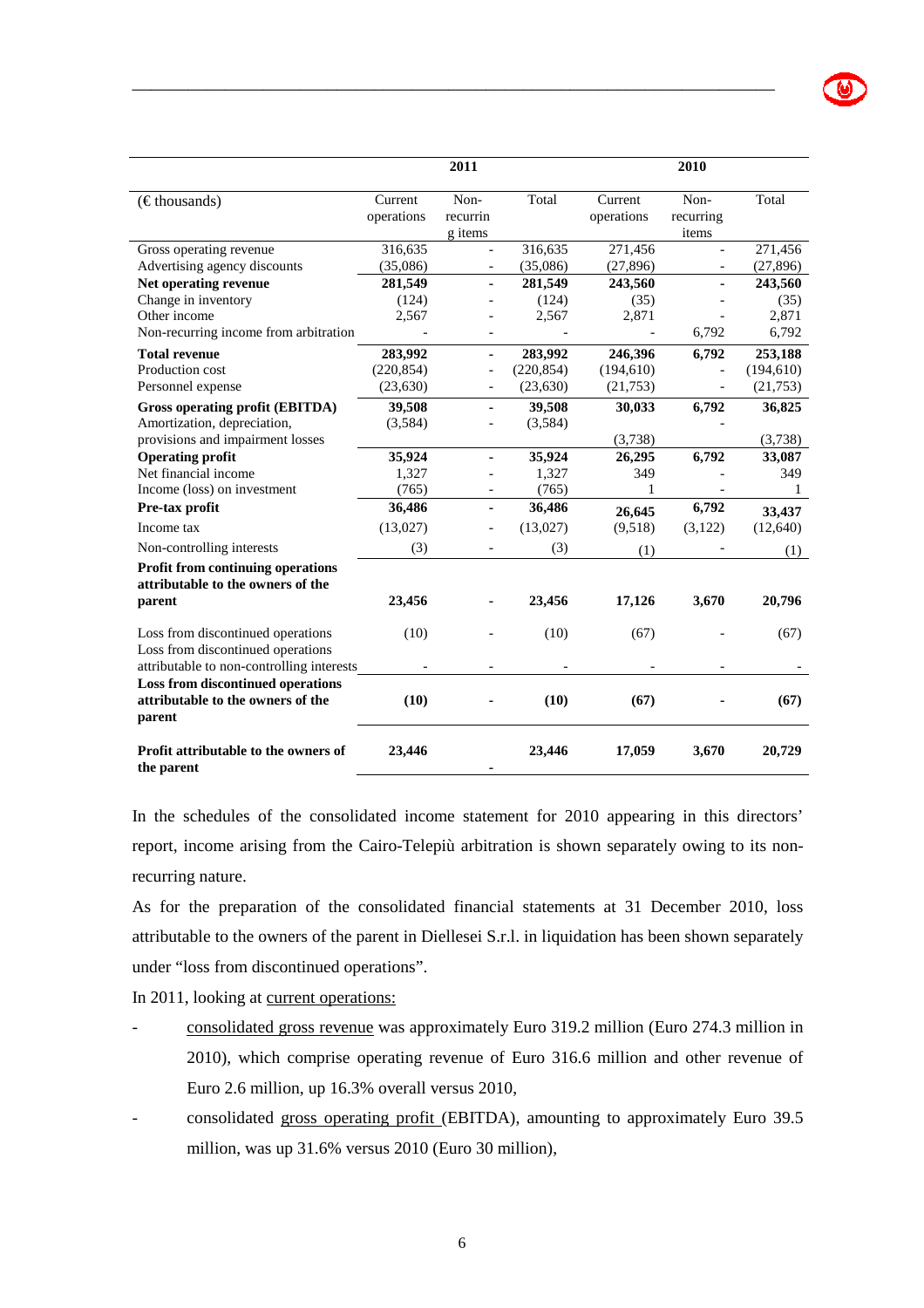

- operating profit (EBIT) amounted to approximately Euro 35.9 million, rising by 36.6% versus 2010 (Euro 26.3 million),

\_\_\_\_\_\_\_\_\_\_\_\_\_\_\_\_\_\_\_\_\_\_\_\_\_\_\_\_\_\_\_\_\_\_\_\_\_\_\_\_\_\_\_\_\_\_\_\_\_\_\_\_\_\_\_\_\_\_\_\_\_\_\_\_\_\_\_\_\_

profit from current operations attributable to the owners of the parent came to approximately Euro 23.4 million, up 37.4% versus 2010 (Euro 17.1 million).

Including non-recurring income from the Cairo-Telepiù arbitration, in 2010 consolidated gross operating profit (EBITDA) and operating profit (EBIT) had amounted to approximately Euro 36.8 million and approximately Euro 33.1 million, respectively. Profit attributable to the owners of the parent had come to approximately Euro 20.7 million.

The variation in financial income is mainly due to the variation in interest rates versus 2010 (1.19% average 1-month Euribor in 2011 versus 0.57% in 2010).

Investment income refers to the effect of the measurement of the investment in the associate Dmail Group S.p.A.

| $(\epsilon$ thousands)                                                                            | 2011   | 2010    |  |
|---------------------------------------------------------------------------------------------------|--------|---------|--|
| Consolidated statement of comprehensive income<br>Profit attributable to the owners of the parent | 23,446 | 20,729  |  |
| Loss on measurement of available-for-sale financial<br>assets                                     | 3)     | (1,775) |  |
| <b>Total comprehensive income</b>                                                                 | 23,438 | 18.954  |  |

The Group **statement of comprehensive income** can be analyzed as follows:

Loss on measurements of available-for-sale financial assets, equal to Euro 8 thousand, refers to the adjustment of the carrying amount of the investment in the listed company Dmail Group (765,000 shares, or 10% of the share capital), at the date taken as the basis to reclassify the investment from "investments in other companies" "available for sale" to "investments in associates", as illustrated in Note 18 to the consolidated financial statements at 31 December 2011 *"Investments and non-current financial assets"*.

The Group's performance can be read better by analyzing the 2011 results by **core business** (publishing, advertising and Il Trovatore) versus those of 2010: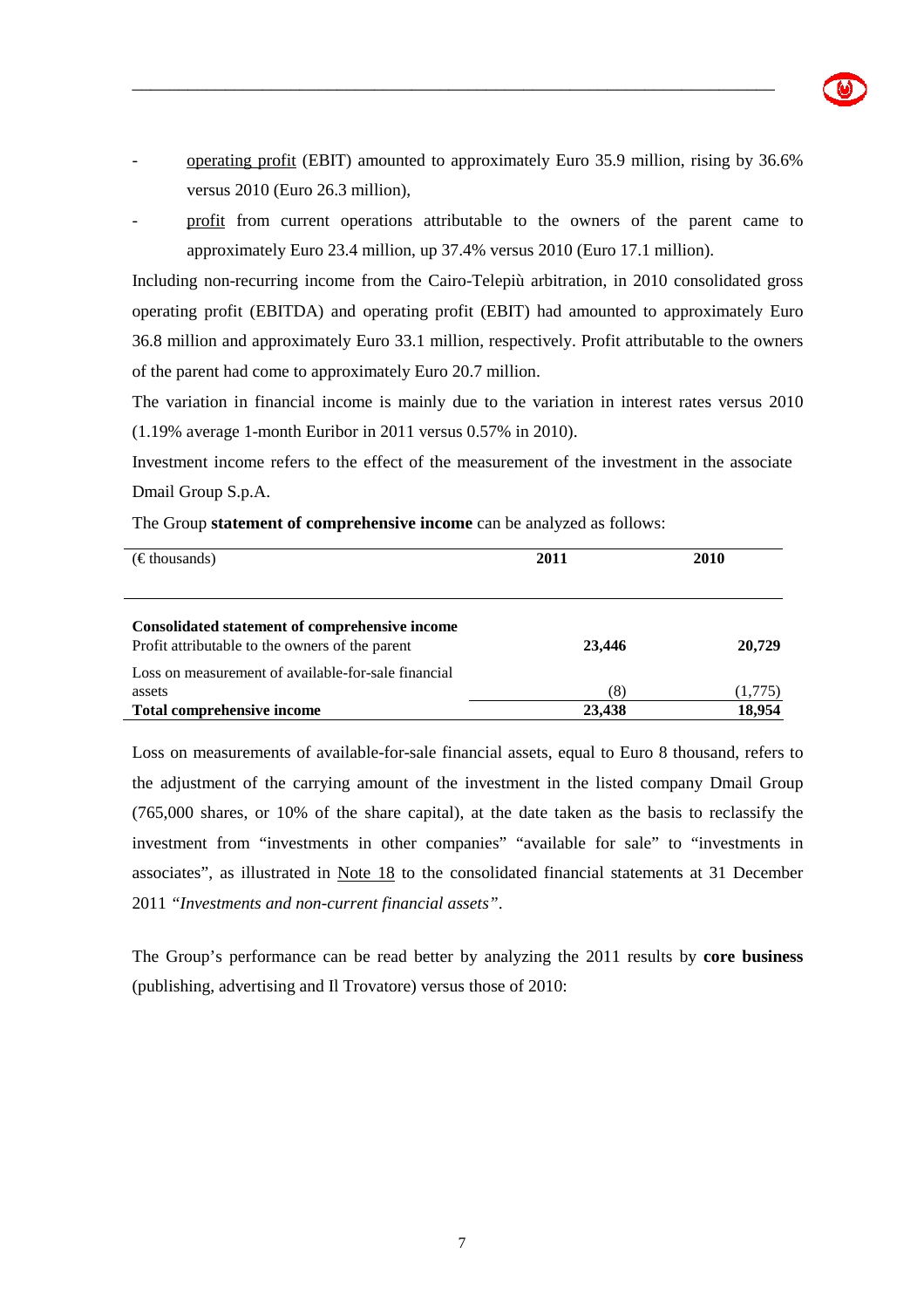| 2011                                                            | <b>Publishing</b> | <b>Advertising</b>           |                            | <b>Trovat</b>            | <b>Unalloc</b>         | Intra-           | <b>Total</b> |
|-----------------------------------------------------------------|-------------------|------------------------------|----------------------------|--------------------------|------------------------|------------------|--------------|
| $(\epsilon$ thousands)                                          |                   | <b>Current</b><br>operations | Non-<br>recurring<br>items | ore                      | ated<br>operatio<br>ns | group            |              |
| Gross operating revenue                                         | 100,181           | 246,778                      |                            | 354                      |                        | (30, 678)        | 316,635      |
| Advertising agency discounts                                    |                   | (35,086)                     | $\overline{\phantom{a}}$   |                          |                        |                  | (35,086)     |
| Net operating revenue                                           | 100,181           | 211,692                      |                            | 354                      | $\mathbf{0}$           | (30, 678)        | 281,549      |
| Change in inventory                                             | (124)             |                              |                            |                          |                        |                  | (124)        |
| Other income                                                    | 1,872             | 695                          |                            |                          |                        |                  | 2,567        |
| Non-recurring income from arbitration                           |                   |                              |                            |                          |                        |                  |              |
| <b>Total revenue</b>                                            | 101,929           | 212,387                      | ٠                          | 354                      | $\bf{0}$               | (30, 678)        | 283,992      |
| Production cost                                                 | (65, 571)         | (185, 665)                   |                            | (296)                    |                        | 30,678           | (220, 854)   |
| Personnel expense                                               | (16,746)          | (6,852)                      |                            | (32)                     |                        |                  | (23, 630)    |
| Gross operating profit (EBITDA)                                 | 19,612            | 19,870                       |                            | 26                       | $\mathbf{0}$           | $\bf{0}$         | 39,508       |
| Amortization, depreciation, provisions and<br>impairment losses | (1,416)           | (2,170)                      |                            | 2                        |                        |                  | (3,584)      |
| <b>Operating profit (EBIT)</b>                                  | 18,196            | 17,700                       |                            | 28                       | $\bf{0}$               | $\bf{0}$         | 35,924       |
| Net financial income                                            | 177               | 1,151                        |                            | (1)                      |                        |                  | 1,327        |
| Loss on investment                                              |                   | (765)                        |                            |                          |                        |                  | (765)        |
| Pre-tax profit                                                  | 18,373            | 18,086                       | ä,                         | 27                       | $\mathbf{0}$           | $\bf{0}$         | 36,486       |
| Income tax                                                      | (6,451)           | (6, 554)                     |                            | (22)                     |                        |                  | (13,027)     |
| Non-controlling interests                                       |                   |                              |                            | (3)                      |                        |                  | (3)          |
| Profit from continuing operations                               | 11,922            | 11,532                       | ٠                          | $\overline{2}$           | $\mathbf{0}$           | $\mathbf{0}$     | 23,456       |
| attributable to the owners of the parent                        |                   |                              |                            |                          |                        |                  |              |
| Loss from discontinued operations                               |                   |                              | $\overline{\phantom{a}}$   | $\overline{\phantom{a}}$ | (10)                   | $\boldsymbol{0}$ | (10)         |
| Profit                                                          | 11,922            | 11,532                       | ٠                          | $\overline{2}$           | (10)                   | $\bf{0}$         | 23,446       |

| 2010                                                                                    | <b>Publishing</b> | <b>Advertising</b>           |                            | Trovato-<br>re           | <b>Unalloc</b><br>ated | Intra-<br>group          | <b>Total</b> |
|-----------------------------------------------------------------------------------------|-------------------|------------------------------|----------------------------|--------------------------|------------------------|--------------------------|--------------|
| $(\epsilon$ thousands)                                                                  |                   | <b>Current</b><br>operations | Non-<br>recurring<br>items |                          | <b>Operat</b><br>ions  |                          |              |
| Gross operating revenue                                                                 | 101,203           | 197,227                      |                            | 344                      | ٠                      | (27,318)                 | 271,456      |
| Advertising agency discounts                                                            |                   | (27, 896)                    |                            |                          |                        |                          | (27, 896)    |
| Net operating revenue                                                                   | 101,203           | 169,331                      | $\mathbf{0}$               | 344                      | $\bf{0}$               | (27, 318)                | 243,560      |
| Change in inventory                                                                     | (35)              |                              |                            |                          |                        |                          | (35)         |
| Other income                                                                            | 1,958             | 913                          |                            |                          |                        |                          | 2,871        |
| Non-recurring income from arbitration                                                   |                   |                              | 6,792                      |                          |                        |                          | 6,792        |
| <b>Total revenue</b>                                                                    | 103,126           | 170,244                      | 6.792                      | 344                      | $\bf{0}$               | (27, 318)                | 253,188      |
| Production cost                                                                         | (68, 628)         | (153, 041)                   |                            | (259)                    |                        | 27,318                   | (194, 610)   |
| Personnel expense                                                                       | (16, 194)         | (5,526)                      |                            | (33)                     |                        |                          | (21, 753)    |
| <b>Gross operating profit (EBITDA)</b>                                                  | 18,304            | 11,677                       | 6,792                      | 52                       | $\mathbf{0}$           | $\mathbf{0}$             | 36,825       |
| Amortization, depreciation, provisions<br>and impairment losses                         | (1,489)           | (2,247)                      |                            | (2)                      |                        |                          | (3,738)      |
| <b>Operating profit (EBIT)</b>                                                          | 16,815            | 9,430                        | 6,792                      | 50                       | $\bf{0}$               | $\mathbf{0}$             | 33,087       |
| Net financial income                                                                    |                   |                              |                            |                          |                        |                          |              |
| Loss on investment                                                                      | 61                | 289                          |                            | (1)                      |                        |                          | 349          |
| Pre-tax profit                                                                          | 16,876            | 9,720                        | 6,792                      | 49                       | $\bf{0}$               | $\mathbf{0}$             | 33.437       |
| Income tax                                                                              | (5,701)           | (3,774)                      | (3,122)                    | (43)                     |                        |                          | (12,640)     |
| Non-controlling interests                                                               |                   |                              |                            | (1)                      |                        |                          | (1)          |
| <b>Profit from continuing operations</b><br>attributable to the owners of the<br>parent | 11,175            | 5,946                        | 3,670                      | 5                        | $\mathbf{0}$           | $\mathbf{0}$             | 20,796       |
| Loss from discontinued operations                                                       |                   |                              | $\overline{a}$             | $\overline{\phantom{0}}$ | (67)                   | $\overline{\phantom{a}}$ | (67)         |
| Profit                                                                                  | 11,175            | 5,946                        | 3.670                      | 5                        | (67)                   | $\bf{0}$                 | 20,729       |

l,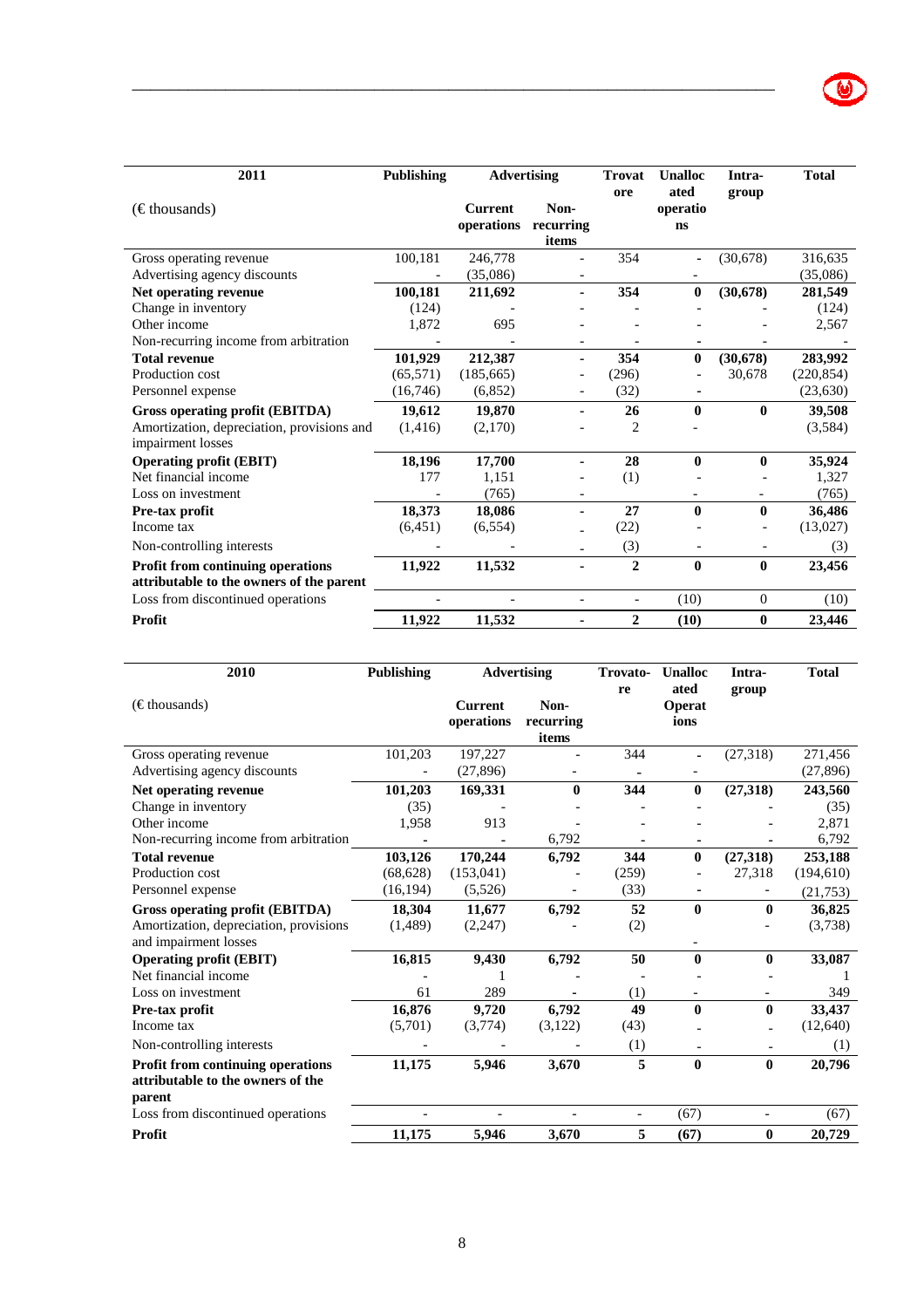**Gross operating revenue** in 2011, split up by core business segment (publishing, advertising and Il Trovatore), can be analyzed as follows versus the amounts of 2010:

\_\_\_\_\_\_\_\_\_\_\_\_\_\_\_\_\_\_\_\_\_\_\_\_\_\_\_\_\_\_\_\_\_\_\_\_\_\_\_\_\_\_\_\_\_\_\_\_\_\_\_\_\_\_\_\_\_\_\_\_\_\_\_\_\_\_\_\_\_

| <b>Gross revenue</b>   |                                                                                                      |                | 2011                                                                             |                             |
|------------------------|------------------------------------------------------------------------------------------------------|----------------|----------------------------------------------------------------------------------|-----------------------------|
| $(\epsilon$ thousands) |                                                                                                      |                |                                                                                  |                             |
|                        | $\mathbf{D}$ , $\mathbf{L}$ $\mathbf{L}$ , $\mathbf{L}$ , $\mathbf{L}$ , $\mathbf{L}$ , $\mathbf{L}$ | $\blacksquare$ | $\mathbf{F}$ and $\mathbf{F}$ and $\mathbf{F}$ and $\mathbf{F}$ and $\mathbf{F}$ | The Alexander and Alexander |

|                                        | Publishing | <b>Advertising</b>       | <b>Trovatore</b> | Intra-group<br>eliminations | <b>Total</b> |
|----------------------------------------|------------|--------------------------|------------------|-----------------------------|--------------|
| Magazine over-the-counter sales        | 66,838     |                          |                  |                             | 66,838       |
| Print media advertising                | 30,074     | 41,039                   |                  | (29, 860)                   | 41,253       |
| TV advertising                         |            | 201,768                  |                  |                             | 201,768      |
| Stadium signage                        |            | 2,094                    |                  |                             | 2,094        |
| Internet advertising                   | 19         | 1,275                    | 38               |                             | 1,332        |
| Subscriptions                          | 3,126      | $\overline{\phantom{a}}$ |                  |                             | 3,126        |
| Books and catalogues                   | 1,377      |                          |                  |                             | 1,377        |
| Other revenue                          |            | 602                      | 316              | (818)                       | 100          |
| VAT relating to publications           | (1,253)    |                          |                  |                             | (1,253)      |
| <b>Total gross operating revenue</b>   | 100,181    | 246,778                  | 354              | (30,678)                    | 316,635      |
| Other revenue                          | 1,872      | 695                      |                  |                             | 2,567        |
| <b>Revenue from current operations</b> | 102,053    | 247,473                  | 354              | (30,678)                    | 319,202      |
| Non recurring arbitration income       | ۰          |                          |                  |                             |              |
| <b>Total revenue</b>                   | 102,053    | 247,473                  | 354              | (30,678)                    | 319,202      |

#### **Gross revenue**

**2010** 

(€ thousands)

|                                        | <b>Publishing</b> | <b>Advertising</b> | <b>Trovatore</b> | Intra-group<br>eliminations | <b>Total</b> |
|----------------------------------------|-------------------|--------------------|------------------|-----------------------------|--------------|
| Magazine over-the-counter sales        | 70,978            |                    |                  |                             | 70,978       |
| Print media advertising                | 26,675            | 38,918             |                  | (26,501)                    | 39,092       |
| TV advertising                         |                   | 155,058            |                  |                             | 155,058      |
| Stadium signage                        |                   | 1,571              |                  |                             | 1,571        |
| Internet advertising                   |                   | 1,092              | 28               |                             | 1,120        |
| Subscriptions                          | 2,883             |                    | $\overline{a}$   |                             | 2,883        |
| Books and catalogues                   | 1,970             |                    |                  |                             | 1,970        |
| Other revenue                          |                   | 588                | 316              | (817)                       | 87           |
| VAT relating to publications           | (1,303)           |                    |                  |                             | (1,303)      |
| <b>Total gross operating revenue</b>   | 101,203           | 197,227            | 344              | (27,318)                    | 271,456      |
| Other revenue                          | 1,958             | 913                |                  |                             | 2,871        |
| <b>Revenue from current operations</b> | 103,161           | 198,140            | 344              | (27,318)                    | 274,327      |
| Non recurring arbitration income       |                   | 6,792              |                  |                             | 6,792        |
| <b>Total revenue</b>                   | 103,161           | 204,932            | 344              | (27,318)                    | 281,119      |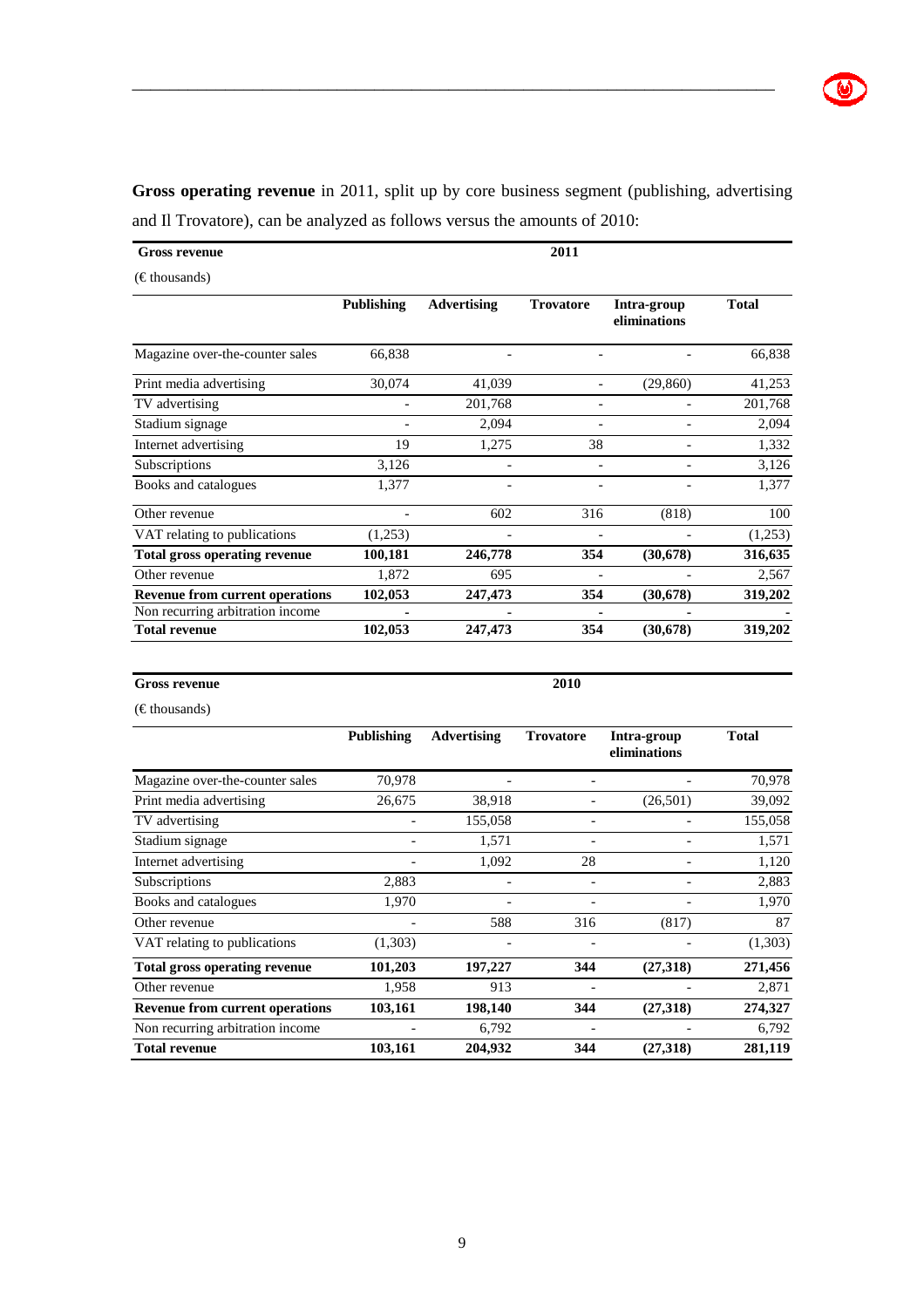

The main **consolidated statement of financial position** as at 31 December 2011 can be compared with the situation as at 31 December 2010:

\_\_\_\_\_\_\_\_\_\_\_\_\_\_\_\_\_\_\_\_\_\_\_\_\_\_\_\_\_\_\_\_\_\_\_\_\_\_\_\_\_\_\_\_\_\_\_\_\_\_\_\_\_\_\_\_\_\_\_\_\_\_\_\_\_\_\_\_\_

| $(\epsilon$ thousands)                           | 31/12/2011 | 31/12/2010 |
|--------------------------------------------------|------------|------------|
| <b>Balance sheet</b>                             |            |            |
| Property, plant and equipment                    | 2,724      | 2,656      |
| Intangible assets                                | 9,282      | 9.552      |
| Financial assets                                 | 1,540      | 2,319      |
| Deferred tax assets                              | 4,734      | 4,480      |
| Net current assets                               | (3,170)    | (1,147)    |
| <b>Total assets</b>                              | 15,110     | 17,860     |
| Non-current borrowings and provisions            | 6,081      | 6,015      |
| (Net financial assets)/Net debt                  | (54,701)   | (58, 339)  |
| Equity attributable to the owners of the parent  | 63.727     | 70.184     |
| Equity attributable to non-controlling interests | 3          | $\theta$   |
| <b>Total equity and liabilities</b>              | 15,110     | 17,860     |

Mention must be made that:

- at their Meeting of 28 April 2011 the shareholders approved the distribution of a dividend of Euro 0.25 per share, inclusive of tax, for a total of Euro 19.4 million;
- on 30 November 2011, the Board of Directors resolved to distribute to the Shareholders an interim dividend for financial year 2011 of Euro 0.15 (inclusive of tax), for a total of Euro 11.7 million, of which Euro 10.2 million had been distributed as at 31 December 2011.

In 2011, as part of the share buy-back plans, 400,000 treasury shares were sold (0.511% of the share capital) following entry in the shareholding structure of an institutional investor of prominent standing, at a unit price of Euro 3.00 per share, equivalent to a total value of Euro 1.2 million. As at 31 December 2011, Cairo Communication held a total of 371,326 treasury shares, or 0.474% of the share capital, subject to art. 2357-ter of the Italian Civil Code.

The consolidated **net financial assets** as at 31 December 2011, compared with the situation as at 31 December 2010, can be summarized as follows:

| $(\epsilon$ thousands)    | 31/12/2011 | 31/12/2010 | <b>Change</b> |
|---------------------------|------------|------------|---------------|
| Cash and cash equivalents | 54.701     | 58,260     | (3,559)       |
| Current financial assets  | -          | 79         | 79)           |
| Total                     | 54.701     | 58.339     | (3,638)       |

To analyze the major financial indicators, the asset structure as at 31 December 2011 can be examined using a reclassified statement showing increasing liquidity/settlement: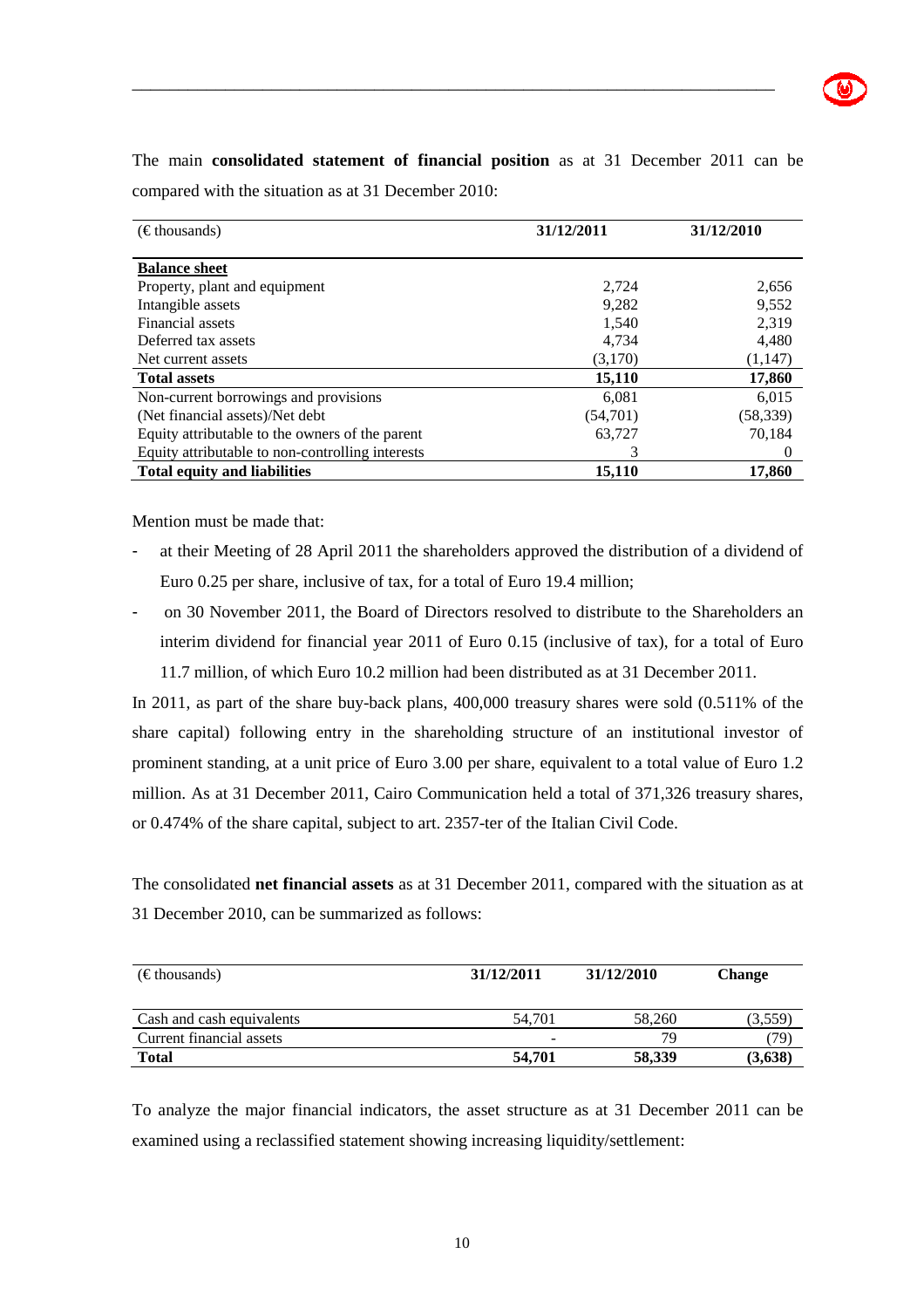|                                                     | 31/12/2011 | 31/12/2010 |
|-----------------------------------------------------|------------|------------|
| $(\in$ thousands)                                   |            |            |
|                                                     |            |            |
| <b>Non-current assets</b>                           |            |            |
| Property, plant and equipment and intangible assets | 12,007     | 12,208     |
| <b>Financial</b> assets                             | 1,540      | 2,319      |
| Deferred tax assets                                 | 4,734      | 4,482      |
| <b>Total non-current assets</b>                     | 18,281     | 19,009     |
| <b>Current assets</b>                               |            |            |
| Inventory                                           | 3,389      | 2,952      |
| Trade receivables (unavailable liquid funds)        | 108,086    | 93,942     |
| Other unavailable liquid funds                      | 8,988      | 14,934     |
| <b>Total current operations assets</b>              | 120,463    | 111,828    |
| Available liquid funds                              | 54,701     | 58,260     |
| <b>Total current assets</b>                         | 175,164    | 170,088    |
| <b>Invested capital</b>                             | 193,445    | 189,097    |
| <b>Equity</b>                                       | 63,730     | 70,184     |
|                                                     |            |            |
| <b>Consolidated liabilities</b>                     |            |            |
| Post-employment benefits                            | 6,081      | 6,015      |
| Non-current bank loans                              |            |            |
| <b>Total consolidated liabilities</b>               | 6,081      | 6,015      |
| <b>Current liabilities</b>                          |            |            |
| Current operating liabilities                       | 123,633    | 112,898    |
| Current bank loans                                  |            |            |
| <b>Total current liabilities</b>                    | 123,633    | 112,898    |
| <b>Financing capital</b>                            | 193,445    | 189,097    |
| Profit                                              | 23,446     | 20,729     |
| Operating profit (EBIT)                             | 35,924     | 33,087     |
| <b>Sales</b>                                        | 281.549    | 243,560    |

An analysis of the financial position of the Group using the main financial indicators indicates that the Cairo Communication Group is suitably capitalized to maintain financial equilibrium in the medium/long term and has a very sound equity position as it has significant cash resources, and generates positive results and can finance its current operations even within the dynamics of its current assets.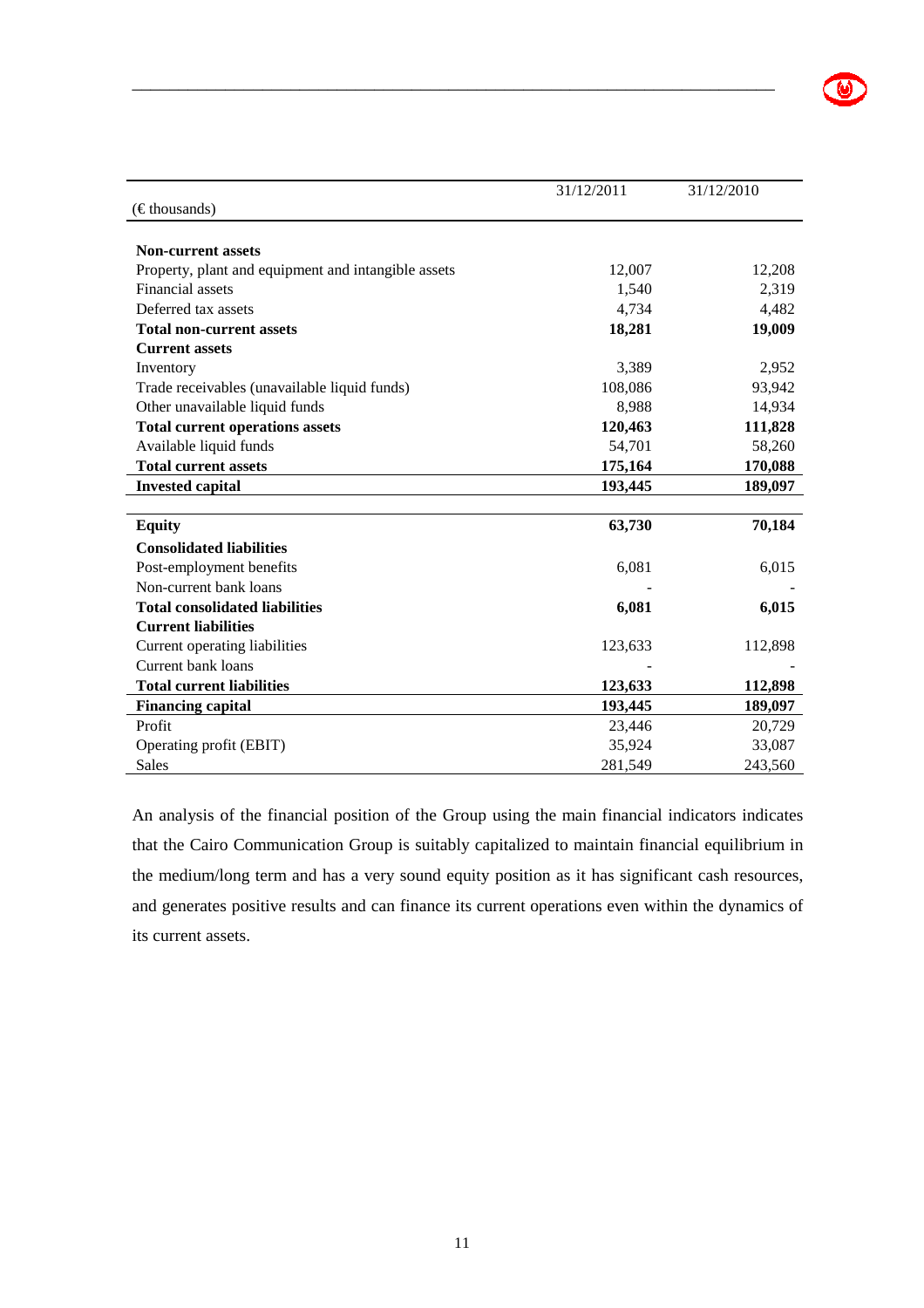| $(\epsilon$ thousands)                | Description                              | 31/12/2011 | 31/12/2010 |
|---------------------------------------|------------------------------------------|------------|------------|
|                                       |                                          |            |            |
| <b>Solvency indicators</b>            |                                          |            |            |
| Current assets less current           | Current assets-current liabilities       |            |            |
| liabilities margin                    |                                          | 51,530     | 57,192     |
| Current assets less current           | Current assets/current liabilities       |            |            |
| liabilities ratio                     |                                          | 1,42       | 1,51       |
|                                       | (Unavailable liquid funds + available)   |            |            |
| Treasury margin                       | liquid funds)-current liabilities        | 48,141     | 54,240     |
|                                       | (Unavailable liquid funds + available    |            |            |
| Current ratio                         | liquid funds)/current liabilities        | 1,39       | 1,48       |
| Non-current asset financing           |                                          |            |            |
| indicators                            |                                          |            |            |
| Own funds less fixed assets margin    | Own funds – non-current assets           | 45,449     | 51,177     |
| Own funds less fixed assets ratio     | Equity /non-current assets               | 3.5        | 3.7        |
| Own funds plus non-current            | (Own funds+ non-current liabilities) –   |            |            |
| liabilities less non-current assets   | non-current assets                       |            |            |
| margin                                |                                          | 51,530     | 57,192     |
| Own funds plus non-current            | (Own funds+ non-current liabilities)/    |            |            |
| liabilities/non-current assets ratio  | non-current assets                       | 3.8        | 4.0        |
| <b>Financing structure indicators</b> |                                          |            |            |
| Total debt ratio                      | $non-current + current$ liab.) Own funds | 2.0        | 1.7        |
|                                       | Third parties funds /Own funds           |            |            |
| Financing debt ratio                  |                                          | 0.0        | 0.0        |
| Current operating assets - current    |                                          |            |            |
| operating liabilities                 |                                          | (3,171)    | (1,068)    |
| <b>Profitability indicators</b>       |                                          |            |            |
| <b>ROE</b>                            | Profit /Own funds                        | 36.8%      | 29.5%      |
| ROE current operations                | Profit curr. op./Own funds               | 36.8%      | 24.3%      |
|                                       | Operating profit /                       |            |            |
| <b>ROI</b>                            | (Inv. op. capital – op. liabilities)     | 51.5%      | 43.4%      |
|                                       | Operating profit current operations/     |            |            |
| ROI current operations                | (Inv. op. capital – op. liabilities)     | 51.5%      | 34.5%      |
| <b>Other indicators</b>               |                                          |            |            |
| Receivables turnover                  |                                          | 117        | 117        |

Solvency indicators (liquidity) represent the ability of the company to maintain short-term financial equilibrium, to meet short-term outflows (current liabilities) with existing cash (available liquid funds) and short-term inflows (unavailable liquid funds). Specifically, available and unavailable liquid funds fully cover current liabilities. The statement is used to analyze overall dynamics and origins of cash movements.

The financing structure and non-current assets financing indicators express the strength of equity, and the ability of the company to maintain financial equilibrium in the medium/long term, which depends on:

- the methods of funding medium/long term commitments,
- the composition of funding sources.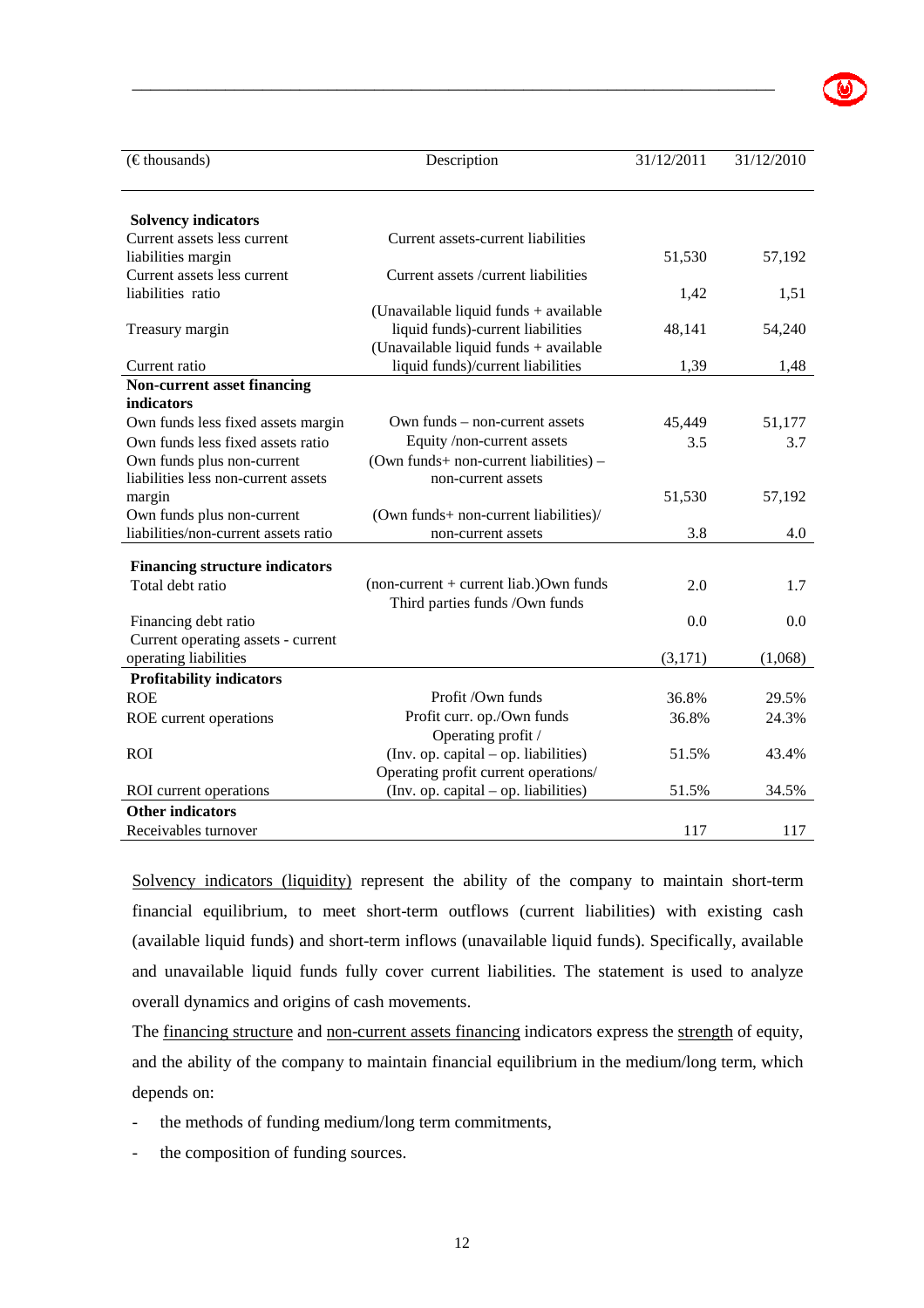

Specifically, these indicators, overall, disclose that there are no risks related to stability in the composition of the assets and liabilities/equity.

\_\_\_\_\_\_\_\_\_\_\_\_\_\_\_\_\_\_\_\_\_\_\_\_\_\_\_\_\_\_\_\_\_\_\_\_\_\_\_\_\_\_\_\_\_\_\_\_\_\_\_\_\_\_\_\_\_\_\_\_\_\_\_\_\_\_\_\_\_

Regarding profitability indicators, the ROI (Return On Invested capital) is an indicator that expresses the level of efficiency/effectiveness of corporate management. Invested capital as the denominator is restated for an equivalent amount of liabilities without explicit maturity since their cost is substantially included in operating profit.

As further non-financial key performance indicators, the Group mainly uses data relating to distribution that indicate the "success" of each title, where performance may be analyzed as follows, for weeklies and monthlies (*ADS*):

| Weeklies             | Dipiu'    | Diva & Donna | Dipiu' TV | Dipiu' TV<br>Cucina | TV Mia  |
|----------------------|-----------|--------------|-----------|---------------------|---------|
| ADS November<br>2011 | 674,186   | 199,078      | 436.590   | 415.923             | 179.390 |
| ADS November<br>2010 | 717,832   | 202,223      | 468.767   | 405.423             | 174.403 |
|                      | $-6.08\%$ | $-1.56\%$    | $-6.86\%$ | 2.59%               | 2.86%   |

| <b>Monthlies</b>            | <b>For Men</b><br><b>Magazine</b> | <b>Natural</b><br><b>Style</b> | <b>Bell'Italia</b> | <b>Bell'Euro-</b><br>pa | <b>In</b><br><b>Viaggio</b> | Airone    | <b>Gardenia</b> |
|-----------------------------|-----------------------------------|--------------------------------|--------------------|-------------------------|-----------------------------|-----------|-----------------|
| <b>ADS</b> November<br>2011 | 89.489                            | 81.583                         | 62.922             | 33,097                  | 36,713                      | 72.650    | 61,198          |
| ADS November<br>2010        | 99.623                            | 88.363                         | 64.709             | 34,012                  | 37,886                      | 77.911    | 56,970          |
|                             | $-10.17\%$                        | $-7.67\%$                      | $-2.76%$           | $-2.69%$                | $-3.10\%$                   | $-6.75\%$ | 7.42%           |

These figures show how circulation managed to hold ground, despite the tough market in 2011.

### **Cairo Communication S.p.A. - Parent performance**

The main **Parent income statement figures** for 2011 can be compared as follows versus those of 2010: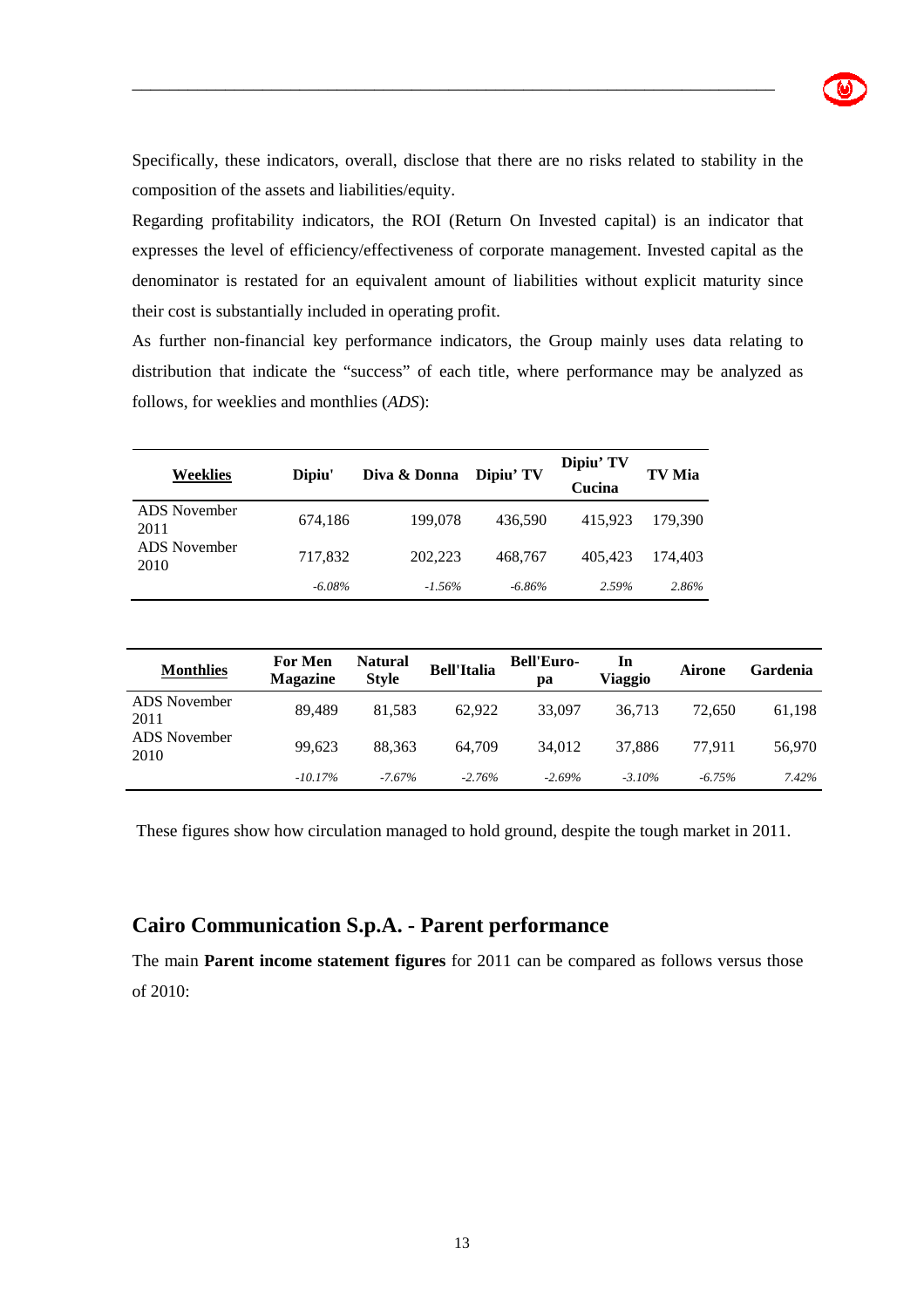|                                                                          |                       | 2011                       |            |                       | 2010                       |              |
|--------------------------------------------------------------------------|-----------------------|----------------------------|------------|-----------------------|----------------------------|--------------|
|                                                                          | Current<br>operations | Non-<br>recurring<br>items | Total      | Current<br>operations | Non-<br>recurring<br>items | Total        |
| Gross operating revenue<br>Advertising agency discounts                  | 140,487               |                            | 140,487    | 137,472               |                            | 137,472      |
| Other income<br>Non-recurring income from<br>arbitration                 | 261                   |                            | 261        | 528                   | 9,944                      | 528<br>9,944 |
| <b>Total revenue</b>                                                     | 140,748               |                            | 140,748    | 138,000               | 9,944                      | 147,944      |
| Production cost                                                          | (127, 125)            |                            | (127, 125) | (129, 470)            |                            | (129, 470)   |
| Personnel expense                                                        | (2,773)               |                            | (2,773)    | (2, 469)              |                            | (2, 469)     |
| <b>Gross operating profit</b><br>(EBITDA)<br>Amortization, depreciation, | 10,850                |                            | 10,850     | 6,061                 | 9,944                      | 16,005       |
| provisions and impairment losses                                         | (218)                 |                            | (218)      | (222)                 |                            | (222)        |
| <b>Operating profit (EBIT)</b>                                           | 10,632                |                            | 10,632     | 5,839                 | 9,944                      | 15,783       |
| Net financial income                                                     | 952                   |                            | 952        | 237                   |                            | 237          |
| Income on investment                                                     | 11,674                |                            | 11,674     | 7,462                 |                            | 7,462        |
| Pre-tax profit                                                           | 23,258                |                            | 23,258     | 13,538                | 9,944                      | 23,482       |
| Income tax                                                               | (3,990)               |                            | (3,990)    | (2, 394)              | (3,122)                    | (5,516)      |
| <b>Profit from continuing</b><br>operations                              | 19,268                | ٠                          | 19,268     | 11,144                | 6,822                      | 17,966       |
| Loss from discontinued<br>operations                                     | (10)                  |                            | (10)       | (67)                  |                            | (67)         |
| Profit                                                                   | 19,258                | ٠                          | 19,258     | 11,077                | 6,822                      | 17,899       |

In 2011, Cairo Communication continued to operate on the TV advertising sales market (LA7, LA7d and theme channels Cartoon Network, Boomerang, and CNN) and on the Internet through its subsidiary Cairo Pubblicità, which operates on a sub-concession basis, invoicing advertising spaces directly to its customers and returning to the sub-grantor Cairo Communication a share of revenue generated by resources managed on a sub-concession basis.

Starting from January 2011, Cairo Pubblicità has entered directly with Cairo Editore into an exclusive advertising concession contract on its publications. Until December 2010, print media advertising sales had been governed by a sub-concession agreement.

The drop in revenue of Cairo Communication on print media is attributable to this new contractual framework, more than offset in the twelve months, however, by the surge in TV advertising revenue.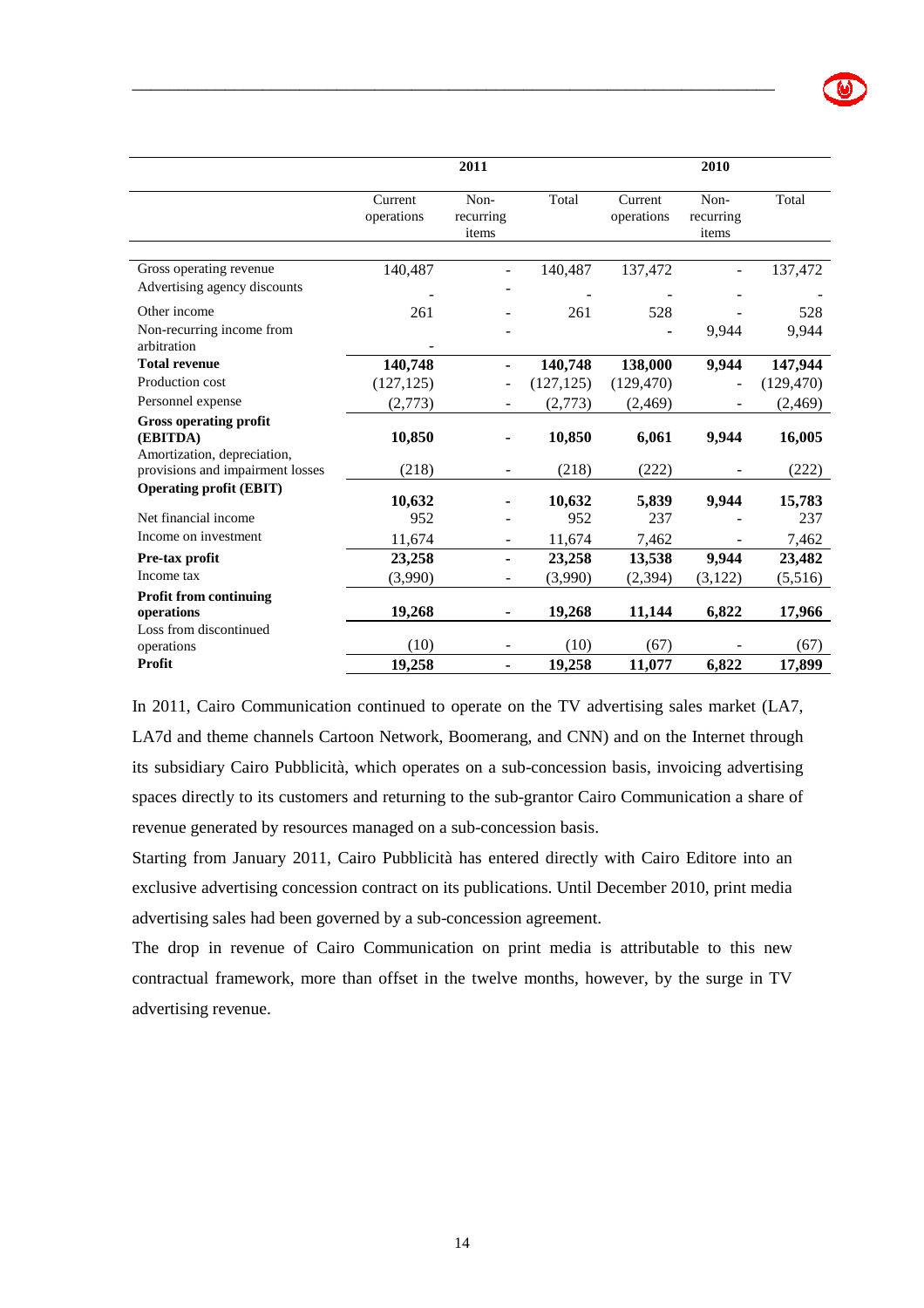

In 2011**,** looking at current operations:

gross revenue was approximately Euro 140.7 million (Euro 138 million in 2010), which comprises operating revenues of Euro 140.5 million and other revenue of Euro 0.2 million;

\_\_\_\_\_\_\_\_\_\_\_\_\_\_\_\_\_\_\_\_\_\_\_\_\_\_\_\_\_\_\_\_\_\_\_\_\_\_\_\_\_\_\_\_\_\_\_\_\_\_\_\_\_\_\_\_\_\_\_\_\_\_\_\_\_\_\_\_\_

- gross operating profit (EBITDA) of the Parent, amounting to approximately Euro 10.9 million, surged versus the figure of 2010 (Euro 6.1 million);
- operating profit (EBIT), amounting to approximately Euro 10.6 million, rose sharply versus 2010 (Euro 5.8 million);
- profit from current operations came to approximately Euro 19.3 million (Euro 11.1 million in 2010) increasing also for the variation in investment income.

"Investment income" mainly includes dividends received from subsidiaries Cairo Pubblicità, amounting to Euro 2.3 million (Euro 0.7 million in 2010) and Cairo Editore, amounting to Euro 10.2 million (Euro 6.8 million in 2010) and the impairment losse from the measurement of the investment in the associate Dmail Group S.p.A. (Euro 0.8 million).

As for consolidated figures, in the schedules of the Parent's income statement referring to 2010 appearing in this Directors' Report, income arising from the Cairo-Telepiù arbitration is shown separately owing to its non-recurring nature. Including non-recurring income, in the first twelve months of 2010, gross operating profit (EBITDA) had been approximately Euro 16 million, operating profit (EBIT) approximately Euro 15.8 million, and profit approximately Euro 17.9 million.

| The Parent's <b>statement of comprehensive income</b> can be analyzed as follows: |  |
|-----------------------------------------------------------------------------------|--|
|-----------------------------------------------------------------------------------|--|

| $(\epsilon$ thousands)                                        | 2011   | 2010    |
|---------------------------------------------------------------|--------|---------|
|                                                               |        |         |
| <b>Statement of comprehensive income of the Parent</b>        |        |         |
| Profit<br>Loss on measurement of available-for-sale financial | 19,258 | 17,899  |
| assets                                                        | (8)    | (1,775) |
| Total statement of comprehensive income                       | 19,250 | 16,124  |

As mentioned for consolidated figures, loss on measurement of available-for-sale financial assets, equal to Euro 8 thousand, refers to the adjustment of the carrying amount of the investment in the listed company Dmail Group (765,000 shares, or 10% of the share capital), at the date taken as the basis to reclassify the investment from "investments in other companies"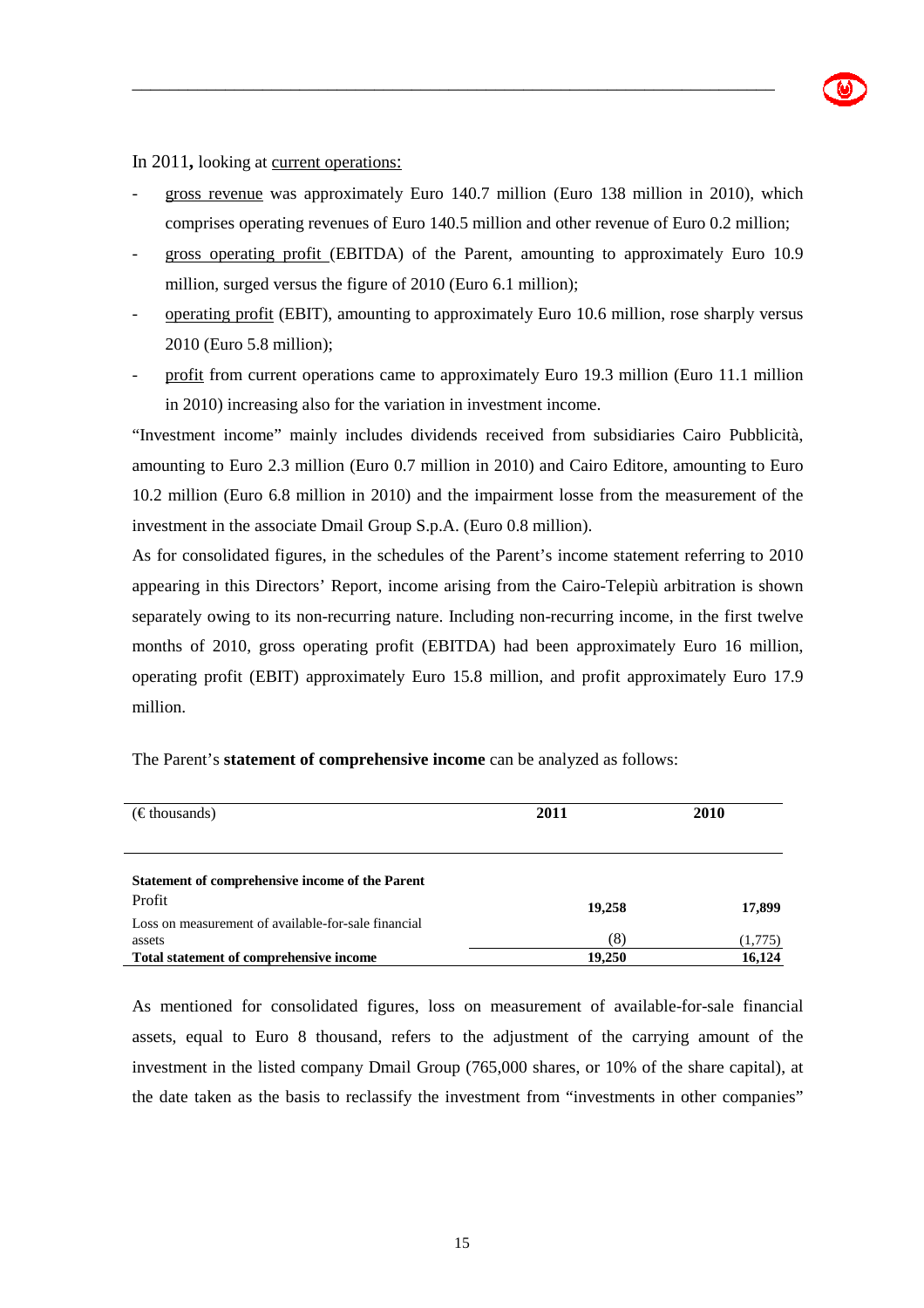"available for sale" to "investments in associates", as illustrated in Note 12 to the parent's financial statements at 31 December 2011 *"Investments"*.

\_\_\_\_\_\_\_\_\_\_\_\_\_\_\_\_\_\_\_\_\_\_\_\_\_\_\_\_\_\_\_\_\_\_\_\_\_\_\_\_\_\_\_\_\_\_\_\_\_\_\_\_\_\_\_\_\_\_\_\_\_\_\_\_\_\_\_\_\_

The main **statement of financial position figures** of Cairo Communication S.p.A. as at 31 December 2011 can be compared with the situation as at 31 December 2010:

| $(\epsilon$ thousands)                | 31/12/2011 | 31/12/2010 |
|---------------------------------------|------------|------------|
| <b>Balance sheet</b>                  |            |            |
| Property, plant and equipment         | 376        | 352        |
| Intangible assets                     | 124        | 151        |
| Financial assets                      | 15,169     | 15,941     |
| Other non-current assets              | 399        | 399        |
| Net current assets                    | 7,709      | 22,234     |
| <b>Total assets</b>                   | 23,777     | 39,077     |
| Non-current borrowings and provisions | 910        | 837        |
| (Net financial position)/Net debt     | (37, 476)  | (32, 742)  |
| Equity                                | 60,343     | 70,982     |
| <b>Total equity and liabilities</b>   | 23,777     | 39,077     |

As mentioned in the notes to the consolidated balance sheet:

- at their Meeting of 28 April 2011 the shareholders approved the distribution of a dividend of Euro 0.25 per share, inclusive of tax, for a total of Euro 19.4 million.
- on 30 November 2011, the Board of Directors resolved to distribute to the Shareholders an interim dividend for financial year 2011 of Euro 0.15 (inclusive of tax), for a total of Euro 11.7 million, of which Euro 10.2 million had been distributed as at 31 December 2011.

The **net financial position** of the Parent as at 31 December 2011, compared with the situation as at 31 December 2010, is summarized as follows:

| $(\epsilon$ thousands)    | 31/12/2011 | 31/12/2010 | <b>Change</b> |
|---------------------------|------------|------------|---------------|
|                           |            |            |               |
| Cash and cash equivalents | 37,476     | 32.663     | 4,813         |
| Current financial assets  |            | 79         | (79)          |
| <b>Total</b>              | 37,476     | 32,742     | 4.734         |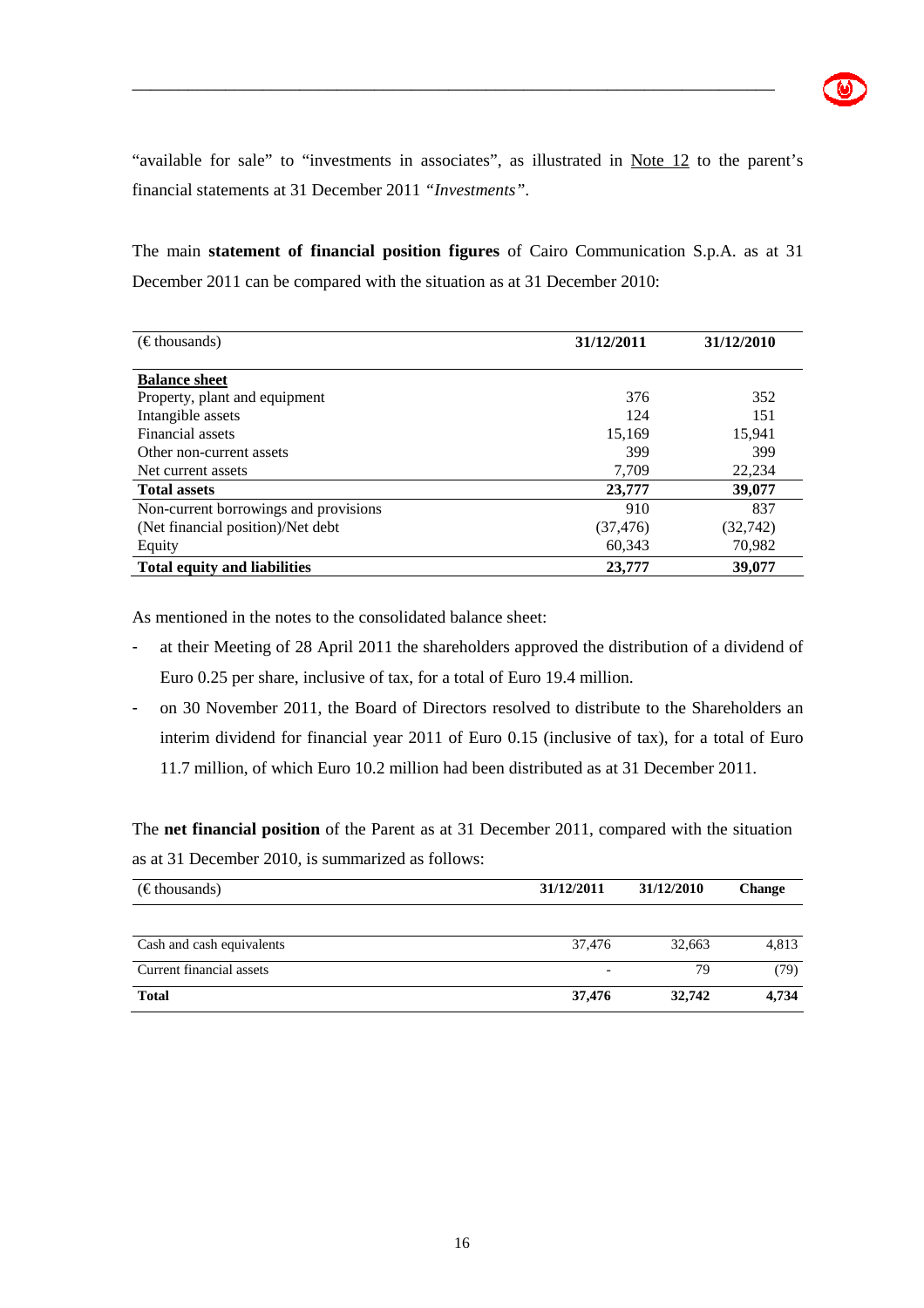# **Statement of reconciliation of the Parent's equity and profit and Group equity and profit**

\_\_\_\_\_\_\_\_\_\_\_\_\_\_\_\_\_\_\_\_\_\_\_\_\_\_\_\_\_\_\_\_\_\_\_\_\_\_\_\_\_\_\_\_\_\_\_\_\_\_\_\_\_\_\_\_\_\_\_\_\_\_\_\_\_\_\_\_\_

The **statement of reconciliation** of equity and profit of Cairo Communication S.p.A. and Group equity and profit can be analyzed as follows:

| $\epsilon$ thousands)                                                    | <b>Equity</b> | Net profit |
|--------------------------------------------------------------------------|---------------|------------|
| Financial statements of Cairo Communication S.p.A.                       | 60,343        | 19,258     |
| Elimination of the carrying amount of consolidated equity investments:   |               |            |
| Difference between carrying amount of investments and their equity value | 15,798        |            |
| Share in subsidiaries' profit net of investment impairment losses        |               | 16.447     |
| Allocation of excess consideration paid:                                 |               |            |
| Goodwill                                                                 | 7,230         |            |
| Elimination of intra-group profits net of income tax                     | (19,644)      | 178        |
| Elimination of intra-group dividends                                     |               | (12, 439)  |
| <b>Consolidated financial statements of Cairo Communication</b>          | 63,727        | 23,446     |

# **Core business segment operating results and related risk factors and strategic opportunities**

#### *PUBLISHING*

*CAIRO EDITORE - CAIRO PUBLISHING* 

The results achieved by **Publishing** in 2011 can be analyzed as follows: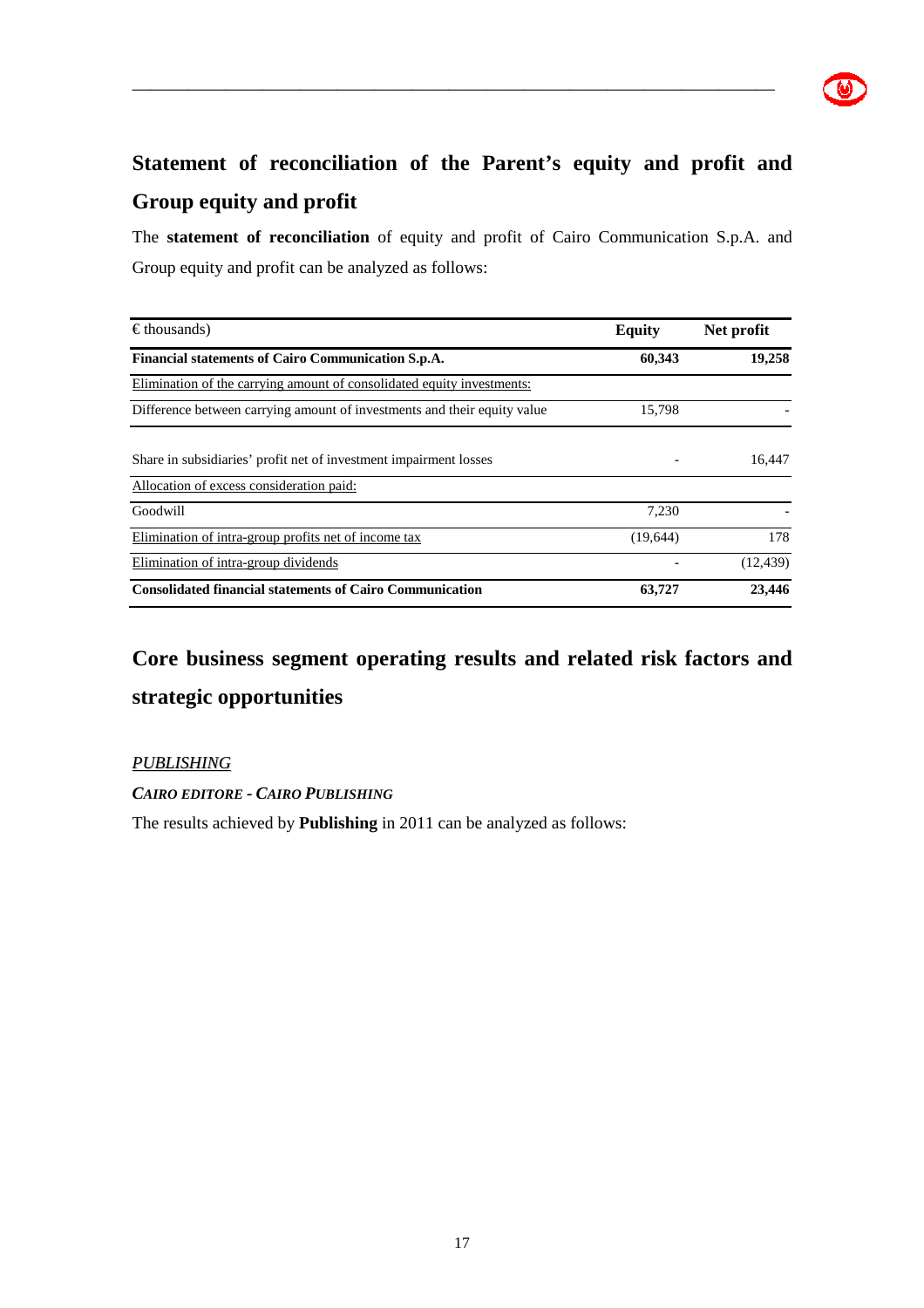| <b>Publishing</b>                                            | 2011      | 2010      |
|--------------------------------------------------------------|-----------|-----------|
| $(\epsilon$ thousands)                                       |           |           |
|                                                              |           |           |
| Gross operating revenue                                      | 100,181   | 101,203   |
| Advertising agency discounts                                 |           |           |
| Net operating revenue                                        | 100,181   | 101,203   |
| Other income                                                 | 1,872     | 1,958     |
| Change in inventory                                          | (124)     | (35)      |
| <b>Total revenue</b>                                         | 101,929   | 103,126   |
| Production cost                                              | (65, 571) | (68, 628) |
| Personnel expense                                            | (16,746)  | (16, 194) |
| <b>Gross operating profit (EBITDA)</b>                       | 19,612    | 18,304    |
| Amortization, depreciation, provisions and impairment losses | (1, 416)  | (1,489)   |
| <b>Operating profit (EBIT)</b>                               | 18,196    | 16,815    |
| Income (loss) on investments                                 |           |           |
| Net financial income                                         | 177       | 61        |
| Pre-tax profit                                               | 18,373    | 16,876    |
| Income tax                                                   | (6,451)   | (5,701)   |
| Non-controlling interests                                    |           |           |
| Profit from continuing operations attributable to the owners | 11,922    | 11,175    |
| of the parent                                                |           |           |
| Profit/(loss) from discontinued operations                   |           |           |
| Profit for the year                                          | 11,922    | 11,175    |

Sales revenue from Group publications, amounting to Euro 66.8 million, was down 5.8% versus 2010, due also to the lower amount of issues of "Settimanale Dipiù" versus 2010 (52 instead of 53), causing a loss in revenue of approximately Euro 0.5 million, the cut price (from 1 Euro to 50 cents) of six issues of "Dipiù TV", with a loss in revenue of approximately Euro 1 million, and the cut price (from 70 cents to 50 cents) of three issues of "TV Mia", with a loss in revenue of approximately Euro 0.1 million.

Group gross advertising revenue, which reached Euro 40.1 million, was up 5.3% versus the same period of 2010 (Euro 38.1 million), despite one issue less of "Settimanale Dipiù" (*ACNielsen,* - 3.7% the magazine advertising market in 2011).

Despite the lower amount of issues of "Settimanale Dipiù" (with a loss of about Euro 0.3 million), and the higher promotional costs for the cut prices made (with a loss of Euro 1 million), and costs, amounting to Euro 0.3 million, mainly for personnel, incurred in 2011 during the planning stage of the two new magazines scheduled in 2012, in 2011 gross operating profit (EBITDA) and operating profit (EBIT) in the publishing segment rose versus 2010, reaching respectively Euro 19.6 million and Euro 18.2 million (respectively Euro 18.3 million and Euro 16.8 million in 2010), thanks essentially to the high quality of the Group's publications and to the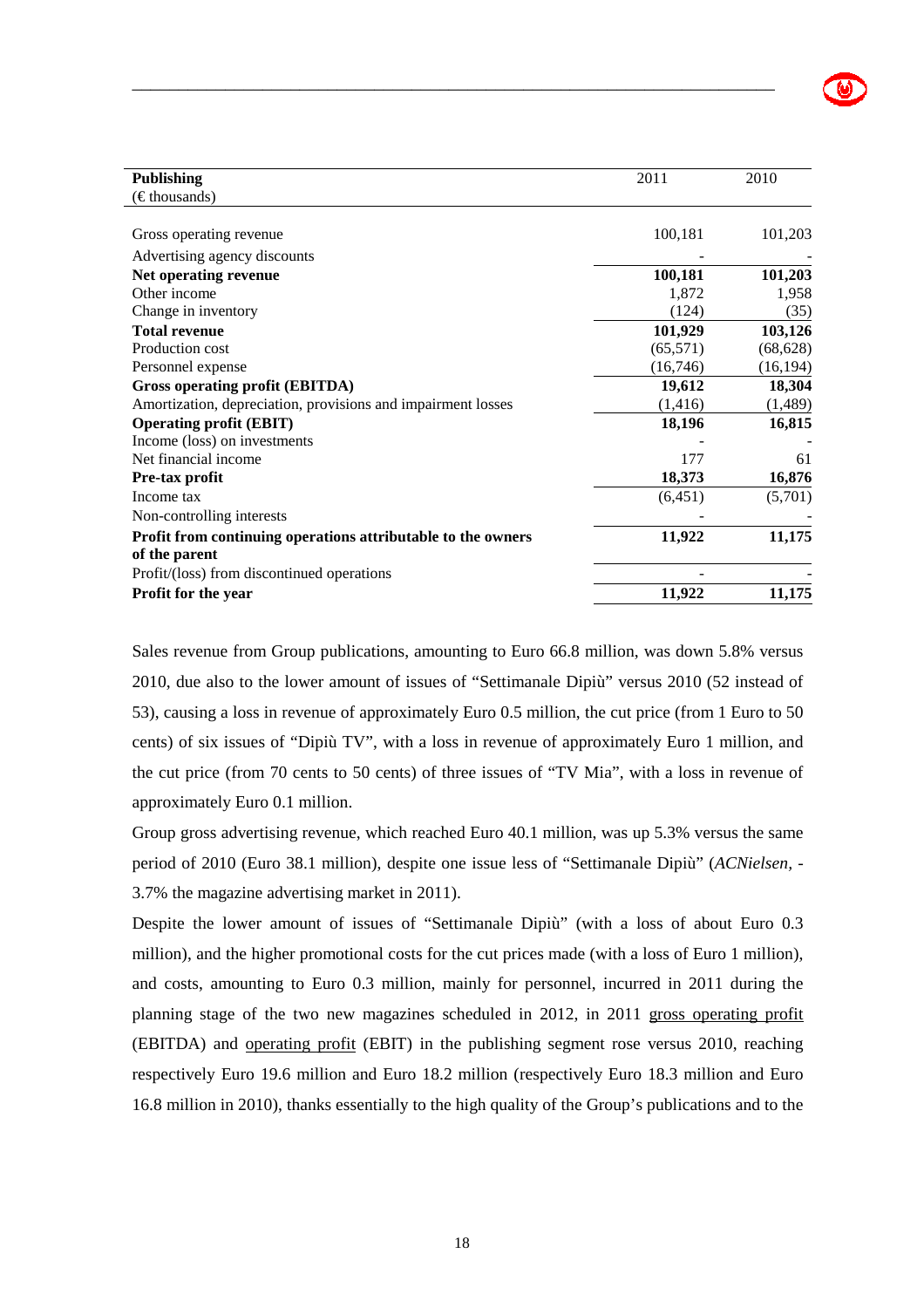

increased levels of efficiency reached in previous periods, confirmed in 2011, to curb production, publishing and distribution costs.

\_\_\_\_\_\_\_\_\_\_\_\_\_\_\_\_\_\_\_\_\_\_\_\_\_\_\_\_\_\_\_\_\_\_\_\_\_\_\_\_\_\_\_\_\_\_\_\_\_\_\_\_\_\_\_\_\_\_\_\_\_\_\_\_\_\_\_\_\_

"Settimanale Dipiù", Italy's second best-selling magazine, with an average ADS circulation of 674,186 copies, "Dipiù TV" (average ADS circulation of 436,590 copies) and "Diva e Donna" (average ADS circulation of 199,078 copies), all three in the 12 months from December 2010 to November 2011, confirmed the outstanding sales results achieved.

As far as circulation is concerned, the features of the Group's publications and Group strategy help maintain a strong lead over competitors in the current publishing market. In detail:

- cover prices of the weeklies are lower, some significantly lower than those of main competitors; this gap increases appeal and allows space for potential price increases, hence for increased profitability;
- sales are mostly over-the-counter (95%), with a minimum incidence (about 2% on total publishing revenue, including advertising) of revenue generated by gifts and sundry editorial materials, whose sales figures have collapsed in the publishing segment; the Group has opted to focus on the quality of its publications; furthermore, in 2011, gross advertising revenue generated by the Group's publications accounted for 36% - an extremely low figure if compared with the revenue breakdown of other major publishing groups - while 64% was generated by direct sales and subscriptions, proof of the high editorial quality of publications;
- weekly magazines, which account for approximately 88% of total publishing revenue, are sold as single copies and not bundled with other weeklies and/or dailies to bolster sales.

In October, Cairo Editore chose Riccardo Signoretti and Marisa Deimichei to head two new weeklies, thus returning to a strategy of development through the study, planning and launch of new publications, which had marked its strong growth in the 2003-2006 four-year period. The first, "Settimanale Nuovo", led by Riccardo Signoretti, debuted on newsstands on 19 January 2012, and the first 6 issues (the first 2 issues at a launch price of 50 cents) posted average sales of approximately 419 thousand copies. The second, a women's weekly, will be launched in 2012. Riccardo Signoretti, 40 years old, was editor-in-chief over the past few years of various weeklies and monthlies, such as "Vero", "Vero TV", "Top", "Vera", "Stop" and "Di Tutto".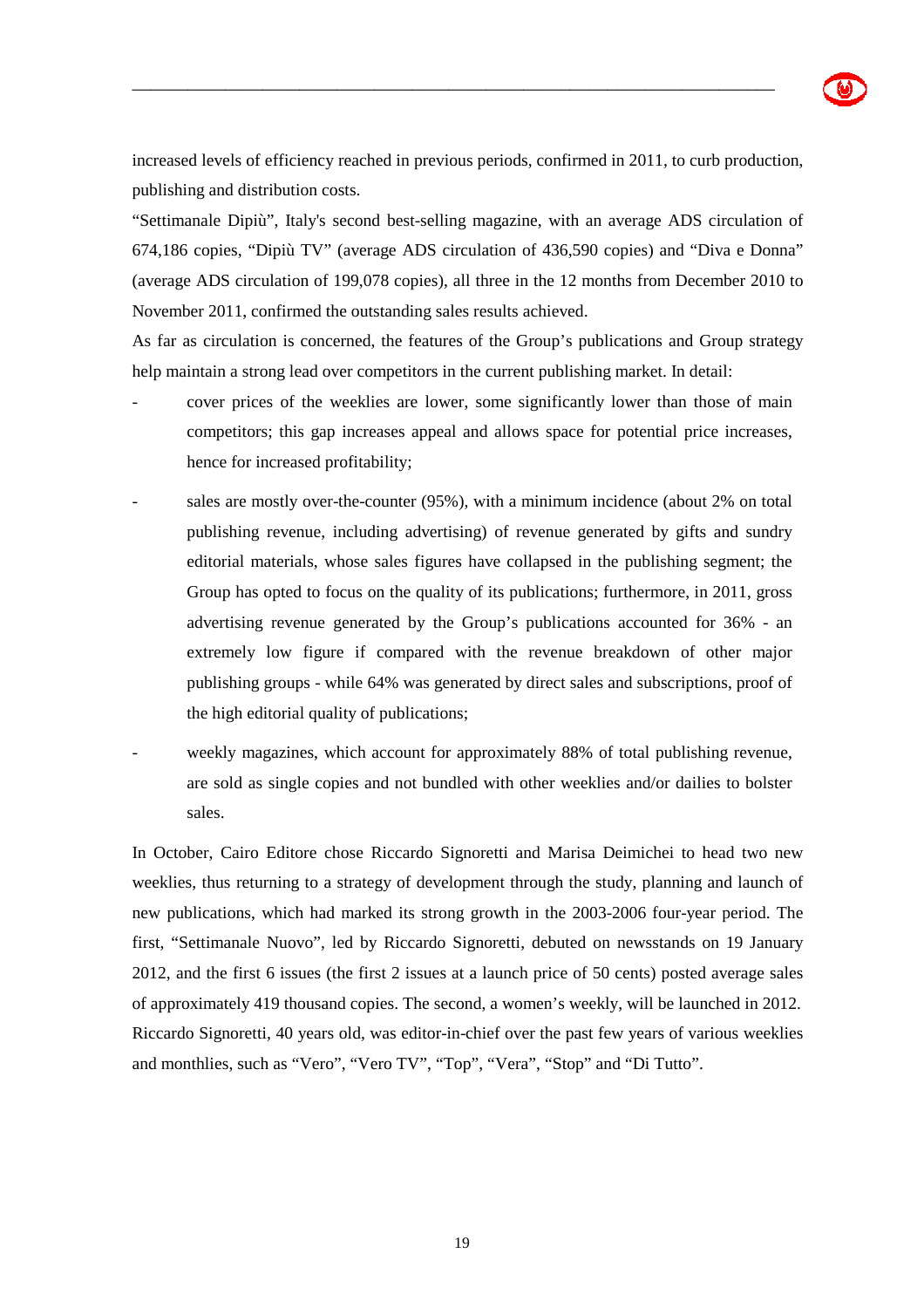

Marisa Deimichei, since 2008 editor-in-chief of "Tu Style", has achieved remarkable results in terms of circulation and image. She was formerly also deputy editor-in-chief of "Anna" and editor-in-chief of "Vanity Fair", "Pratica", "Sale e Pepe", "Cucina Moderna" and "Starbene". Summary financial information from the draft financial statements at 31 December 2011 of the subsidiaries is provided in the appendices to the notes to the Parent's financial statements. Specifically, in 2011:

\_\_\_\_\_\_\_\_\_\_\_\_\_\_\_\_\_\_\_\_\_\_\_\_\_\_\_\_\_\_\_\_\_\_\_\_\_\_\_\_\_\_\_\_\_\_\_\_\_\_\_\_\_\_\_\_\_\_\_\_\_\_\_\_\_\_\_\_\_

- Cairo Editore generated revenue of approximately Euro 100.9 million, with gross operating profit (EBITDA) of Euro 19.9 million and operating profit (EBIT) of Euro 17.2 million (Euro 100.9 million, Euro 18.2 million and 15.6 million respectively in 2010),
- Cairo Publishing generated revenues of approximately Euro 1.7 million, with a gross operating loss (EBITDA) of Euro 0.2 million and an operating loss (EBIT) of Euro 0.3 million (Euro 2.3 million, profit of Euro 0.1 million and loss of Euro 0.06 million respectively in 2010).

#### *ADVERTISING*

In 2011, the Cairo Communication Group operated as an advertising broker – with subsidiary Cairo Pubblicità - selling space in the print media for Cairo Editore ("For Men Magazine", "Natural Style", "Settimanale Dipiù'", "Dipiù TV" and weekly supplements "Settimanale DIPIU' e DIPIU'TV Cucina" and "Settimanale Dipiù e Dipiù TV Stellare", "Diva e Donna" and "TV Mia"), the Editoriale Giorgio Mondadori division ("Bell'Italia", "Bell'Europa", "In Viaggio", "Airone", "Gardenia", "Arte" and "Antiquariato") and for Editoriale Genesis ("Prima Comunicazione" and "Uomini e Comunicazione"), and for the sale of advertising space on TV for third parties TIMedia (LA7 and LA7d), Interactive Group (Sportitalia, Sportitalia 2 and Sportitalia 24) and Turner Broadcasting (Cartoon Network, Boomerang, CNN), on the Internet mainly for TIMedia (La7.it and La7.tv), Sportitalia (Sportitalia.it) and Turner Broadcasting (Cartoon Network.it, Cnn.com, Cnnmoney.com) and for the sale of stadium signage and space at the "Olimpico" stadium in Turin for Torino FC.

The results achieved by **Advertising** in 2011 can be analyzed as follows: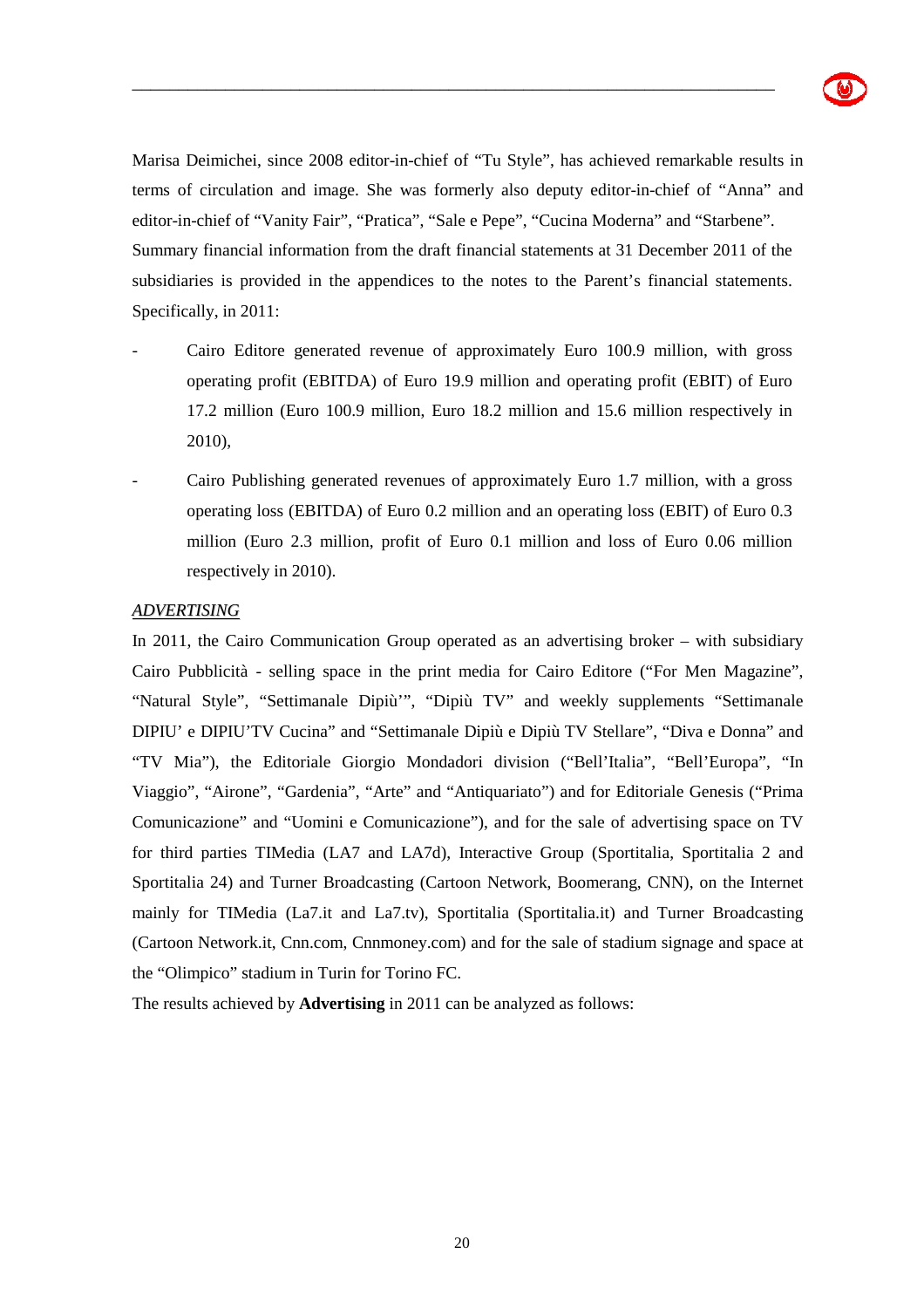|                                                                 |                      | 2011                       |            |                       | /2010                      |            |
|-----------------------------------------------------------------|----------------------|----------------------------|------------|-----------------------|----------------------------|------------|
| $(\epsilon$ thousands)                                          | Current<br>operation | Non-<br>recurring<br>items | Total      | Current<br>operations | Non-<br>recurring<br>items | Total      |
| Gross operating revenue                                         | 246,778              |                            | 246,778    | 197,227               |                            | 197,227    |
| Advertising agency discounts                                    | (35,086)             |                            | (35,086)   | (27, 896)             |                            | (27, 896)  |
| Net operating revenue                                           | 211,692              |                            | 211,692    | 169,331               | $\mathbf{0}$               | 169,331    |
| Change in inventory                                             |                      |                            |            |                       |                            |            |
| Other income                                                    | 695                  |                            | 695        | 913                   |                            | 913        |
| Non-recurring arbitration income                                |                      |                            |            |                       | 6,792                      | 6,792      |
| <b>Total revenue</b>                                            | 212,387              |                            | 212,387    | 170,244               | 6,792                      | 177,036    |
| Production cost                                                 | (185, 665)           |                            | (185, 665) | (153, 041)            |                            | (153, 041) |
| Personnel expense                                               | (6,852)              |                            | (6,852)    | (5,526)               |                            | (5,526)    |
| Gross operating profit (EBITDA)                                 | 19,870               |                            | 19,870     | 11,677                | 6,792                      | 18,469     |
| Amortization, depreciation,<br>provisions and impairment losses | (2,170)              |                            | (2,170)    | (2,247)               |                            | (2,247)    |
| <b>Operating profit (EBIT)</b>                                  | 17,700               |                            | 17,700     | 9,430                 | 6,792                      | 16,222     |
| Net financial income                                            | 1,151                |                            | 1,151      |                       |                            |            |
| Income (loss) on investments                                    | (765)                |                            | (765)      | 290                   |                            | 290        |
| Pre-tax profit                                                  | 18,086               |                            | 18,086     | 9,720                 | 6,792                      | 16,512     |
| Income tax                                                      | (6, 554)             |                            | (6, 554)   | (3,774)               | (3,122)                    | (6,896)    |
| Non-controlling interests                                       |                      |                            |            |                       |                            |            |
| <b>Profit from continuing</b>                                   |                      |                            |            |                       |                            |            |
| operations                                                      | 11,532               |                            | 11,532     | 5,946                 | 3,670                      | 9,616      |
| Profit (loss) from discontinued<br>operations                   |                      |                            |            |                       |                            |            |

| Profit (loss) from discontinued             |                          |        |                          |       |       |
|---------------------------------------------|--------------------------|--------|--------------------------|-------|-------|
| operations attributable to non-             |                          |        |                          |       |       |
| controlling interests                       | $\blacksquare$           |        |                          |       |       |
| Profit (loss) from discontinued             | $\overline{\phantom{0}}$ |        | $\overline{\phantom{0}}$ |       |       |
| operations                                  |                          |        |                          |       |       |
| <b>Profit attributable to the owners of</b> |                          |        |                          |       |       |
| the parent                                  | 11.532                   | 11.532 | 5.946                    | 3.670 | 9,616 |
|                                             |                          |        |                          |       |       |

In 2011, in the advertising segment, gross operating profit (EBITDA) and operating profit (EBIT) from current operations surged versus last year to Euro 19.9 million and Euro 17.7 million respectively (Euro 11.7 million and Euro 9.4 million respectively in 2010).

Specifically, in 2011 Cairo Pubblicità generated revenue of approximately Euro 246.8 million (Euro 197.3 million in 2010) with gross operating profit (EBITDA) of Euro 9.3 million (Euro 6.1 million in 2010) and operating profit (EBIT) of Euro 7 million (Euro 3.6 million in 2010).

#### **Television**

In 2011, TV advertising revenue (which comprises LA7, LA7d, Sportitalia and theme channels Cartoon Network, Boomerang, and CNN), totaling Euro 201.7 million, were up 30.1% overall versus 2010 (*ACNielsen,* -3.1% the TV advertising market in 2011).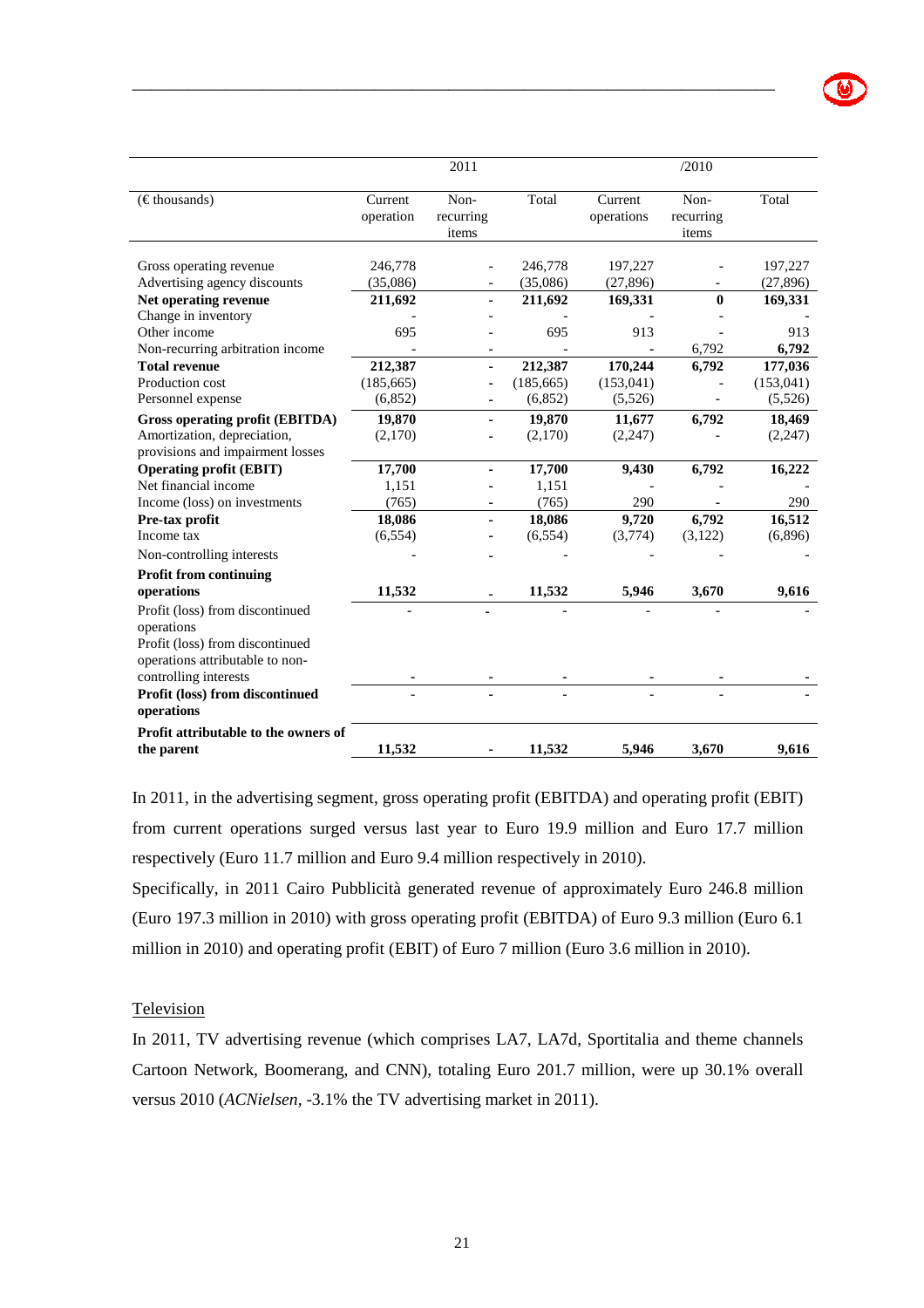

Specifically, advertising revenue on LA7, amounting to approximately Euro 167.5 million, were up 32.5% versus 2010 and greatly exceeded the minimum contractual revenue for the twelvemonth period (Euro 120 million), as well as the additional revenue target related to the increase in the channel's share achieved by TIMedia versus the 3% share. As mentioned earlier, in 2011, LA7 audience shares confirmed the trend that had started in autumn 2010 and increased by 24.4% (3.82% average all-day share versus 3.07% in 2010).

\_\_\_\_\_\_\_\_\_\_\_\_\_\_\_\_\_\_\_\_\_\_\_\_\_\_\_\_\_\_\_\_\_\_\_\_\_\_\_\_\_\_\_\_\_\_\_\_\_\_\_\_\_\_\_\_\_\_\_\_\_\_\_\_\_\_\_\_\_

Advertising revenues on the unencrypted digital channel LA7d, amounting to approximately Euro 9.6 million, exceeded the 2011 minimum annual target (Euro 8 million).

In 2011, the three-year contractual target (Euro 378 million) securing Cairo a three-year renewal (2012-2014) of the advertising concession contract, was achieved; in October 2011, Cairo Communication and TIMedia acknowledged that the agreement entered into on 19 November 2008 was to be deemed renewed for the further three-year period of 2012-2014, in accordance with the terms and conditions established under the contract and under the additional agreements thereto.

Based on the order book as at 9 March 2012 for advertising aired and to be aired on LA7 in the January-March three-month period of 2012, amounting to Euro 50.4 million, the revenue achieved in the same three-year period of 2011 (Euro 39.6 million) has already been exceeded by over 27%.

In 2011, the three satellite channels Cartoon Network, Boomerang and CNN generated gross revenue basically in line with 2010. In 20 11, gross revenues generated by the three digital and satellite channels Sportitalia, Sportitalia 2 and Sportitalia 24 increased versus 2010, when advertising sales, that had kicked off in January, had come into full swing starting only from March.

#### Print media

As mentioned earlier, in 2011 Group magazine advertising revenue, amounting to Euro 40.1 million, rose by 5.3% versus 2010 (Euro 38.1 million), despite the lower number of issues of "Settimanale Dipiù", confirming the positive trend that had started in 2Q10.

#### *IL TROVATORE*

In 2011, Il Trovatore continued operations, providing technological services mainly to Group companies, as well as managing its search engine.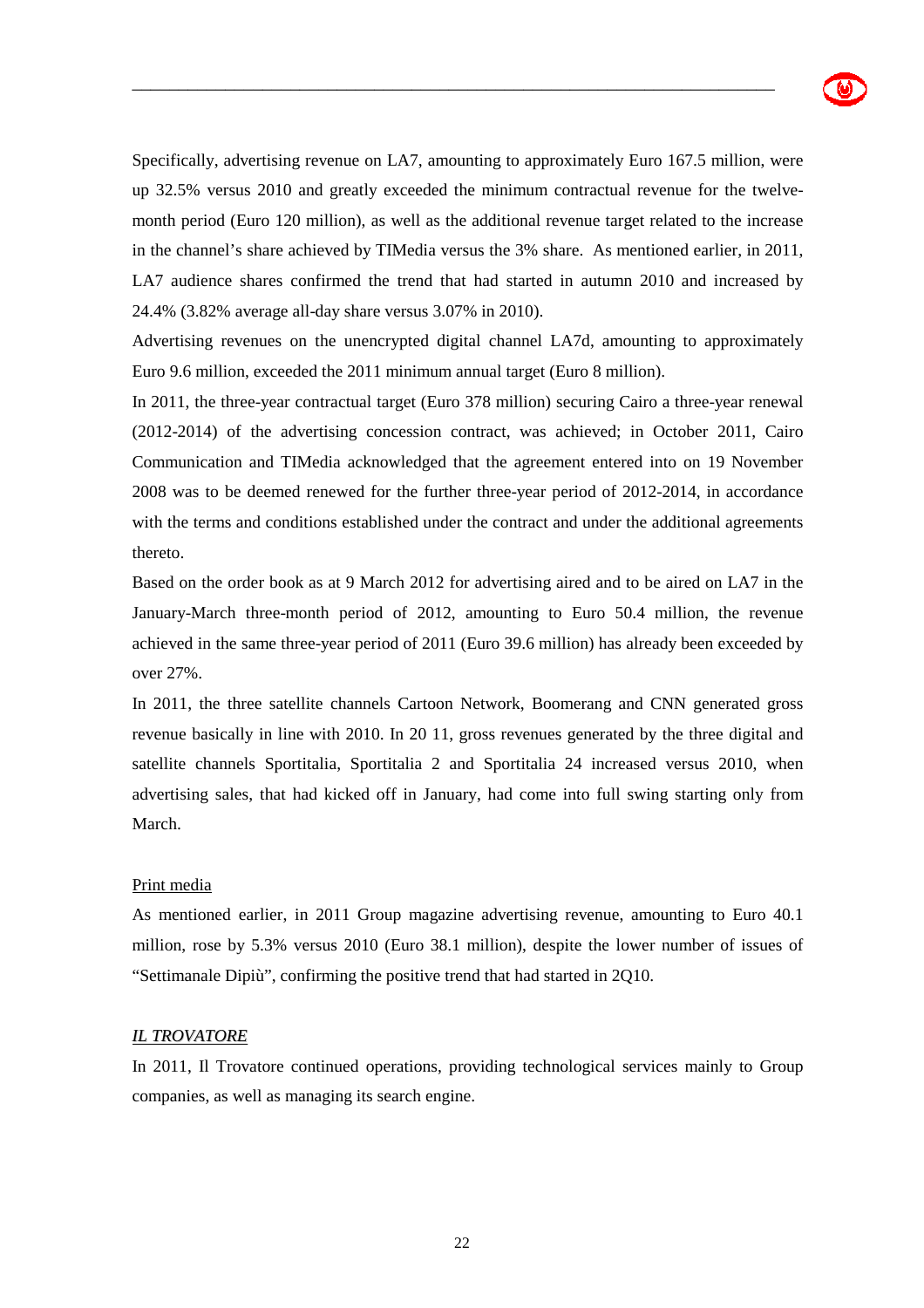

## **Alternative performance indicators**

In this Report, in order to provide a clearer picture of the financial performance of the Cairo Communication Group, besides of the conventional financial indicators required by IFRS, a number of alternative performance indicators are shown that should, however, not be considered substitutes of those adopted by IFRS.

\_\_\_\_\_\_\_\_\_\_\_\_\_\_\_\_\_\_\_\_\_\_\_\_\_\_\_\_\_\_\_\_\_\_\_\_\_\_\_\_\_\_\_\_\_\_\_\_\_\_\_\_\_\_\_\_\_\_\_\_\_\_\_\_\_\_\_\_\_

The alternative indicators are:

**· EBITDA:** used by Cairo Communication as a target to monitor internal management, and in public presentations (to financial analysts and investors). It serves as a unit of measurement to evaluate Group and Parent operational performance, with the EBIT, and is calculated as follows:

#### **Profit from continuing operations, pre tax**

+/- Net finance income

+/- Share in associates

EBIT- Operating profit

- + Amortization & depreciation
- + Bad debt impairment losses
- + Provisions for risks

## **EBITDA – Operating profit, before amortization, depreciation, write-downs and impairment losses**

The Cairo Communication Group also considers **net financial position** as a valid indicator of the Group's ability to meet financial obligations, both current and future. As can be seen in the table used above, which details the equity figures used for the calculation of Group net financial position, this figure includes cash and other cash equivalents, bank deposits, securities and other current financial assets, reduced by current and non-current bank borrowings.

### **Transactions with parents, subsidiaries and associates**

Transactions in 2011 with related parties, including with Group companies, were not considered to be atypical or unusual, and were part of the ordinary activities of Group companies. These transactions were carried out on market terms, taking account of the goods and services provided.

Information on transactions with related parties is disclosed in Note 36 to the consolidated financial statements and in Note 29 of the separate financial statements.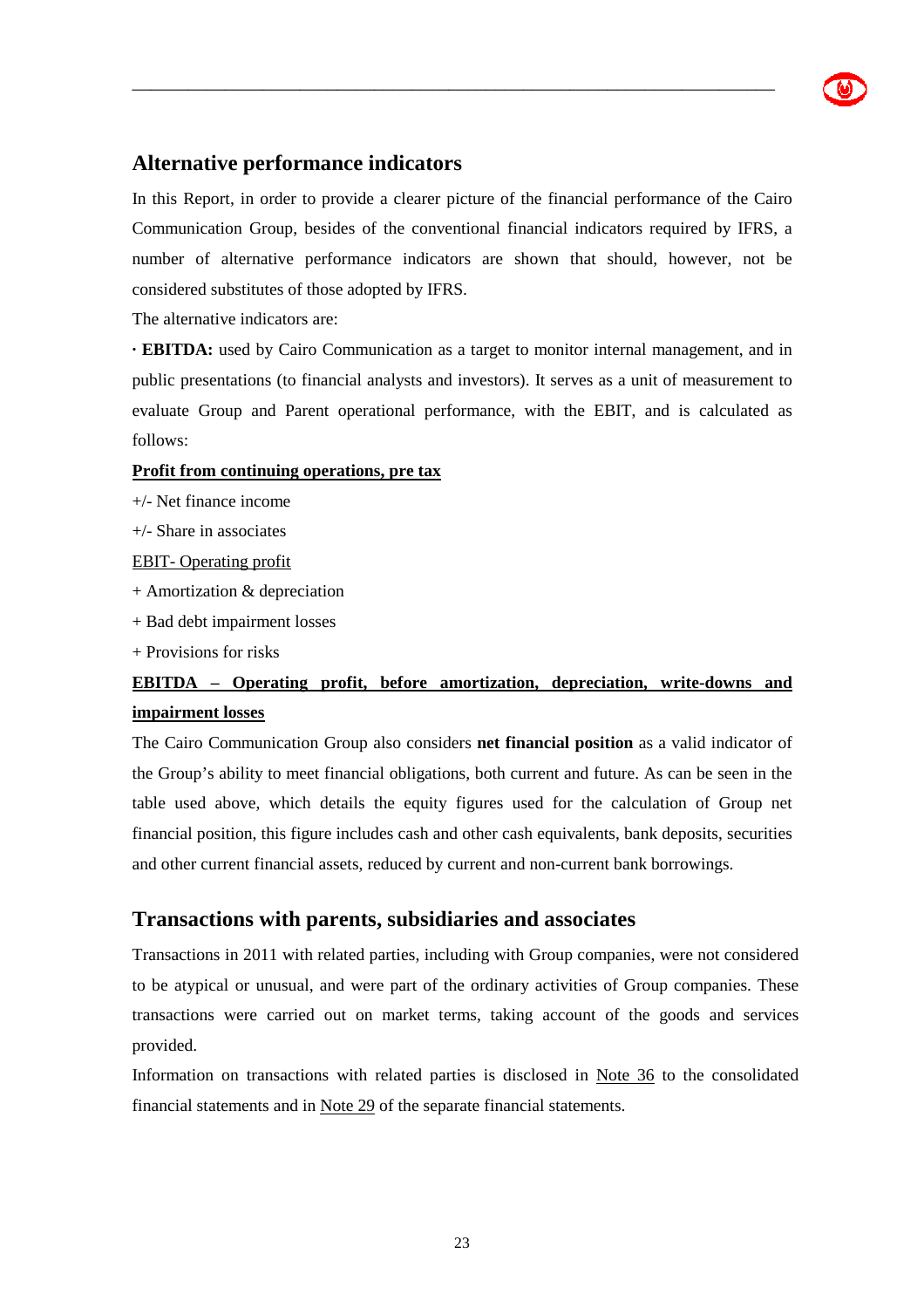# **Main risks and uncertainties to which Cairo Communication S.p.A. and its Group are exposed**

\_\_\_\_\_\_\_\_\_\_\_\_\_\_\_\_\_\_\_\_\_\_\_\_\_\_\_\_\_\_\_\_\_\_\_\_\_\_\_\_\_\_\_\_\_\_\_\_\_\_\_\_\_\_\_\_\_\_\_\_\_\_\_\_\_\_\_\_\_

#### Risks associated with the general economic climate

The financial position of the Cairo Communication Group may be influenced by various factors within the macro-economic environment, such as the increase or decrease of GNP, the level of consumer and corporate confidence, the advertising expenditure/GDP ratio, interest rate trends and cost of raw materials.

In 2011, the short and medium-term economic uncertainty began to deteriorate – starting especially from autumn – reflecting the overall economic-financial scenario. There remains uncertainty over the period required for a return to normal market conditions.

Should this situation of weakness and uncertainty continue for some time, the operations, strategy and outlook for the Group may be impacted.

To challenge the tough market scenario, the Group implemented, starting in previous periods, and also in 2011, a series of measures to increase efficiency and effectiveness of the production, publishing and distribution processes, and will continue in 2012 to benefit from the high levels of efficiency achieved.

#### Risks associated with advertising and publishing market trends

In 2011, deterioration of the short and medium-term economic uncertainty – starting especially from autumn – continued to impact negatively on the advertising market.

According to AC Nielsen figures, advertising investments in Italy in 2011 amounted to approximately Euro 8.6 billion, down 3.8% versus the previous year (in particular, -3.7% the magazine advertising market, and -3.1% the TV advertising market versus 2010).

With approximately Euro 246.8 million in gross advertising revenue, the Cairo Communication Group holds about 2.9% of the overall advertising market (2.3% in 2010). Specifically, the Group holds approximately 4.4% of the TV advertising market (3.4% in 2010) and approximately 5.2% of the magazine advertising market (4.7% in 2010). This market share, which increased in 2011, leaves the Group room enough for growth, given the high quality and significant distribution of its own titles, in particular weeklies, and of the resources under concession, qualities and distribution that provide significant competitive edge.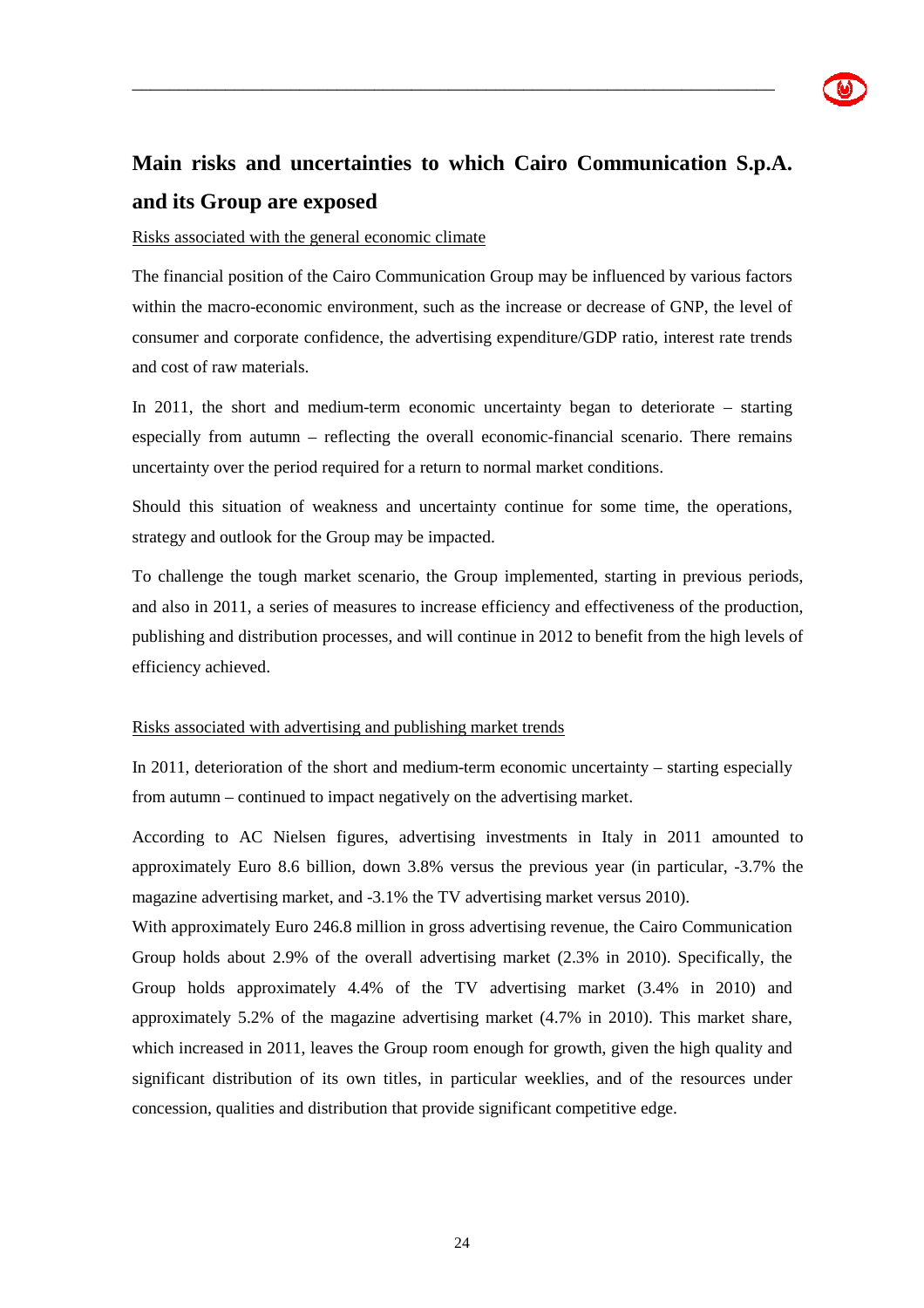The tough economic environment has slowed the pace of the sale of dailies and magazines. Against this backdrop, in 2011, sales revenue from Group publications, amounting to Euro 66.8 million, fell by 5.8% versus 2010, due also to the lower amount of issues of "Settimanale Dipiù" versus 2010 (52 instead of 53), causing a loss in revenue of approximately Euro 0.5 million, the cut price (from 1 Euro to 50 cents) of six issues of "Dipiù TV", causing a loss in revenue of approximately Euro 1 million, and the cut price (from 70 cents to 50 cents) of three issues of "TV Mia", causing a loss in revenue of approximately Euro 0.1 million.

\_\_\_\_\_\_\_\_\_\_\_\_\_\_\_\_\_\_\_\_\_\_\_\_\_\_\_\_\_\_\_\_\_\_\_\_\_\_\_\_\_\_\_\_\_\_\_\_\_\_\_\_\_\_\_\_\_\_\_\_\_\_\_\_\_\_\_\_\_

#### *Advertising*

The Cairo Communication Group is significantly exposed to advertising sales performance, which has progressively decreased over time as a result of significant developments in the publishing business. Advertising sales from current operations today represent around 77% (approximately 72% in 2010) of total Group revenue. Considering the Group's publishing business alone, advertising sales in 2011 accounted for 36% - much lower than the revenue breakdown of other major publishing groups - while the remaining 64% was generated by distribution and subscription revenue, demonstrating the great publishing strength of advertising products.

The sale of advertising space is monitored daily by reference to the percentage saturation of the catchment time, average sales price and the variation from forecasts. Daily monitoring also provides/enables a review of the sales forecasts by month in order to act – with reference to print media – on advertising pages and thus on the structure of product costs.

Management's attention is focused on the definition of strategy and commercial policy to ensure an effective presentation of the high value of the product offering. The features of the resources offered represent strength for the Group in the current competitive climate.

LA7 presents an excellent audience profile, particularly appealing for advertising. In 2011, LA7 audience shares confirmed the trend that had started in autumn 2010 and increased by 24.4% (3.82% average all-day share versus 3.07% in 2010). Specifically, the 8PM newscast's average share reached 8.4% in 2011 versus 4.22% in 2010, and continued to enjoy widespread exposure across the media.

Regarding Group titles, the excellent distribution volumes that enabled the Group to become the second major publisher of weeklies by copies sold on newsstands, net of weeklies attached to dailies, make the advertising pages appealing in terms of advertising cost per copy sold (equal to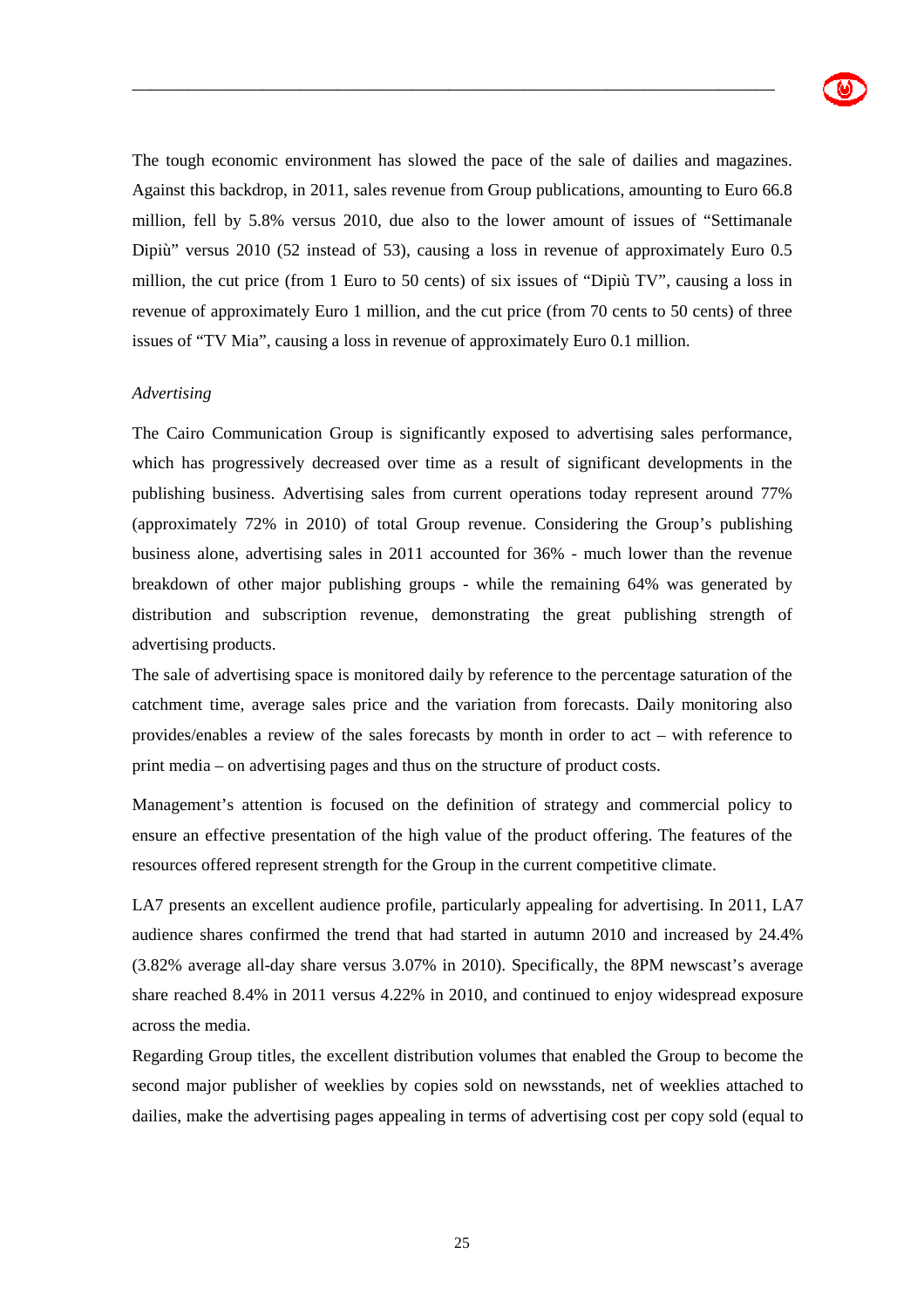

the difference between the price of the advertising page and the copies sold) which are currently lower than those of the competition.

\_\_\_\_\_\_\_\_\_\_\_\_\_\_\_\_\_\_\_\_\_\_\_\_\_\_\_\_\_\_\_\_\_\_\_\_\_\_\_\_\_\_\_\_\_\_\_\_\_\_\_\_\_\_\_\_\_\_\_\_\_\_\_\_\_\_\_\_\_

#### *Distribution*

Regarding distribution, the features of the products published by the Group as well as its strategy, are such as to build a significant competitive edge in the current climate of the publishing segment. In particular

- cover prices of the weeklies are lower, some significantly lower than those of the main competitors;
- sales are mostly over-the-counter (95%), with a minimum incidence (less than 2% on total publishing revenue, including advertising) of revenues generated by gifts and sundry editorial materials;
- weekly magazines, which account for approximately 88% of the total publishing segment revenue, are sold as single copies and not bundled with other weeklies and/or dailies to bolster sales.

#### Risks associated with developments in the media segment

The media segment has seen an increase in the level of penetration of new communication resources, in particular the Internet, pay TV, and the new unencrypted theme channels on the digital terrestrial platform, together with technology innovations that may lead to changes in demand by consumers, who in future will probably request personalized content by even directly selecting the source. As a result, this may change the relative importance of the various media and audience distribution, with consequent greater market fragmentation.

Whereas the development of the Internet may impact on the share of print media, mainly on dailies and to a much lesser extent on our weeklies, the growth of pay, satellite and digital terrestrial television may impact on the traditional TV audience.

The Group constantly monitors the level of penetration of new resources as well as changes in the business model related to the distribution of content available to assess the opportunity to develop the various distribution platforms, with particular attention to the Internet. Developments in the regulatory framework are also continually monitored for the media segment and their disclosure within the Group is ensured.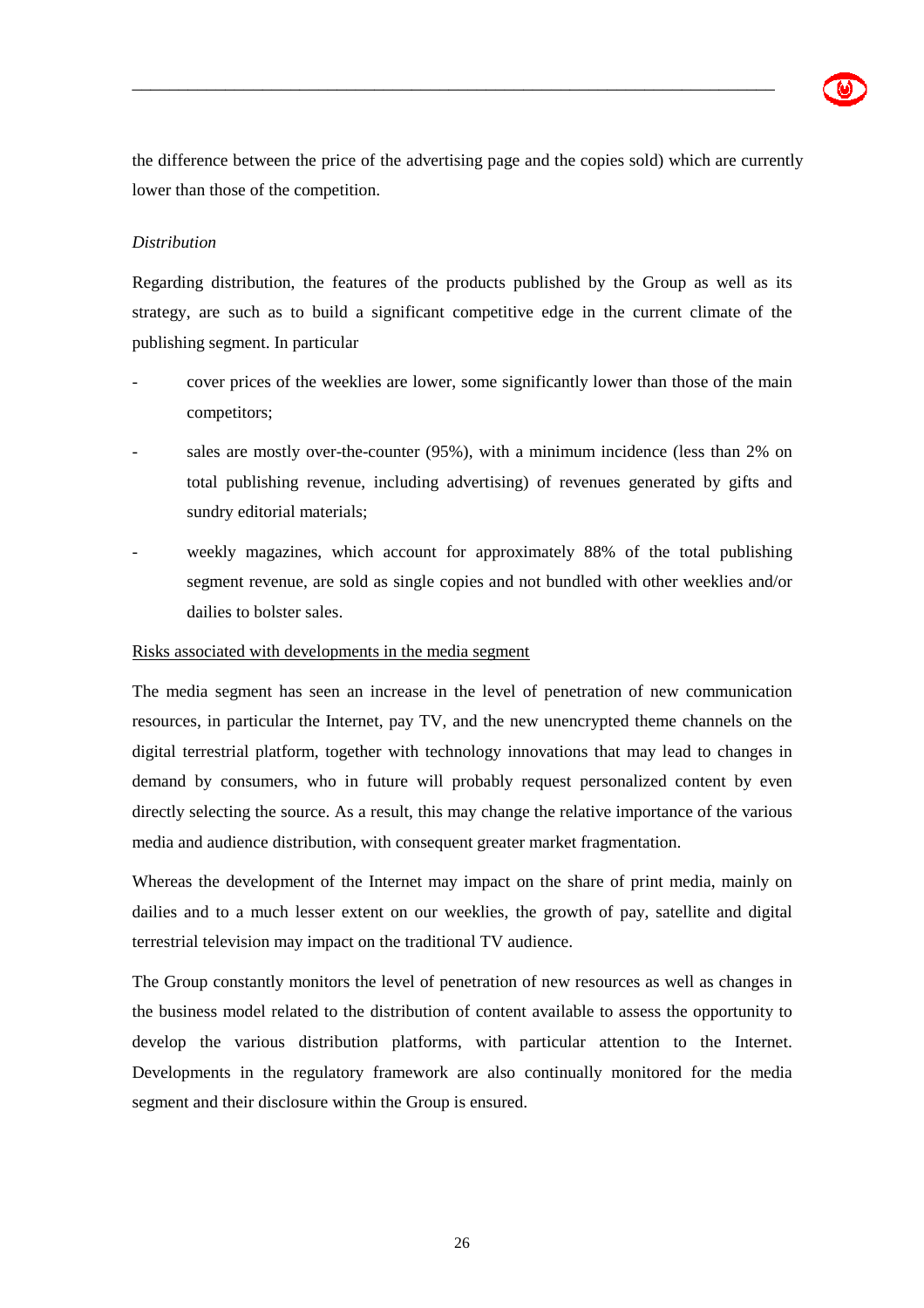

Risks associated with the importance of the advertising concession contracts with third-party publishers

\_\_\_\_\_\_\_\_\_\_\_\_\_\_\_\_\_\_\_\_\_\_\_\_\_\_\_\_\_\_\_\_\_\_\_\_\_\_\_\_\_\_\_\_\_\_\_\_\_\_\_\_\_\_\_\_\_\_\_\_\_\_\_\_\_\_\_\_\_

The Cairo Communication Group operates as both publisher of magazines and books, and as a multimedia broker for the sale of advertising space on television, print media, stadiums and the Internet.

In 2011, approximately 64.5% of Group gross revenue was generated from advertising for third-party publishers with respect to the Cairo Communication Group: TIMedia (LA7 and LA7d), Turner Broadcasting (Cartoon Network, Boomerang, CNN), Interactive Group (canali Sportitalia) ed Editoriale Genesis (Prima Comunicazione).

In December 2010, Telecom Italia Media and Cairo agreed to revise the advertising concession contract of 19 November 2008. Specifically, for 2011 and for the 2012-2014 three-year period , both set additional annual advertising revenue targets (unguaranteed) with respect to the minimum annual revenue, proportional to the achievement by Telecom Italia Media of annual targets of share higher than the given 3% for LA7's share. Cairo's achievement of these additional targets, or payment to Telecom Italia Media of equivalent dues, will entitle Cairo to renew the contract up to 31 December 2019. Otherwise, Telecom Italia Media is authorized to withdraw from the contract.

The Group's track record, ever since inception, has demonstrated its ability to manage changes in its portfolio of media types brokered: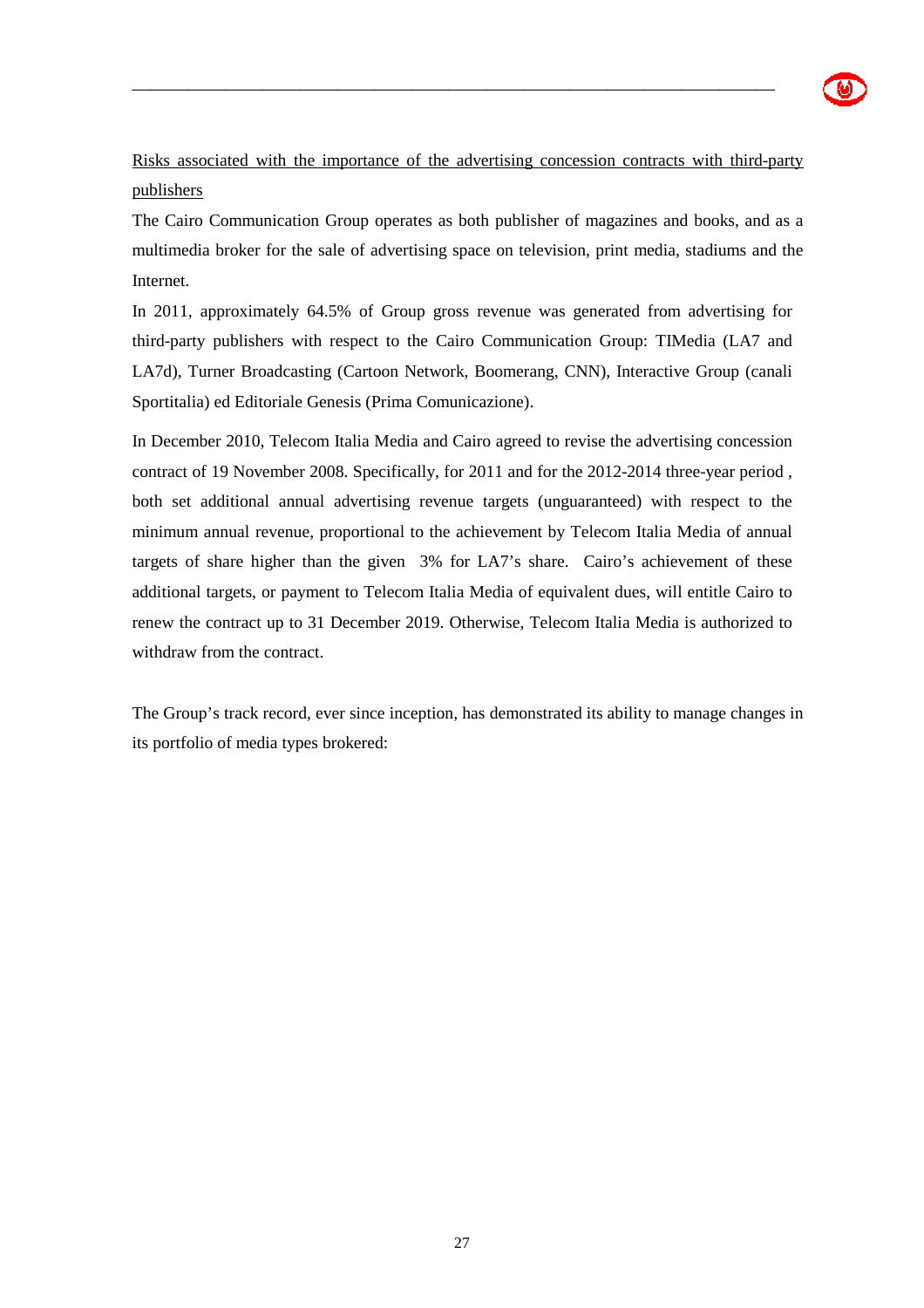

The advertising brokerage business started in 1996 with a number of titles of the RCS Group including "IO Donna", which in the space of a few years exceeded Euro 50 million in advertising sales. In 2001 " IO Donna" was replaced by "Anna". The contract with RCS expired at the end of 2002. In 1998 advertising sales were launched on pay TV Telepiù, which was then interrupted in July 2004. In 2003, advertising sales were launched for LA7 and from 2004 those relating to new publishing initiatives for Cairo Editore. At the end of 2009, Cairo Pubblicità had entered a multi-year exclusive advertising concession contract on the digital and satellite Sportitalia and Sportitalia 2 channels and on the www.sportitalia.com website. In 2010, Cairo Communication also entered a concession contract for the new unencrypted digital channel LA7d.

#### Risks associated with Management and "key staff"

The Group's success depends on the talents of its executive Directors and other members of Management to efficiently manage the Group and the individual business segments. Editors, too, have a significant role in relation to their publications.

The loss of the services of an executive Director, editor, or other key resources without an appropriate substitute, as well as the difficulty in attracting and retaining new and qualified resources, may impact negatively on the prospects, operations and financial results of the Group.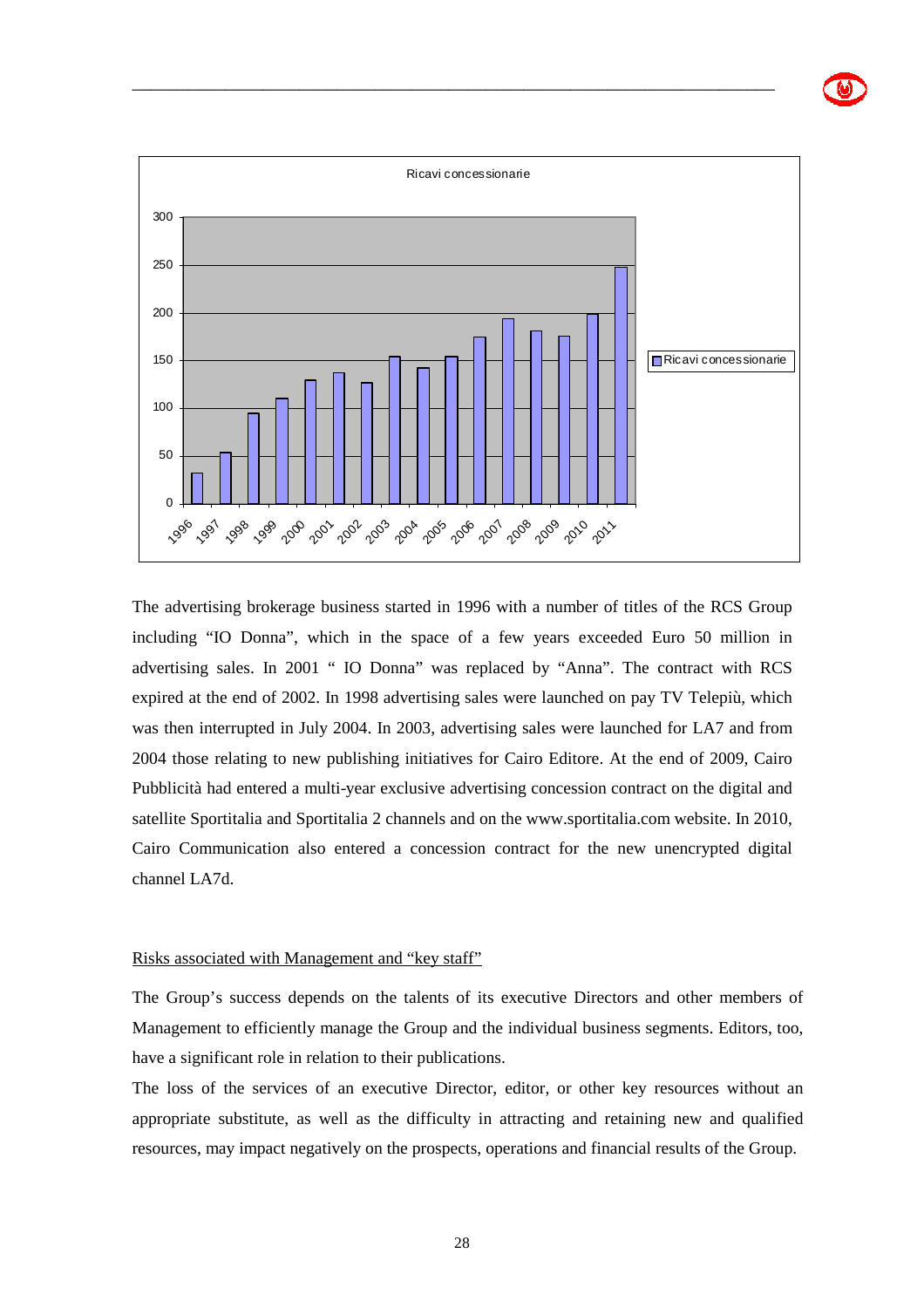#### Risks associated with retaining the value of the brands of the Group titles

The Cairo Communication Group publishes a number of leading Italian weeklies: "Settimanale Dipiù" (674,186 copies), "DipiùTV" (436,590 copies), "DipiùTV Cucina" (415,923 copies) and "Diva & Donna" (199,078 copies). Among the monthlies, "Gardenia", "Bell'Italia", "For Men Magazine", "Natural Style" and "Arte" are leaders in their own segment.

\_\_\_\_\_\_\_\_\_\_\_\_\_\_\_\_\_\_\_\_\_\_\_\_\_\_\_\_\_\_\_\_\_\_\_\_\_\_\_\_\_\_\_\_\_\_\_\_\_\_\_\_\_\_\_\_\_\_\_\_\_\_\_\_\_\_\_\_\_

The value of Group brands must be continuously protected by maintaining the current level of quality and innovation, for example, by keeping the current number of pages, supported by appropriate levels of advertising consistent with the offer.

The Group publishing strategy has always been focused on the quality of its products, driven by the efforts of Management and the editors. Under the agreements with the editors of the weeklies, a significant part of their remuneration is linked to the results of the distribution and/or sale of advertising space of the titles.

#### Risks associated with contractual commitments

In 2011, the three-year contractual target (Euro 378 million) securing Cairo a three-year renewal (2012-2014) of the advertising concession contract, was achieved; in October 2011, Cairo Communication and TIMedia acknowledged that the agreement entered into on 19 November 2008 was to be deemed renewed for the further three-year period of 2012-2014, in accordance with the terms and conditions established under the contract and under the additional agreements thereto. The advertising concession contract regarding LA7 sets minimum annual gross advertising revenue in 2012 of Euro 126 million, with minimum annual guaranteed fees for Telecom Italia Media of Euro 88.2 million (70%).

In return for Cairo's commitment to minimum gross advertising revenue and minimum fees, Telecom Italia Media undertakes to maintain the annual share of LA7 higher than or equal to 3% and higher than or equal to 2.65% in prime time viewing. Should the shares drop below these thresholds, or further contractually established thresholds, Cairo is entitled to reduce the minimum guaranteed payment equal to Euro 88.2 million.

In December 2010, Telecom Italia Media and Cairo agreed to revise the advertising concession contract of 19 November 2008. Specifically, for 2011 and for the 2012-2014 three-year period , both set additional annual advertising revenue targets (unguaranteed) with respect to the minimum annual revenue, proportional to the achievement by Telecom Italia Media of annual targets of share higher than the given 3% for LA7's share. Cairo's achievement of these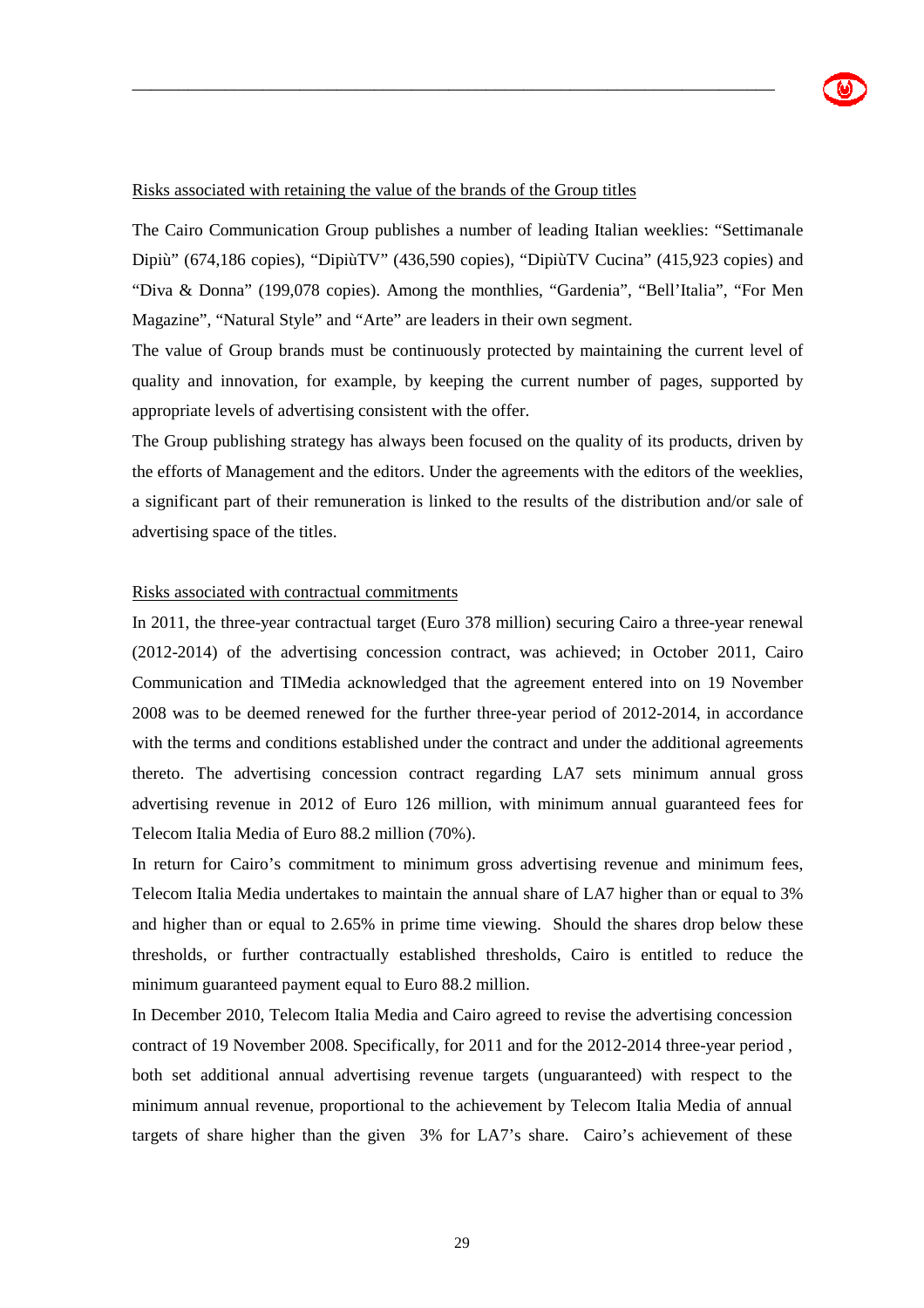

additional targets, or payment to Telecom Italia Media of equivalent dues, will entitle Cairo to renew the contract up to 31 December 2019. Otherwise, Telecom Italia Media is authorized to withdraw from the contract.

\_\_\_\_\_\_\_\_\_\_\_\_\_\_\_\_\_\_\_\_\_\_\_\_\_\_\_\_\_\_\_\_\_\_\_\_\_\_\_\_\_\_\_\_\_\_\_\_\_\_\_\_\_\_\_\_\_\_\_\_\_\_\_\_\_\_\_\_\_

The contract regarding the LA7d digital channel sets minimum gross advertising revenue in 2012 of Euro 8 million for a 0.2% share of the channel, with minimum guaranteed fees for Telecom Italia Media of Euro 5.6 million, paid as per contract on a monthly basis. A result higher or lower than the 0.2% share will produce a corresponding increase or decrease in minimum annual revenue and in the guaranteed minimum fee.

Failure to achieve the foregoing minimum revenue would impact on Group profit for that year. Likewise, failure to achieve the foregoing additional (unguaranteed) targets set as from 2011, proportional to the achievement of annual share growth targets for LA7 with respect to the 3% share, could impact on the duration of the contract, or in the event of payment to Telecom Italia Media of equivalent dues, on profits for that year.

Based on the order book as at 9 March 2012 for advertising aired and to be aired on LA7 in the January-March three-month period of 2012, amounting to Euro 50.4 million, the revenue achieved in the same three-year period of 2011 (Euro 39.6 million) has already been exceeded by over 27%.

#### Risks associated with business with suppliers

A number of the Group's production processes, particularly print, are outsourced. The outsourcing of production processes requires close cooperation with the suppliers which, on one hand, can result in economic benefits in terms of flexibility, efficiency and cost reduction, but on the other hand, results in the Group's reliance on these suppliers.

The relationship with the printer used by the Group, which dates back to 1999 - the year Editoriale Giorgio Mondadori was acquired - is governed by an agreement valid until 2012. The printer is one of the main operators in a market which has excess production capacity and is populated by other large players.

In relation to production aspects, relationships with paper suppliers is also of great importance – as a rule these are governed by contracts renewed annually.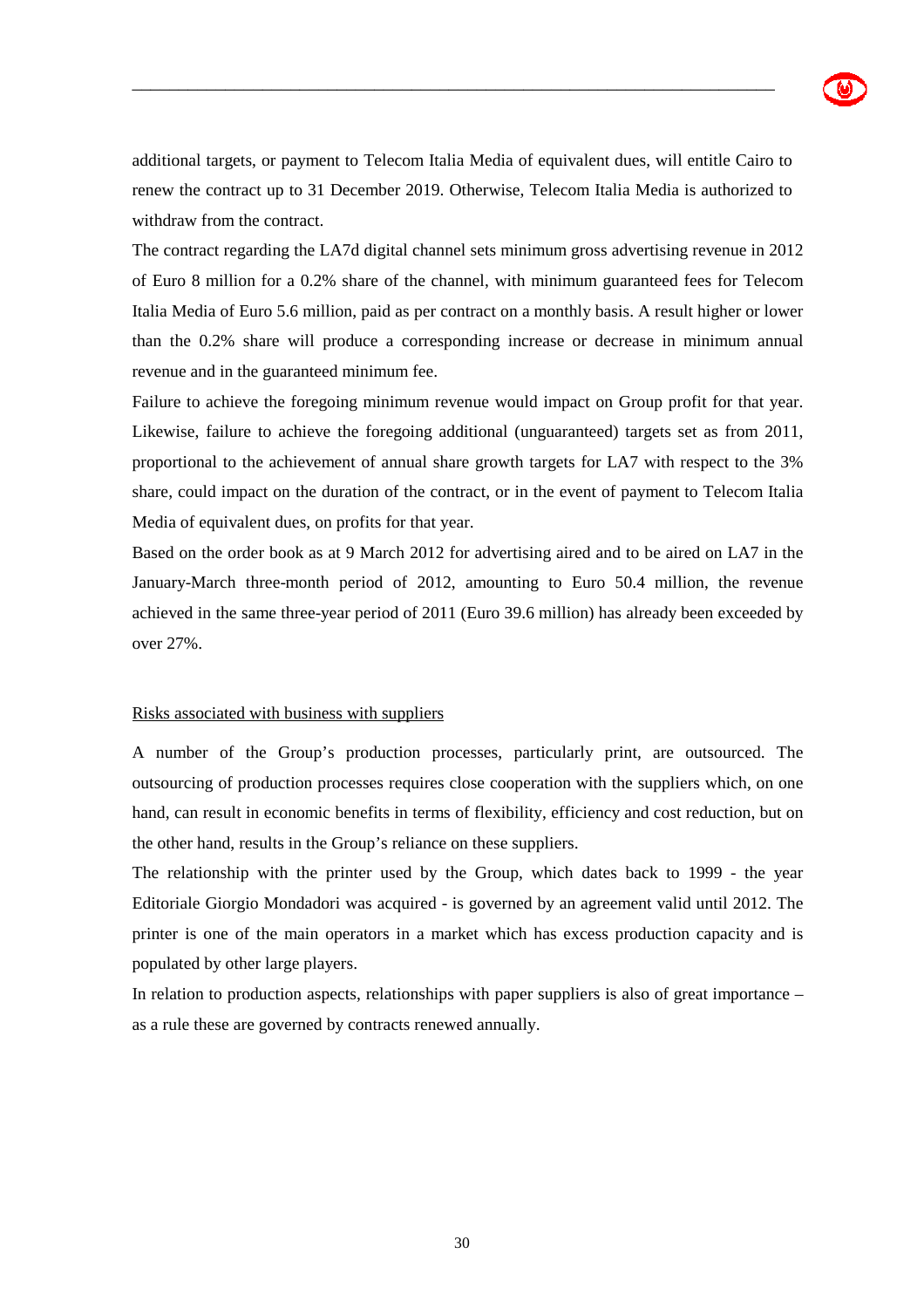#### Liquidity risks

The Cairo Communication Group is not exposed to liquidity risk, in that on one hand, significant financial resources are held with a net available positive financial position of Euro 54.7 million whilst on the other hand, the Group attempts to ensure that an appropriate ability to generate cash is maintained, despite current market conditions.

\_\_\_\_\_\_\_\_\_\_\_\_\_\_\_\_\_\_\_\_\_\_\_\_\_\_\_\_\_\_\_\_\_\_\_\_\_\_\_\_\_\_\_\_\_\_\_\_\_\_\_\_\_\_\_\_\_\_\_\_\_\_\_\_\_\_\_\_\_

An analysis of the company's financial position shows both liquidity, or the ability to maintain financial stability in the short term, and solidity, or the ability to maintain financial stability in the medium/long term.

It is Group policy to invest available cash in on-demand or short-term bank deposits, properly spreading the investments, essentially in banking products, with the prime objective of maintaining a ready liquidity of the said investments. The investment products are selected on the basis of their credit rating, their reliability and the quality of services rendered.

#### Interest rate and currency risk

The Cairo Communication Group is not exposed to interest rate and currency risk, in that on one hand, there is no loan finance, whilst on the other hand, Group operations are carried out exclusively in Italy, so all revenue is generated in Italy and main costs are incurred in Euro.

Interest rate risk only affects the yield on available cash. Movements in the cash flow and the liquidity of Group companies are centrally monitored and managed by Group Treasury in order to guarantee effective and efficient management of financial resources.

Given limited exposure to both interest rate and currency risk, the Group does not use financial derivative and/or hedging instruments.

#### Credit risk

The Group is exposed to credit risk, primarily in relation to its advertising sales activities. This risk is however mitigated by the fact that exposure is distributed across a large number of customers and that credit monitoring and control procedures are in place. In terms of concentration, the top 10 customers represent about 16% (18% in 2010) of advertising revenue, while the top 100 customers account for 57% (58% in 2010). These indicators are in line with prior years.

The deterioration of the short and medium-term economic uncertainty – starting especially from autumn, along with the resulting credit squeeze, may of course impact negatively on the quality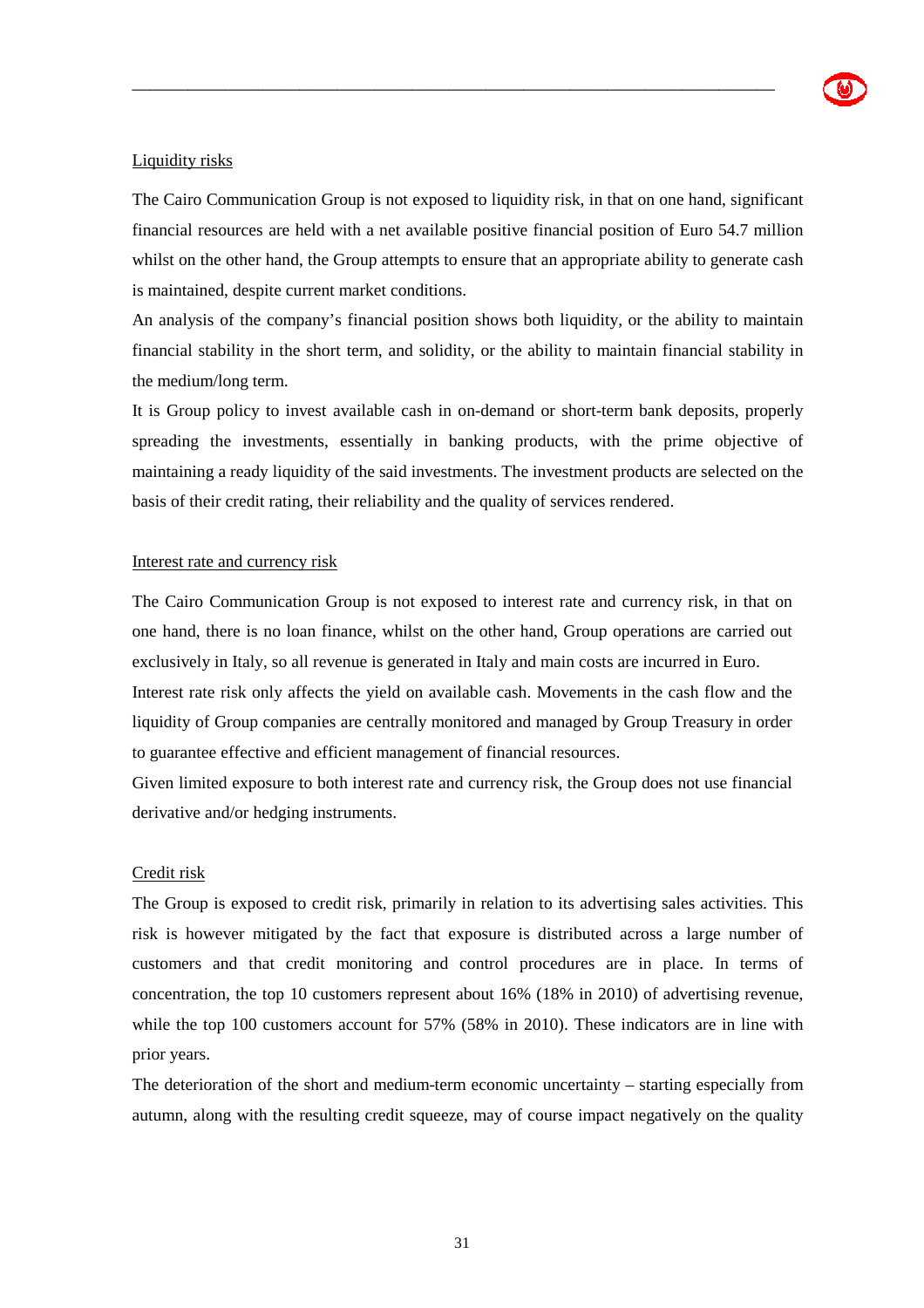

of credit and on general payment terms. In 2011, average payment terms for advertising sales improved versus 2010.

\_\_\_\_\_\_\_\_\_\_\_\_\_\_\_\_\_\_\_\_\_\_\_\_\_\_\_\_\_\_\_\_\_\_\_\_\_\_\_\_\_\_\_\_\_\_\_\_\_\_\_\_\_\_\_\_\_\_\_\_\_\_\_\_\_\_\_\_\_

The publishing segment, on the other hand, presents limited exposure to credit risk as publishing revenue is basically generated by one single party - the Group - whilst for distribution revenue, the distribution contract provides for an advance payment equal to a significant percentage of the estimated sales of each magazine.

The Group's maximum theoretical exposure to credit risks as at 31 December 2011 is given by the carrying amount of trade receivables and other recognized receivables totaling Euro 117.8 million, and by the nominal amount of guarantees furnished on third-party debts or commitments as indicated in Note 34 to the consolidated financial statements.

The credit risks associated with cash and cash equivalents, with a maximum theoretical exposure of Euro 54.7 million, refer chiefly to a "counterparty" risk, moderated, however, by the fact that they are deposits spread across various banks, chosen with the above-mentioned criteria illustrated in the notes explaining "liquidity risk".

#### Risks associated with litigation

The notes on *"other information"* (Note 35 to the consolidated financial statements) contain information on a number of cases of litigation. The evaluation of the potential legal and tax liabilities requires the Company to use estimates and assumptions in relation to forecasts made by the Directors, based upon the opinions expressed by the Company's legal and tax advisers, in relation to the probable cost that can be reasonably considered to be incurred. The actual results may vary from these estimates.

#### **Report on corporate governance and ownership structure**

#### **1. Issuer profile**

Cairo Communication has adopted a traditional system of administration and control.

The Shareholders are the corporate body that expresses the will of the shareholders through its resolutions at its meeting. It typically appoints the Chairman. Resolutions adopted pursuant to the law and the bylaws bind all the shareholders, including those absent or dissenting.

The Board of Directors has the most ample management powers to achieve corporate objects. Elected every three years at the Shareholders' Meeting, it appoints one or more Chief Executive Officers and determines their powers, and those of the Chairman.

The Remuneration Committee and the Internal Control Committee are bodies set up within the Board of Directors, and comprise members of the Board of Directors and provide consultative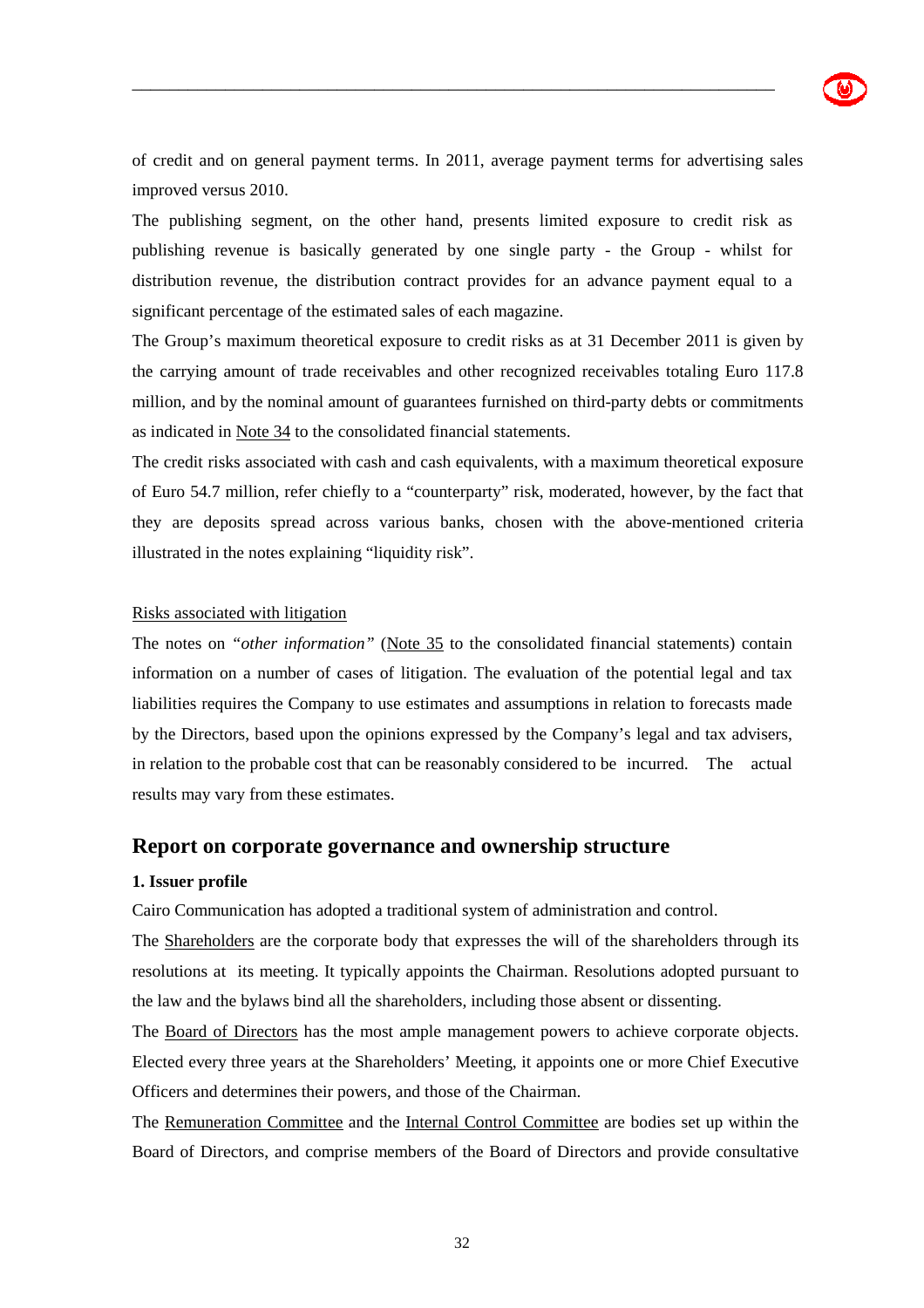

and proposal functions to the Board of Directors. The bodies now also include the Related Party Committee, provided for by the procedures for related party transactions adopted in 2010.

\_\_\_\_\_\_\_\_\_\_\_\_\_\_\_\_\_\_\_\_\_\_\_\_\_\_\_\_\_\_\_\_\_\_\_\_\_\_\_\_\_\_\_\_\_\_\_\_\_\_\_\_\_\_\_\_\_\_\_\_\_\_\_\_\_\_\_\_\_

The Board of Statutory Auditors is the body with the functions of overseeing observance of the law and the company bylaws and management control.

The audit is entrusted to an Audit Firm registered in the relevant professional roll and is the Company's external control body. The Firm checks, throughout the year, that the company's accounts are kept properly and that accounting entries accurately reflect its operation. It is also its responsibility to ensure that the separate and consolidated financial statements match the accounting entries and verifications performed, and that these accounting documents conform to the governing rules.

The duties and methods of operating of these corporate bodies are governed by the law and regulations, by the company bylaws and by the decisions adopted by relevant bodies, in conformity with the regulations set forth in the Corporate Governance Code drawn up by the Corporate Governance Committee of Borsa Italiana S.p.A. in 2006, with amendments made in 2010 to art. 7 regarding remuneration.

The company bylaws are available at the registered office and in the corporate governance section on the Company's website www.cairocommunication.it.

## **Information on ownership structure (pursuant to art. 123 bis of the Consolidated Finance Act – TUF) as at 12 March 2012**

Information prescribed by art. 123 bis of the TUF is as follows:

a) Share capital structure (pursuant to art. 123 bis, paragraph 1, letter a), T.U.F.) As at 12 March 2012, the share capital of Cairo Communication S.p.A. was Euro 4,073,856.80, fully paid and subscribed, and it comprised 78,343,400 shares (as at 31 December 2010 78,343,400 shares), with no indication of the nominal amount.

|                 | $N^{\circ}$ shares | % of share capital | Listing                               | <b>Rights and</b><br>obligations                    |  |
|-----------------|--------------------|--------------------|---------------------------------------|-----------------------------------------------------|--|
| Ordinary shares | 78,343,400         | 100%               | All Star segment of<br>Borsa Italiana | In accordance with<br>the law and<br>company bylaws |  |

No financial instruments have been issued attributing the right to subscribe to newly-issued shares.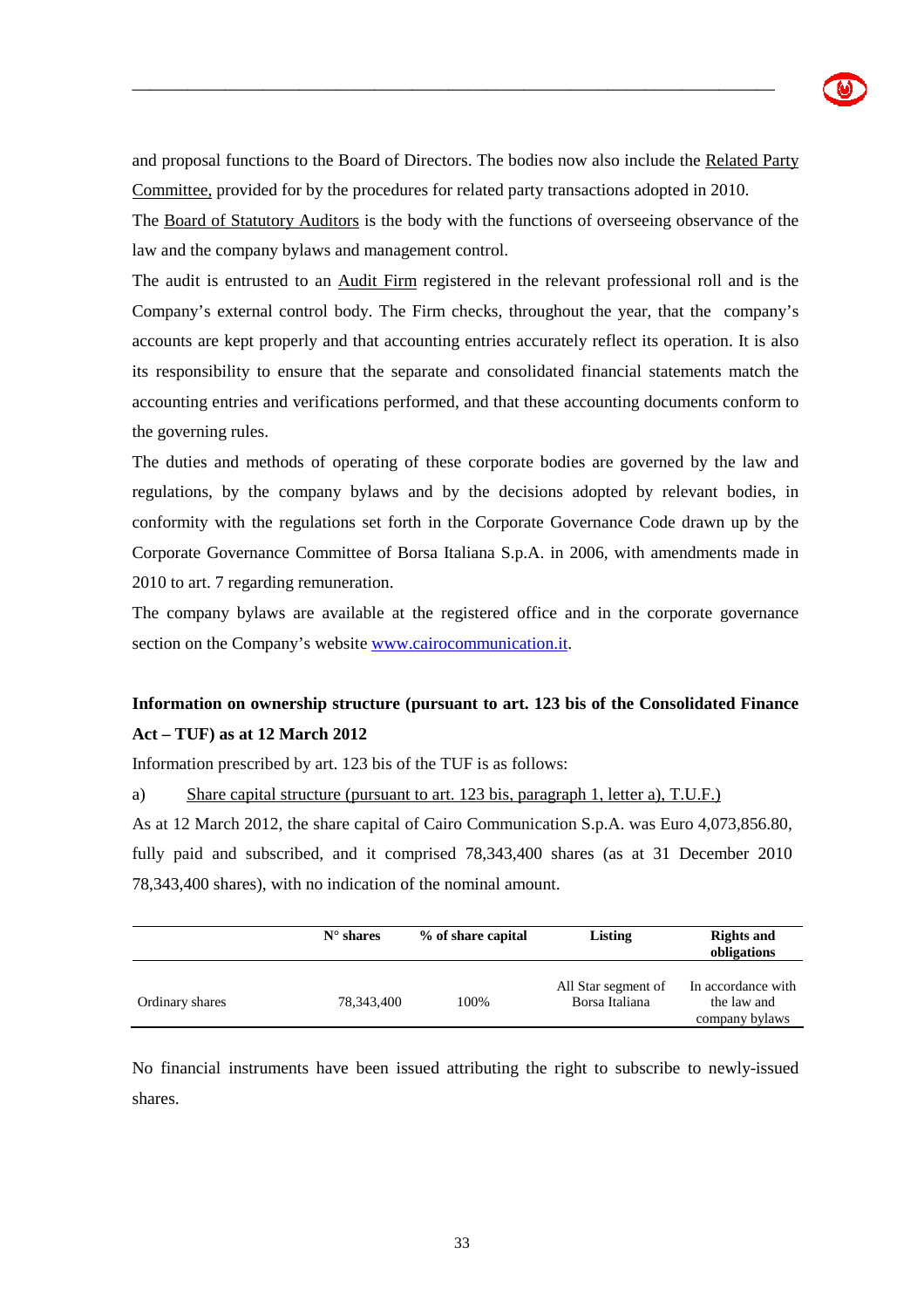

No share incentive plans are foreseen involving share capital increases, even on a freely allocated basis.

\_\_\_\_\_\_\_\_\_\_\_\_\_\_\_\_\_\_\_\_\_\_\_\_\_\_\_\_\_\_\_\_\_\_\_\_\_\_\_\_\_\_\_\_\_\_\_\_\_\_\_\_\_\_\_\_\_\_\_\_\_\_\_\_\_\_\_\_\_

#### b) Restrictions on transfer (pursuant to art. 123 bis, paragraph 1, letter b), T.U.F.)

In accordance with the bylaws, shares are registered, indivisible and freely transferable. They are without requirements of representation, legitimization, circulation of the company investment required for securities traded on regulated markets.

#### c) Significant shareholdings (pursuant to art. 123 bis, paragraph 1, letter c), T.U.F.)

As at 12 March 2012, based on the information received pursuant to art. 120 of the T.U.F. and the update of the shareholders' register, the principal shareholders in Cairo Communication S.p.A. were as follows:

| <b>Declarer</b>                                         | Direct shareholder                                      | $\frac{0}{0}$<br>of ordinary<br>capital | $\frac{6}{9}$<br>of voting<br>capital |
|---------------------------------------------------------|---------------------------------------------------------|-----------------------------------------|---------------------------------------|
| URBANO ROBERTO CAIRO                                    | U.T. COMMUNICATIONS SpA                                 | 44.812%                                 | 44.812%                               |
| URBANO ROBERTO CAIRO                                    | U.T. BELGIUM HOLDING S.A.                               | 15.710\%                                | 15.710\%                              |
| URBANO ROBERTO CAIRO                                    | URBANO ROBERTO CAIRO                                    | 12.387%                                 | 12.387%                               |
| <b>SCHRODER INVESTMENT</b><br><b>MANAGEMENT LIMITED</b> | <b>SCHRODER INVESTMENT</b><br><b>MANAGEMENT LIMITED</b> | 2.019%                                  | 2.019%                                |

As at the same date, Cairo Communication S.p.A. held 371,326 treasury shares, or 0.474% of the share capital, subject to the provisions of art. 2357-ter of the Civil Code.

## d) Securities carrying special rights (pursuant to art. 123 bis, paragraph 1, letter d), T.U.F.)

No securities conferring special controlling rights have been issued.

## e) Employee shareholdings: voting right procedures (pursuant to art. 123 bis, paragraph 1, letter e),  $T.U.F.$ )

There are no employee shareholdings and/or voting rights procedures.

f) Restrictions on voting rights (pursuant to art. 123 bis, paragraph 1, letter f), T.U.F.)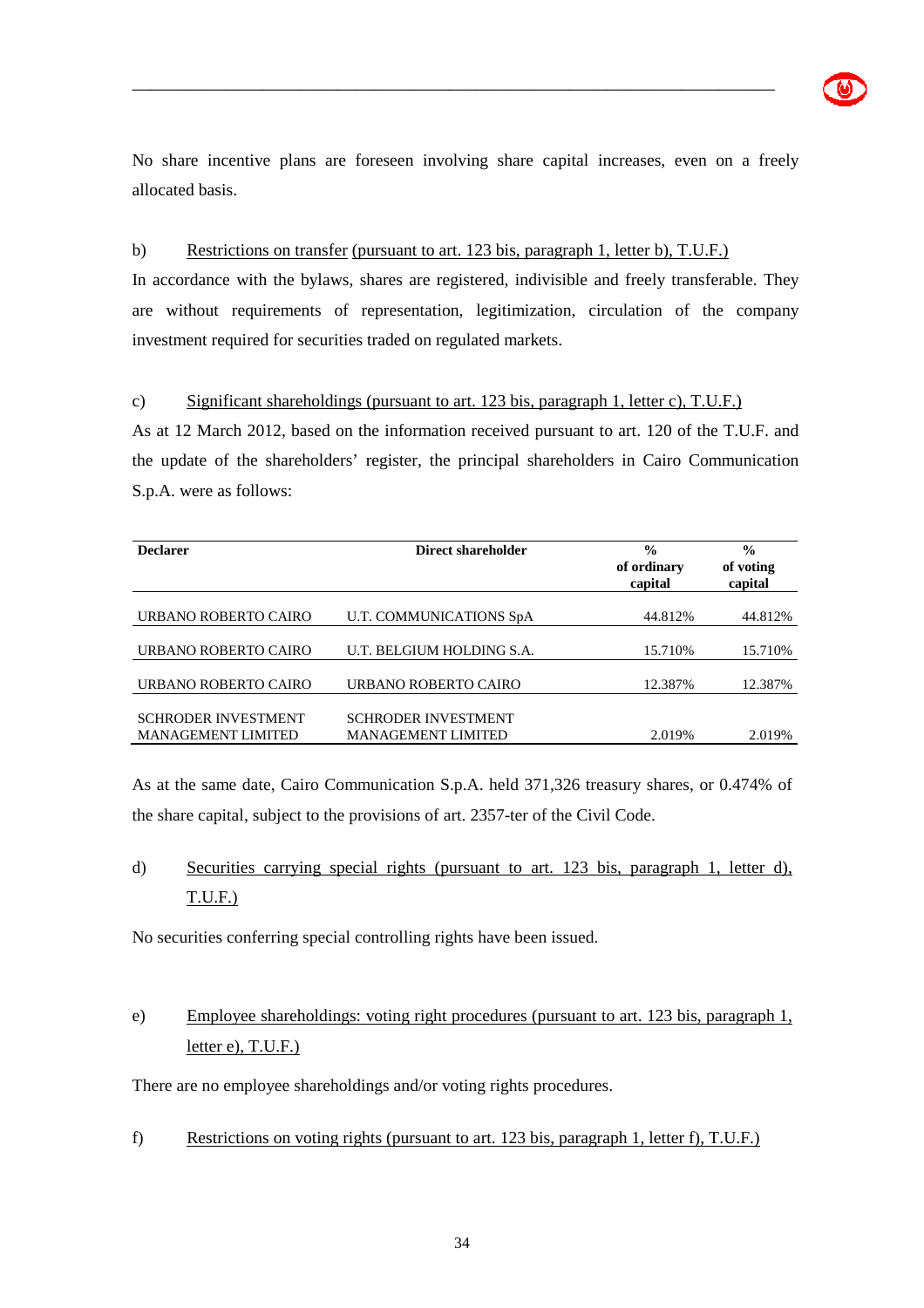There are no restrictions on voting rights other than those provided by law.

## g) Shareholders' agreements (pursuant to art. 123 bis, paragraph 1, letter g), T.U.F.) No shareholders' agreements are in place pursuant to art. 122 of the T.U.F.

\_\_\_\_\_\_\_\_\_\_\_\_\_\_\_\_\_\_\_\_\_\_\_\_\_\_\_\_\_\_\_\_\_\_\_\_\_\_\_\_\_\_\_\_\_\_\_\_\_\_\_\_\_\_\_\_\_\_\_\_\_\_\_\_\_\_\_\_\_

*h*) *Change of control* clauses (pursuant to art. 123 bis, paragraph 1, letter h), T.U.F.) and by-law provisions on takeover bids (pursuant to articles 104, paragraph 1 ter, and 104 bis),

The Company and/or its subsidiaries have signed no significant agreements that come into effect, are altered or terminate in the event of a change in the control of the contracting entity. Moreover, the bylaws:

- do not depart from the provisions on the passivity rule provided by art. 104, paragraphs 1 and 2, of the TUF;
- do not provide for the enforcement of the neutralization rule set out in art. 104 bis, paragraphs 2 and 3, of the TUF.
- i) Delegations to increase share capital and authorization to acquire and dispose of treasury shares (pursuant to art. 123 bis, paragraph 1, letter m), T.U.F.)

There are no delegations to increase the share capital pursuant to art. 2443 of the Civil Code or to issue equity financial instruments.

At their meeting of 28 April 2011, after revoking a similar resolution adopted on 28 April 2010, the Shareholders approved the proposal to acquire and dispose of treasury shares in accordance with art. 2357 and subsequent articles of the Italian Civil Code, for the purpose of stabilizing the Company share price and sustaining liquidity, and, if deemed necessary by the Board of Directors, of establishing a "shares stock" as provided in Consob regulation 16839/2009. The Board was authorized to acquire treasury shares up to the maximum number permitted by law, for a period of 18 months from the date of authorization, by use of available reserves, including the share premium reserve, as resulting from the last approved annual financial statements. Specifically, the Board of Directors will be authorized to acquire treasury shares on one or more occasions, acquiring shares directly on the market and through authorized intermediary – in accordance with the procedures provided by art. 144 bis, paragraph 1, letter b of the Issuer Regulation and relevant Instructions – and, in case such operations are carried out, according to accepted market practices, pursuant to the regulations introduced by Consob Resolution No. 16839/2009. Minimum and maximum acquisition prices per share are set at an amount equal to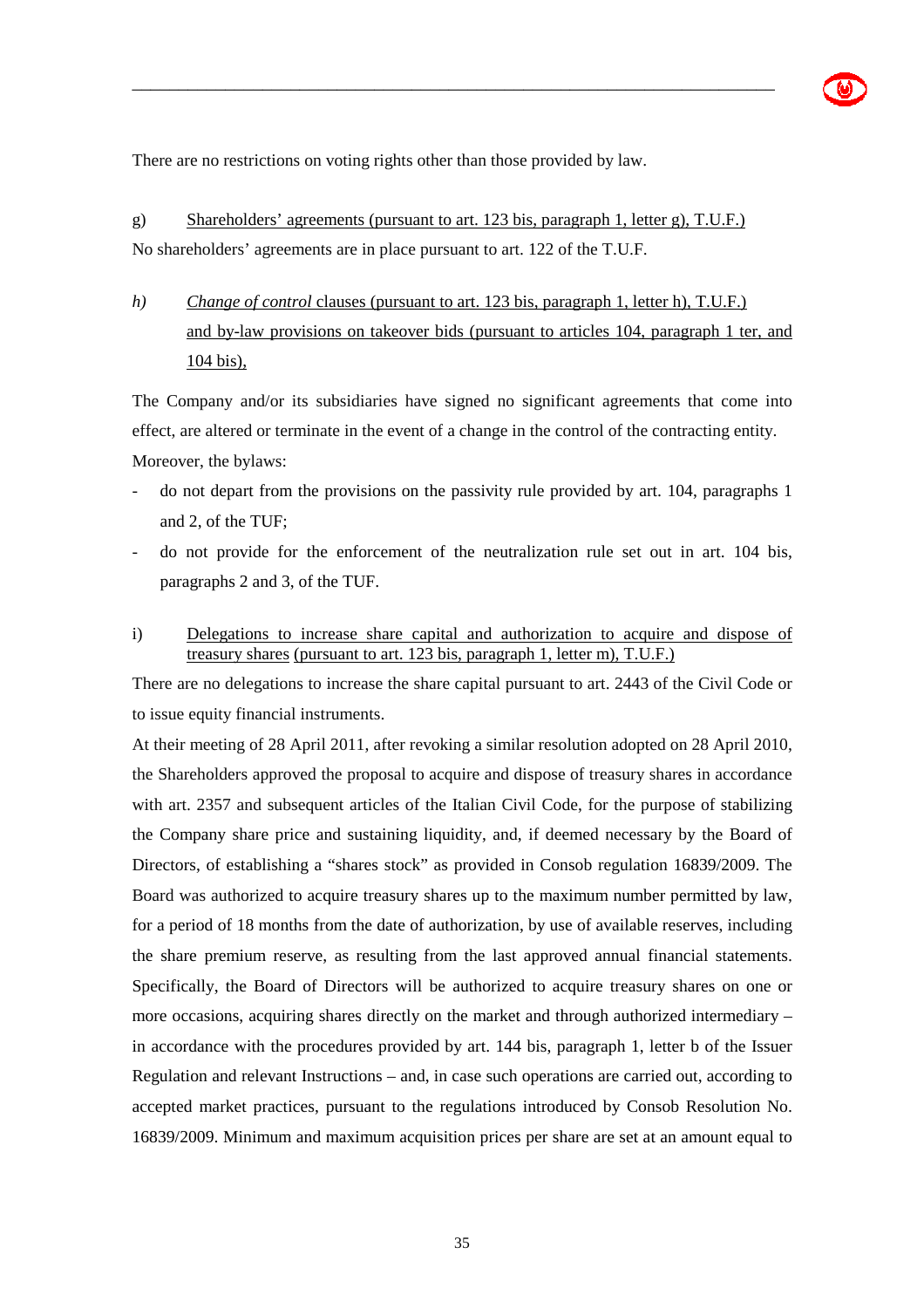

the average official purchase price of the share on Borsa Italiana S.p.A. for the 15 working days preceding the purchase respectively reduced or increased by 20%, in any event within a maximum limit of Euro 6.5 per share. In case such operations are carried out in accordance with accepted market practices pursuant to Consob Resolution no. 16839/2009, the purchase of treasury shares is subject to further limits, including price limits, provided for thereto. The proposal of the Board also allows for the authorization to sell, on one or more occasions, any acquired treasury shares, setting the minimum sale price per share no lower than the minimum price calculated following the criteria adopted for their purchase. Should the treasury shares be sold in accordance with accepted market practices pursuant to Consob Resolution 16839/2009, the sale of treasury shares shall be subject to further limits, including price limits, provided for thereto.

\_\_\_\_\_\_\_\_\_\_\_\_\_\_\_\_\_\_\_\_\_\_\_\_\_\_\_\_\_\_\_\_\_\_\_\_\_\_\_\_\_\_\_\_\_\_\_\_\_\_\_\_\_\_\_\_\_\_\_\_\_\_\_\_\_\_\_\_\_

As at 31 December 2011, Cairo Communication held a total of 371,326 treasury shares, or 0.474% of the share capital, subject to art. 2357-ter of the Italian Civil Code.

#### l) Management and coordination activities

Cairo Communication currently carries out management and coordination activities in relation to the following companies:

- Cairo Pubblicità S.p.A.
- Cairo Editore S.p.A.
- Cairo Publishing S.r.l.
- Cairo Due S.r.l.
- Il Trovatore S r l.
- Edizioni Anabasi S.r.l.
- Cairo Sport S.r.l.
- Diellesei S.r.l. in liquidation.

Cairo Communication, though subject to rightful control by UT Communication S.p.A. – which is directly controlled by Urbano R. Cairo – is not subject to the management and coordination of such company, nor of any other entity. The Board of Directors of Cairo Communication has come to such conclusion taking account of the absence of further elements (with respect to mere control) that may lean towards the existence of a unitary direction and the circumstance that UT Communication S.p.A. is, *de facto*, a holding company and has never actually exercised any policy-making functions and/or interference in the management of the Issuer, restricting its activities to the management of its own controlling investment.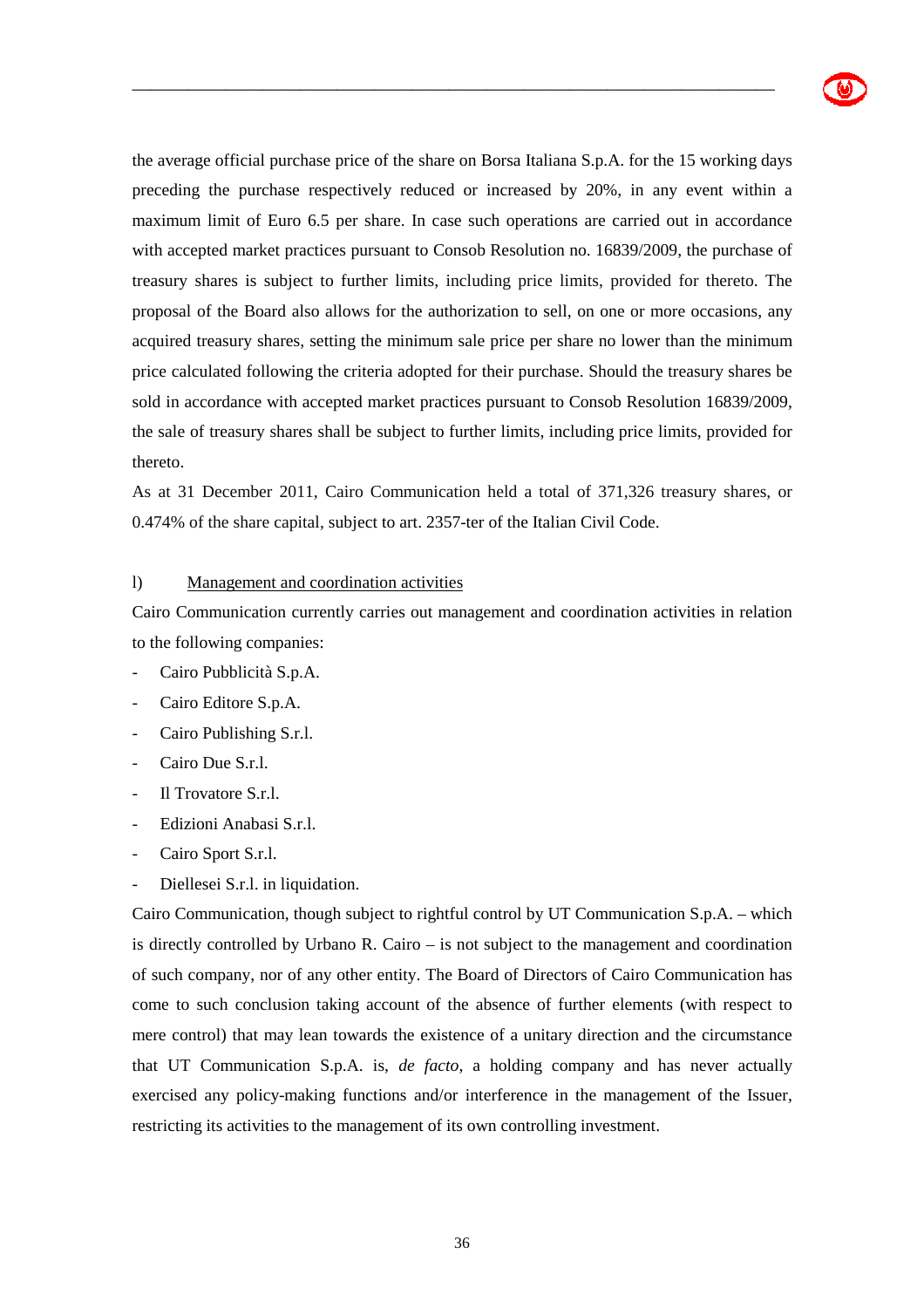

\*\*\*

\_\_\_\_\_\_\_\_\_\_\_\_\_\_\_\_\_\_\_\_\_\_\_\_\_\_\_\_\_\_\_\_\_\_\_\_\_\_\_\_\_\_\_\_\_\_\_\_\_\_\_\_\_\_\_\_\_\_\_\_\_\_\_\_\_\_\_\_\_

Information prescribed by art. 123-bis, paragraph 1, **letter (i)** ("*agreements between the Company and the directors, members of the management board or supervisory board providing for indemnity in the event of resignation or unjust dismissal ….*" and **letter l)** ("*provisions applicable to the appointment and replacement of directors and to changes to the bylaws, if diverging from the legislative and regulatory provisions that might also apply*") are illustrated in the section on Directors' fees (Sect. 9).

### **3 Compliance (pursuant to art. 123 bis, paragraph 2, letter a), T.U.F.)**

The Cairo Communication Group has adopted a Corporate Governance Code for listed companies, amended in March 2010 1 by the Corporate Governance Committee and promoted by Borsa Italiana, and also available on the Company's website www.cairocommunication.it and on www.borsaitaliana.it

No Group company is subject to non-Italian law that would influence the structure of Corporate Governance.

## **4. Board of Directors**

4.1 Appointment and replacement of directors and changes to the bylaws (pursuant to art. 123 bis, paragraph 1, letter h), T.U.F.)

The Board of Directors is appointed by the Shareholders on the basis of lists presented by shareholders pursuant to articles 14 and 15 of the bylaws.

Specifically:

- lists must be filed with the registered office within the  $25<sup>th</sup>$  day prior to the date on which the Shareholders' Meeting is called to decide on the appointment of the members of the Board of Directors, and made available to the public at the registered office, on the Company website and in accordance with the procedures provided for by the law and regulations, at least 21 days before the date of the Meeting;
- lists admitted to the voting are those submitted by shareholders who, either individually or jointly with other shareholders, represent at least 2.5% of the shares entitled to vote in the

<sup>&</sup>lt;sup>1</sup> The Group is implementing the changes that mainly regard the audit and risk management systems, and the role and responsibilities of the Board of Directors and internal committees, introduced by the new Code of Conduct of listed companies of December 2011, in order to enforce it by 31 December 2012.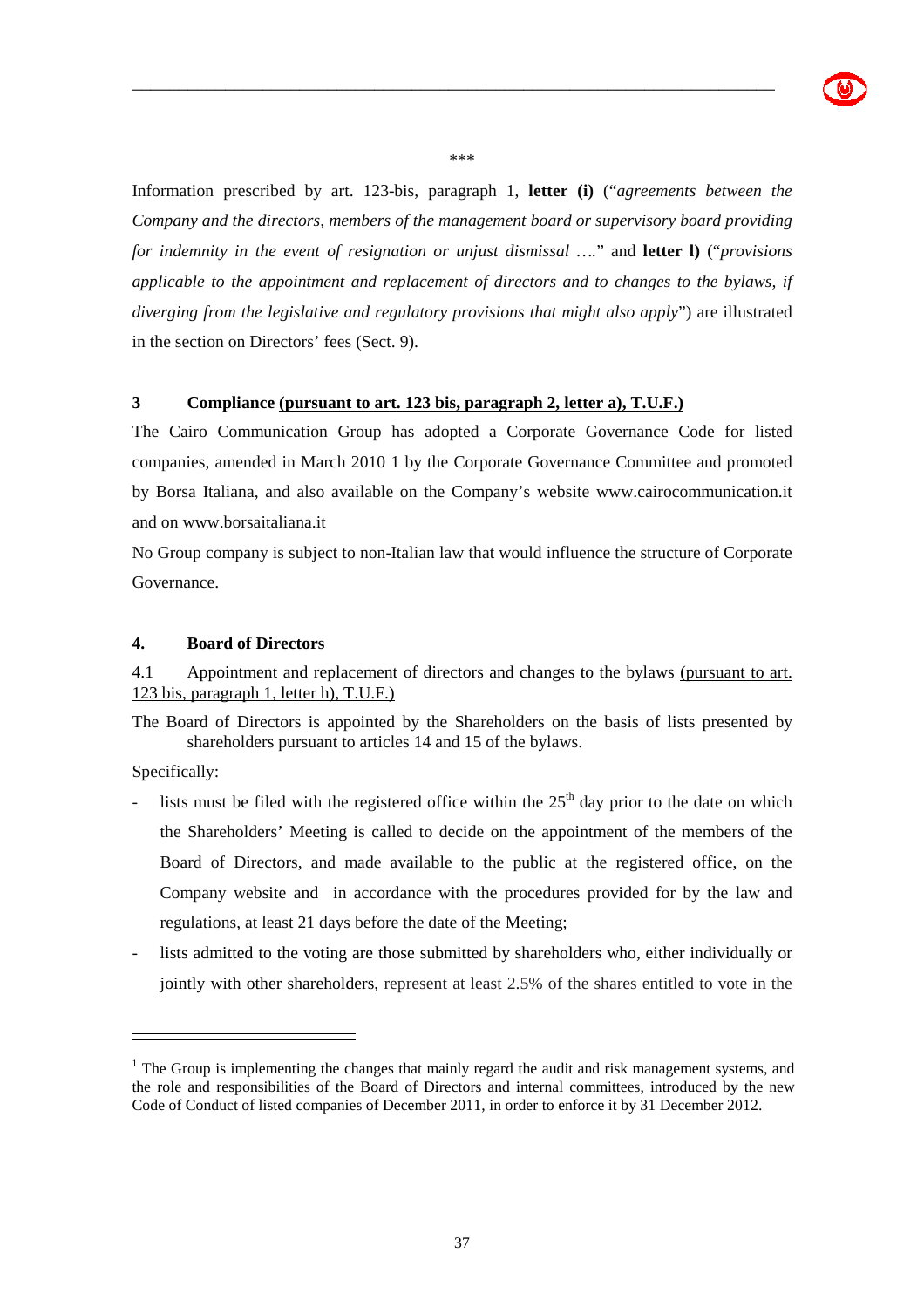ordinary meeting, or other minimum amount set by Consob. Ownership of the minimum stake required for submission of the lists is determined on the basis of the shares recorded in the name of the shareholder on the date the lists are filed with the Company. The relevant prescribed certification may also be submitted subsequent to the filing, provided submission is made within the time limit prescribed for publication of the lists;

\_\_\_\_\_\_\_\_\_\_\_\_\_\_\_\_\_\_\_\_\_\_\_\_\_\_\_\_\_\_\_\_\_\_\_\_\_\_\_\_\_\_\_\_\_\_\_\_\_\_\_\_\_\_\_\_\_\_\_\_\_\_\_\_\_\_\_\_\_

- for the purposes of the appointment of the directors, account is taken exclusively of lists that have received at least half the votes established by the bylaws for the submission of lists;
- candidates shall appear in the lists in progressive order and equivalent to the number of directors to appoint. Should more than one list receive at least half the votes as required by the bylaws for submission of the lists, candidates appointed to the position of director shall be those appearing in the list that has received the highest number of votes, except for the last candidate appearing in the list and the candidate appearing on top of the list that has received the second-highest number of votes that is in no way, even indirectly, connected with the shareholders that have submitted or voted the list that has received the highest number of votes, subject to the possession of the requirements of independence set forth in art. 148, paragraphs 3 and 4 of the TUF and of further requirements set forth in the Corporate Governance Code of Borsa Italiana S.p.A., failing which the appointed candidate, in his/her place, shall be the first candidate appearing in progressive order on the list possessing the foregoing requirements of independence. Should two or more lists reach a tie, the prevailing list shall be the list possessing the largest shareholding or, in the event of a tie, the highest number of shareholders;
- each list must contain candidates possessing the requirements of independence referred to in art. 147-*ter*, paragraph 4, of the TUF, and further requirements set forth in the Corporate Governance Code of Borsa Italiana S.p.A., in the minimum amount established by the provisions of law and regulations, taking also into account the share listing segment;
- in order to be admitted to the voting, each list must be accompanied by detailed information on the professional and personal qualifications of the candidates, by the statement on possession of the requirements of independence prescribed by law and by further requirements set forth in the Corporate Governance Code of Borsa Italiana S.p.A., and by indication of the identity of the shareholders who have submitted the lists and total percentage of shares held.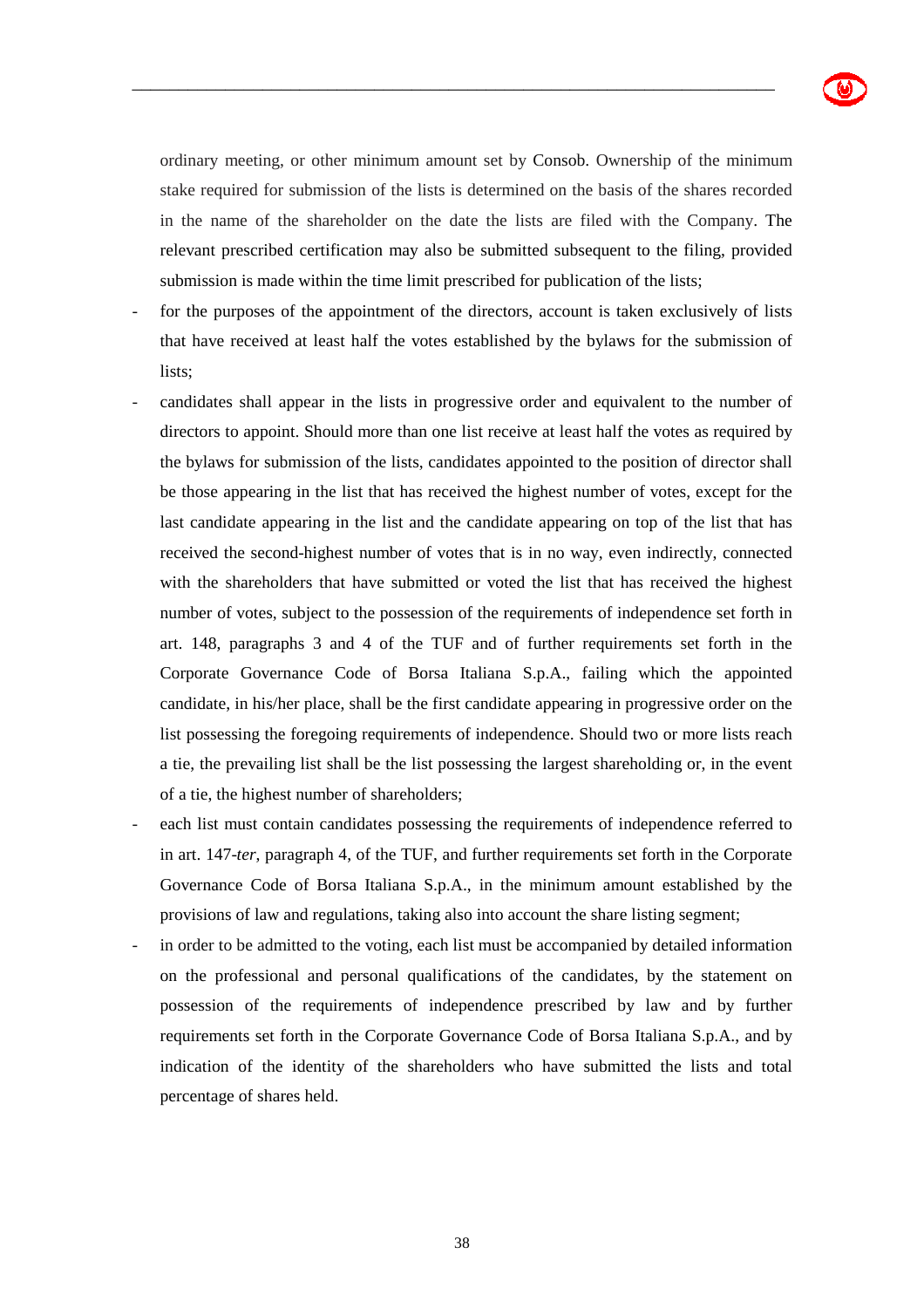

Mention must be made, for the purposes set forth in art. 123 *bis,* paragraph 1, letter (l) of the T.U.F. that, pursuant to art. 21, paragraph 2 of the bylaws, without prejudice to the competence of the Shareholders at their Extraordinary Meeting, who have the authority to decide on the matter, pursuant to art. 2365 of the Civil Code, the Board of Directors is authorized, *inter alia* to adopt resolutions concerning merger, in the cases set forth in articles 2505 and 2505 *bis* of the Italian Civil Code, capital reduction in the event of shareholder withdrawal, harmonization of the bylaws to mandatory provisions of law, relocation of the registered office to other premises in Italy.

\_\_\_\_\_\_\_\_\_\_\_\_\_\_\_\_\_\_\_\_\_\_\_\_\_\_\_\_\_\_\_\_\_\_\_\_\_\_\_\_\_\_\_\_\_\_\_\_\_\_\_\_\_\_\_\_\_\_\_\_\_\_\_\_\_\_\_\_\_

# Succession planning

To date, the Board has not adopted any succession plans regarding the executive directors.

## 4.2Composition (pursuant to art. 123 bis, paragraph 2, letter d), T.U.F.)

At their Meeting on 28 April 2011, the Shareholders:

- appointed the Board of Directors of the Company for a three-year period, until approval of the financial statements at 31 December 2013, on the basis of the single list presented by the majority shareholder, UT Communications S.p.A., approved with a favourable vote by 76.017% of the share capital, composed of:
	- o three Executive Directors: the Chairman Urbano Cairo, Uberto Fornara and Marco Pompignoli,
	- o two Non-Executive Directors: Antonio Magnocavallo and Roberto Cairo and
	- o three independent directors: Marco Janni, Mauro Sala and Roberto Rezzonico.

To date, the Board has no general criteria in place regarding maximum number of positions held by a director and control in other companies that may be considered compatible with the effective performance of a director's functions for the Issuer.

The directors of Cairo Communication hold no other position in companies listed on regulated markets, financial companies, banks, insurance companies or major companies, except for Marco Janni, who is chairman of CO.MO.I. SIM S.p.A. and of Intesa Lease SEC S.r.l. and board member of Intesa SEC 3 S.r.l, companies that are not part of the Group of which the Issuer is part of.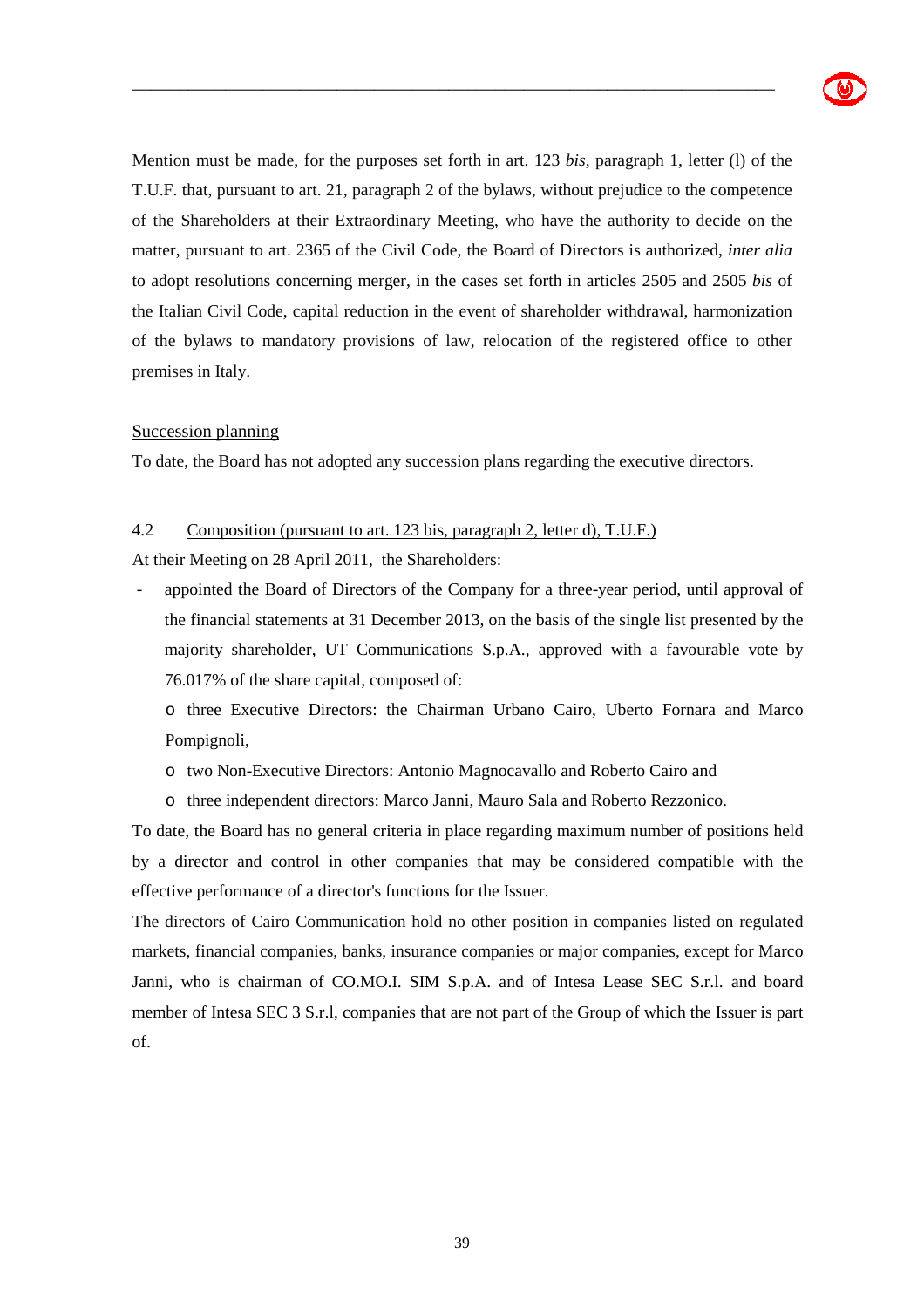

| <b>Board of Directors</b>            |                         |       |       |                    |                      |                       |                          |                          |             | Audit<br>Committee                       |          | Remunera-<br>tion<br>Committee |                     | <b>Related Party</b><br>Committee |      |     |
|--------------------------------------|-------------------------|-------|-------|--------------------|----------------------|-----------------------|--------------------------|--------------------------|-------------|------------------------------------------|----------|--------------------------------|---------------------|-----------------------------------|------|-----|
| Role                                 | <b>Members</b>          | From  | Until | List<br>(M/m)<br>字 | <b>Execu</b><br>tive | Non-<br>executi<br>ve | Indep.<br>as per<br>Code | Indep.<br>as per<br>TUF  | (9/6)<br>** | N.<br>other<br>position<br>s held<br>*** | ***<br>* | **                             | ***<br>$\mathbf{x}$ | $\pm\pm$                          | **** | **  |
| Chairman                             | Urbano Cairo            | 01/01 | 31/12 | M                  | X                    | ٠                     | ٠                        | $\overline{\phantom{a}}$ | 100         | ٠                                        | ۰        | ۰                              |                     | ۰                                 | -    |     |
| <b>CEO</b>                           | Uberto Fornara          | 01/01 | 31/12 | M                  | X                    | ۰                     | $\overline{\phantom{a}}$ | $\overline{\phantom{a}}$ | 100         | ٠                                        | ۰        |                                | ۰                   | ۰                                 |      |     |
| Director                             | Marco<br>Pompignoli     | 01/01 | 31/12 | M                  | X                    |                       |                          |                          | 100         | ۰                                        |          |                                |                     |                                   |      |     |
| Director                             | Roberto Cairo           | 01/01 | 31/12 | M                  | ٠                    | X                     | $\overline{\phantom{a}}$ | $\sim$                   | 100         | $\overline{\phantom{a}}$                 | ۰        |                                | ۰                   | ۰                                 |      |     |
| Director                             | Antonio<br>Magnocavallo | 01/01 | 31/12 | M                  | ۰                    | X                     |                          | $\overline{\phantom{a}}$ | 100         | $\overline{\phantom{a}}$                 | X        | 100                            | X                   | 100                               |      |     |
| Director                             | Roberto<br>Rezzonico    | 01/01 | 31/12 | M                  | ۰                    | X                     | X                        | X                        | 86          | ۰                                        | X        | 100                            | X                   | 100                               | X    | 100 |
| Director                             | Mauro Sala              | 28/04 | 31/12 | M                  | ۰                    | X                     | X                        | X                        | 100         | ٠                                        | X        | 100                            | ٠                   | $\overline{\phantom{a}}$          | X    | 100 |
| LID                                  | Marco Janni             | 01/01 | 31/12 | M                  | ٠                    | X                     | X                        | X                        | 86          | 3                                        | ۰        | ٠                              | X                   | 50                                | X    | 100 |
| N. of meetings held during the year: |                         |       |       |                    | BoD: 7               |                       |                          | AC:2                     |             | CC:2                                     |          |                                | RPC: 3              |                                   |      |     |

\_\_\_\_\_\_\_\_\_\_\_\_\_\_\_\_\_\_\_\_\_\_\_\_\_\_\_\_\_\_\_\_\_\_\_\_\_\_\_\_\_\_\_\_\_\_\_\_\_\_\_\_\_\_\_\_\_\_\_\_\_\_\_\_\_\_\_\_\_

**Notes:** 

\*This column shows M/m depending on whether the member was elected by the majority (M) or minority (m) list.

\*\* This column shows the participation percentage of directors in the BoD and various committees (no. of times present/no of meetings held during their term).

\*\*\*This column shows number of directorships or statutory auditor positions held in other companies listed on either national or foreign stock exchanges, including finance companies, banks and insurance companies, or of major companies.

\*\*\*\*In this column, "X" indicates if the Director is also on the committee.

Urbano Cairo is the founder of the Group and has led its growth and development. A graduate in business corporate administration from the Bocconi University, he has significant experience in the publishing and advertising segments. He started working with Fininvest in 1982 as assistant to Silvio Berlusconi. He went to work for Publitalia '80 in 1985, where he was appointed Deputy-General Manager in 1990. In 1991 he was appointed as managing director of Mondadori Pubblicità. In December 1995 he founded Cairo Pubblicità, which initiated its distributorship activity for a number of RCS Group magazines. He has therefore been the main leader behind Cairo Communication Group's growth, whose main phases are associated with the 1998 acquisition of the company Telepiù Pubblicità, followed by Cairo TV, dedicated PAY TV distributor, the February 1999 acquisition of Editoriale Giorgio Mondadori, Cairo Communication's listing in 2000, the contract for the exclusive rights for the sale of advertising space on LA7 at the end of 2002, the birth of Cairo Editore in 2003 and his subsequent activity in developing successful new publishing initiatives (the launch of "For Men Magazine" and "Natural Style" in 2003, "Settimanale Dipiù" in 2004, "Dipiù TV", "Diva e Donna" in 2005 and "TV Mia" in 2008).

Uberto Fornara is a graduate in business administration from the Bocconi University, and has worked within the Group since its inception, having previously gained significant experience in the publishing segment with Publitalia '80 from 1998 and then in Mondadori Pubblicità, of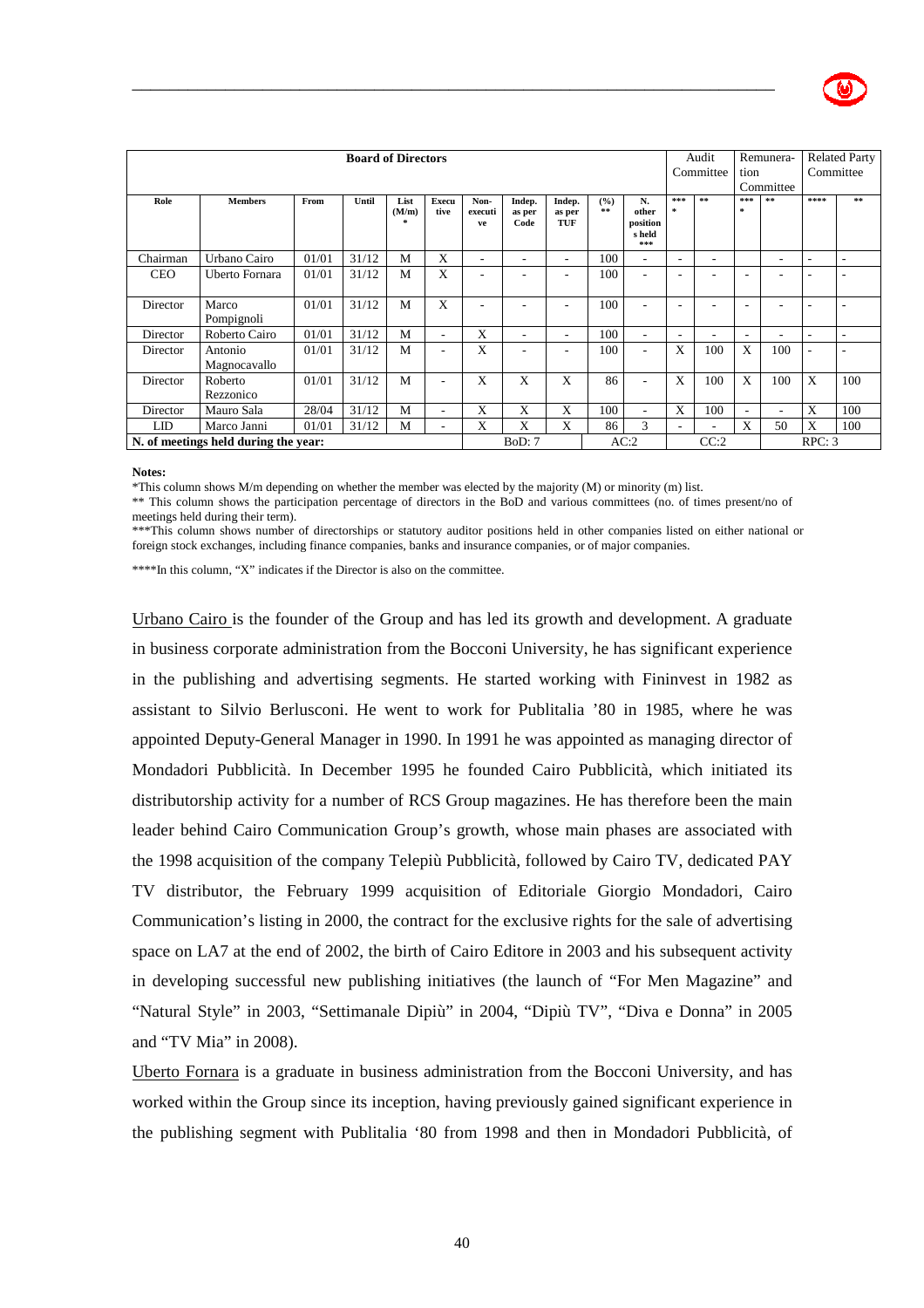

which he was appointed Director of Customer Service in 1994. He is also CEO of Cairo Pubblicità S.p.A.

\_\_\_\_\_\_\_\_\_\_\_\_\_\_\_\_\_\_\_\_\_\_\_\_\_\_\_\_\_\_\_\_\_\_\_\_\_\_\_\_\_\_\_\_\_\_\_\_\_\_\_\_\_\_\_\_\_\_\_\_\_\_\_\_\_\_\_\_\_

Marco Pompignoli was appointed as Chief Financial Officer in June 2000 and is Financial Reporting Manager of Cairo Communication S.p.A. He is a graduate in business administration and has previously worked in leading audit firms, having gained experience in Italy and abroad. Roberto Cairo, Urbano Cairo's brother, is an entrepreneur in real-estate brokerage with the company Il Metro Immobiliare, with offices in Milan and in Liguria.

Antonio Magnocavallo has been a professional civil and corporate lawyer in Milan since 1961 and is currently in a partnership (Magnocavallo e Associati). He is currently board member of Fondazione Gruppo Credito Valtellinese and chairman of a number of large foundations and associations. Mr. Magnocavallo has provided legal assistance and consultancy to the Cairo Communication Group since 1998.

Marco Janni graduated in civil procedural law in 1960 and was assistant to the chair of civil procedural law at the University of Milan. He is *of counsel* at the NCTM law firm, which deals with civil, commercial and corporate law. He was a director in large banking groups.

Roberto Rezzonico, chartered accountant, is currently Chairman of the Board of Statutory Auditors or statutory auditor in a number of important industrial groups (Nestlè Italiana S.p.A., Nespresso Italia S.p.A., Siemens Holding S.p.A., Osram S.p.A., Pirelli Labs S.p.A.).

Mauro Sala, chartered accountant and auditor, judge in the Regional Tax Commission of Lombardy from 1996 to 2007, is currently Chairman of the board of statutory auditors, statutory auditor and/or director of a number of companies.

### 4.3 Role of the Board of Directors

The Board of Directors met 7 times during the year. The Board meetings lasted an average of 2 hours. Six meetings are planned for the current year, one has already taken place. To ensure that the Directors be prepared, all the documents and information on the facts taken into consideration by the Board are sent to them via e-mail in reasonable advance before the date of the meeting.

The Board of Directors holds the power to (i) purchase, sell or exchange company branches, and companies for amounts in excess of Euro 5 million and (ii) the power to furnish guarantees and endorsements for amounts in excess of Euro 2 million. These powers, or the following powers, cannot be delegated to individual directors: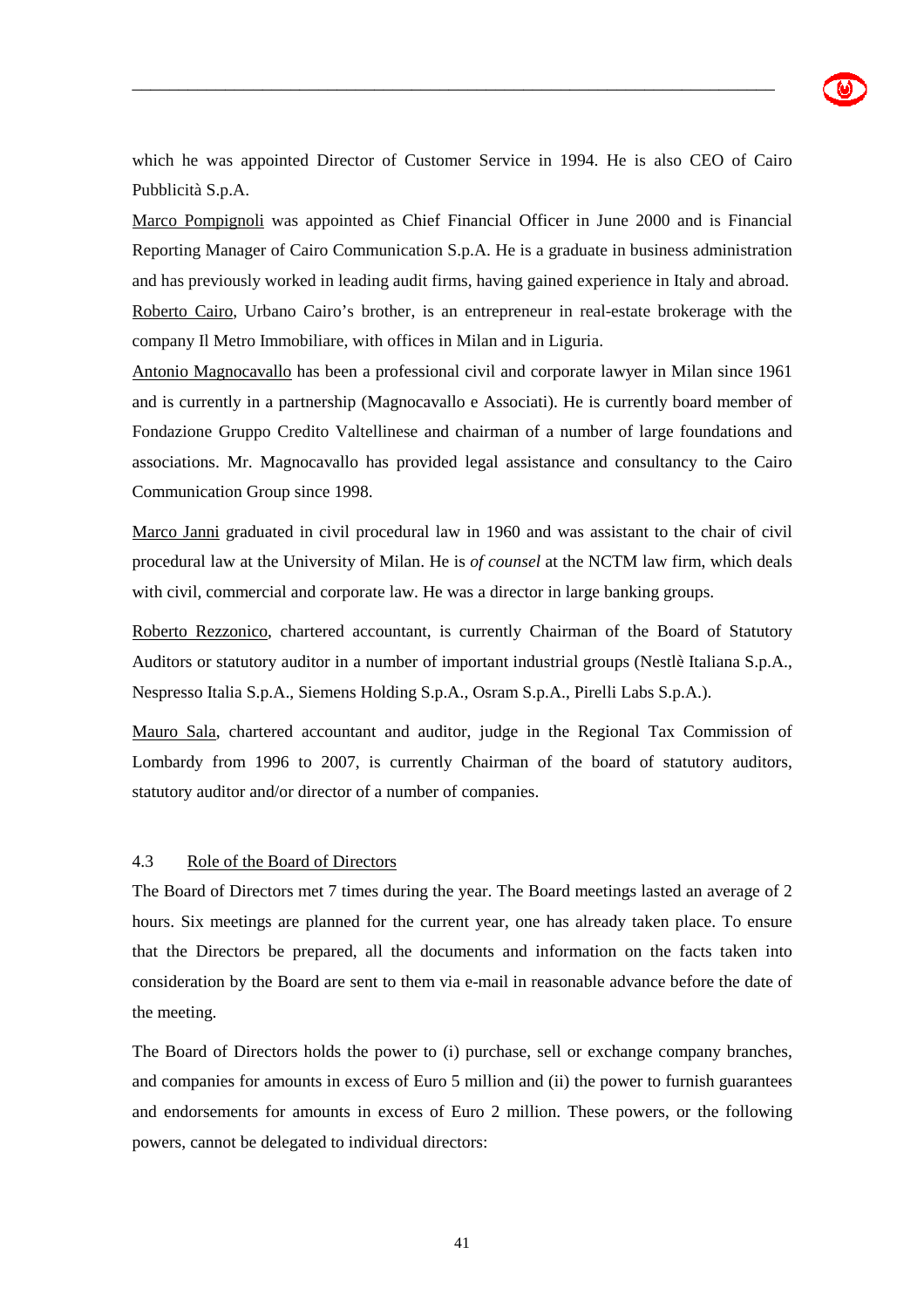a) examination and approval of company strategic, business or financial plans or those relating to the Cairo Communication Group;

\_\_\_\_\_\_\_\_\_\_\_\_\_\_\_\_\_\_\_\_\_\_\_\_\_\_\_\_\_\_\_\_\_\_\_\_\_\_\_\_\_\_\_\_\_\_\_\_\_\_\_\_\_\_\_\_\_\_\_\_\_\_\_\_\_\_\_\_\_

- b) Group's system of corporate governance or structure;
- c) allocation or revocation of powers to managing directors;
- d) examination and approval of (i) extraordinary transactions, and (ii) transactions involving a potential conflict of interest.

The Board of Directors has also identified the significant transactions o that may only be approved by the Board.

Such transactions have been identified and defined, starting with the term "transaction" which has been taken to mean:

- i) disposals of intangible assets or property, plant and equipment, even those with no related cost or payment;
- ii) granting of either temporary or permanent rights relating to intangible assets (trademarks, brands, copyrights, databases, etc.)
- iii) providing work or services;
- iv) granting or obtaining finance and guarantees (including letters of patronage);
- v) any other action pertaining to property rights.

Significant transactions are those that must be disclosed to the market in accordance with art. 114 of the Consolidated Finance Act, by their nature, procedure or the nature of the counterparty, or those with a value of over Euro 7.5 million. The signing of advertising sales contracts, the Company's typical activity, is not deemed a significant transaction if it does not involve cost commitments or other financial commitments beyond the granting of a percentage of the revenue generated by the contract to the media owner.

With regard to self-regulation, these transactions are the responsibility of the Directors and as such are subject to prior approval by the Board of Directors. If it is not possible for the Board of Directors to meet, for reasons of time pressure or other particular circumstances, the Chairman of the Board of Directors of the Company can carry out the transaction pending the approval of the Board of Directors which would then meet at the earliest possible opportunity.

Even significant related party transactions - as described below in paragraph 12 *"related party transactions"* - are reserved to the exclusive competence of the Board of Directors of the Company and cannot be delegated.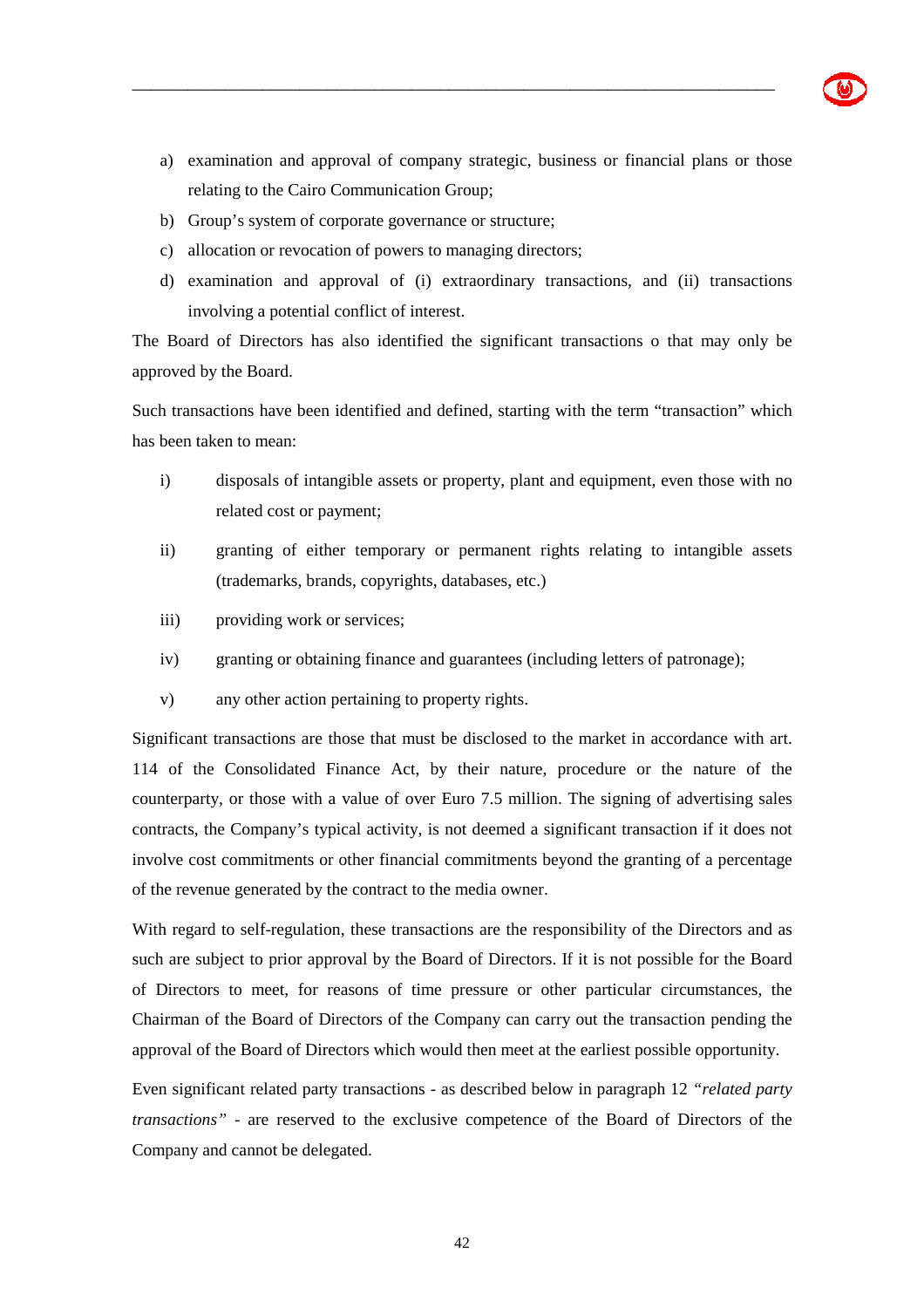During the year, the Board:

- evaluated the appropriateness of the organizational, administrative and general accounting structure of the company and of its strategically important subsidiaries (based on their contribution to Group profits and revenue, Cairo Editore S.p.A., Cairo Pubblicità S.p.A. and Cairo Publishing S.r.l.), with particular reference to the internal control system and the management of conflicts of interest; such valuation was undertaken on the basis of information and evidence gathered through investigation performed by the Internal Control Committee and through contribution by Company Management and the control manager,

\_\_\_\_\_\_\_\_\_\_\_\_\_\_\_\_\_\_\_\_\_\_\_\_\_\_\_\_\_\_\_\_\_\_\_\_\_\_\_\_\_\_\_\_\_\_\_\_\_\_\_\_\_\_\_\_\_\_\_\_\_\_\_\_\_\_\_\_\_

- after examining the proposals of the relevant committee and having taken council of the Board of Statutory Auditors, and prior to the non-binding opinion of the Related Party Committee, the Board of Directors determined remuineration to the managing directors and the directors with specific responsibilities, and in addition, wherever not provided for at the Shareholders' Meeting, the division of total remuneration due to the members of the Board of Directors,
- evaluated the general management trend, taking particular account of information received from the bodies responsible, in addition to comparing results achieved with forecasts.

During its meeting of 3 May 2011, the Board carried out an evaluation on the size, composition and role of the Board of Directors itself and of its committees, noting that:

- the size of the Board of Directors (eight members in terms of the bylaws requirement of between five and eleven members) appears reasonable, taking into consideration the size and nature of corporate activities;
- the composition of the Board of Directors, considering that the three executive directors, with specific experience in company management, one of whom in finance, are supported by five non-executive directors, of whom three are independent, two are lawyers and two are chartered accountants, is appropriate;
- the role of the Board of Directors and its Committees, as shown in the above table, appears consistent with the size and nature of corporate activities with sufficient delegation of powers granted to the Chairman and to one other executive director.

The Meeting did not authorize, generally or preventively, derogations to the non-competition clause provided for by art. 2390 of the Civil Code.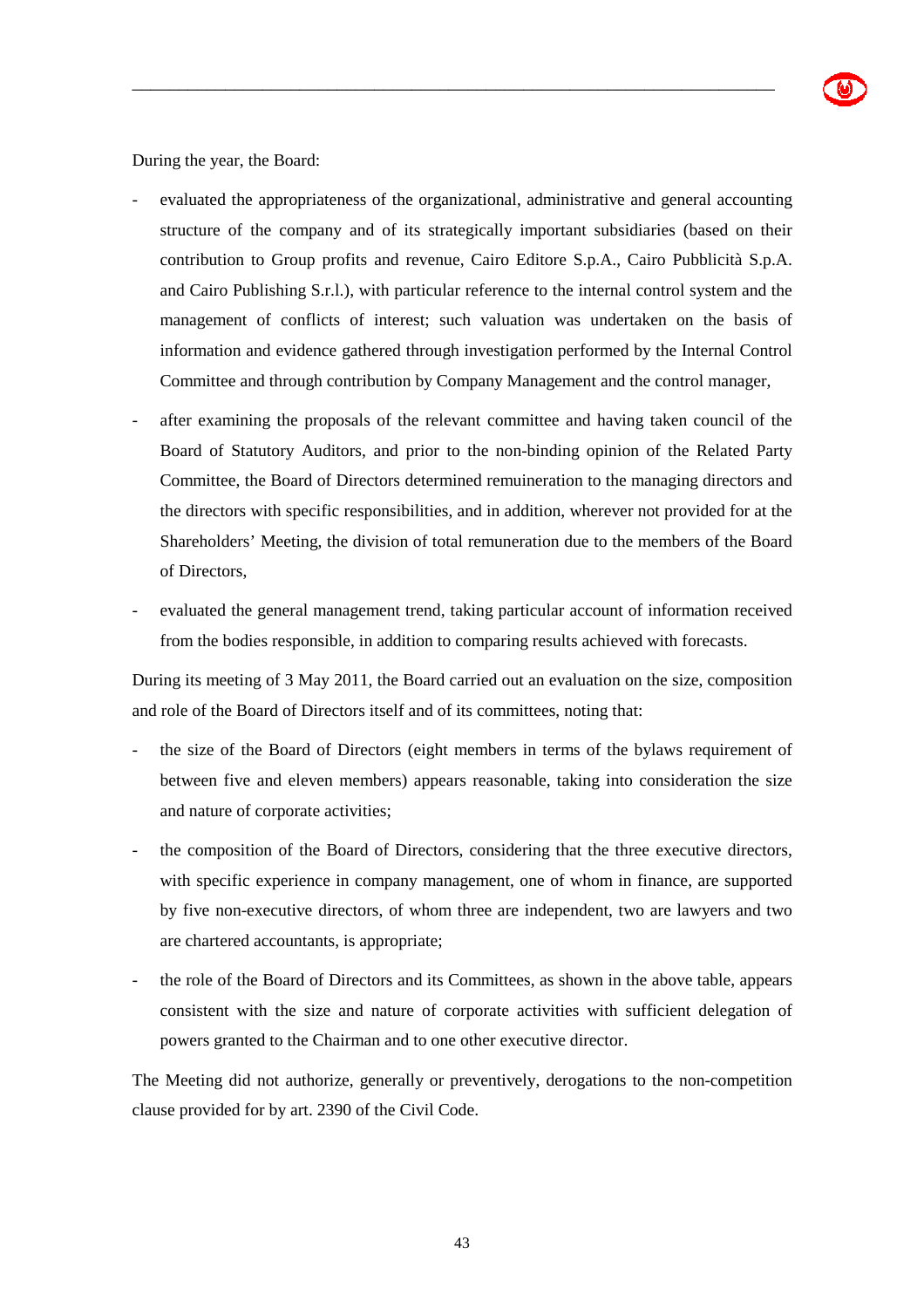## 4.4 Management

Given the size of the Group and Parent Company, the main executive and managerial powers, except those to (i) purchase or relocate company branches or companies for amounts in excess of Euro 5 million and (ii) to provide guarantees of every kind to third parties and for amounts in excess of Euro 2 million, without prejudice, in any case, to the competences of the Board regarding significant transactions as identified by the Board and mentioned above, are entrusted to the Chairman Urbano Cairo, who is the main person in charge of defining corporate strategies and management.

\_\_\_\_\_\_\_\_\_\_\_\_\_\_\_\_\_\_\_\_\_\_\_\_\_\_\_\_\_\_\_\_\_\_\_\_\_\_\_\_\_\_\_\_\_\_\_\_\_\_\_\_\_\_\_\_\_\_\_\_\_\_\_\_\_\_\_\_\_

Director Uberto Fornara is entrusted with the research and development of activities regarding the sale of advertising space and/or advertising brokerage (except for initiatives requesting commitments and obligations by the Issuer), management of the development of advertising sales, in accordance with the guidelines approved by the Board or by the Chairman, and management of staff and the sales network involved in advertising sales.

Director Marco Pompignoli is responsible for overseeing and supervising the Group's administration, finance and management control functions, which include the power to manage and coordinate the activities of staff working in these areas and to coordinate the activities of the Issuer's legal and tax consultants, in any case, in accordance with the instructions given by the Chairman and promptly informing the Board.

The Chairman is also the controlling shareholder of Cairo Communication.

The delegated bodies provide appropriate and regular information every three months to the Board and to the Statutory Auditors. There is no executive committee.

### 4.5 Other executive directors

There are no other executive directors.

#### 4.6 Independent Directors

Marco Janni, Roberto Rezzonico and Mauro Sala are independent directors, appointed as mentioned earlier by the shareholders at their Meeting of 28 April 2011.

Following their appointment, during the meeting of 3 May 2011, the Board of Directors and Board of Statutory Auditors verified that they met the requirements to be deemed independent directors, pursuant to art. 148, paragraph 3, Legislative Decree no. 58 of 24 February 1998, and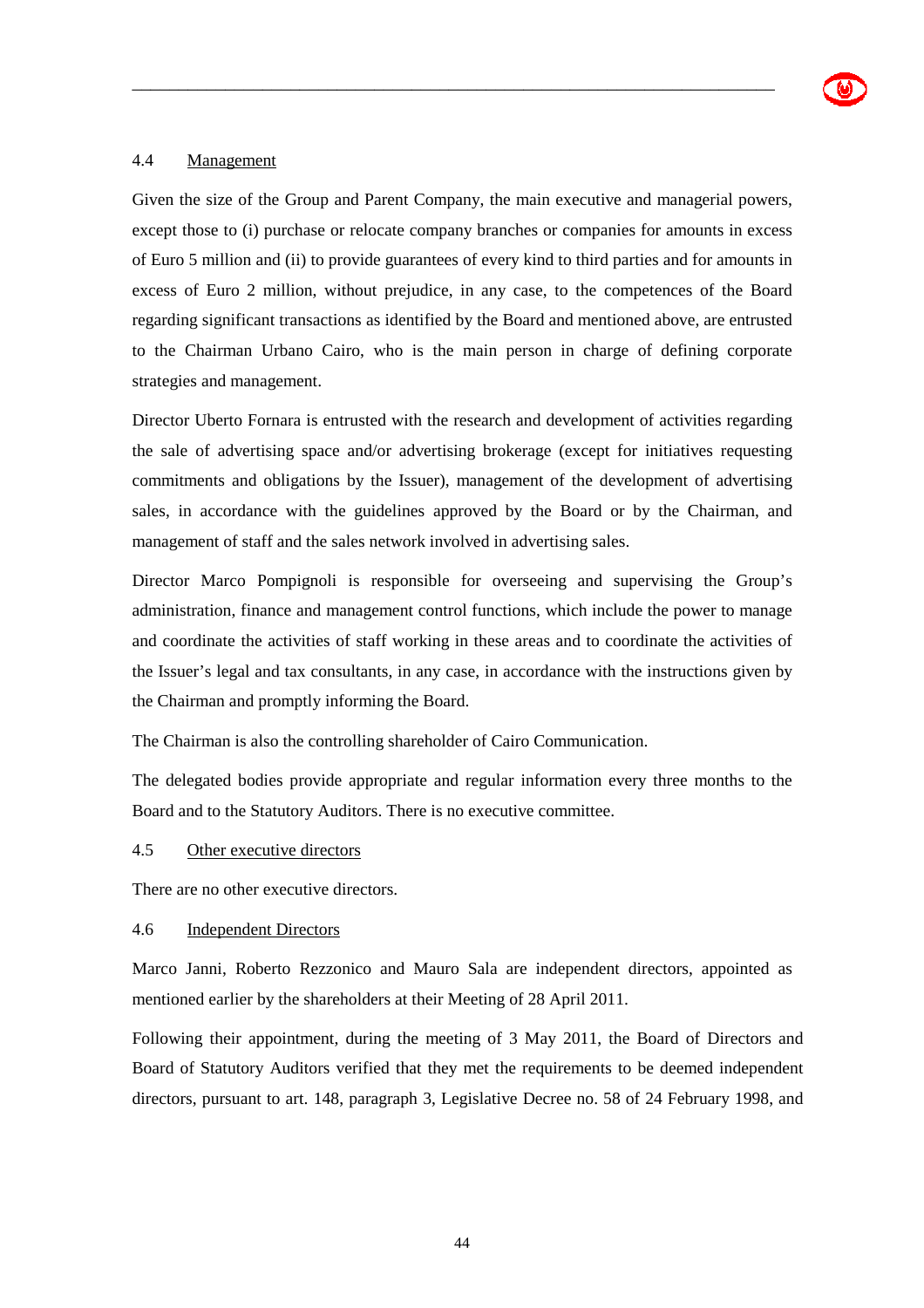

to the subsequent requirements of the Corporate Governance Code issued by Borsa Italiana S.p.A.

\_\_\_\_\_\_\_\_\_\_\_\_\_\_\_\_\_\_\_\_\_\_\_\_\_\_\_\_\_\_\_\_\_\_\_\_\_\_\_\_\_\_\_\_\_\_\_\_\_\_\_\_\_\_\_\_\_\_\_\_\_\_\_\_\_\_\_\_\_

Specifically, regarding the requirements of independence of directors Marco Janni and Roberto Rezzonico (who have been directors of the company for more than nine years out of the last twelve) and of Mauro Sala (who has been statutory auditor of the company for more than nine years out of the last twelve), formally acknowledging the opinion expressed, upon the Company's request, by Professor Matteo Rescigno (full professor of commercial law at the University of Milan), with the abstention of the persons involved, given the persistence of the requirement of independence under art. 148, paragraph 3, of the TUF, and non-recurrence of the most typical cases regarding absence of independence listed in application criterion 3.C.1 of the Corporate Governance Code (letters from a) to h), except for sub e), given the non-binding nature - for the purposes of attributing the requirements of independence – of the application criteria, considering in general terms the absence of objective and unambiguous elements proving the existence of particular relations with the Issuer or with subjects linked with the Issuer (such as the majority shareholder, etc.) and, in particular:

- (i) the absence of commercial, professional or personal relations between Marco Janni, Roberto Rezzonico and Mauro Sala, on the one side, and the Issuer, and companies belonging to the same group and the controlling partner, on the other, and
- (ii) the acknowledged professional and moral qualities of the directors in question, renowned professionals with their own businesses;
- (iii) the low incidence of remuneration decided by the Shareholders to the Board of Directors, which includes remuneration for the participation of certain directors in the committees as per law and the bylaws, with respect to the overall amount of the fees of these directors;
- (iv) given also the interest of the Company to still avail itself of the directors' specific experience and in-depth knowledge of the Company's inner workings gained during their term in its various bodies,

confirmed the persistence of the requirement of independence of the foregoing directors. The Board of Statutory Auditors formally acknowledged the decision and verified the proper application of the criteria adopted by the Board of Directors to assess the independence of its members.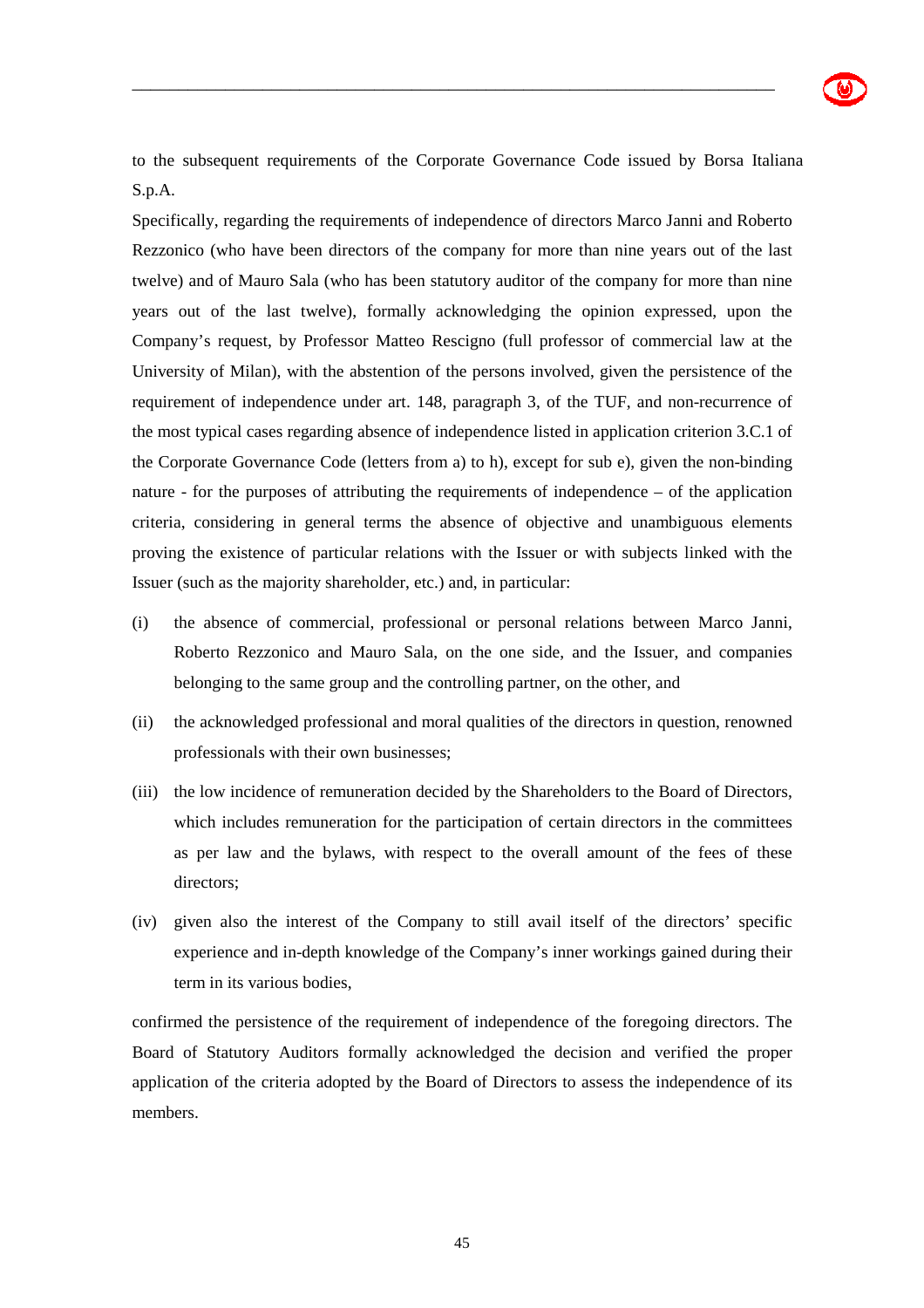

The number of independent directors, and their function, are deemed appropriate in relation to the size of the Board of Directors and the Company's activities, and to allow the establishment of the Remuneration, Internal Control and Related Party Committees (for further information, see § 8 and § 10 and § 12 below).

\_\_\_\_\_\_\_\_\_\_\_\_\_\_\_\_\_\_\_\_\_\_\_\_\_\_\_\_\_\_\_\_\_\_\_\_\_\_\_\_\_\_\_\_\_\_\_\_\_\_\_\_\_\_\_\_\_\_\_\_\_\_\_\_\_\_\_\_\_

During the year, the independent directors, in addition to meeting regularly as members of the Related Party Committee, held informal discussions on various occasions without reporting any situation requiring clarification or further discussion.

#### 4.7 Lead Independent Director

Considering that the Chairman of the Board of Directors is, in effect, the main person responsible for the management of the company (chief executive officer) and in addition is the controlling shareholder of the company, the Board of Directors elected an independent director, Marco Janni, as Lead Independent Director, to whom non-executive directors report, for an increased contribution to the activities and role of the Board. The Lead Independent Director cooperates with the Chairman to guarantee that the directors receive a complete and timely flow of information. In addition, he has the power to call, whether autonomously or on the request of other directors, appropriate meetings of independent directors for the discussion of issues deemed of being in the interest of the role of the Board of Directors or of the management of the company.

#### **5 Treatment of privileged information**

Under the provisions regarding treatment of privileged information, the Company established a register of persons (physical persons, legal entities or associations) who, through their work or professional dealings or the function they carry out on behalf of the Issuer, have regular or occasional access to privileged information (art. 152-bis), which is constantly updated (art. 152 ter). All relevant persons have been fully informed about the establishment of this register.

The Company also enacted the regulations which, in replacement of the self-regulation included in the Code of Conduct on Insider Dealing, places strict disclosure obligations on "relevant persons" of listed companies in relation to share trading carried out by them or persons closely linked to them.

In addition, the Company banned "relevant persons", with binding effect, from trading in Company shares or related financial instruments, being purchase, sale, subscription or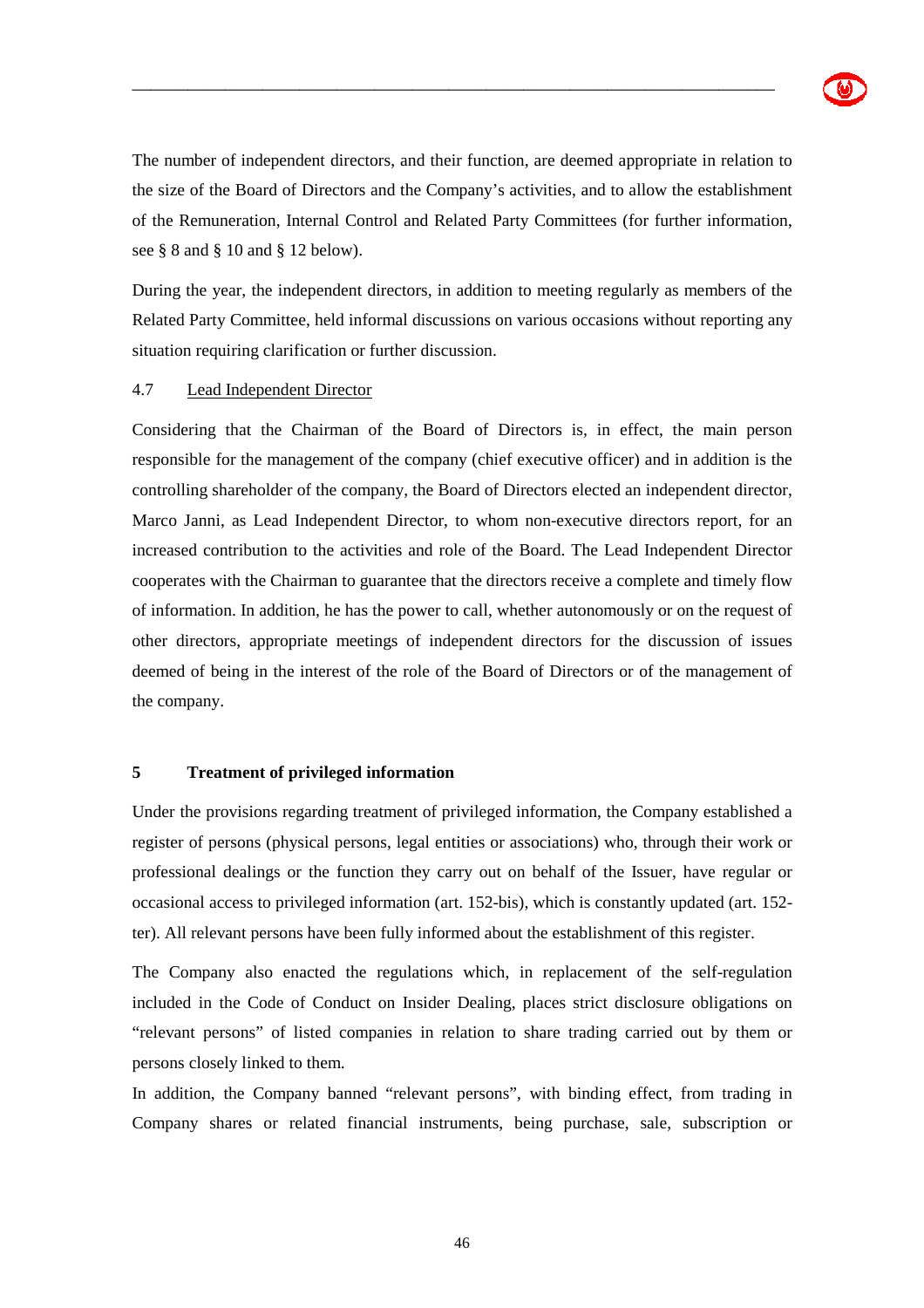

exchange, either directly or through a third party, during the 15 days ahead of any meeting called to approve the financial statements for that period. The exercise of stock options or option rights relating to financial instruments (in any case, currently not in progress) is not included in the ban. The sale of shares derived from stock option plans, including sales carried out as part of the exercise of options, is also exempt. The restrictions, however, do not apply to exceptional situations which are subjectively necessary and appropriately motivated in the interest of the Company.

\_\_\_\_\_\_\_\_\_\_\_\_\_\_\_\_\_\_\_\_\_\_\_\_\_\_\_\_\_\_\_\_\_\_\_\_\_\_\_\_\_\_\_\_\_\_\_\_\_\_\_\_\_\_\_\_\_\_\_\_\_\_\_\_\_\_\_\_\_

The Company also has a procedure in place for internal management and the publication of documents and confidential information, particularly price sensitive information governed by the following directives:

- a) Confidential information (Information) is taken to mean every piece of information and news which relates to Cairo Communication S.p.A. (the Company) and its subsidiaries, both direct and indirect (the Cairo Group) which is not in the public domain or is by its nature confidential or of exclusive pertinence to the Cairo Group. Even if expressed as a personal opinion, a piece of information which could affect the price of Group company financial instruments if made public (i.e. price sensitive) is deemed Information
- b) The management of Information is the sole responsibility of the Company Chairman. In particular, the communication of Information to Consob, the Communications Regulatory Authority (Agcom), Borsa Italiana S.p.A., the media, press agencies, public relations consultants, financial analysts, journalists and any other administrative or regulatory authorities overseeing the activities of the Cairo Group must be carried out exclusively by the Company Chairman directly or occasionally through representatives chosen by him. All Directors and members of the Board of Statutory Auditors must show the utmost discretion in relation to Information acquired while carrying out their duties and must respect Company procedures relating to the publication of Information.
- c) Directors are responsible for the secrecy of documentation given to them in advance of meetings of the Company Board of Directors. In any case, Directors must exercise discretion in relation to Information acquired while performing their duties.
- d) The Chairman takes all measures necessary to ensure that Management and other Cairo Group employees do not transmit Information to third parties if not by law or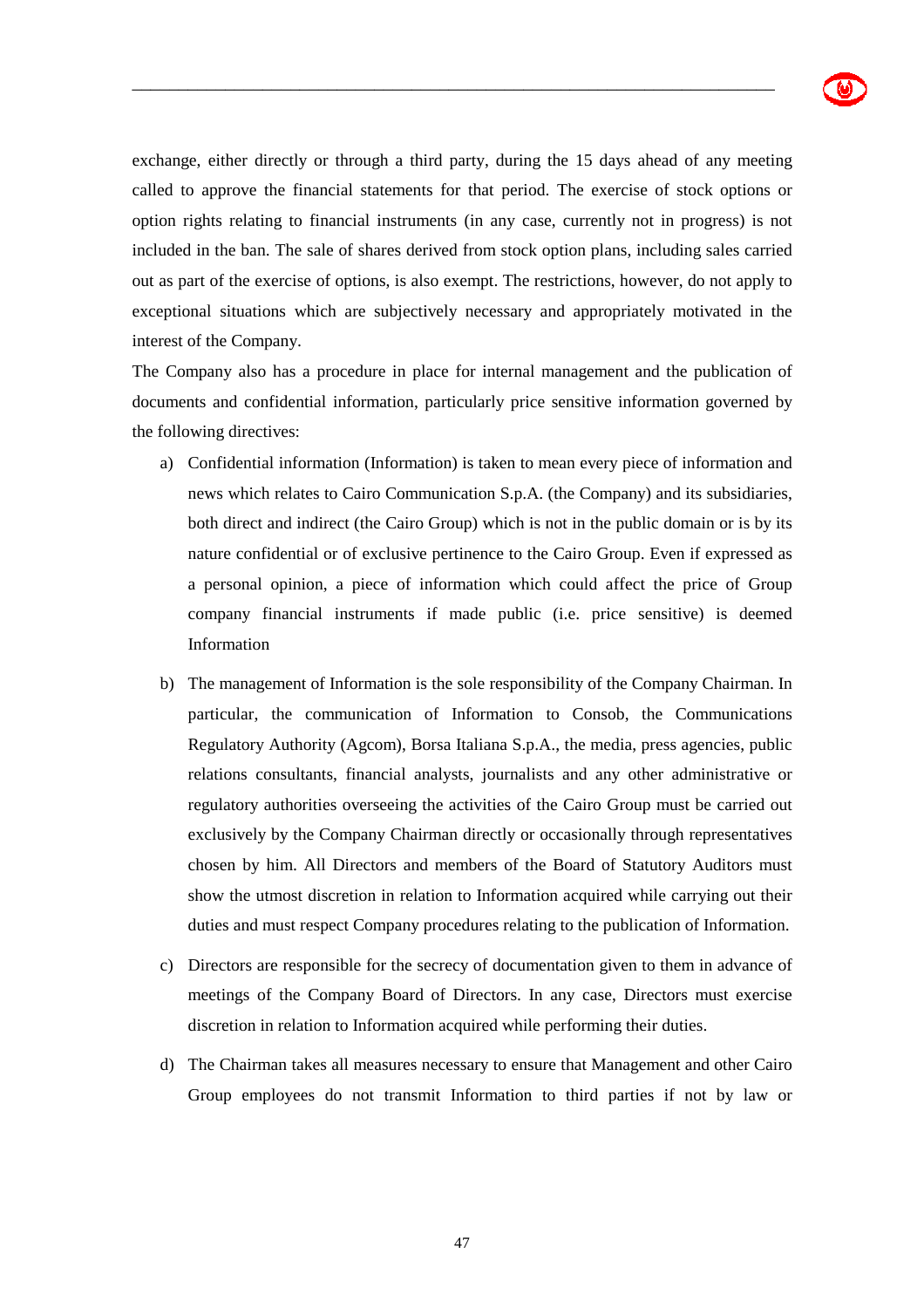

regulation, and in respect of market best practices, in order to ensure that discretion is exercised in relation to Information acquired while performing their duties.

\_\_\_\_\_\_\_\_\_\_\_\_\_\_\_\_\_\_\_\_\_\_\_\_\_\_\_\_\_\_\_\_\_\_\_\_\_\_\_\_\_\_\_\_\_\_\_\_\_\_\_\_\_\_\_\_\_\_\_\_\_\_\_\_\_\_\_\_\_

- e) Should a Director be bound to disclose a piece of Information by the civil or legal authorities, he must communicate this to the Chairman immediately unless otherwise bound by law or the relevant authority.
- f) Further to the provisions relating to the publication of Information, in order to transmit any other information to third parties, or to publish an interview to the media that relates partially or completely to the Cairo Group, Company Directors and Statutory Auditors must obtain specific prior approval of the Chairman.

### **6 Board of Directors' Committees**

The Board of Directors has set up three committees within the Board itself – the Remuneration Committee, the Internal Control Committee and the Related Party Committee (see section 12 below).

# **7 Appointment Committee**

The Board of Directors has decided not to proceed with the formation of an Appointment Committee, optional under the Corporate Governance Code, as it was confirmed that the restricted composition of the Board of Directors is in a position to carry out the functions of the Nomination Committee.

### **8 Remuneration Committee**

On 3 May 2011, the Board of Directors appointed, for a three-year period, until approval of the financial statements at 31 December 2013, the members of the "Remuneration Committee", composed of non-executive directors Antonio Magnocavallo, Chairman, Roberto Rezzonico (independent) and Marco Janni (independent). Its functions include:

- formulation of proposals to the Board of Directors regarding remuneration to executive directors, of other directors with particular responsibilities and of key management personnel;
- to periodically evaluate the adequacy, overall consistency and application of the general policy adopted for remuneration to executive directors, of other directors with particular responsibilities and of key management personnel, using for the latter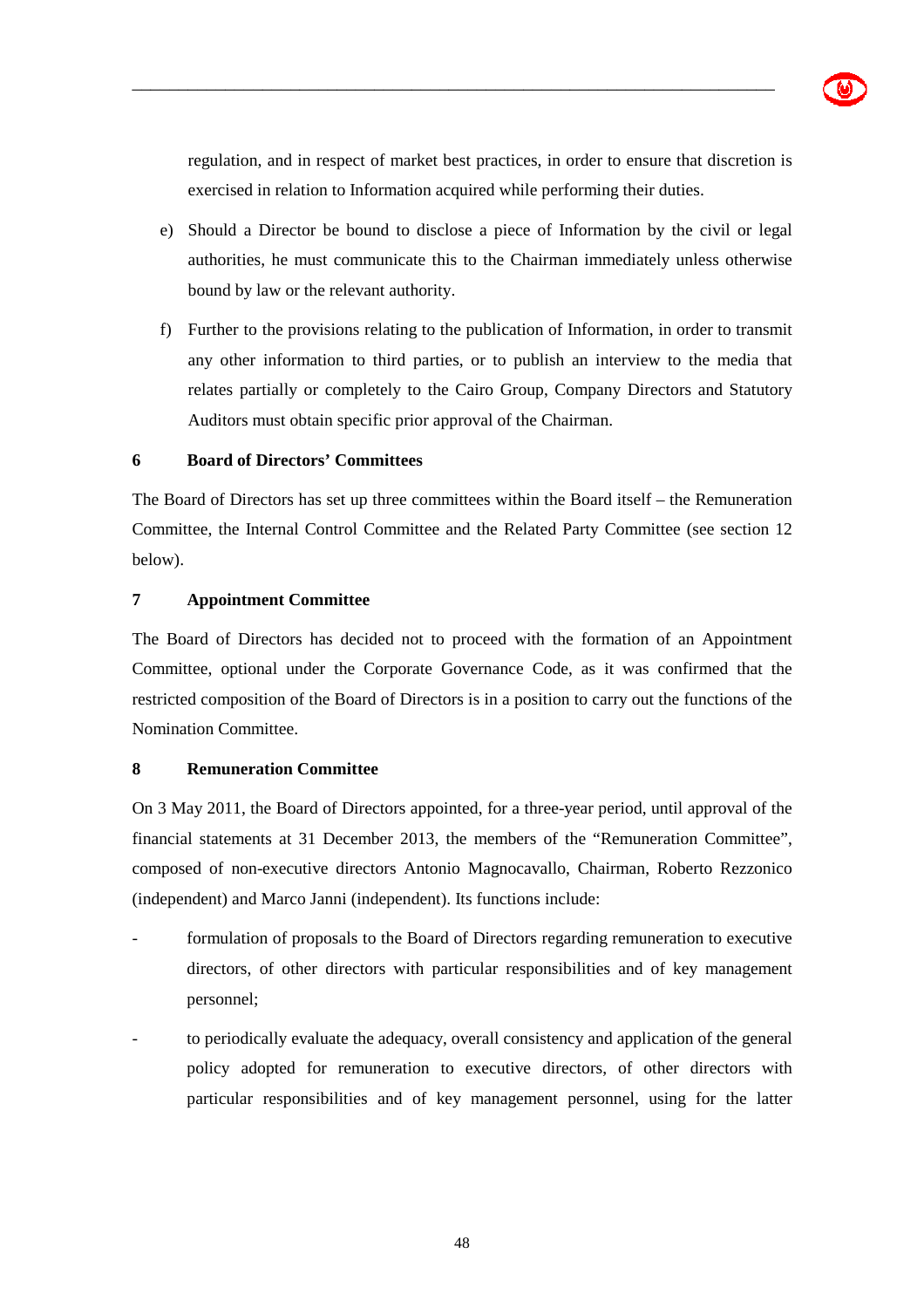

information furnished by the managing directors, and formulating proposals to the Board of Directors on the matter;

- to formulate proposals to the Board of Directors for remuneration to the managing directors and to other directors with particular responsibilities, and to set performance targets related to the variable component of remuneration, by overseeing the application of the decisions adopted by the Board, verifying, in particular, actual achievement of the performance targets;

\_\_\_\_\_\_\_\_\_\_\_\_\_\_\_\_\_\_\_\_\_\_\_\_\_\_\_\_\_\_\_\_\_\_\_\_\_\_\_\_\_\_\_\_\_\_\_\_\_\_\_\_\_\_\_\_\_\_\_\_\_\_\_\_\_\_\_\_\_

to periodically evaluate the criteria adopted for remuneration to key management personnel, in addition to overseeing the application of any stock option plans (there are no plans underway to date), on the basis of information provided by managing directors, and to provide the Board of Directors with relevant general recommendations.

The functioning of the Remuneration Committee is governed by a policy approved by the Board of Directors. The Board of Directors has made financial resources available to the Remuneration Committee for the execution of its functions.

In 2011, the Remuneration Committee met twice, for about 1 hour and with all members present. At least two meetings are scheduled this year. Minutes are kept of every meeting. The secretary of the Committee is Marco Bisceglia.

On 3 May 2011, the Board of Directors allocated Euro 20 thousand as annual remuneration to the Remuneration Committee and Euro 2 thousand to the secretary.

### **9. Directors' Fees**

The general policy for directors' fees is illustrated in the Remuneration Report, prepared pursuant to art. 123-ter of the TUF, and will be submitted to the Shareholders at their Meeting held to approve the 2011 financial statements, to which reference is made for all the details.

At their meeting of 12 March 2012 the Board of Directors' established a general remuneration policy for the year 2012 (illustrated in Section I of the Remuneration Report) for executive directors, other directors with particular responsibilities and key management personnel, which sets out, among other things, the guidelines for the:

a) balancing of the fixed and variable components with regard to strategic objectives and company risk management policy, and ceilings for variable components,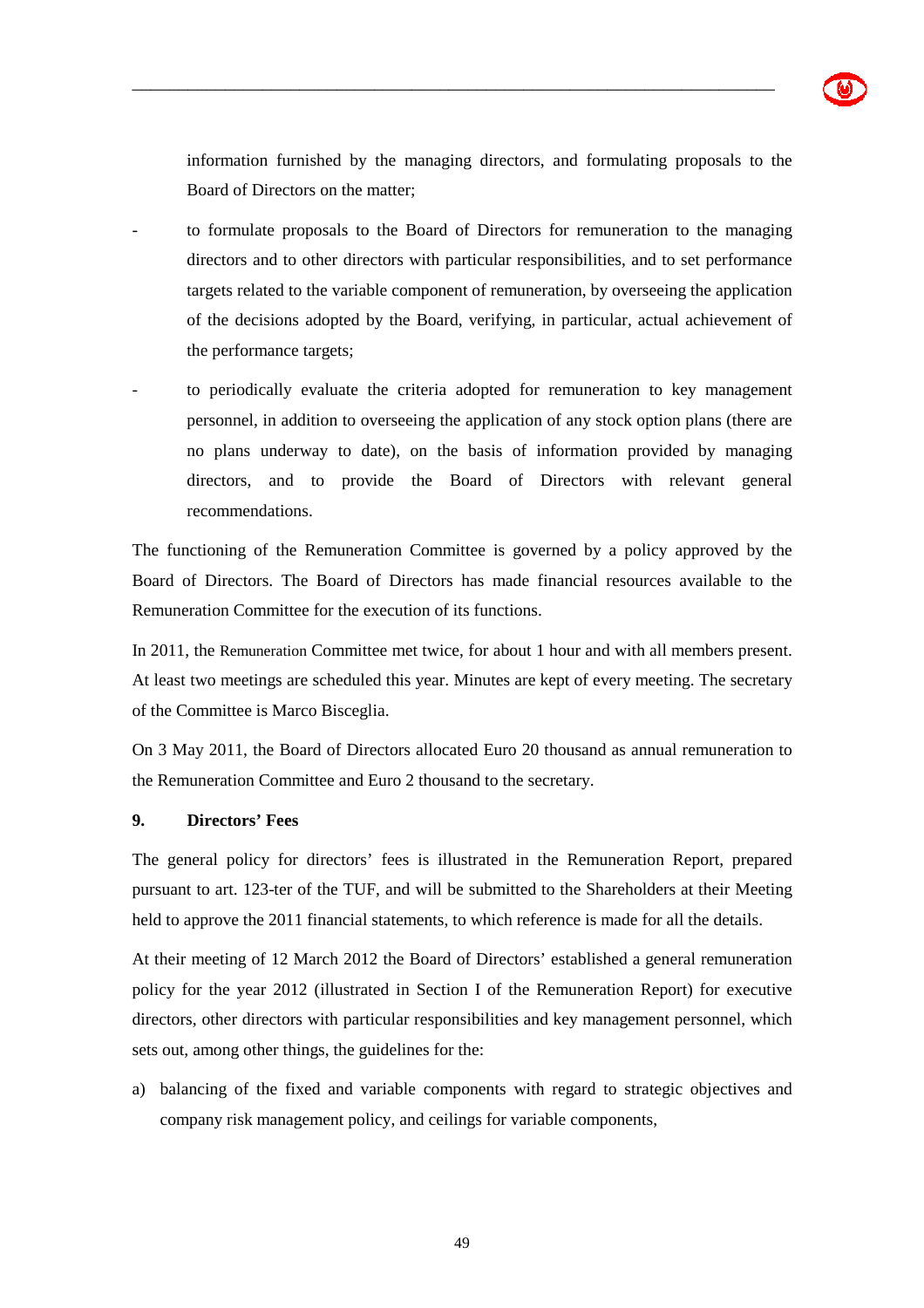

b) appropriateness of the fixed component for a director's duties, should the performance targets indicated by the Board of Directors not be met and the resulting variable component not be paid,

\_\_\_\_\_\_\_\_\_\_\_\_\_\_\_\_\_\_\_\_\_\_\_\_\_\_\_\_\_\_\_\_\_\_\_\_\_\_\_\_\_\_\_\_\_\_\_\_\_\_\_\_\_\_\_\_\_\_\_\_\_\_\_\_\_\_\_\_\_

- c) measurability of performance targets and connection of these targets to the creation of value for shareholders in the medium-long-term,
- d) deferral of part of the variable component, consistent with the risk profiles associated with the company's business.

Incentivized remuneration criteria have gradually been introduced over the years for executive directors and key management personnel.

For financial year 2011, the Board of Directors, on 12 May 2011, upon the proposal of the Remuneration Committee, and with the favourable opinion of the Related Party Committee, decided, pursuant to art. 2389 of the Italian Civil Code, paragraph III, on:

- fees to Chairman Urbano Cairo, CEO Uberto Fornara and Director Marco Pompignoli, holding particular responsibilities, amounting respectively to Euro 480 thousand, Euro 60 thousand and Euro 90 thousand,
- an incentivized variable component mechanism for CEO Uberto Fornara.

The Board, instead, deemed not to decide on variable fees to Urbano Cairo, Chairman and holder of the main executive and management powers, and to Marco Pompignoli, who oversees and supervises Group administration, finance and management control, since Urbano Cairo is the controlling shareholder and, regarding Marco Pompignoli, on account of the roles held. The Board, upon proposal by the Remuneration Committee and with the favourable opinion of the Related Party Committee, had, instead, deemed it appropriate to consider for these senior figures a supplement to their annual salary decided *ex post*, based on the company's business results, for the most part achieved as a result of their work.

In 2011, the variable component of fees to CEO Uberto Fornara, amounting to 395 thousand (approximately 45% of his total Group remuneration), was linked to the achievement of targets regarding increase in advertising revenue and containment of variable costs.

Upon proposal by the Remuneration Committee, and with the favourable opinion of the Related Party Committee, based on the overall quality assessment of activities performed, the Board of Directors, on 14 February 2012, established for 2011: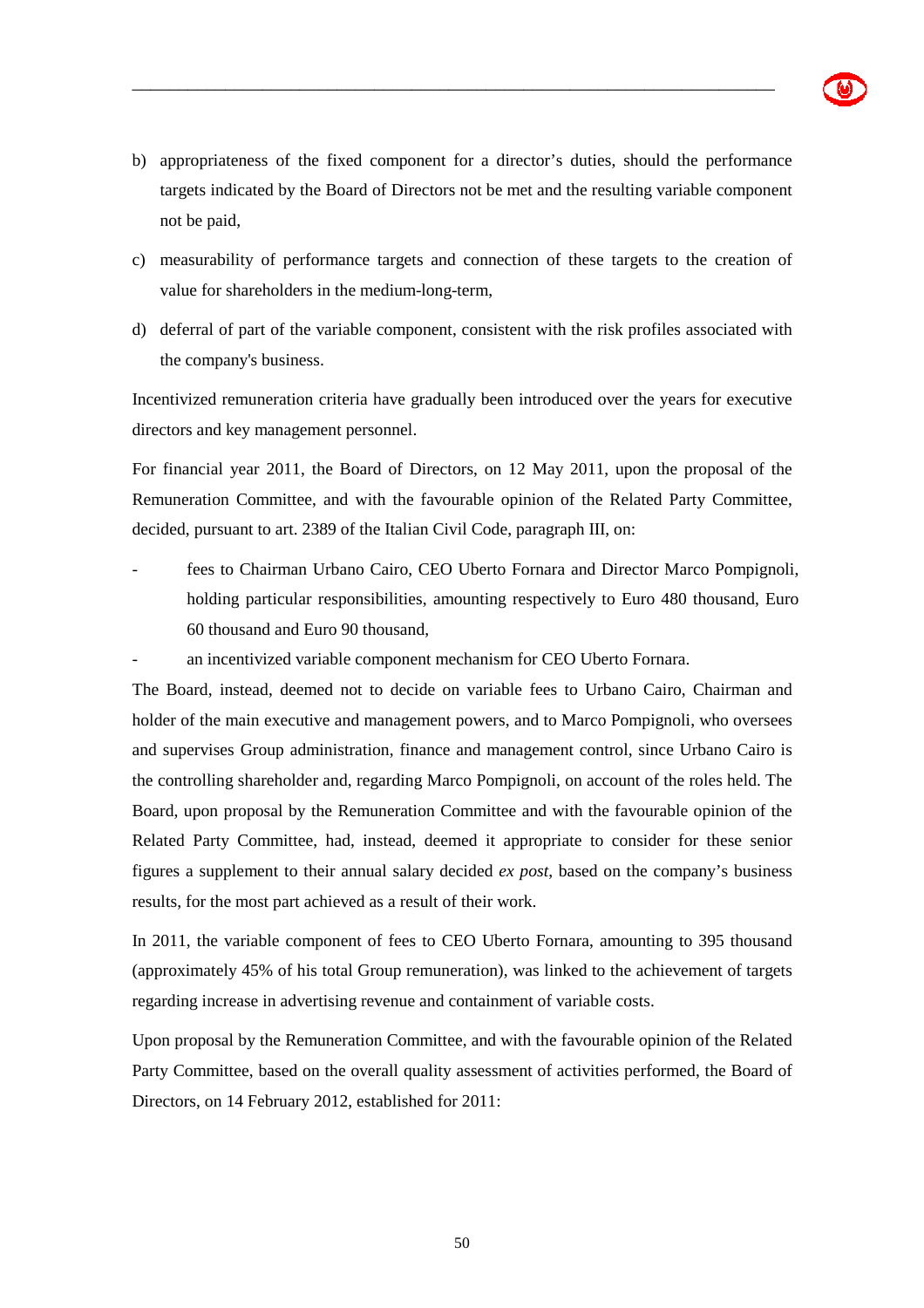- for Chairman Urbano Cairo, supplementary fees amounting to Euro 200 thousand (approximately 17% of his total Group remuneration).

\_\_\_\_\_\_\_\_\_\_\_\_\_\_\_\_\_\_\_\_\_\_\_\_\_\_\_\_\_\_\_\_\_\_\_\_\_\_\_\_\_\_\_\_\_\_\_\_\_\_\_\_\_\_\_\_\_\_\_\_\_\_\_\_\_\_\_\_\_

- administrative and financial director Marco Pompignoli, supplementary fees amounting to Euro 110 thousand (approximately 20% of his total Group remuneration).

Directors' fees for the year 2011 are illustrated in Section II, Part II of the Remuneration Report.

Marco Pompignoli is also the Financial Reporting Manager.

There are no share-based incentive plans in place in favour of executive directors and/or key management personnel.

Remuneration to non-executive directors is not based on company performance. They do not receive any share-based incentive plans.

There are no agreements in place between the Company and the directors for any indemnity in the event of resignation or unjust dismissal, or in the event their employment relationship ceases following a takeover bid.

Agreements are in place between the Company and Uberto Fornara for payment of an annual remuneration equal to 150% solely of his gross salary in his capacity as director, which will become effective upon termination of his relationship prior to non-competition commitments in the year following termination of his employment with the Company.

### **10. Internal Control Committee**

On 3 May 2011, the Board of Directors appointed for a three-year period (until approval of the financial statements at 31 December 2013) the members of the Internal Committee, composed of non-executive directors Roberto Rezzonico (independent), Chairman, Mauro Sala (independent) and Antonio Magnocavallo. The Internal Control Committee, in accordance with the Corporate Governance Code, is currently formed by non-executive directors. Roberto Rezzonico has appropriate experience in accounting and financial issues.

The role of the Internal Committee is to assist the Board of Directors in the following matters:

i) define the guidelines of the internal control system, so that the main risks affecting the Company and its subsidiaries are correctly identified and appropriately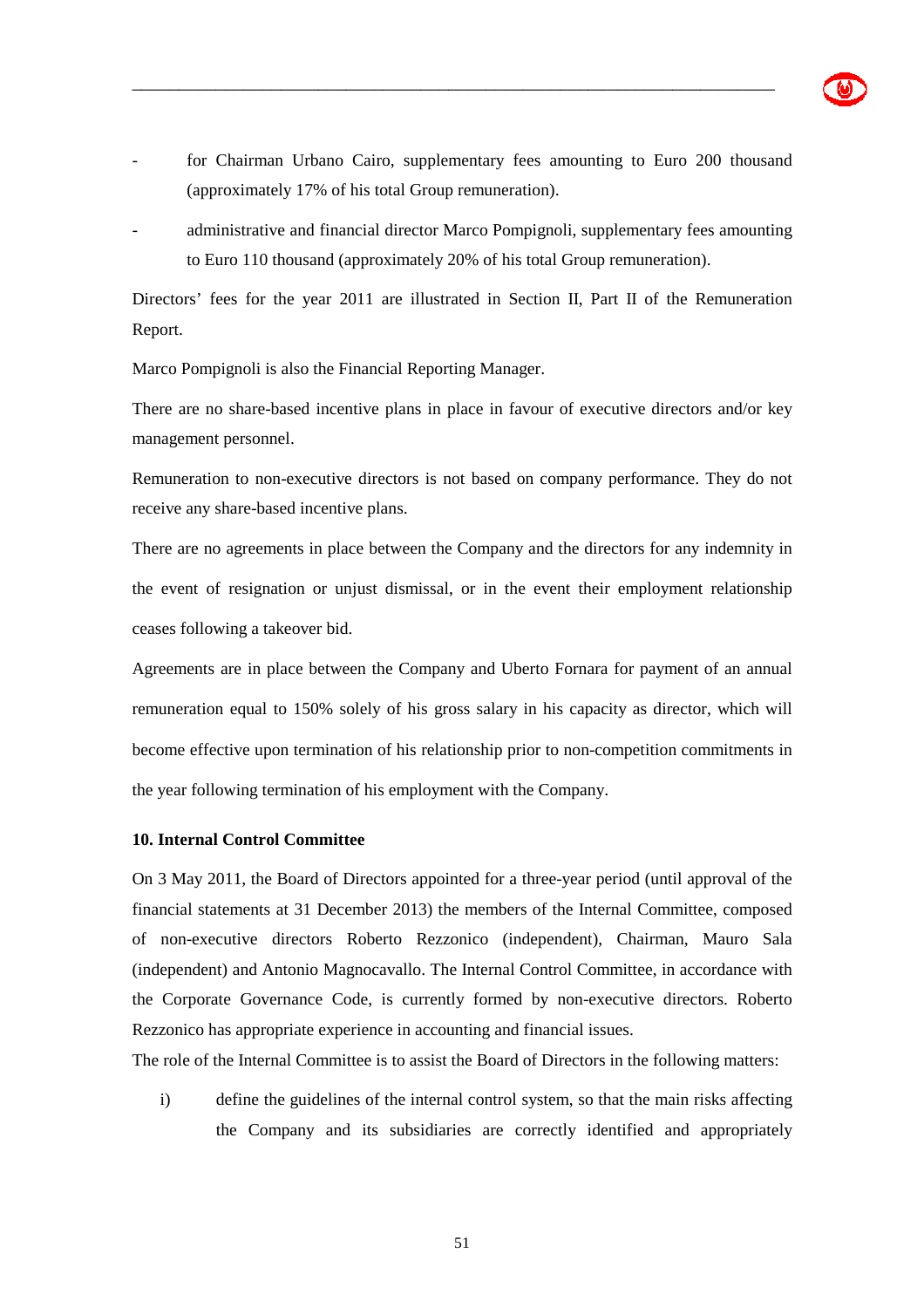

measured, managed and monitored, identifying the extent to which these risks can be tolerated to assure sound and accurate management of the company;

ii) appoint an executive director to supervise the operation of the internal control system;

\_\_\_\_\_\_\_\_\_\_\_\_\_\_\_\_\_\_\_\_\_\_\_\_\_\_\_\_\_\_\_\_\_\_\_\_\_\_\_\_\_\_\_\_\_\_\_\_\_\_\_\_\_\_\_\_\_\_\_\_\_\_\_\_\_\_\_\_\_

the Committee also

- iii) evaluates, together with the Financial Reporting Manager and with the auditors, the proper application of accounting policies, and in the case of groups, overall consistency of the consolidated financial statements;
- iv) upon request by the executive director in charge, to express an opinion on specific aspects relating to the identification of the main corporate risks and the planning, implementation and management of the internal control system;
- v) examines the action plan and reviews periodic reports prepared by the internal control manager;
- vi) evaluates the results illustrated in the auditors' report and, if applicable, in the management letter;
- vii) monitors the effectiveness of the audit process;
- viii) reports to the Board of Directors, at least every six months, on the date of the approval of the financial statements and half-year reports, on their activities carried out and on the appropriateness of the internal control system.

To ensure correct performance of their duties, the Committee has the power to access all necessary corporate information and to interview all necessary corporate personnel, in addition to make reference to external consultants, in accordance with the terms established by the Board of Directors. The secretary of the Committee is Marco Bisceglia.

In 2011, the Internal Control Committee met twice. Minutes of the meetings, lasting for about 3 hours, were recorded. Five meetings are scheduled this year, and one has already been held.

The meetings were generally attended, upon invitation, by the Chairman of the Board of Statutory Auditors, or another of its members, by representatives from the audit firm, by the Executive Director in charge of the internal control system and by the internal control manager.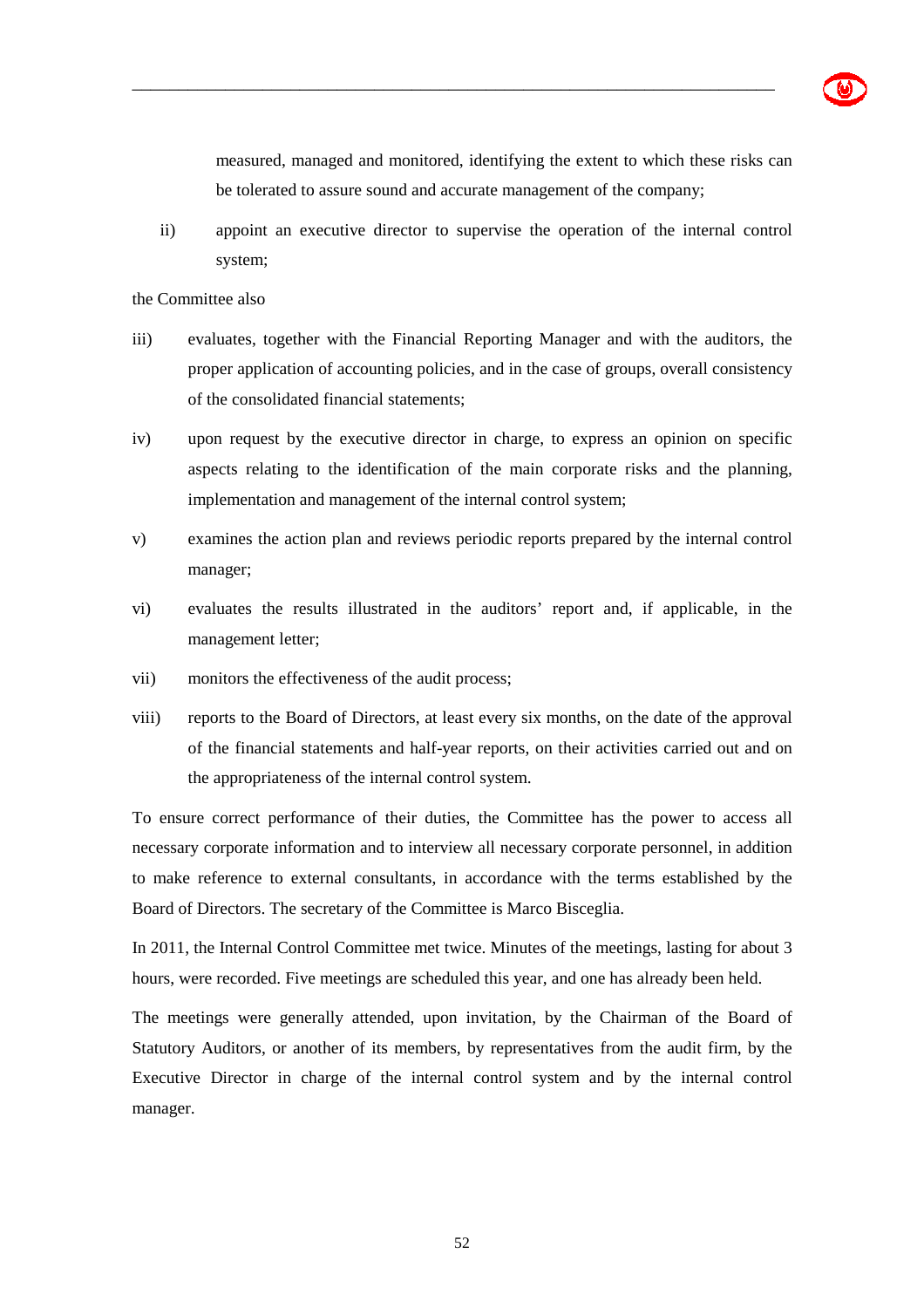

The operation of the Internal Control Committee is governed by an appropriate regulation approved by the Board of Directors. The Board of Directors provides the Committee with sufficient resources to fulfill its duties.

\_\_\_\_\_\_\_\_\_\_\_\_\_\_\_\_\_\_\_\_\_\_\_\_\_\_\_\_\_\_\_\_\_\_\_\_\_\_\_\_\_\_\_\_\_\_\_\_\_\_\_\_\_\_\_\_\_\_\_\_\_\_\_\_\_\_\_\_\_

During the above activities, and based on the reports received from the internal control manager, no facts of particular relevance emerged that needed to be reported and the Committee deemed the internal control system as being appropriate.

On 3 May 2011, the Board of Directors allocated Euro 20 thousand as annual remuneration to the Internal Control Committee and Euro 2 thousand to the secretary.

### **11. Internal control system**

#### *Purposes and objectives*

The internal control system of the Cairo Communication Group consists of a set of rules, procedures and organizational structures, which, through an appropriate process of identification, measurement, management and monitoring of major risks, ensures that financial information is fair, accurate, reliable and timely.

The reference model adopted by the Group for the implementation of its internal control system complies with domestic and international best practices and with the indications set by the laws and regulations Cairo Communication is required to comply with as a company listed on a regulated market, such as in particular law 262/2005 and consequent articles 154-bis and 123 bis of the Consolidated Finance Act and Legislative Decree 195/07 ("Transparency Decree") as well as the Corporate Governance Code of Borsa Italiana, to which Cairo conforms.

The system has been designed and implemented following the guidelines issued by a number of sector bodies regarding the activities performed by the Financial Reporting Manager, specifically:

- Position Paper Andaf "Financial Reporting Manager";
- Position Paper AIIA "Law no.262 on the Protection of Public Savings";
- Confindustria guidelines "Guidelines for the functions performed by the Financial Reporting Manager pursuant to art. 154-bis TUF".

The Board of Directors, assisted by the Internal Control Committee, defines the policies of the internal control system, so that the primary risks to which the Company and its subsidiaries are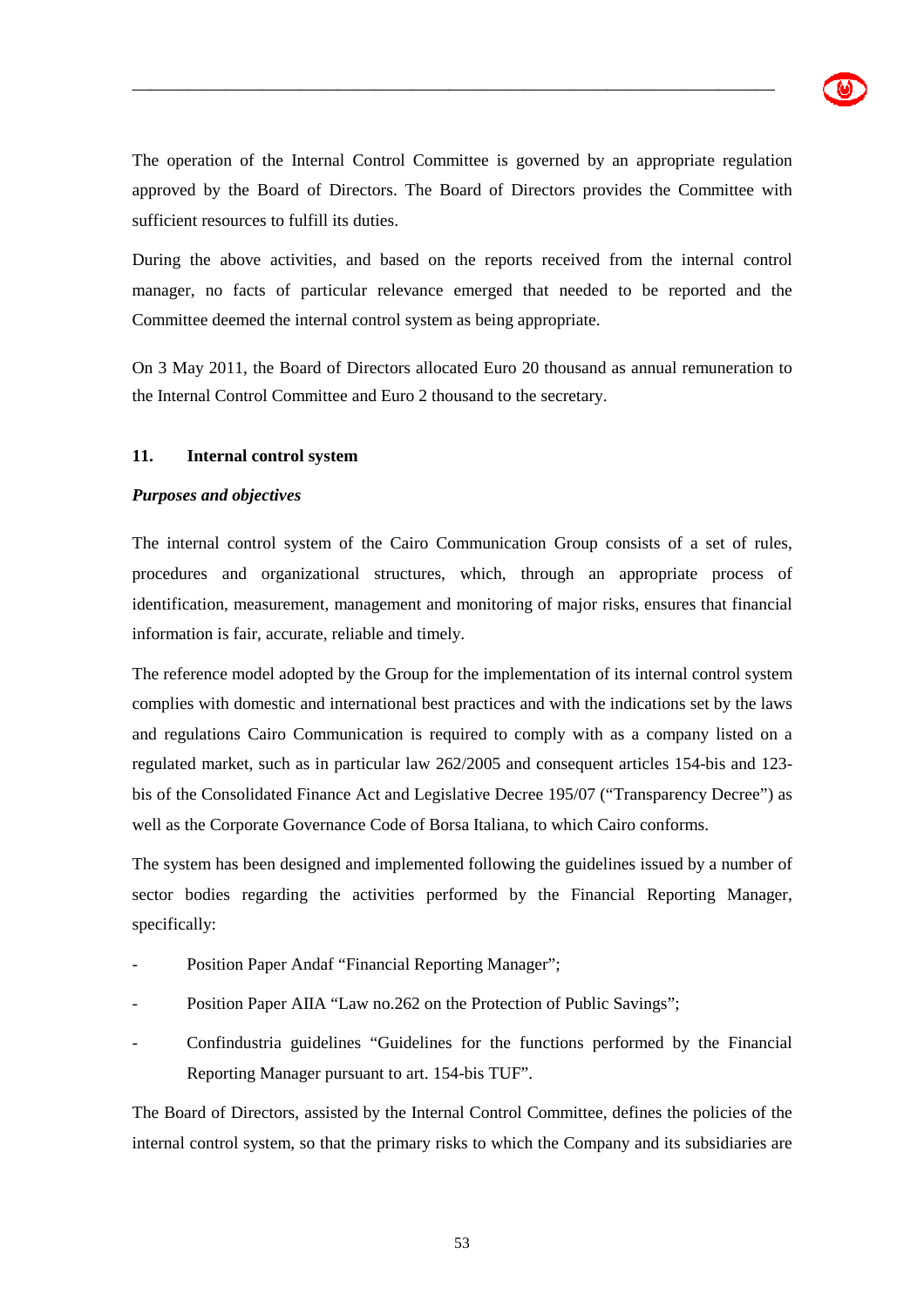

exposed are identified, evaluated, managed and monitored correctly, identifying the extent to which these risks can be tolerated to assure sound and accurate management of the company.

\_\_\_\_\_\_\_\_\_\_\_\_\_\_\_\_\_\_\_\_\_\_\_\_\_\_\_\_\_\_\_\_\_\_\_\_\_\_\_\_\_\_\_\_\_\_\_\_\_\_\_\_\_\_\_\_\_\_\_\_\_\_\_\_\_\_\_\_\_

Over the past financial years, the Group has set the policy lines of the internal control system in order to rationalize the overall system by mapping and classifying subjects involved, organize the main reporting flows within the Group and explicate the responsibilities and areas of activities taking place.

The evaluation of the internal control system is regularly conducted to verify its ability:

- to react to significant situations of risk in a timely manner, ensuring appropriate control mechanisms;
- in terms of corporate processes, to guarantee an appropriate degree of segregation of duties between operating functions and control functions to avoid conflicts of interest in the responsibilities assigned;
- in terms of the operating activities and accounting and administrative activities, to guarantee systems and procedures that assure the accurate recording of company and management events, in addition to the provision of reliable and timely information, both internal and external to the Group;
- to provide for methods to ensure the timely communication of any significant emerging risks and anomalies in control to the appropriate Group Management, and to enable the identification and timely execution of remedies.

# *Main characteristics of existing risk management and internal control systems in relation to the financial reporting process (pursuant to art. 123 bis, paragraph 2, letter b), T.U.F.)*

# *Stages of the system of existing risk management and internal control systems in relation to the financial reporting process*

The risk management and internal control system in relation to the Group's financial information rests basically on the application and monitoring of relevant corporate procedures for the purposes of the preparation and disclosure of financial information.

Specifically, the internal control system is split up into the following stages:

- a) Identification and evaluation of risks related to financial information;
- b) Identification of controls upon identification of risks;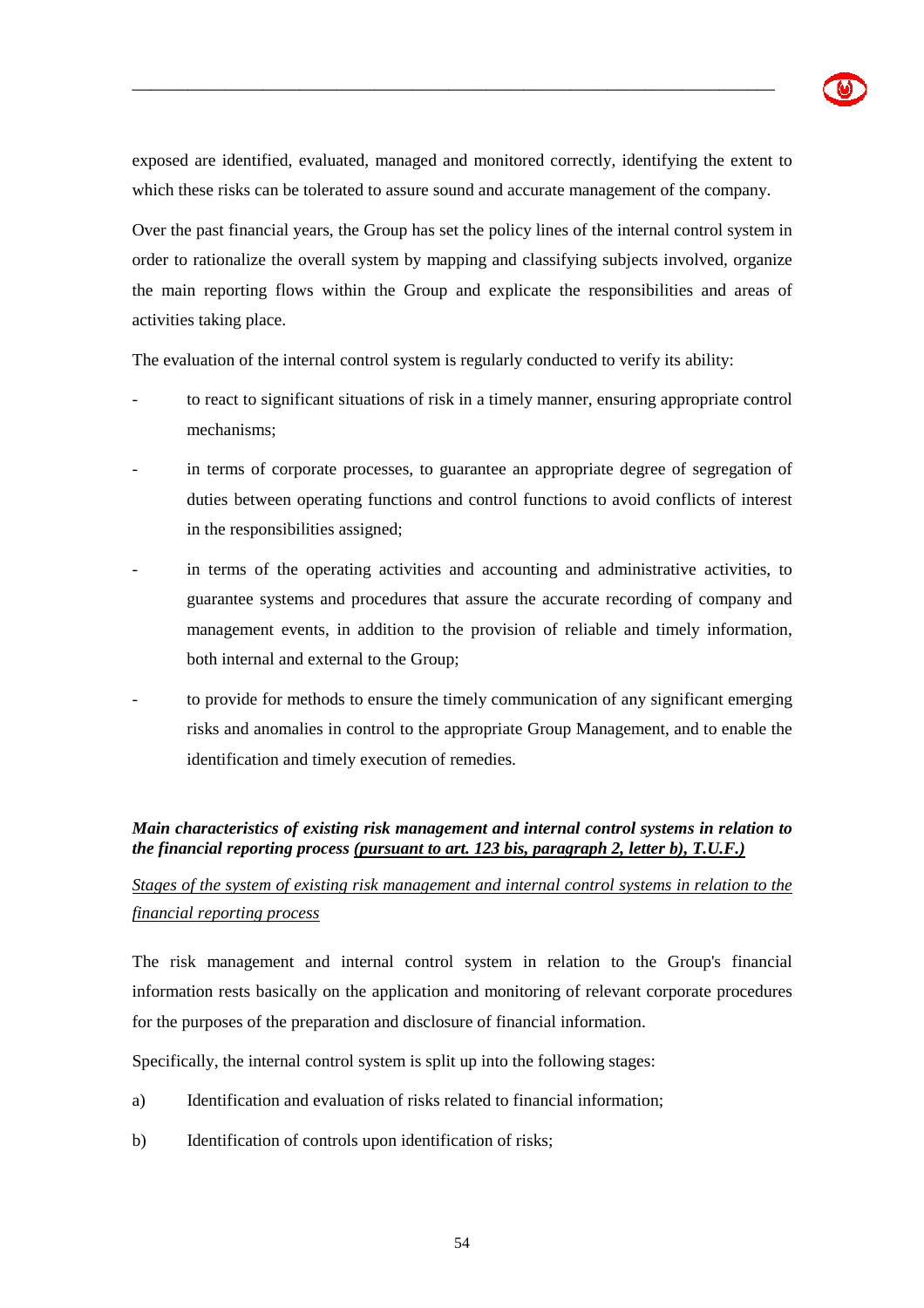#### c) Evaluation of controls upon identification of risks.

The evaluation procedures and instruments used by the Group are periodically subject to review processes aimed at the verification of their suitability and function as compared to the corporate reality, which is by its very nature mutable. Therefore, where possible, an information flow has been put in place in order to maintain, update and improve system quality.

\_\_\_\_\_\_\_\_\_\_\_\_\_\_\_\_\_\_\_\_\_\_\_\_\_\_\_\_\_\_\_\_\_\_\_\_\_\_\_\_\_\_\_\_\_\_\_\_\_\_\_\_\_\_\_\_\_\_\_\_\_\_\_\_\_\_\_\_\_

a) Risk identification and evaluation for financial reporting: the identification of both the scope of the entries and their "significant" processes in terms of potential impact on financial reporting, and of the risks consequent to any missed control objectives, comes about by way of a quantitative analysis of the financial statement items and a qualitative evaluation of the processes.

The quantitative analysis, aimed at the identification of the relevant entries, is performed through the application of the concept of "materiality" to the combined items in the trial balance of the Cairo Communication Group. The materiality threshold was determined as a fixed percentage in compliance with the indications in article 2621 of the Italian Civil Code (replaced by Law no. 262 of 28 December 2005).

Once the significant accounts have been identified through the account-processes combination, the significant processes are then distinguished.

The qualitative analysis, through the evaluation of the significance of the business processes and of their level of complexity, integrates the quantitative analysis, determining the inclusion or the exclusion of the processes in regard to the scope of reference.

For each process identified as significant, there are then also identified specific process risks, which in the event of their occurrence, would compromise the achievement of the objectives connected to the system: that is to say, those of accuracy, reliability, credibility and timeliness of financial reporting.

The financial reporting manager reviews the definition of the scope of reference at least annually and also, each and every time that elements, which might change the analysis performed in a significant manner, are manifested.

b) Identification of the controls corresponding to the identified risks: the identification of the controls necessary for the mitigation of the ascertained risks is performed associating the risks identified to the relative control objectives, meaning the group of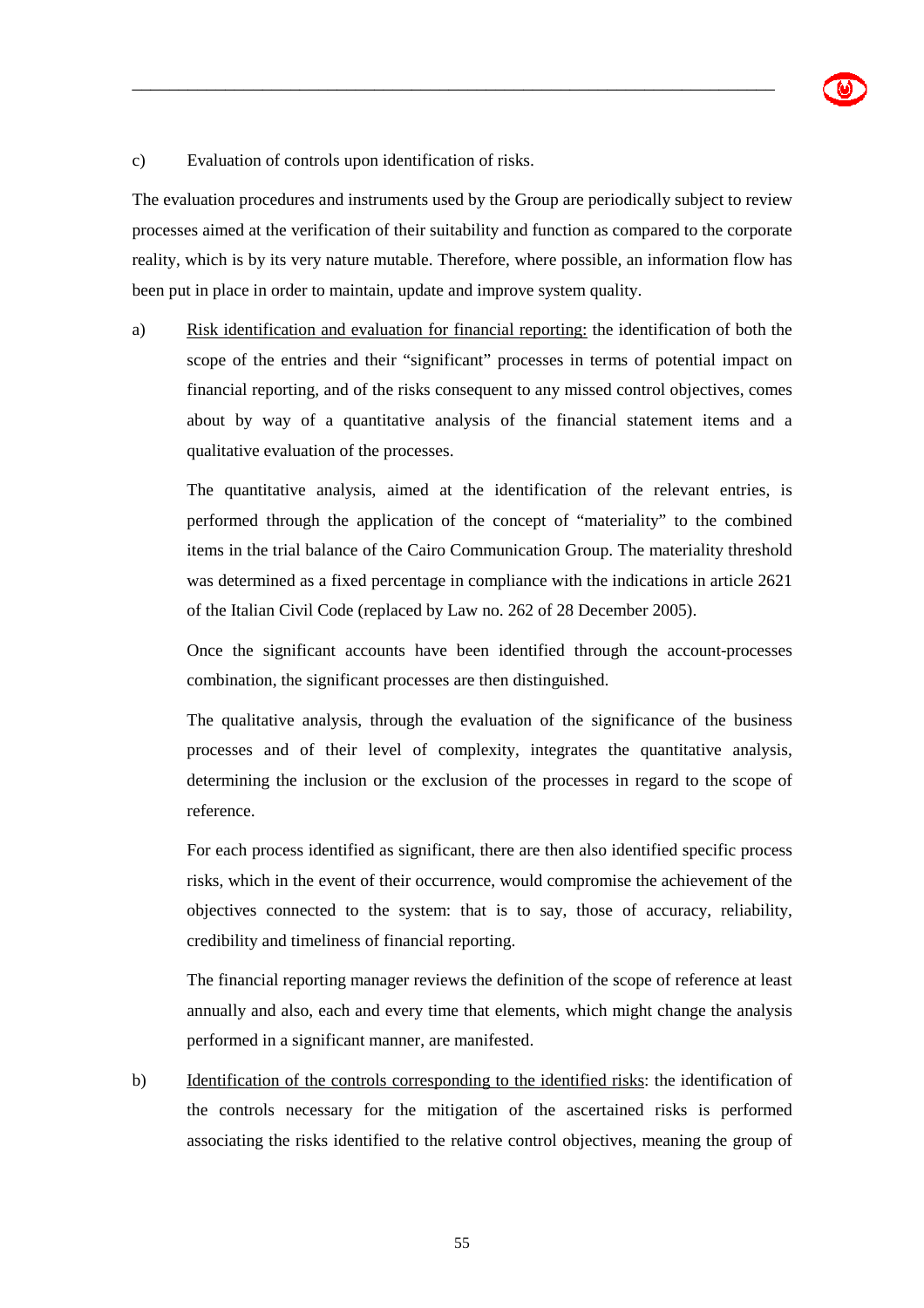objectives that the financial reporting control system intends on achieving in order to ensure a true and correct representation.

The controls established have been formalized inside a specific matrix ("Matrix of risks and controls").

c) Evaluation of the controls corresponding to the identified risks: the evaluation of the administrative and accounting control system is to be performed at least annually.

\_\_\_\_\_\_\_\_\_\_\_\_\_\_\_\_\_\_\_\_\_\_\_\_\_\_\_\_\_\_\_\_\_\_\_\_\_\_\_\_\_\_\_\_\_\_\_\_\_\_\_\_\_\_\_\_\_\_\_\_\_\_\_\_\_\_\_\_\_

The valuation of the suitability of the actual application of the controls is performed through specific verification activities, aimed at guaranteeing the programming and implementation of the identified controls, upon indication and coordination on the part of the financial reporting manager.

Each test, with its respective outcome, is documented by way of the formalization of a schedule and filing of the figures.

Based on the results of the verification work, the financial reporting manager, with the aid of the support staff, defines a remedy plan so as to correct any deficiencies that may impact negatively on the effectiveness of the risk management and internal control system in relation to financial reporting.

With at least annual frequency, the financial reporting manager confers with the internal control committee and the board of statutory auditors and communicates with the company supervisory boards, regarding the methods with which the suitability evaluation and the application of the controls and administrative - accounting procedures have been conducted, then expressing his own evaluation on the suitability of the administrative - accounting control system.

# *Roles and functions*

Art. 154-bis of the Consolidated Finance Act provides for the presence, in the corporate organization of listed companies, of the "Financial Reporting Manager", appointed by the Board of Directors in concert with the Managing Director. The Manager is responsible for planning, implementing and approving the accounting and administrative control model, and for assessing its application, issuing a certificate on half-year, annual and consolidated financial statements.

The Manager is also responsible for preparing adequate administrative and accounting procedures for the formation of the separate and consolidated financial statements, and for providing subsidiaries, considered as significant entities for the preparation of the Group's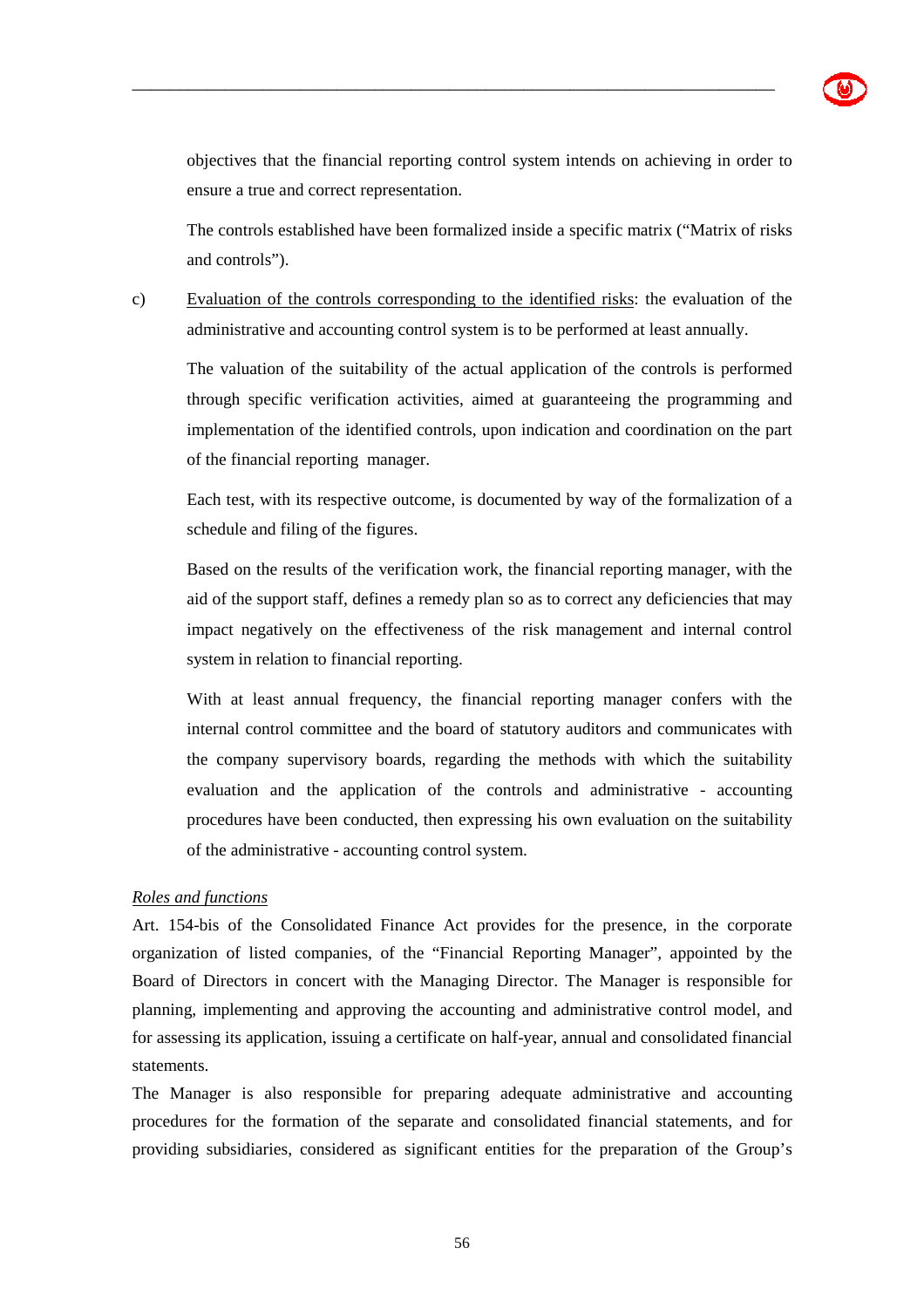consolidated financial reporting, with instructions on how to perform an appropriate evaluation of their accounting control system.

\_\_\_\_\_\_\_\_\_\_\_\_\_\_\_\_\_\_\_\_\_\_\_\_\_\_\_\_\_\_\_\_\_\_\_\_\_\_\_\_\_\_\_\_\_\_\_\_\_\_\_\_\_\_\_\_\_\_\_\_\_\_\_\_\_\_\_\_\_

The risk management and internal control over financial reporting also involves other subjects typical of the Company's Corporate Governance structure, such as the Board of Directors, the Internal Control Committee, the internal control manager and the Board of Statutory Auditors.

# *Overall evaluation of the appropriateness of the internal control system*

Based on the information and evidence gathered following an enquiry conducted by the Audit Committee, supported by Management and by the internal audit manager, the Board of Directors deems the internal audit system to be, as a whole, appropriate for allowing, with reasonable assurance, achievement of the Company's objectives.

The evaluation, as it refers to the overall internal audit system, is by nature limited. Although well-structured and in operation, the internal audit system is designed only to guarantee accomplishment of corporate objectives with "reasonable assurance".

# 11.1 Executive director responsible for the internal control system

Marco Pompignoli, executive director, is responsible for overseeing the operation of the internal control system. In 2011, he was responsible for:

- identifying main corporate risks (strategic, operational, financial and compliance), taking account of the nature of the operations carried out by the company and its subsidiaries, to submit them for the review of the Board of Directors,
- executing the policies as identified by the Board of Directors, including their planning, realization and their management by the internal control system, constantly monitoring their overall appropriateness, effectiveness and efficiency,
- adapting the system to the dynamics of the operating conditions and to the legal and regulatory framework.

### 11.2 Internal control manager

The role of internal control manager is carried out by an external professional, Ezio Micheli, appointed at the end of 2007 on the proposal made by the executive director responsible for the internal control system and taking account of the opinion of the Internal Control Committee, who reports to the Internal Control Committee and to the Board of Statutory Auditors.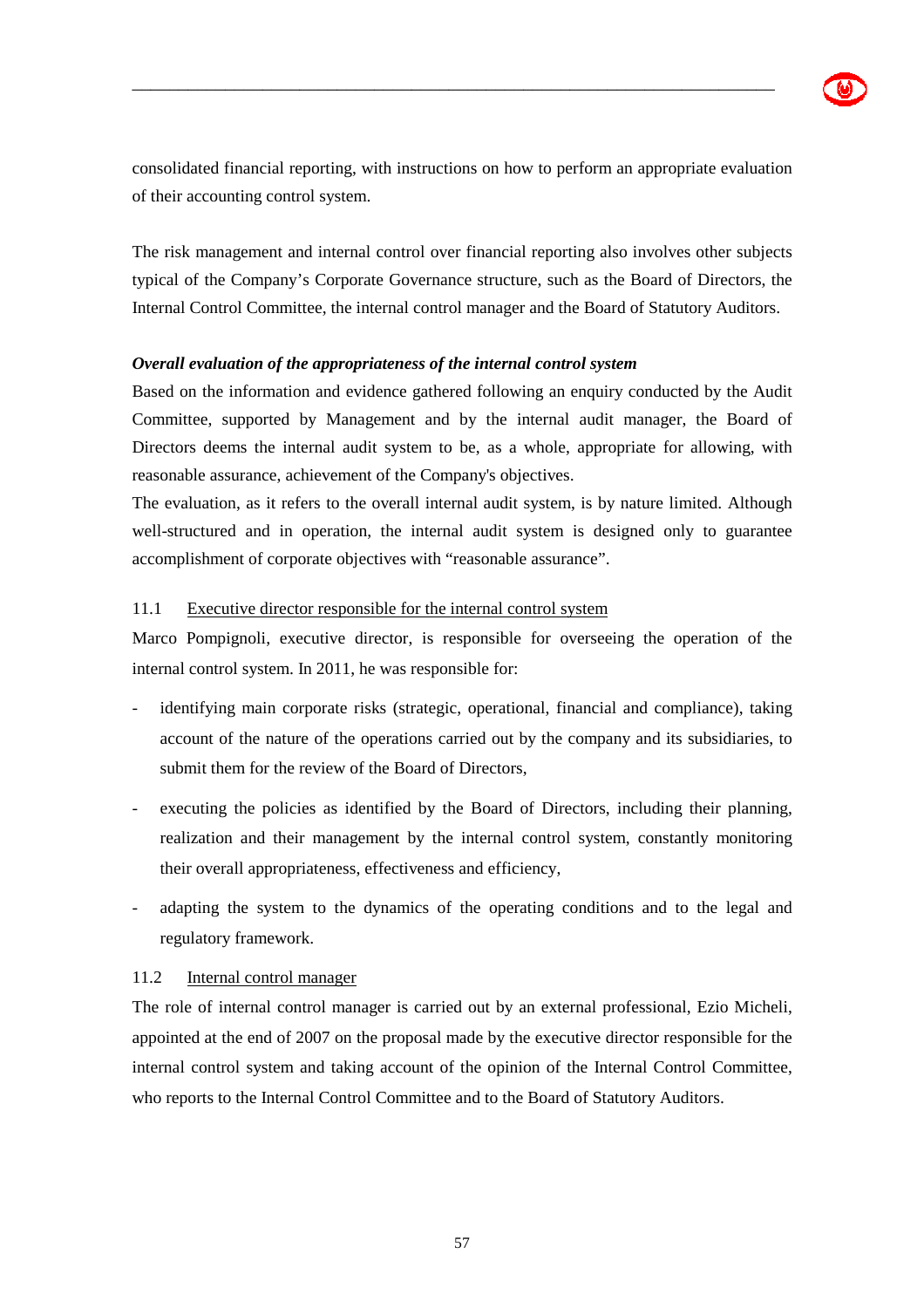

The Board of Directors has assigned the internal control manager the responsibilities foreseen by the Corporate Governance Code and has defined his remuneration, in line with corporate policy, providing him with the appropriate means to fulfill his duties.

\_\_\_\_\_\_\_\_\_\_\_\_\_\_\_\_\_\_\_\_\_\_\_\_\_\_\_\_\_\_\_\_\_\_\_\_\_\_\_\_\_\_\_\_\_\_\_\_\_\_\_\_\_\_\_\_\_\_\_\_\_\_\_\_\_\_\_\_\_

The Board of Directors has verified that this person possesses the necessary professional and independence requirements to perform such function. In particular, he is not in charge of any operating area and is not subordinate to any person in charge of operating areas, including administration and finance.

The internal control manager has been allowed direct access to all useful information for the performance of his duties and has reported on his activities to the Internal Control Committee and to the Board of Statutory Auditors and to the executive director responsible for overseeing the operation of the internal control system.

In 2011, the activities of the internal control manager mainly focused on verifying the updating and implementation process of corporate procedures. He also performed internal control functions and is member of the Supervisory Board pursuant to Legislative Decree 231/2001, as indicated in section 11.3 below.

#### 11.3 Organizational Model pursuant to Legislative Decree 231/2001

On 31 March 2008, the Board of Directors adopted a Model for organization, management and control pursuant to Legislative Decree 231/2001 (Organizational Model), thereby providing itself with a set of principles of conduct and procedures to comply with the requirements of Legislative Decree 231/2001, both in terms of the prevention of crime and illicit acts, and in terms of control measures to ensure implementation of the Model itself. A similar model was also adopted on 13 November 2008 by the subsidiaries Cairo Pubblicità S.p.A. and Cairo Editore S.p.A.

As part of the activities for verifying the application and updating of its Organizational Model, in 2009 the Supervisory Board deemed it appropriate to propose the updating of the Model to add, in the general and special sections, a specific part involving crimes regarding handling of stolen goods and money laundering, and one involving computer crimes, which had been left out in the original version.

On 30 July 2009, the Board of Directors approved the new model, which acknowledges such adjustments. A similar new organization model was adopted on 13 November 2009 by the subsidiaries Cairo Pubblicità S.p.A. and Cairo Editore S.p.A.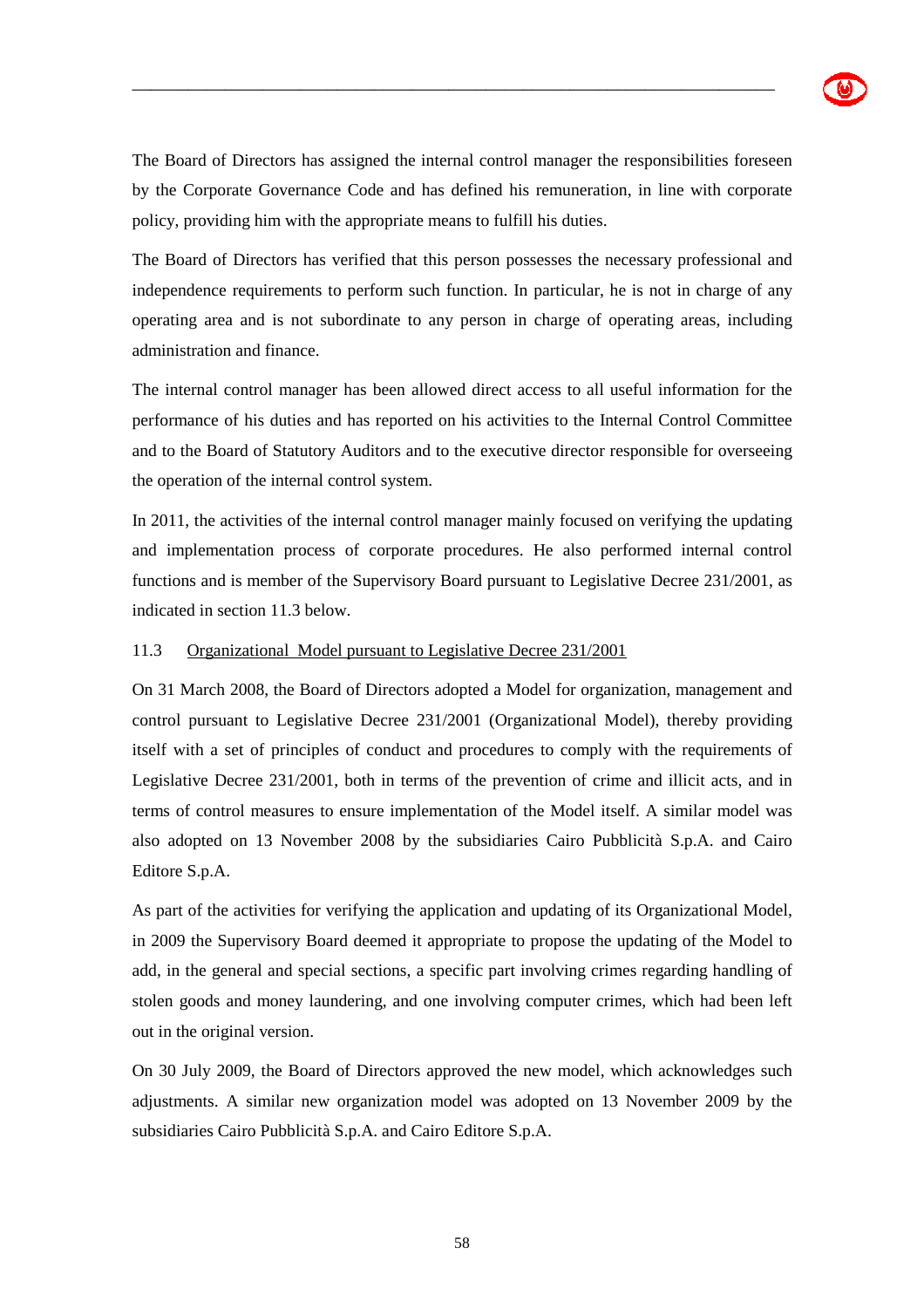The Organizational Model adopted is made up of a set of principles, rules and organizational hierarchies relating to the management and control of corporate activities and is presented in an explanatory document which:

\_\_\_\_\_\_\_\_\_\_\_\_\_\_\_\_\_\_\_\_\_\_\_\_\_\_\_\_\_\_\_\_\_\_\_\_\_\_\_\_\_\_\_\_\_\_\_\_\_\_\_\_\_\_\_\_\_\_\_\_\_\_\_\_\_\_\_\_\_

- identifies the activities in which crimes could be committed;
- provides for specific rules directed at planning the formation and performance of corporate decisions relating to crimes to be prevented;
- identifies methods for the management of financial resources directed at crime prevention;
- provides for the provision of information to the body deputized with oversight of the operation and observation of the models (Supervisory Board);
- introduces a disciplinary system directed at punishing failure to respect measures identified by the Organization Model.

The Organizational Model adopted provides for the presence of a corporate body responsible for assuming the functions of a control body (Supervisory Board) with autonomous responsibilities for the supervision, control and initiative related to the Model, composed of three members who must be selected from persons having proven abilities in inspection, management, administration and legal matters, and who must also possess minimum requirements of professionalism and integrity.

Specifically, the Supervisory Board verifies that the company has an appropriate Organizational Model in place and ensures it is effectively carried out, certifying its own effectiveness whilst carrying out its functions, ensuring the progressive update, thus guaranteeing constant process of adjustment to the above-mentioned operating and/or organizational principles.

In 2011, the members of the Supervisory Board of Cairo Communication S.p.A. were Ezio Micheli, internal control manager, Giacomo Leone and Marco Bisceglia, Chairman.

### 11.4 Audit Firm

At their Meeting on 28 April 2011, upon proposal by the Board of Statutory Auditors, the Shareholders conferred the audit engagement for the 2011-2019 nine-year period to KPMG S.p.A., approving the relevant fee.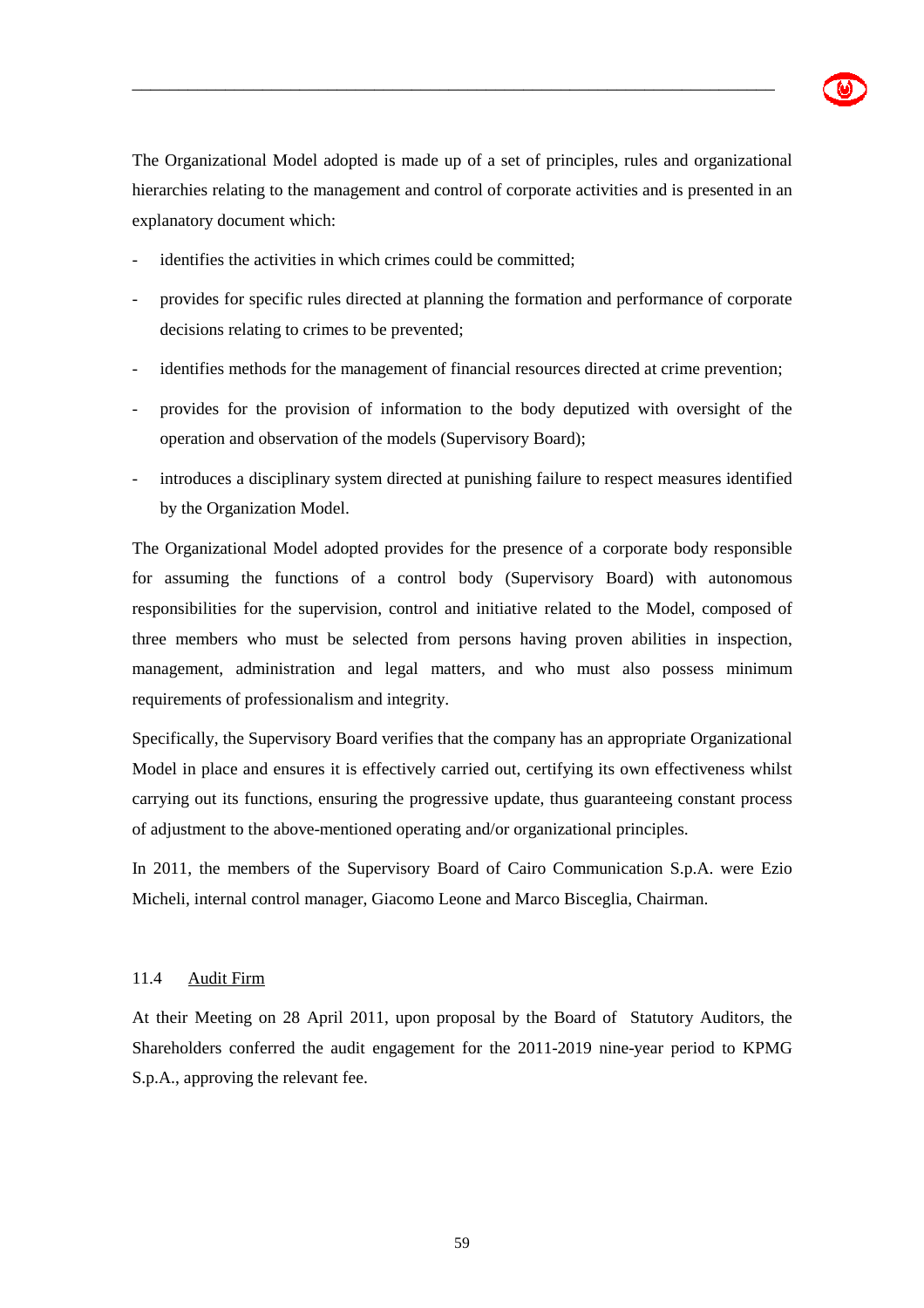

#### 11.5 Financial Reporting Manager

The Board of Directors appointed Marco Pompignoli, Chief Financial Officer of the Cairo Communication Group, as the Financial Reporting Manager. He has the appropriate professional requirements (graduate in business administration, previously working for a major audit firm, gaining significant experience in Italy and abroad, and a certified accountant registered in Forlì).

\_\_\_\_\_\_\_\_\_\_\_\_\_\_\_\_\_\_\_\_\_\_\_\_\_\_\_\_\_\_\_\_\_\_\_\_\_\_\_\_\_\_\_\_\_\_\_\_\_\_\_\_\_\_\_\_\_\_\_\_\_\_\_\_\_\_\_\_\_

Marco Pompignoli, as board member of the company, is provided with executive and management powers to oversee the administration, finance and management control functions of the Group the Issuer is part of.

#### **12. Related party transactions**

Consob, through Resolution no. 17221 of 12 March 2010, amended through subsequent Resolution no. 17389 of 23 June 2010, adopted, pursuant to art. 2391-*bis* of the Italian Civil Code, and to articles 113-*ter*, 114, 115 and 154-*ter* of the TUF, the regulations regarding provisions pertaining to related party transactions, to which management bodies of issuers of widely distributed securities must comply (the "**Regulation**").

At its meeting of 11 November 2010, the Board of Directors of Cairo Communication S.p.A., upon favourable opinion of the Independent Directors, adopted the procedures for related party transactions (the "Procedures"), for the purpose of guaranteeing *"substantial and procedural transparency and fairness of related party transactions"* carried out by the Company directly or through its subsidiaries, establishing a Related Party Committee.

Pursuant to the Regulation, Cairo Communication is considered a "small company", since its assets and its revenue shown in the consolidated financial statements at 31 December 2010, are lower than Euro 500 million, amounting respectively to approximately Euro 189 million and to approximately Euro 244 million. For such companies, the Regulation provides for the possibility to "apply to transactions of greater importance, as a waiver to art. 8, a procedure identified pursuant to art. 7 of the Regulation" (transactions of lesser importance).

The procedures adopted by the Company, available on www.cairocommunication.it in the *Corporate Governance* section*,* to which reference is made for more details, have also identified:

a) the definition of related parties and transactions;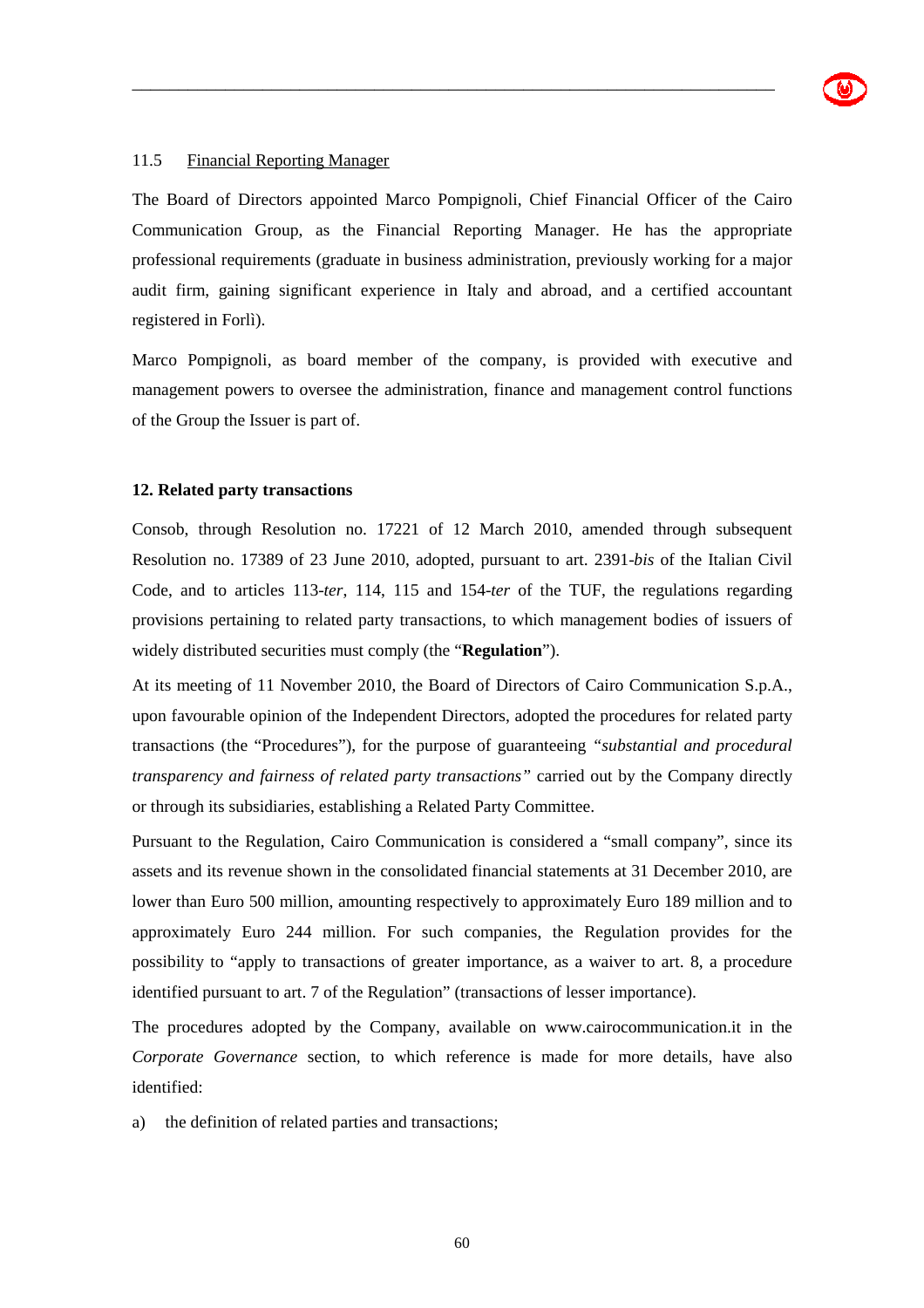- b) roles and responsibilities;
- c) transactions of greater importance, being those in which at least one of the ratios of significance (*equivalent value relevance ratio, assets and liabilities relevance ratio*) set out in the Regulation are higher than the threshold of 5%, or of 2.5% for transactions whose purpose is the disposal of intangible assets of strategic importance;

\_\_\_\_\_\_\_\_\_\_\_\_\_\_\_\_\_\_\_\_\_\_\_\_\_\_\_\_\_\_\_\_\_\_\_\_\_\_\_\_\_\_\_\_\_\_\_\_\_\_\_\_\_\_\_\_\_\_\_\_\_\_\_\_\_\_\_\_\_

- d) the exemptions provided in the Regulation and opted by the Company, mainly transactions of smaller amounts (Euro 150,000), remuneration plans pursuant to art. 114-bis of the TUF (which comply with the obligations regarding transparency and substantial and procedural correctness provided by the temporary provisions in force), regular transactions concluded under market-equivalent or standard conditions and the transactions with and between subsidiaries and/or associates;
- e) the procedures regarding the preliminary proceedings and approval of related party transactions and the regulations in cases where the company examines or approves transactions with subsidiaries;
- f) the procedures and timing adopted to provide information on the transactions, and the related documentation, to the directors or independent directors who express opinions on related party transactions, as well as to the management and independent advisors, before their approval, during and after their execution.

Related party transactions of greater importance are reserved to the exclusive competence of the Board of Directors and may not be delegated. The execution of such transactions, as well as those of lesser importance, is subject to a non-binding opinion of the Related Party Committee, or of other bodies indicated in the procedures.

In the event one or more transactions are approved, notwithstanding a negative opinion expressed by the Committee and/or other bodies, the Company draws up and makes available to the public at its main registered office within 15 days from the close of each quarter of the financial year, a document containing indication of the counterparty, of the object and counter value of such transactions approved in the quarter of reference, as well as the reasons why that opinion has not been shared. Within the same time, this opinion is made available to the public in attachment to the above document or on its website www.cairocommunication.it.

Regarding transactions of greater importance falling under the competence of the Shareholders, in the event the resolution proposal is approved, notwithstanding contrary advice by the Related Party Committee (or by other bodies), the transaction is not carried out if the majority of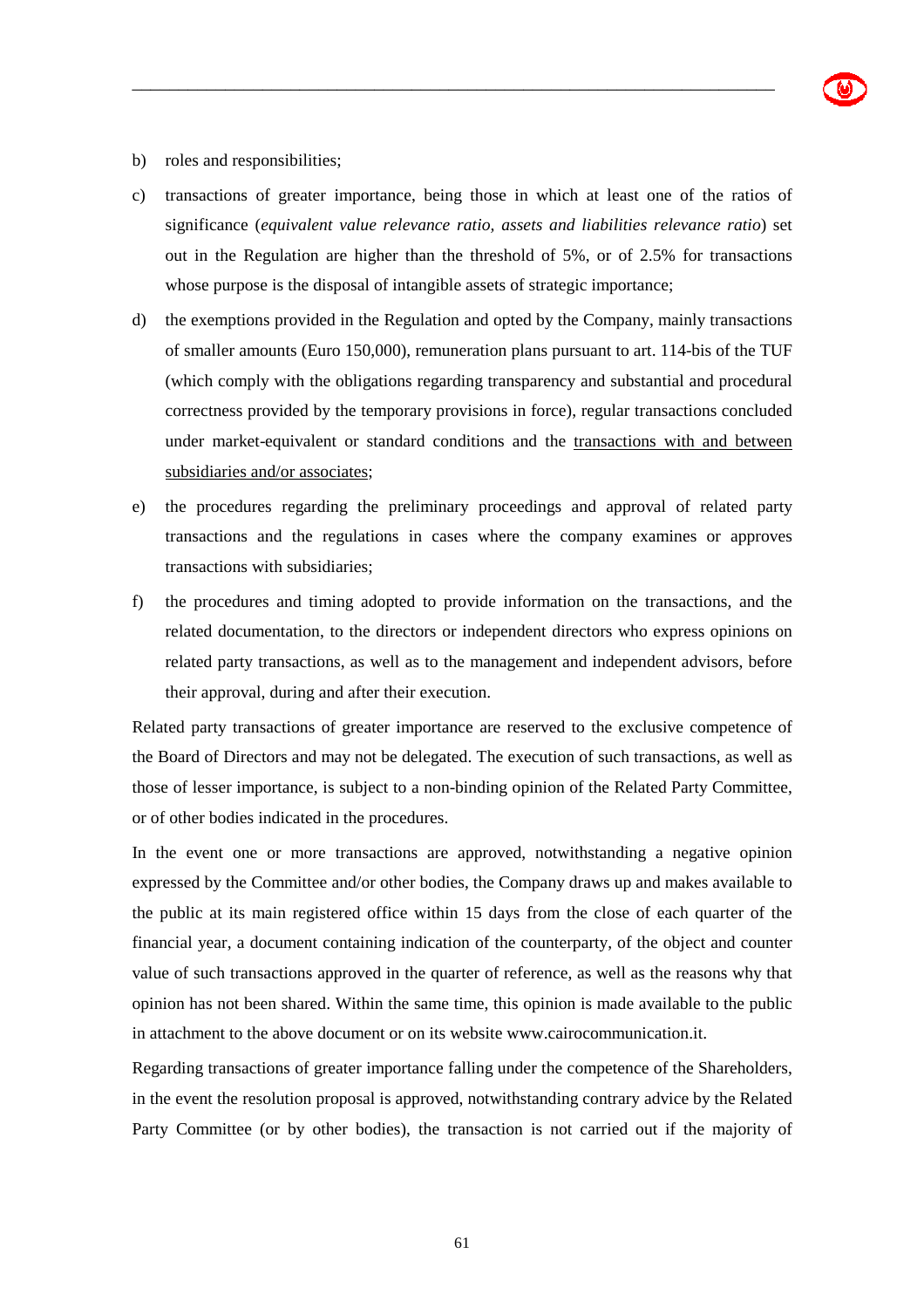unrelated shareholders votes against the transaction, provided the unrelated shareholders attending the Meeting represent at least 10% of the share capital with voting right (whitewash mechanism). For such purpose, in the resolution proposal, the Board adds a provision that specifies that the effectiveness of the transaction is subject to the foregoing majority.

\_\_\_\_\_\_\_\_\_\_\_\_\_\_\_\_\_\_\_\_\_\_\_\_\_\_\_\_\_\_\_\_\_\_\_\_\_\_\_\_\_\_\_\_\_\_\_\_\_\_\_\_\_\_\_\_\_\_\_\_\_\_\_\_\_\_\_\_\_

Related party transactions must comply with transparency and substantial and procedural correctness criteria and are executed in the exclusive interest of the Company:

- substantial correctness means correctness of the transaction from an economic point of view when, for instance, the transfer price of goods is in line with market prices and, more in general, when the transaction has not been influenced by the related party relationship, or at least said relationship has not determined the acceptance of conditions that are unjustifiably penalizing for the Company;
- procedural correctness means compliance with procedures aimed at ensuring the substantial correctness of the transaction and, therefore, observance of the rules through which it is at least potentially ensured that related party transactions do not determine any unjustified prejudice to the reasons of the Company and its investors.

At the Board of Directors' meeting called to resolve on such related party transactions, directors who have even a potential or indirect interest in the transaction must provide prompt and exhaustive information in person to the Board on the existence of such interest and on the circumstances thereof, abandoning the meeting at the moment of the resolution. Should the directors' presence be needed to maintain the necessary quorum, the Board may decide, upon the unanimous decision of the attendants, for the directors not to abandon the meeting.

The Regulation also provides for a series of obligations to inform the public on transactions of greater importance, as well as for those of lesser importance, at least every quarter in the latter case.

The Committee for the approval of related party transactions (hereinafter, the "**Related Party Committee**"), regardless of the importance, is appointed by the Board of Directors and can be composed of three members:

- (i) otherwise than under the case indicated in the following point (ii), its members are non-executive directors, the majority of whom are independent. In such case, the Committee may coincide, as it does today, with the Internal Control Committee;
- (ii) in the event at least three independent directors have been elected to the Board of Directors, the members of the Committee are all independent directors.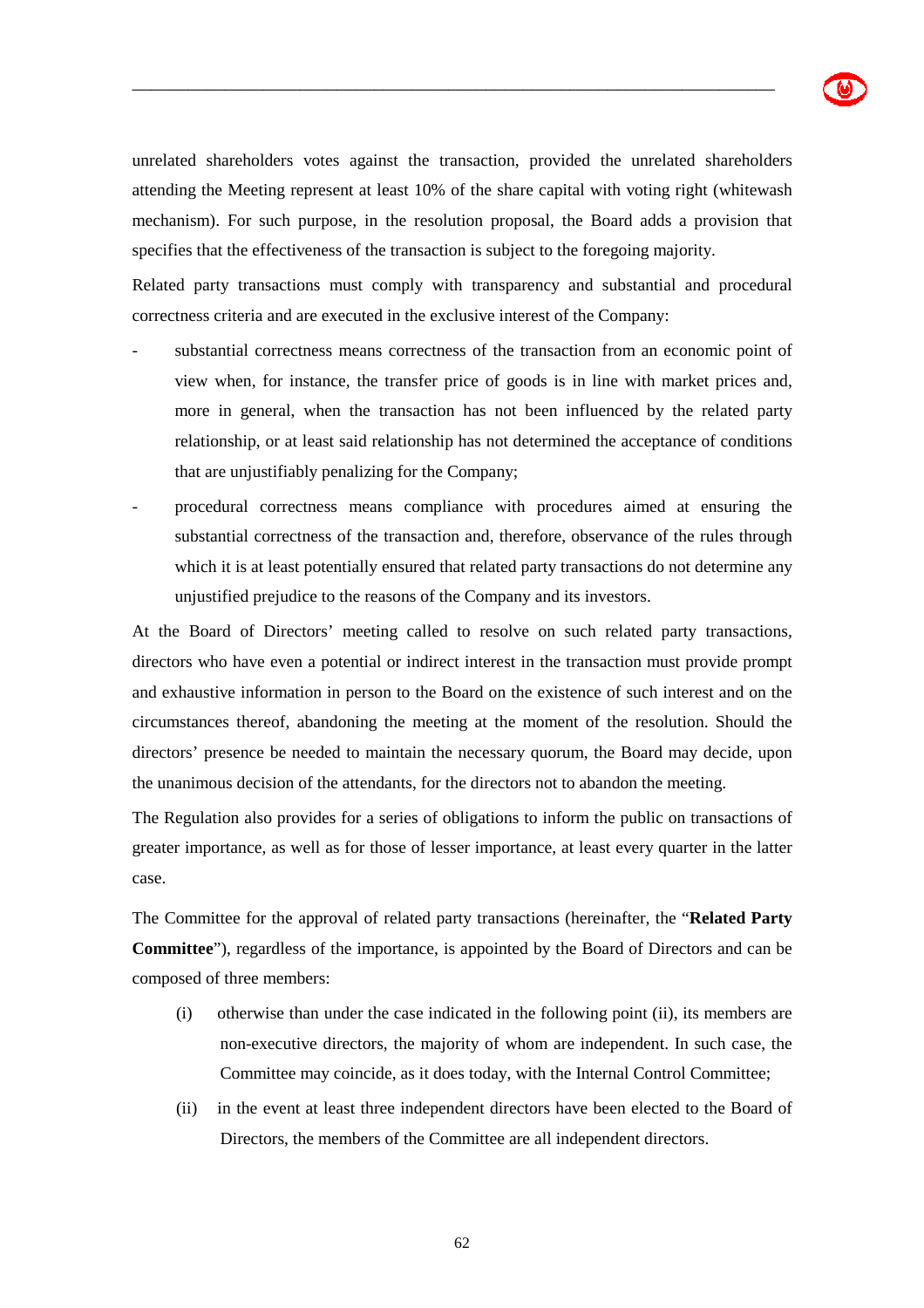

On 3 May 2011, the Board of Directors appointed the members of the Related Party Committee, composed of the three independent directors Marco Janni, Chairman, Roberto Rezzonico and Mauro Sala, and allocated Euro 20 thousand as annual remuneration to the Related Party Committee. The Board also allocated Euro 2 thousand as annual remuneration to the secretary of the committee, Marco Bisceglia.

\_\_\_\_\_\_\_\_\_\_\_\_\_\_\_\_\_\_\_\_\_\_\_\_\_\_\_\_\_\_\_\_\_\_\_\_\_\_\_\_\_\_\_\_\_\_\_\_\_\_\_\_\_\_\_\_\_\_\_\_\_\_\_\_\_\_\_\_\_

The Committee is required to perform all the tasks indicated in the Regulation and in the procedures. Specifically, its task is to release a motivated opinion on the interest of the Company (or, if the case, of its subsidiaries) on the execution of related party transactions and on the convenience and substantial correctness of conditions thereto. If required by the nature, extent and characteristics of the transaction, the Related Party Committee may also be assisted by one or more independent experts of its choice, whose fees are paid by the Company, through the acquisition of specific reports and/or fairness and/or legal opinions.

The Board of Directors may decide on remuneration for special responsibilities pursuant to art. 2389, paragraph 3, of the Italian Civil Code, to the Committee members for each transaction it is required to express an opinion on.

#### **13. Appointment of the Board of Statutory Auditors**

Under art. 26 of the company bylaws, the Board of Statutory Auditors is appointed on the basis of lists submitted by the shareholders containing a maximum of five candidates.

Specifically:

- members of the Board of Statutory Auditors are appointed on the basis of lists that must be submitted at the registered office of the Company within 25 days prior to the Shareholders' Meeting called to decide on the appointment of the members of the Board of Stattutory Auditors, made available to the public at the registered office, on www.cairocommunication.it and in accordance with the other procedures provided by law and the regulations, at least 21 days before the date of the Meeting. Upon expiry of the time limit of 25 days prior to the Meeting, in the event only one list has been submitted, or lists submitted by shareholders who are connected, pursuant to applicable provisions, lists may be submitted until the fourth day (as set forth in the bylaws) subsequent to such date. In this event, the foregoing 2.5% threshold (or other minimum amount set by prevailing laws) is reduced by half;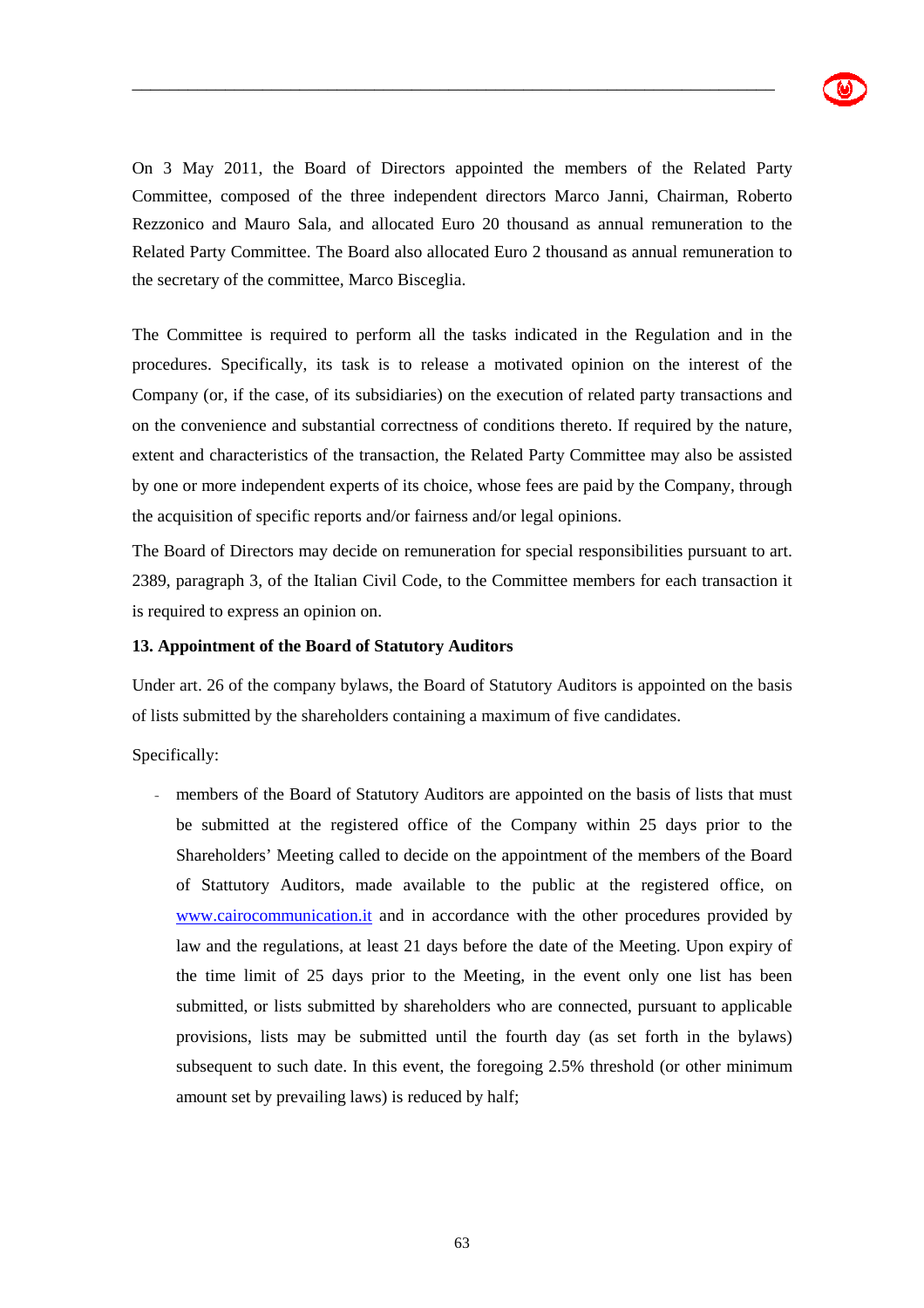

- lists admitted to the voting are those submitted by shareholders who, either individually or jointly with other shareholders, represent at least 2.5% of the shares entitled to vote in the ordinary meeting, or other minimum amount set by Consob. Ownership of the minimum stake required for the submission of lists is determined on the basis of the shares recorded in the name of the shareholder on the date the lists are filed with the Company; candidates holding the position of statutory auditor in 5 (five) other listed companies (excluding their subsidiaries, although listed) or holding a number of positions exceeding the cumulative limit prescribed by law and by Consob, or failing to possess the requirements of integrity and professionalism established by prevailing laws, shall not appear in the lists. Each list shall be accompanied a) by information regarding the identity of the shareholders who have submitted the list, indicating total percentage of shares held, and by prescribed certification on ownership of the stake, which may be submitted also subsequent to filing, provided within the time limit set for publication of the lists; b) by a statement of the shareholders other than those who hold, also jointly, a controlling or relative majority interest, declaring they have no relationship of connection, pursuant to applicable provisions; c) by detailed information regarding the personal and professional qualifications of the candidates, and a statement with which each candidate accepts nomination and attests, under own responsibility, that there are no reasons for ineligibility or incompatibility with the position, and confirms possession of the requirements prescribed by law and the bylaws for the respective positions.

\_\_\_\_\_\_\_\_\_\_\_\_\_\_\_\_\_\_\_\_\_\_\_\_\_\_\_\_\_\_\_\_\_\_\_\_\_\_\_\_\_\_\_\_\_\_\_\_\_\_\_\_\_\_\_\_\_\_\_\_\_\_\_\_\_\_\_\_\_

- the chairman of the board of statutory auditors shall be the candidate indicated on top of the list that has received the second-highest number of votes. The bylaws do not provide for the appointment of more than one minority statutory auditor, nor do they provide for the possibility of drawing a number of alternate auditors from the minority list to replace the minority member greater than the minimum required by Consob.
- should two or more lists reach a tie, the prevailing list shall be the list possessing the largest shareholding or, in the event of a tie, the highest number of shareholders.

# **14. The Board of Statutory Auditors (pursuant to art. 123 bis, paragraph 2, letter d), T.U.F.)**

At their Meeting on 28 April 2011 the Shareholders appointed the Board of Statutory Auditors for a three-year period, until the approval of the financial statements at 31 December 2013, on the basis of a single list presented by the major shareholder, UT Communication S.p.A.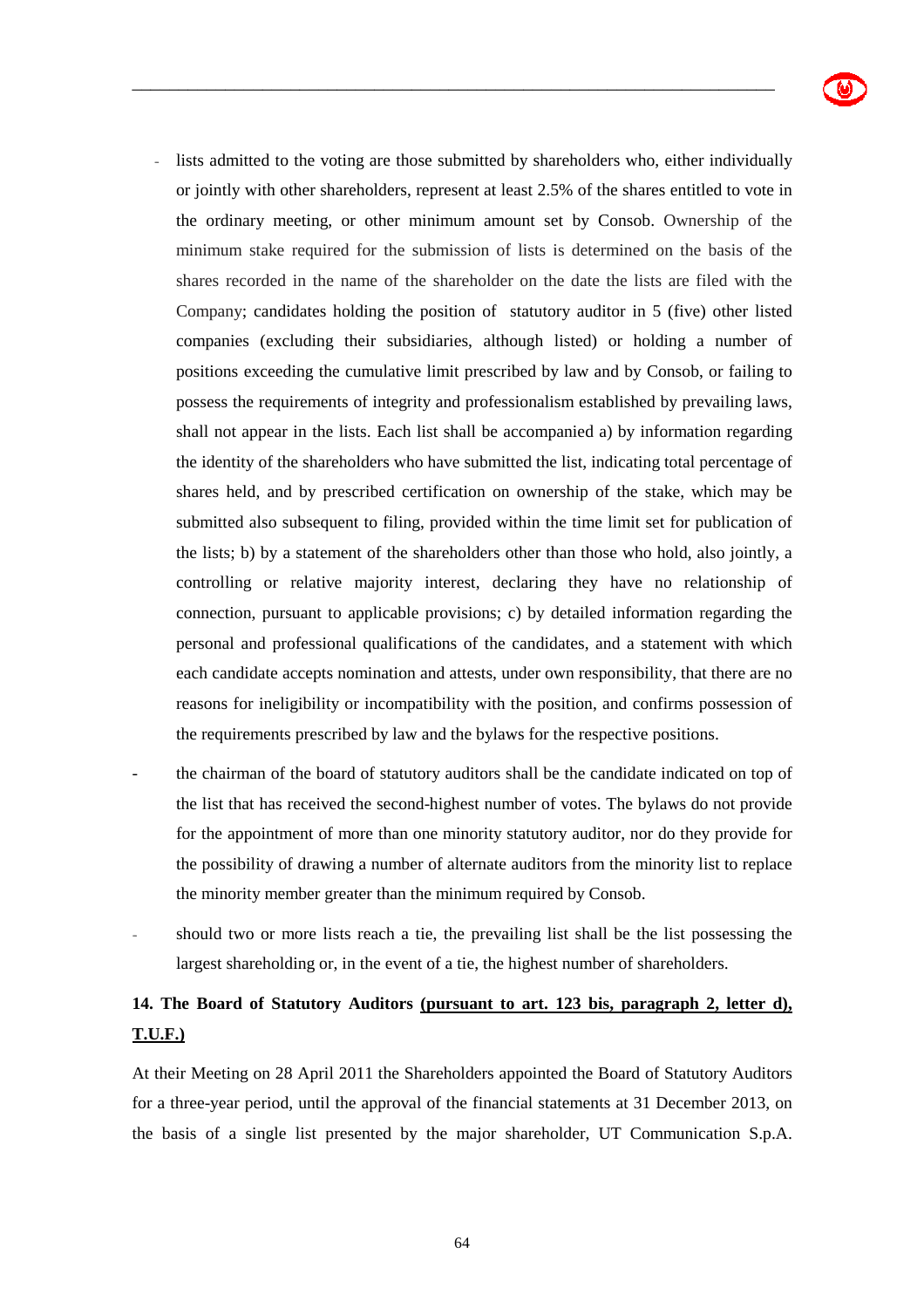

approved with the favourable vote of 75.791% of the share capital. The Board of Statutory Auditors comprises three standing auditors, Marco Moroni, Chairman, Maria Pia Maspes and Marco Giuliani and two alternate auditors, Mario Danti and Enrico Tamborini, who have certified that they know of no relative cause of ineligibility or incompatibility, and that they meet the requirements for the position under current legislation, specifically, the requirements of independence provided by art. 148, paragraph 3 of the TUF, and the requirements of independence provided by industry regulations if applicable on account of business activities performed.

\_\_\_\_\_\_\_\_\_\_\_\_\_\_\_\_\_\_\_\_\_\_\_\_\_\_\_\_\_\_\_\_\_\_\_\_\_\_\_\_\_\_\_\_\_\_\_\_\_\_\_\_\_\_\_\_\_\_\_\_\_\_\_\_\_\_\_\_\_

| <b>Board of Statutory Auditors</b>                                               |                            |             |       |                |                                    |                                       |                              |  |  |
|----------------------------------------------------------------------------------|----------------------------|-------------|-------|----------------|------------------------------------|---------------------------------------|------------------------------|--|--|
| Post                                                                             | <b>Members</b>             | <b>From</b> | Until | List $(M/m)^*$ | <b>Independence</b> as<br>per Code | $* *$<br>$\left( \frac{6}{2} \right)$ | Number of<br>other posts *** |  |  |
| Chairman                                                                         | Marco Moroni               | 01/01       | 31/12 | M              | X                                  | 100                                   | 14                           |  |  |
| <b>Standing auditor</b>                                                          | Marco Giuliani             | 28/04       | 31/12 | M              | X                                  | 100                                   | 9                            |  |  |
| <b>Standing auditor</b>                                                          | Maria Pia<br><b>Maspes</b> | 01/01       | 31/12 | M              | X                                  | 100                                   | 12                           |  |  |
| Alternate auditor                                                                | Mario Danti                | 01/01       | 31/12 | M              | X                                  | n/a                                   | n/a                          |  |  |
| Alternate auditor                                                                | Enrico<br>Tamborini        | 01/01       | 31/12 | M              | X                                  | n/a                                   | n/a                          |  |  |
| WHOSE POST HAS EXPIRED DURING THE YEAR<br>AUDITORS-                              |                            |             |       |                |                                    |                                       |                              |  |  |
| Chairman                                                                         | Mauro Sala                 | 01/01       | 28/04 | M              | X                                  | 100                                   |                              |  |  |
| <b>Alternate auditor</b>                                                         | Ferdinando<br>Ramponi      | 01/01       | 28/04 | M              | X                                  | n/a                                   | n/a                          |  |  |
| <i>Quorum</i> required for the submission of lists at previous appointment: 2.5% |                            |             |       |                |                                    |                                       |                              |  |  |
| No. meetings held during the vear: 5                                             |                            |             |       |                |                                    |                                       |                              |  |  |

*NOTES:* 

*\* This column shows M/m depending on whether the member was elected by the majority (M) or minority (m) list* 

*\*\* This column shows the participation percentage of statutory auditors to the BoA meetings (n. of times present/n. of meetings held during their term).* 

*\*\*\*This column shows number of directorships or statutory auditor positions deemed relevant pursuant to art. 148 bis of the TUF.* 

In 2011, five meetings were held each lasting approximately 2 hours. Five meetings are scheduled for the current year, one has already been held.

The Board of Statutory Auditors assessed the independence of its members following their appointment and then on an annual basis. For its assessments, it based itself, among other criteria, also on those prescribed by the Corporate Governance Code regarding independence of directors.

The Board of Statutory Auditors also oversaw the independence of the Audit Firm, verifying the respect of relevant regulatory requirements in terms of the nature and overall service provided other than the audit services provided to the Company and its subsidiaries by the same Audit Firm and the entities forming part of its network.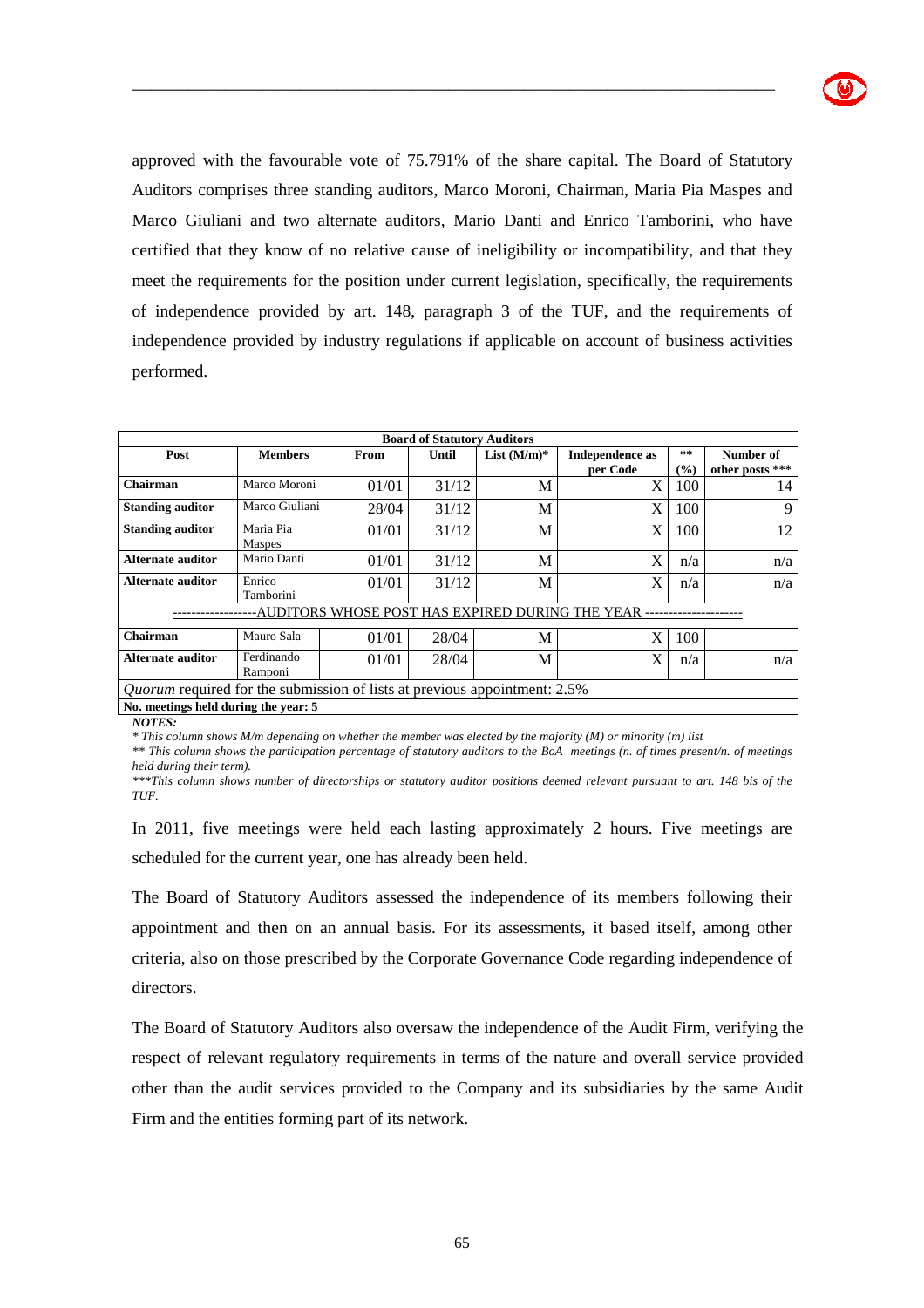

In the performance of its duties, the Board of Statutory Auditors coordinated its activities with the internal control manager and with the Internal Control Committee, also with the attendance of its Chairman or other statutory auditor delegated to the meetings of the Internal Control Committee.

\_\_\_\_\_\_\_\_\_\_\_\_\_\_\_\_\_\_\_\_\_\_\_\_\_\_\_\_\_\_\_\_\_\_\_\_\_\_\_\_\_\_\_\_\_\_\_\_\_\_\_\_\_\_\_\_\_\_\_\_\_\_\_\_\_\_\_\_\_

## **15. Investor Relations**

Cairo Communication has set up an appropriate section in its website, which is easy to find and easily accessible, in which all important company information of interest to shareholders is made available.

To put a communication flow in place with the general body of shareholders, also taking account of the size of the Company and Group, an appropriate "investor relations" function has been set up, managed by Mario Cargnelutti, who is supported by top management, particularly in relation to dealings with institutional investors.

### **16. Shareholders' Meetings**

The functioning of the Shareholders' Meeting, its main powers, shareholders' rights and terms of their exercise are those prescribed by the provisions of law and regulations applicable, as recently amended by Legislative Decree 27/2010 regarding shareholders' rights.

Shareholders' attendance of meetings and their representation is governed by the provisions of law and the regulations. Art 12 of the bylaws states as follows: "S*hareholders' attendance of meetings and their representation is governed by the provisions of law and the regulations. In particular, shareholders authorized to cast a vote may send notice by electronic means of the proxies issued pursuant to the prevailing laws, by accessing a specific section on the Company's website according to the procedures to be indicated in the notice of call of shareholders' meetings.*"

Considering the current number of participants at Company ordinary and extraordinary shareholders' meetings, which has never posed any risk to the rights of expression of any member in relation to matters discussed, no regulations relating to the orderly and functional operation of the Meetings have been proposed for the approval of the Shareholders.

Voting by correspondence, e-voting and/or voting using audiovisual links is not envisaged.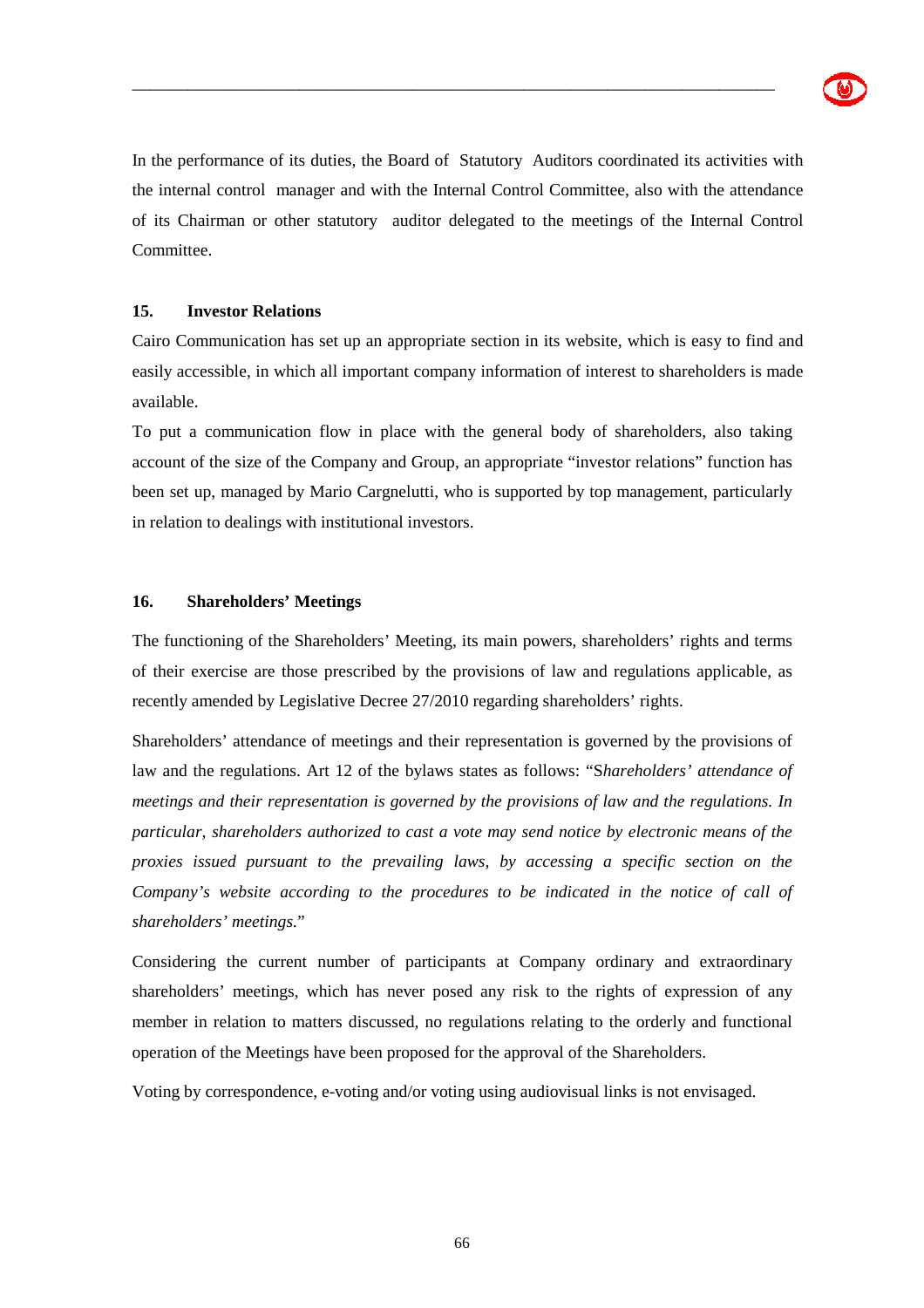

Shareholders' Meetings are an opportunity for information regarding the Issuer to be communicated to shareholders, as part of the code of practice relating to privileged information. In particular, at Shareholders' Meetings, the Board of Directors reports on activities completed and planned, and ensures that shareholders have appropriate information on all topics required in order to make decisions at the meeting with full knowledge of the facts.

\_\_\_\_\_\_\_\_\_\_\_\_\_\_\_\_\_\_\_\_\_\_\_\_\_\_\_\_\_\_\_\_\_\_\_\_\_\_\_\_\_\_\_\_\_\_\_\_\_\_\_\_\_\_\_\_\_\_\_\_\_\_\_\_\_\_\_\_\_

In order to meet this objective, the Board of Directors makes available to shareholders all company information they deem relevant, in a timely manner, in accordance with the code of practice relating to privileged information. For such purpose, a dedicated section of the Company website has been set up where this type of information is displayed, with particular detail on attendance at Shareholders' Meetings, the exercise of voting rights and documentation relating to items on the agenda.

#### **17. Further corporate governance practices**

There are no corporate governance practices further to the ones mentioned above applied by the Company, aside from the legal or regulatory requirements.

#### **18. Changes after year end**

There have been no changes in the Corporate Governance structure after year end.

# **Treasury shares**

Movements in treasury shares are disclosed in Note 20 to the separate financial statements of the Parent Company.

# **Stock Option**

Cairo Communication has no current stock option plans at this time.

# **Shares held by directors, statutory auditors and general managers**

Shares held directly by Directors, Statutory Auditors and General Managers are illustrated in the Remuneration Report prepared pursuant to art. 123-ter of the TUF.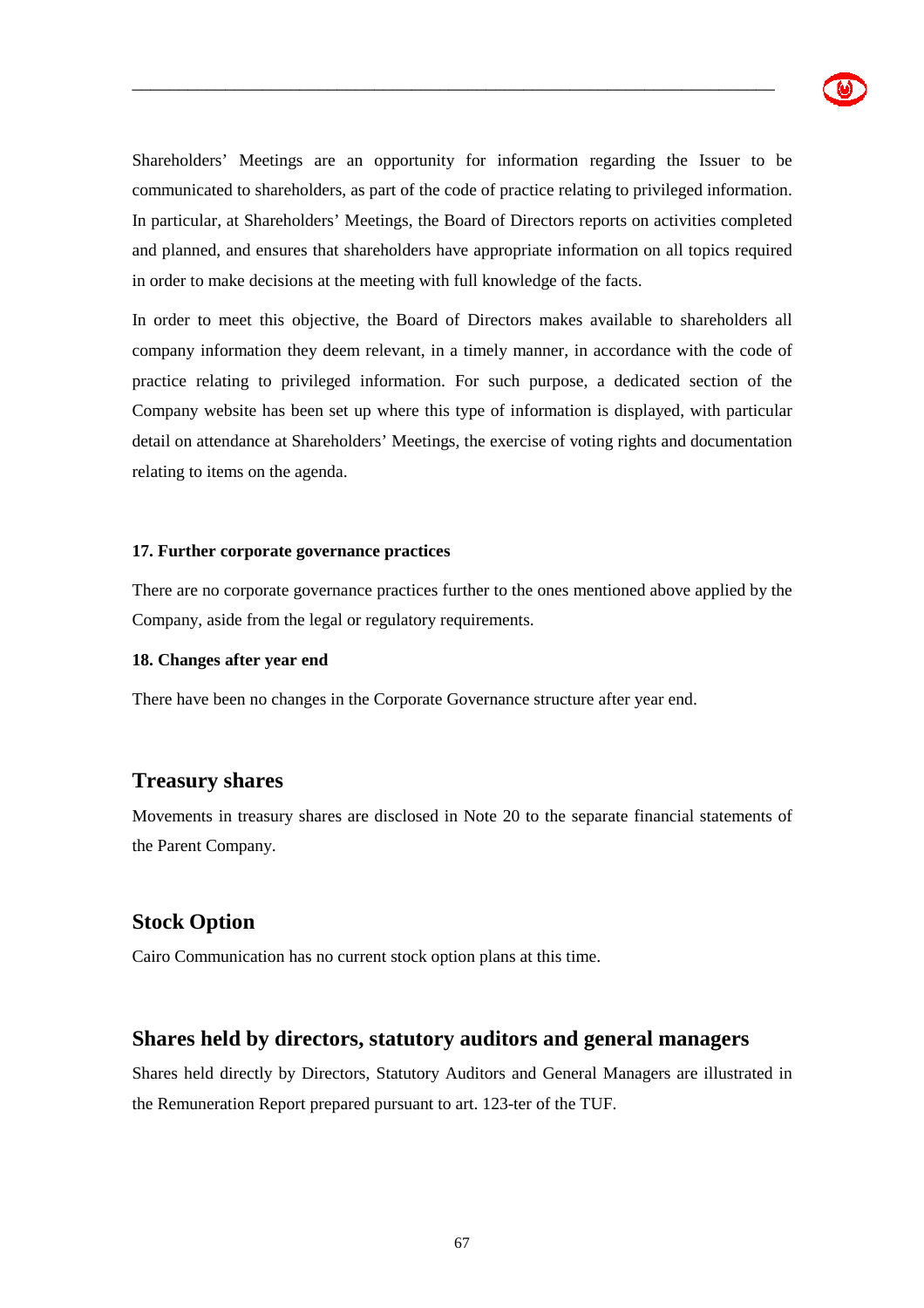# **Other information**

# *Research and development activities*

There are no research and development activities to report having a significant effect on the performance of the Company or the Group.

\_\_\_\_\_\_\_\_\_\_\_\_\_\_\_\_\_\_\_\_\_\_\_\_\_\_\_\_\_\_\_\_\_\_\_\_\_\_\_\_\_\_\_\_\_\_\_\_\_\_\_\_\_\_\_\_\_\_\_\_\_\_\_\_\_\_\_\_\_

# *Human resources*

By the nature of the activities it carries out, human resources form a critical factor for the success of the Group. The evaluation of staff, the development of their abilities and the recognition of their achievements and responsibilities are the principles which govern personnel management, from the selection phase, which is facilitated by the high degree of the Group's visibility and its ability to attract personnel.

Staff turnover during 2011 and its composition as at 31 December 2011 can be analyzed as follows:

| <b>Description</b>   | 01/01/2011     |                | Recruitme Terminatio Advancem 31/12/2011 |      |                |  |
|----------------------|----------------|----------------|------------------------------------------|------|----------------|--|
|                      |                | nts            | ns                                       | ents |                |  |
| Open-ended contracts | 258            | 23             | (13)                                     |      | 268            |  |
| Senior managers      | 15             |                | (1)                                      |      | 14             |  |
| Managers             | 19             | 1              |                                          |      | 20             |  |
| Employees            | 125            | 16             | (8)                                      |      | 133            |  |
| Journalists and      |                |                |                                          |      |                |  |
| freelance            | 99             | 6              | (4)                                      |      | 101            |  |
| Fixed term contracts | 3              | 9              | (5)                                      |      | $\overline{7}$ |  |
| Senior managers      |                |                |                                          |      |                |  |
| Managers             |                |                |                                          |      |                |  |
| Employees            | $\overline{2}$ | $\overline{4}$ | (4)                                      |      | 2              |  |
| Journalists and      | 1              | 5              | (1)                                      |      | 5              |  |
| freelance            |                |                |                                          |      |                |  |
| <b>Total</b>         | 261            | 32             | (18)                                     |      | 275            |  |

Personnel can also be analyzed by average age, sex, education and seniority: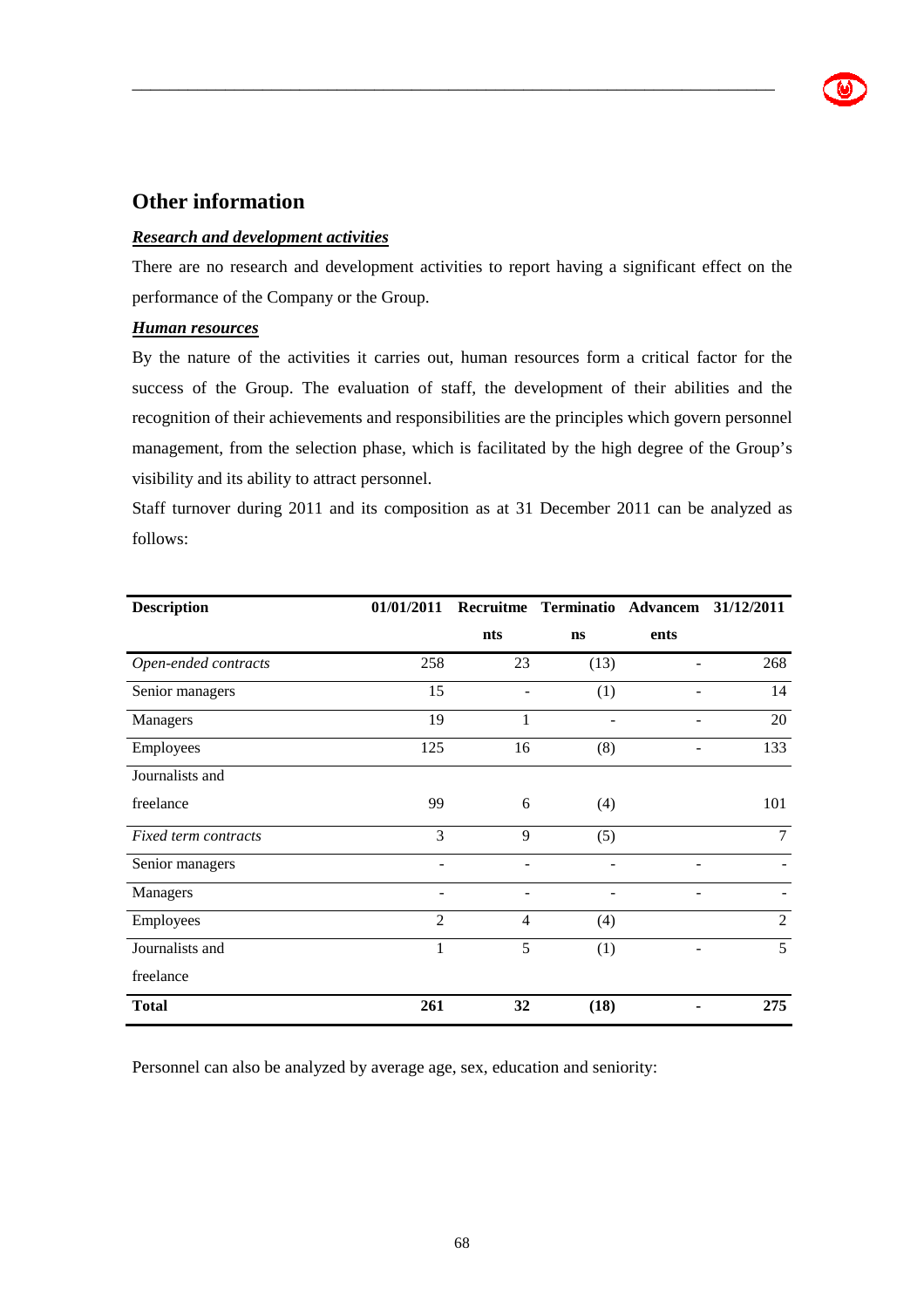|                         | <b>Senior</b>            | <b>Managers</b> |                | <b>Employees</b> Journalists |
|-------------------------|--------------------------|-----------------|----------------|------------------------------|
|                         | managers                 |                 |                |                              |
|                         |                          |                 |                |                              |
| Men (number)            | 14                       | 13              | 38             | 42                           |
| Women (number)          |                          | 7               | 97             | 64                           |
| Average age             | 50                       | 47              | 41             | 45                           |
| Seniority               | 10                       | 9               | 9              | 10                           |
| Open-ended contracts    | 14                       | 20              | 133            | 101                          |
| Fixed term contracts    | $\overline{\phantom{0}}$ |                 | $\mathfrak{D}$ | 5                            |
| Other                   | $\qquad \qquad$          | -               |                | -                            |
| Graduates               | 11                       | 8               | 34             | 54                           |
| Diploma holders         | $\overline{2}$           | 12              | 81             | 49                           |
| Middle school graduates | 1                        |                 | 20             | 3                            |

\_\_\_\_\_\_\_\_\_\_\_\_\_\_\_\_\_\_\_\_\_\_\_\_\_\_\_\_\_\_\_\_\_\_\_\_\_\_\_\_\_\_\_\_\_\_\_\_\_\_\_\_\_\_\_\_\_\_\_\_\_\_\_\_\_\_\_\_\_

Most of the employees (200) work in the publishing segment. Two out of seven editors-in-chief of Group publications are women.

The advertising segment draws on a sales force composed of approximately 100 agents (direct and indirect) who are coordinated by senior sales managers and staff who, together with their staff, also ensure coordination with the editors and the promotion of special incentives.

The Group is committed to pursue health and safety objectives at the workplace.

There were no accidents in the workplace or charges for occupational diseases during the year.

### *Environment*

The Cairo Communication Group has outsourced its production processes. There are no major environmental aspects which could affect the financial position or results of operations of the company.

#### *Privacy*

Regarding privacy regulations, Cairo Communication and Group companies updated the Personal Data Policy Document, which establishes treatment followed, resources subject to security measures, risks, rules (physical and logical measures, and security organizational measures) and the relating training plan.

In previous years, both the technical and organizational measures and methods, relative to the conservation of the identifying details of the system administrators and to the verification of the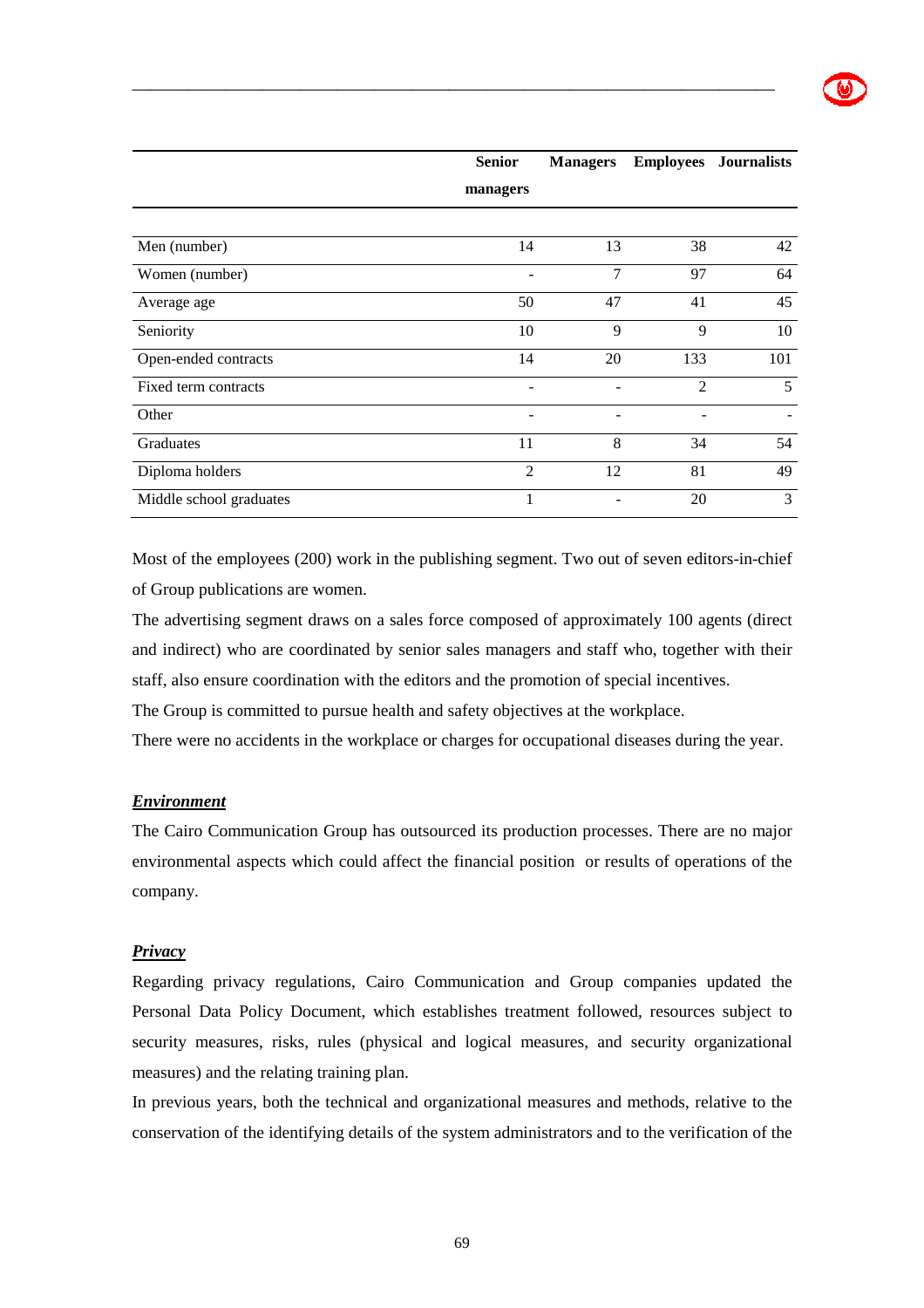

work performed by them, to guarantee the monitoring of the work of the same, were adopted adding to those that were already operative where necessary.

\_\_\_\_\_\_\_\_\_\_\_\_\_\_\_\_\_\_\_\_\_\_\_\_\_\_\_\_\_\_\_\_\_\_\_\_\_\_\_\_\_\_\_\_\_\_\_\_\_\_\_\_\_\_\_\_\_\_\_\_\_\_\_\_\_\_\_\_\_

# *EVENTS AFTER THE REPORTING PERIOD*

As mentioned earlier, in 2011, the short and medium-term economic uncertainty began to deteriorate – starting especially from autumn – reflecting the overall economic-financial scenario.

To date, there remains uncertainty over the period required for a return to normal market conditions. According to AC Nielsen figures, advertising investments in Italy in 2011 amounted to approximately Euro 8.6 billion, down 3.8% versus the previous year (in particular, -3.7% the magazine advertising market, and -3.1% the TV advertising market versus 2010).

Against such a harsh backdrop, in 2011 the Group's operating results surged versus 2010, thanks to the high quality of its publications and of the media under concession, and to its corporate and publishing strategy, which helped implement cost-curbing measures to increase the effectiveness and efficiency of production, publishing and distribution processes.

In 2012, the Cairo Communication Group will continue to develop its core businesses:

- publishing, led by Cairo Editore and Cairo Publishing, with efforts geared towards:
	- o returning to a strategy of development through the study, planning and launch of new publications, which had marked its strong growth in the 2003-2006 four-year period. In October, Cairo Editore chose Riccardo Signoretti and Marisa Deimichei as the editors-in-chief of two new weeklies. The first, "Settimanale Nuovo", led by Riccardo Signoretti, debuted on newsstands on 19 January 2012 at a launch price of 50 cents. The second, a women's weekly, will be launched in 2012;
	- o confirming the high circulation levels of the publications, pushing ahead with the efforts to improve the efficiency levels achieved in curbing production, publishing and distribution costs;
- advertising sales on TV, on the Group's publications and on Prima Comunicazione, on the Internet and at the "Olimpico" stadium in Turin for Torino FC, with the aim of increasing advertising revenue, thanks also to the strong rise achieved in audience shares in 2011 by LA7, and to the significant circulation levels boasted by the Group's publications, both in absolute terms and versus competition in its areas of operation.

Looking at the publishing segment, the first 6 issues of "Settimanale Nuovo" posted average sales of approximately 419 thousand copies.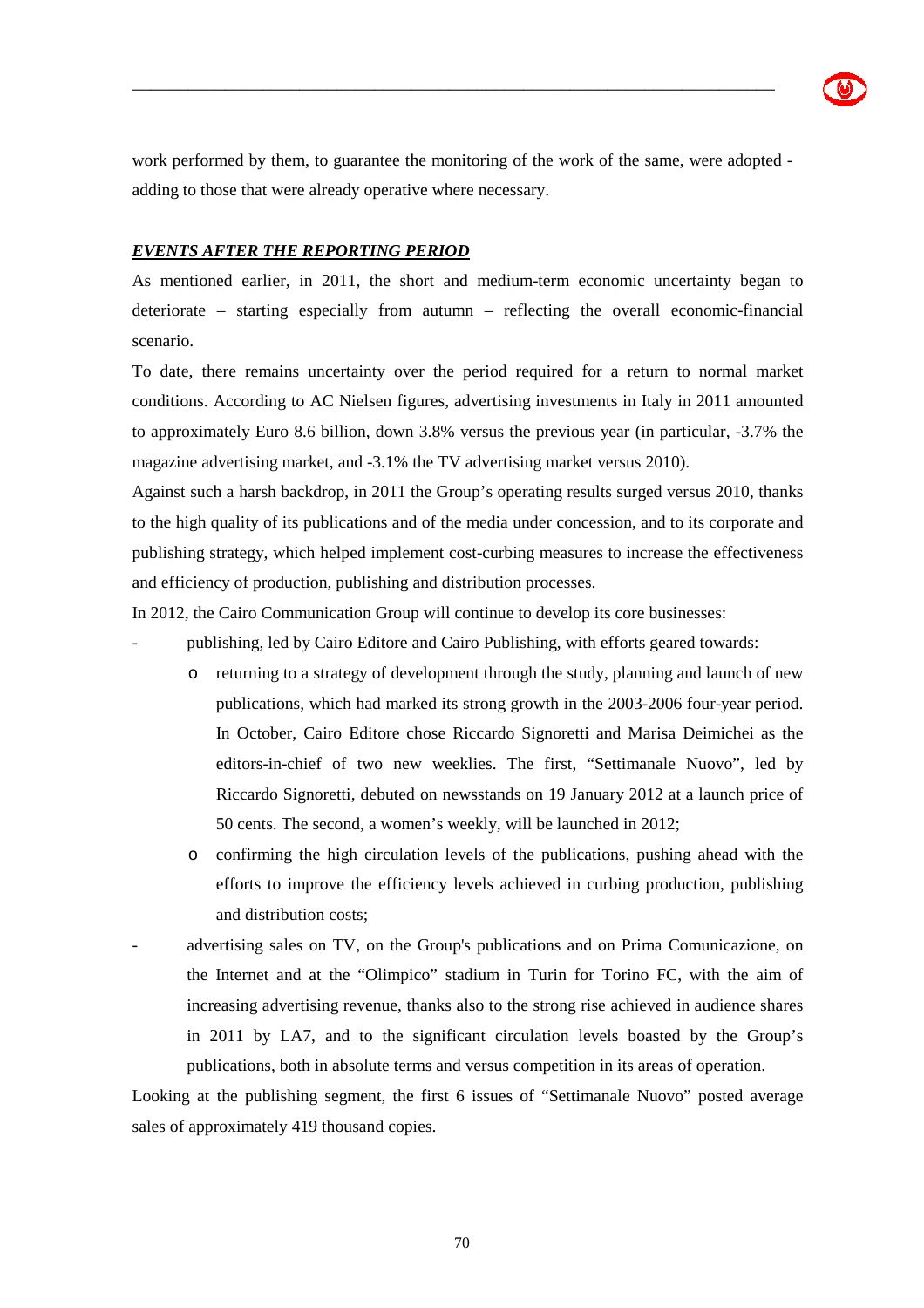

As for advertising, as mentioned earlier, in 2011 LA7 audience shares confirmed the trend that had started in autumn 2010 and increased by 24.4% (3.82% average all-day share versus 3.07%) in 2010).

\_\_\_\_\_\_\_\_\_\_\_\_\_\_\_\_\_\_\_\_\_\_\_\_\_\_\_\_\_\_\_\_\_\_\_\_\_\_\_\_\_\_\_\_\_\_\_\_\_\_\_\_\_\_\_\_\_\_\_\_\_\_\_\_\_\_\_\_\_

Based on the order book as at 9 March 2012 for advertising aired and to be aired on LA7 in the January-March three-month period of 2012, amounting to Euro 50.4 million, the revenue achieved in the same three-year period of 2011 (Euro 39.6 million) has already been exceeded by over 27%, with a consolidation, as at the same date, of audience shares versus the same period of the previous year.

Given the high quality of the Group's publications and of the media under concession, and taking also into account the costs incurred for launching the two new publications, the target for 2012 to increase the operating results of 2011 is considered feasible. However, the evolution of the general economic situation could affect the full achievement of this target.

> For the Board of Directors, Chairman Urbano Cairo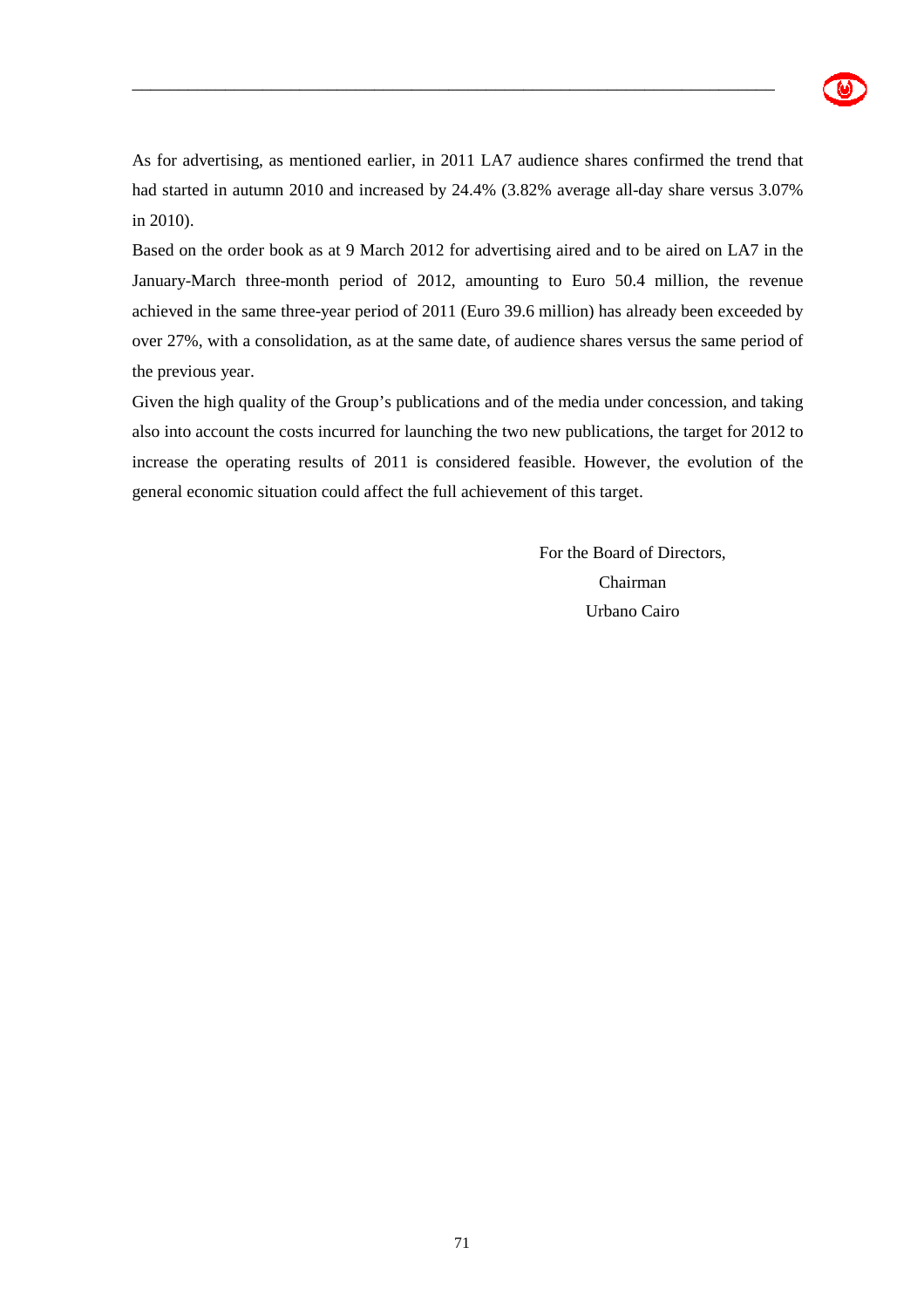Dear Shareholders,

At the meeting held on 12 March 2012, the Board of Directors resolved to submit the financial statements as at and for the year ended 31 December 2011 to the approval of the Shareholders and to propose the distribution of a dividend of 0.30 Euro per share inclusive of tax, Euro 0.15 of which already distributed as an interim dividend under the decision of the meeting of the Board of Directors of 30 November 2011.

\_\_\_\_\_\_\_\_\_\_\_\_\_\_\_\_\_\_\_\_\_\_\_\_\_\_\_\_\_\_\_\_\_\_\_\_\_\_\_\_\_\_\_\_\_\_\_\_\_\_\_\_\_\_\_\_\_\_\_\_\_\_\_\_\_\_\_\_\_

Shareholders are invited:

- to approve the financial statements as at and for the year ended 31 December 2011;
- to resolve on the proposal to distribute to shareholders, with the exception of treasury shares held the evening prior to the detachment date, a dividend of 0.30 Euro per share, inclusive of tax, Euro 0.15 of which already distributed as an interim dividend under the decision of the meeting of the Board of Directors of 30 November 2011:
	- allocating for the dividend total profit for the year of Euro 19,257,572, considering the sum of Euro 11,695,811 already distributed as an interim dividend, hence distributing a further Euro 7,561,761;
	- drawing, for the difference, amounting to Euro 4,134,050, on the share premium reserve, which may be lower or higher depending, respectively, on the lower or higher amount of treasury shares, if any, held by the Company on the evening prior to the detachment date, than those held as at 12 March 2012, which were 371,326 shares.

If approved by the Shareholders, the balance of the dividend, amounting to Euro 0.15 per share, will be distributed with detachment date on 7 May 2012 and payable on 10 May 2012.

> For the Board of Directors, Chairman Urbano Cairo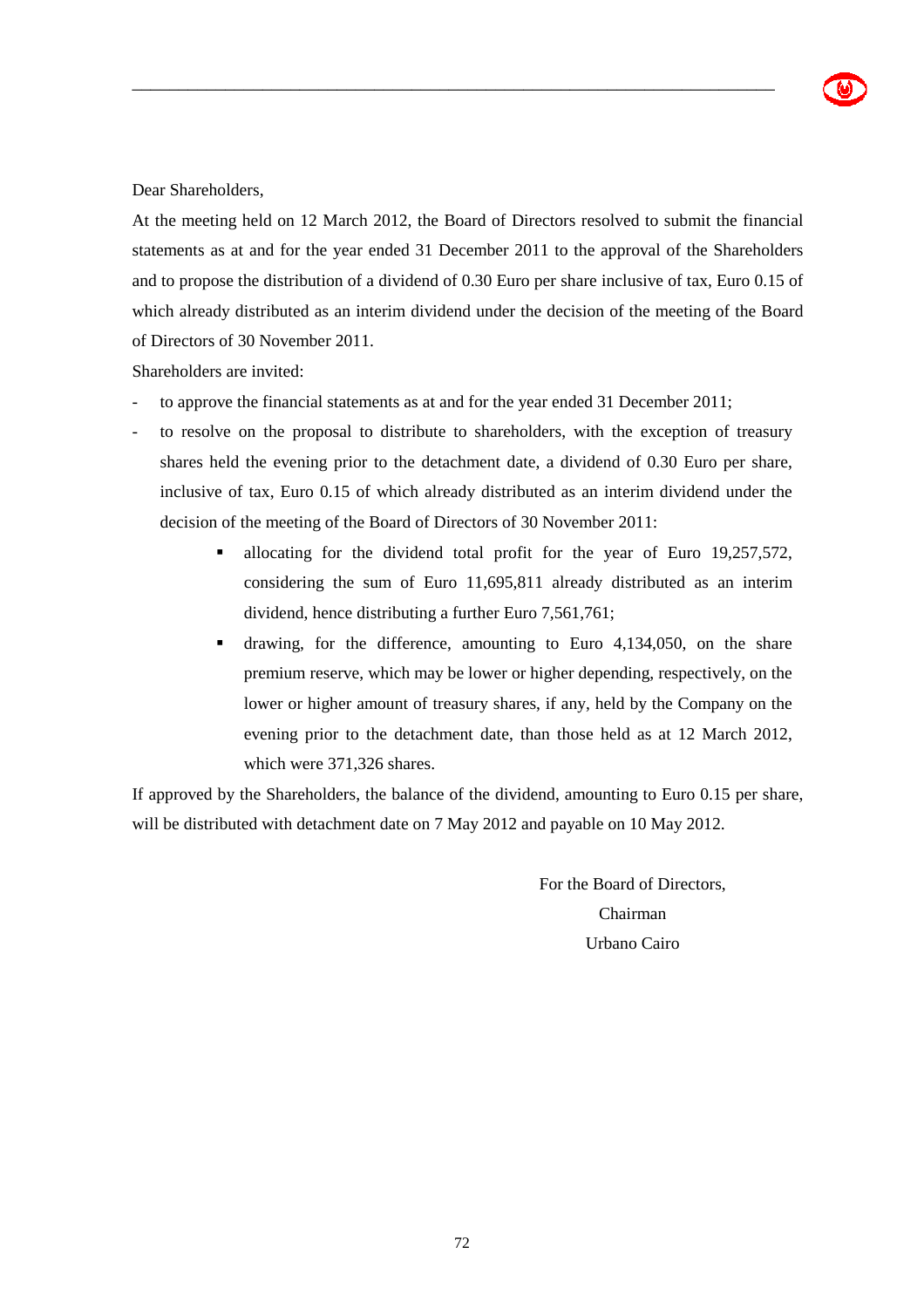

**Consolidated Financial Statements and notes thereto**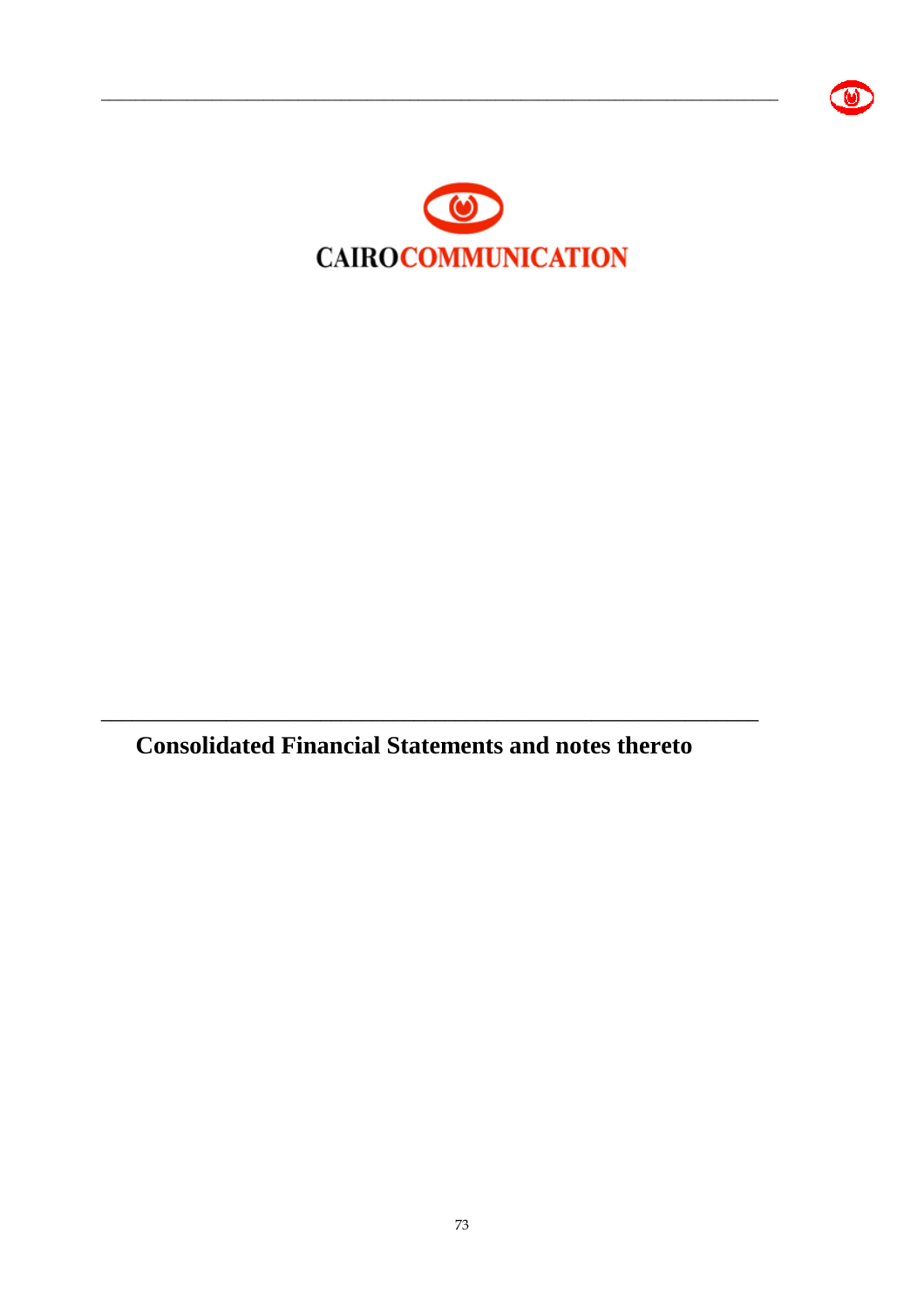# **Consolidated income statement for the year ended 31 December 2011**

\_\_\_\_\_\_\_\_\_\_\_\_\_\_\_\_\_\_\_\_\_\_\_\_\_\_\_\_\_\_\_\_\_\_\_\_\_\_\_\_\_\_\_\_\_\_\_\_\_\_\_\_\_\_\_\_\_\_\_\_\_\_\_\_\_\_\_\_\_\_\_\_\_\_\_\_\_\_\_

| $\epsilon$ thousands                                                                                                                                   |                  | 2011                                      | 2010                             |
|--------------------------------------------------------------------------------------------------------------------------------------------------------|------------------|-------------------------------------------|----------------------------------|
| Revenue                                                                                                                                                | $\mathbf{1}$     | 281,549                                   | 243,560                          |
| Other revenue and income                                                                                                                               | $\boldsymbol{2}$ | 2,567                                     | 2,871                            |
| Non-recurring income from Cairo-Telepiù arbitration                                                                                                    | $\overline{2}$   | $\mathbf{0}$                              | 6,792                            |
| Changes in finished goods                                                                                                                              | 3                | (124)                                     | (35)                             |
| Raw materials, consumables and supplies                                                                                                                | 4                | (24,501)                                  | (25, 243)                        |
| Services                                                                                                                                               | 5                | (192,988)                                 | (165, 867)                       |
| Use of third party assets                                                                                                                              | 6                | (2, 285)                                  | (2, 422)                         |
| Personnel expense                                                                                                                                      | $\overline{7}$   | (23, 630)                                 | (21, 753)                        |
| Amortization, depreciation, provisions and impairment losses                                                                                           | 8                | (3,584)                                   | (3,738)                          |
| Other operating costs                                                                                                                                  | 9                | (1,080)                                   | (1,078)                          |
| Operating profit                                                                                                                                       |                  | 35,924                                    | 33,087                           |
| Loss on investments                                                                                                                                    | 10               | (765)                                     | $\mathbf{1}$                     |
| Net financial income                                                                                                                                   | 11               | 1,327                                     | 349                              |
| Pre-tax profit                                                                                                                                         |                  | 36,486                                    | 33,437                           |
| Income tax                                                                                                                                             | 12               | (13,027)                                  | (12,640)                         |
| Profit from continuing operations                                                                                                                      |                  | 23,459                                    | 20,797                           |
| Loss from discontinued operations                                                                                                                      | 13               | (10)                                      | (67)                             |
| Profit for the year                                                                                                                                    |                  | 23,449                                    | 20,730                           |
| - Owners of the parent<br>- Non-controlling interests - discontinued operations<br>- Non-controlling interests - continuing operations                 |                  | 23,446<br>$\boldsymbol{0}$<br>3<br>23,449 | 20,729<br>$\mathbf{0}$<br>20,730 |
| Earnings per share $(\epsilon)$<br>- Earnings per share - continuing and discontinued operations<br>- Non-controlling interest - continuing operations | 14<br>14         | 0,301<br>0,302                            | 0,267<br>0,268                   |

### **Consolidated statement of comprehensive income for the year ended 31 December 2011 2011 2010**

|                                                                                                                                        | 2011   | 2010               |
|----------------------------------------------------------------------------------------------------------------------------------------|--------|--------------------|
| Profit for the year                                                                                                                    | 23,449 | 20,730             |
| Loss on measurement of available-for-sale financial assets<br>17                                                                       | (8)    | (1,775)            |
| Total comprehensive income for the year                                                                                                | 23,441 | 18,955             |
| - Owners of the parent<br>- Non-controlling interests - from discontinued operations<br>- Minorities' share from continuing operations | 23,438 | 18,954<br>$\Omega$ |
|                                                                                                                                        | 23,441 | 18,955             |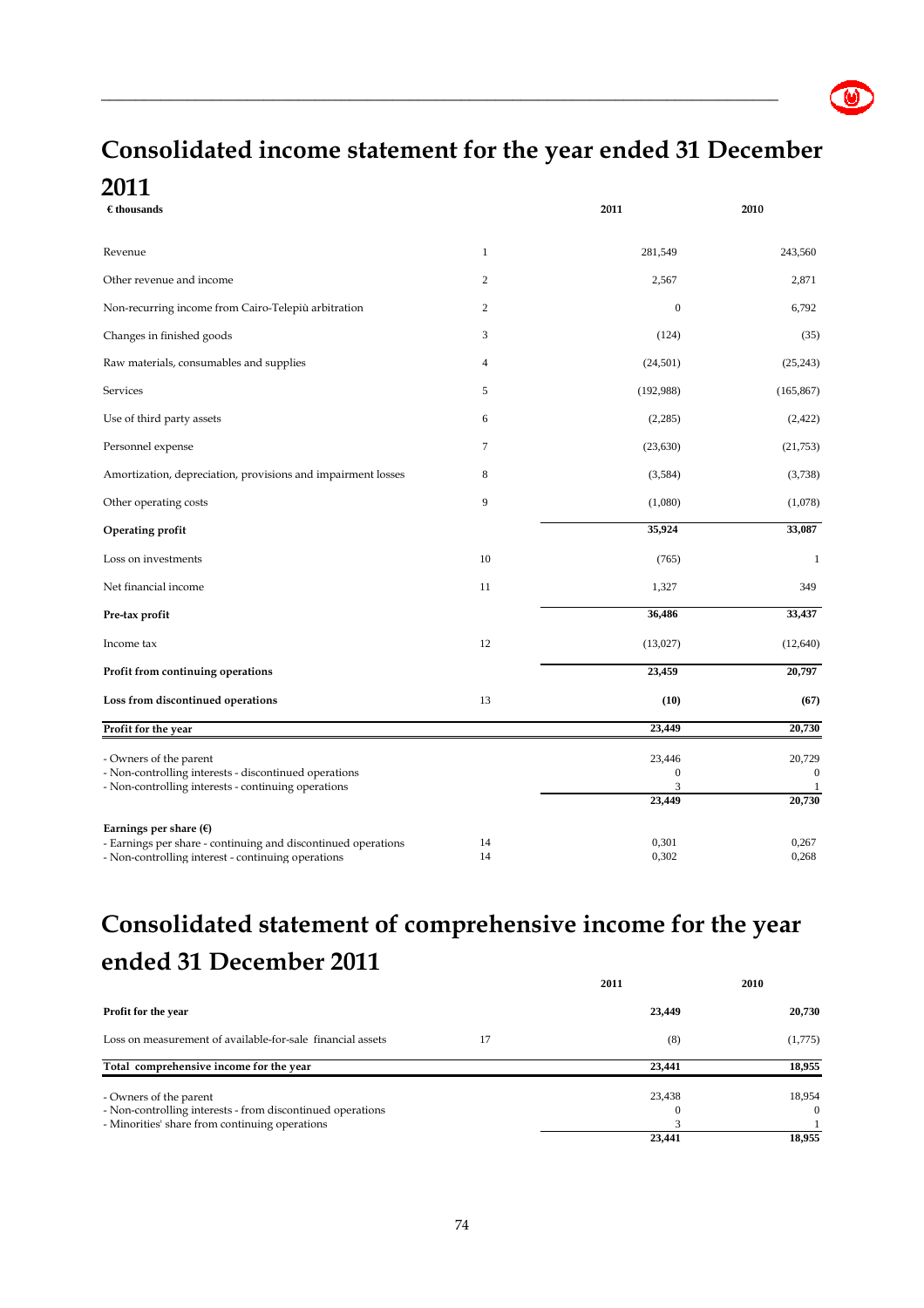# **Consolidated statement of financial position as at 31 December 2011**

 $\bullet$ 

| $\epsilon$ thousands<br>Assets                                                                                                                                                         |        | 31 December 2011                                           | 31 December 2010                                           |
|----------------------------------------------------------------------------------------------------------------------------------------------------------------------------------------|--------|------------------------------------------------------------|------------------------------------------------------------|
| Property, plant and equipment                                                                                                                                                          | 16     | 2,724                                                      | 2,656                                                      |
| Intangible assets                                                                                                                                                                      | 17     | 9,282                                                      | 9,552                                                      |
| Investments                                                                                                                                                                            | 18     | 1,482                                                      | 2,255                                                      |
| Non-current financial assets                                                                                                                                                           |        | 58                                                         | 64                                                         |
| Deferred tax assets                                                                                                                                                                    | 19     | 4,734                                                      | 4,480                                                      |
| Total non-current assets                                                                                                                                                               |        | 18,281                                                     | 19,007                                                     |
| Inventories                                                                                                                                                                            | 20     | 3,389                                                      | 2,952                                                      |
| Trade receivables                                                                                                                                                                      | 21     | 108,086                                                    | 93,942                                                     |
| Receivables from parents                                                                                                                                                               | 31     | 1,467                                                      | 63                                                         |
| Other receivables and other current assets                                                                                                                                             | 22     | 7,521                                                      | 14,792                                                     |
| Securities and other current financial assets                                                                                                                                          | 23     | $\boldsymbol{0}$                                           | 79                                                         |
| Cash and cash equivalents                                                                                                                                                              | 24     | 54,701                                                     | 58,260                                                     |
| Total current assets                                                                                                                                                                   |        | 175,164                                                    | 170,088                                                    |
| <b>Total assets</b>                                                                                                                                                                    |        | 193,445                                                    | 189,095                                                    |
| <b>Equity and liabilities</b>                                                                                                                                                          |        | 31 December 2011                                           | 31 December 2010                                           |
| Share capital<br>Share premium reserve<br>Prior years losses and other reserves<br>Interim dividend of Parent<br>Profit for the year<br>Equity attribuible to the owners of the parent |        | 4,074<br>49,586<br>(1,683)<br>(11,696)<br>23,446<br>63,727 | 4,074<br>51,081<br>(5,700)<br>$\theta$<br>20,729<br>70,184 |
| Non-controlling inetersts and reserves                                                                                                                                                 |        | 3                                                          | $\pmb{0}$                                                  |
| Total equity                                                                                                                                                                           | 25     | 63,730                                                     | 70,184                                                     |
| Post-employment benefits                                                                                                                                                               | 26     | 3,898                                                      | 3,891                                                      |
| Provisions for risks and charges                                                                                                                                                       | 28     | 2,182                                                      | 2,124                                                      |
| Total non-current liabilities                                                                                                                                                          |        | 6,081                                                      | 6,015                                                      |
| Loans and borrowings                                                                                                                                                                   | 29     | $\boldsymbol{0}$                                           | $\boldsymbol{0}$                                           |
| Trade payables                                                                                                                                                                         | $30\,$ | 107,029                                                    | 97,787                                                     |
| Payables to the parent                                                                                                                                                                 | 31     | 2,156                                                      | 3,928                                                      |
| Tax liabilities                                                                                                                                                                        | 32     | 2,005                                                      | 2,281                                                      |
| Other current liabilities                                                                                                                                                              |        |                                                            |                                                            |
|                                                                                                                                                                                        | 33     | 12,444                                                     | 8,900                                                      |
| Total current liabilities                                                                                                                                                              |        | 123,633                                                    | 112,896                                                    |
| <b>Total liabilities</b>                                                                                                                                                               |        | 129,714                                                    | 118,911                                                    |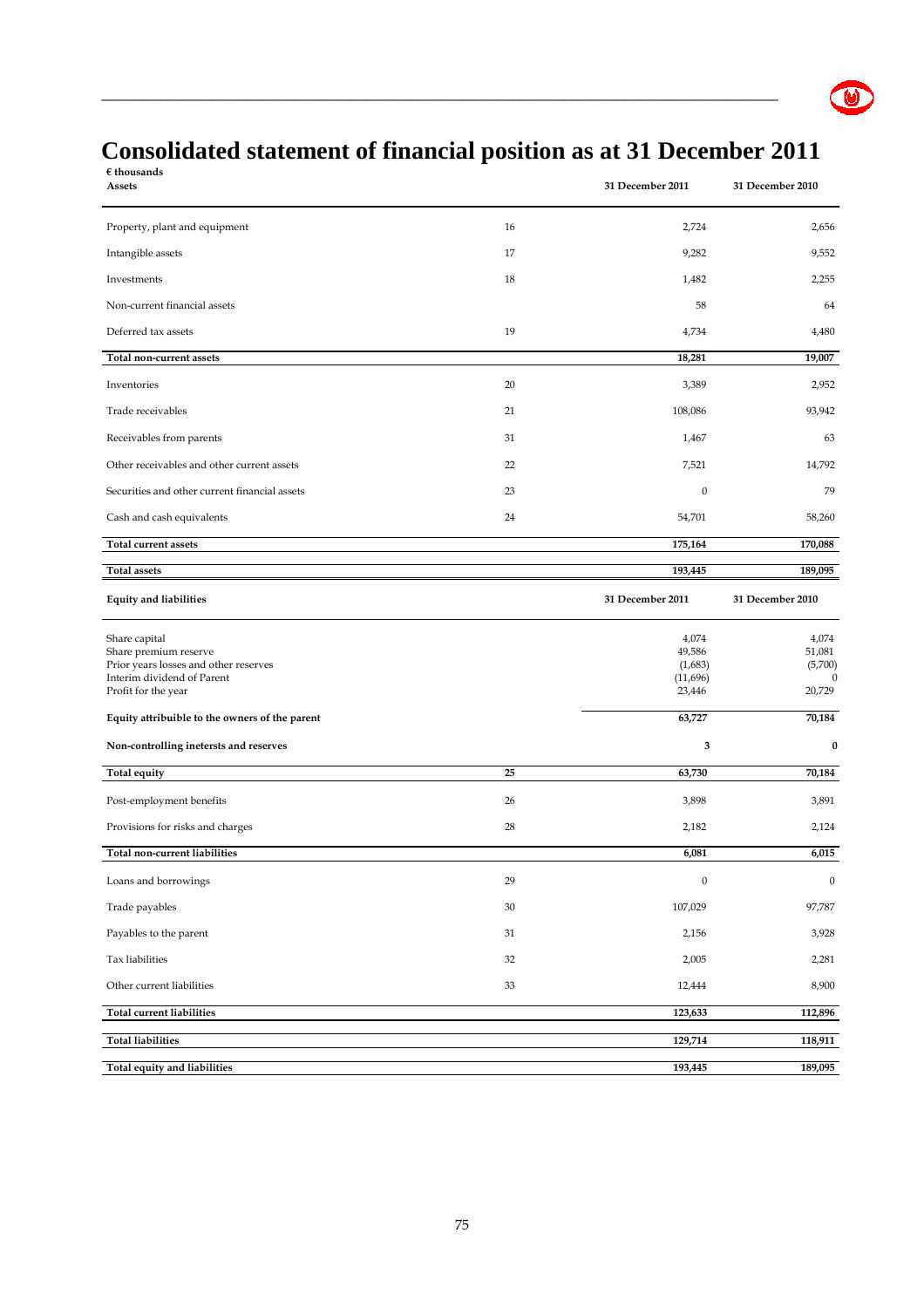

# **Consolidated statements of cash flows**

**€ thousands**

|                                                                       | 2011             | 2010            |
|-----------------------------------------------------------------------|------------------|-----------------|
| <b>CASH AND CASH EQUIVALENTS</b>                                      | 58,260           | 43,741          |
| <b>OPERATING ACTIVITIES</b>                                           |                  |                 |
| Profit for the year<br>- non-recurring                                | 23,449<br>0      | 20,730<br>3,670 |
| Amortization/Depreciation                                             | 842              | 975             |
| Changes in intangible assets due to arbitration<br>- non-recurring    | 0<br>$\theta$    | 3,152<br>3,152  |
| Impairment losses on investments                                      | 765              | $\mathbf{0}$    |
| Net financial income                                                  | (1,327)          | (350)           |
| Income tax                                                            | 13,027           | 12,622          |
| - non-recurring                                                       | $\theta$         | 3,122           |
| Change in post-employment benefits                                    | 7                | 78              |
| Change in provisions for risks and charges                            | 58               | 185             |
| Cash flow from operating activities before changes in working capital | 36,822           | 37,392          |
| (Increase) decrease in trade and other assets                         | (6,872)          | (12, 919)       |
| - non-recurring                                                       | $\boldsymbol{0}$ | (5, 941)        |
| Increase (decrease) in trade and other liabilities                    | 11,330           | 4,766           |
| (Increase) decrease in current financial assets                       | 79               | 0               |
| (Increase) decrease in inventories                                    | (437)            | 1,359           |
| <b>TOTAL CASH FLOW FROM OPERATING ACTIVITIES</b>                      | 40,921           | 30,598          |
| Income tax paid                                                       | (16, 733)        | (8,052)         |
| Financial expense paid                                                | (117)            | (21)            |
|                                                                       |                  |                 |
| TOTAL NET CASH FROM OPERATING ACTIVITIES (A)                          | 24,070           | 22,525          |
| <b>INVESTING ACTIVITIES</b>                                           |                  |                 |
| (Acquisition) disposal net of PPE and intangible assets               | (641)            | (422)           |
| Interest and financial income received                                | 1,444            | 371             |
| Dividends received from associates                                    | 0                | $\Omega$        |
| Net increase in other non-current assets                              | 6                | 19              |
| NET CASH FROM INVESTING ACTIVITIES (B)                                | 809              | (32)            |
| <b>FINANCING ACTIVITIES</b>                                           |                  |                 |
| Dividends paid                                                        | (29, 633)        | (15, 515)       |
| (Acquisition) disposal of treasury shares                             | 1,200            | 0               |
| (Increase) decrease in term bank deposits                             | 0                | 7,543           |
| - non-recurring                                                       | $\boldsymbol{0}$ | 7,543           |
| Other changes in equity                                               | (6)              | (2)             |
| NET CASH USED IN FINANCING ACTIVITIES (C)                             | (28, 439)        | (7, 974)        |
| CASH FLOW OF THE YEAR $(A)+(B)+(C)$                                   | (3, 559)         | 14,519          |
| <b>CLOSING CASH AND CASH EQUIVALENTS (1)</b>                          | 54,701           | 58,260          |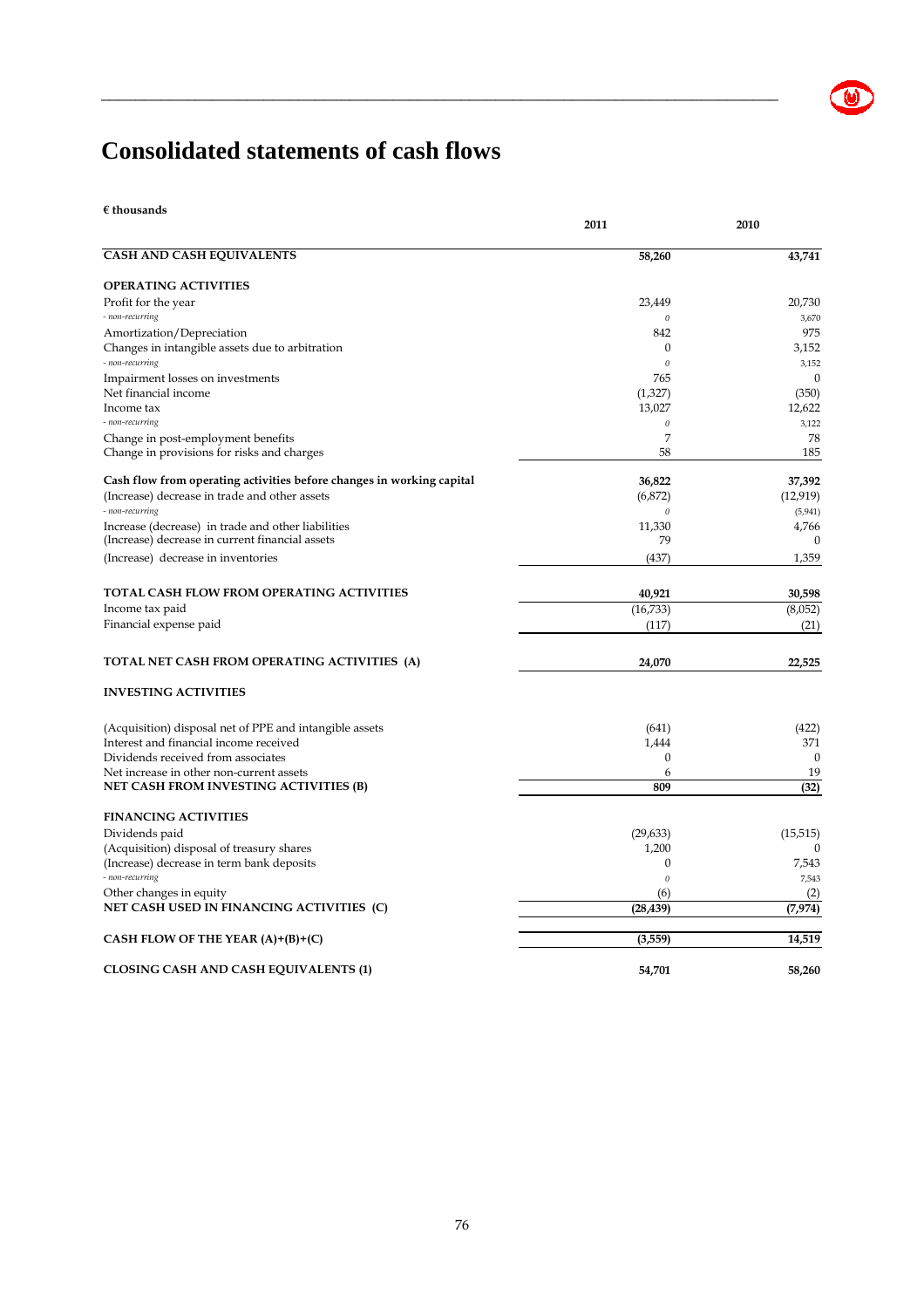# **Statement of changes in consolidated equity**

|                                                                  |       | Share capital Share premium<br>reserve | Prior year<br>profit/(loss) and<br>other reserves | Reserve for<br>available-for-<br>sale financial<br>assets | Interim dividend Profit for the | year      | Equity<br>attributable to<br>parent | Non-<br>controlling<br>owners of the interests share<br>capital and | Total     |
|------------------------------------------------------------------|-------|----------------------------------------|---------------------------------------------------|-----------------------------------------------------------|---------------------------------|-----------|-------------------------------------|---------------------------------------------------------------------|-----------|
| $€$ thousands                                                    |       |                                        |                                                   |                                                           |                                 |           |                                     | reserves                                                            |           |
| Balance as at 31 December 2008                                   | 4,074 | 57,661                                 | (4, 515)                                          | $\overline{0}$                                            | $\overline{0}$                  | 12,922    | 70,142                              | (6)                                                                 | 70,136    |
| Allocation of profit                                             |       |                                        | 12,922                                            |                                                           |                                 | (12, 922) | $\bf{0}$                            |                                                                     | $\bf{0}$  |
| Dividend distribution                                            |       | (3,004)                                | (12, 448)                                         |                                                           |                                 |           | (15, 452)                           |                                                                     | (15, 452) |
| Purchase of treasury shares                                      |       |                                        | (409)                                             |                                                           |                                 |           | (409)                               |                                                                     | (409)     |
| Disposal of treasury shares                                      |       |                                        | 781                                               |                                                           |                                 |           | 781                                 |                                                                     | 781       |
| Other changes                                                    |       |                                        |                                                   |                                                           |                                 |           | $\bf{0}$                            | $\mathbf 1$                                                         | 1         |
| Profit for the year                                              |       |                                        |                                                   | (349)                                                     |                                 | 12,034    | 11,685                              | $\overline{4}$                                                      | 11,689    |
| Balance as at 31 December 2009                                   | 4,074 | 54,657                                 | (3,669)                                           | (349)                                                     | $\overline{0}$                  | 12,034    | 66,747                              | (1)                                                                 | 66,746    |
| Allocation of profit                                             |       |                                        | 12,034                                            |                                                           |                                 | (12, 034) | $\bf{0}$                            |                                                                     | $\bf{0}$  |
| Dividend distribution                                            |       | (3, 576)                               | (11, 939)                                         |                                                           |                                 |           | (15, 515)                           |                                                                     | (15, 515) |
| Other changes                                                    |       |                                        | (2)                                               |                                                           |                                 |           | (2)                                 |                                                                     | (2)       |
| Profit for the year                                              |       |                                        |                                                   | (1,775)                                                   |                                 | 20,729    | 18,954                              | $\mathbf{1}$                                                        | 18,955    |
| Balance as at 31 December 2010                                   | 4,074 | 51,081                                 | (3,576)                                           | (2, 124)                                                  | $\overline{0}$                  | 20,729    | 70,184                              | $\overline{0}$                                                      | 70,184    |
| Allocation of profit                                             |       |                                        | 20,729                                            |                                                           |                                 | (20, 729) | $\bf{0}$                            |                                                                     | $\bf{0}$  |
| Dividend distribution                                            |       | (1, 495)                               | (17, 898)                                         |                                                           |                                 |           | (19, 393)                           |                                                                     | (19, 393) |
| Interim dividend                                                 |       |                                        |                                                   |                                                           | (11,696)                        |           | (11, 696)                           |                                                                     | (11, 696) |
| Disposal of treasury shares                                      |       |                                        | 1,200                                             |                                                           |                                 |           | 1,200                               |                                                                     | 1,200     |
| Other changes                                                    |       |                                        | (6)                                               |                                                           |                                 |           | (6)                                 |                                                                     | (6)       |
| Reclassification reserve for available-for-sale financial assets |       |                                        | (2, 132)                                          | 2,132                                                     |                                 |           | $\bf{0}$                            |                                                                     | $\bf{0}$  |
| Profit for the year                                              |       |                                        |                                                   | (8)                                                       |                                 | 23,446    | 23,438                              | 3                                                                   | 23,441    |
| Balance as at 31 December 2011                                   | 4,074 | 49,586                                 | (1,683)                                           | $\overline{0}$                                            | (11,696)                        | 23,446    | 63,727                              | 3                                                                   | 63,730    |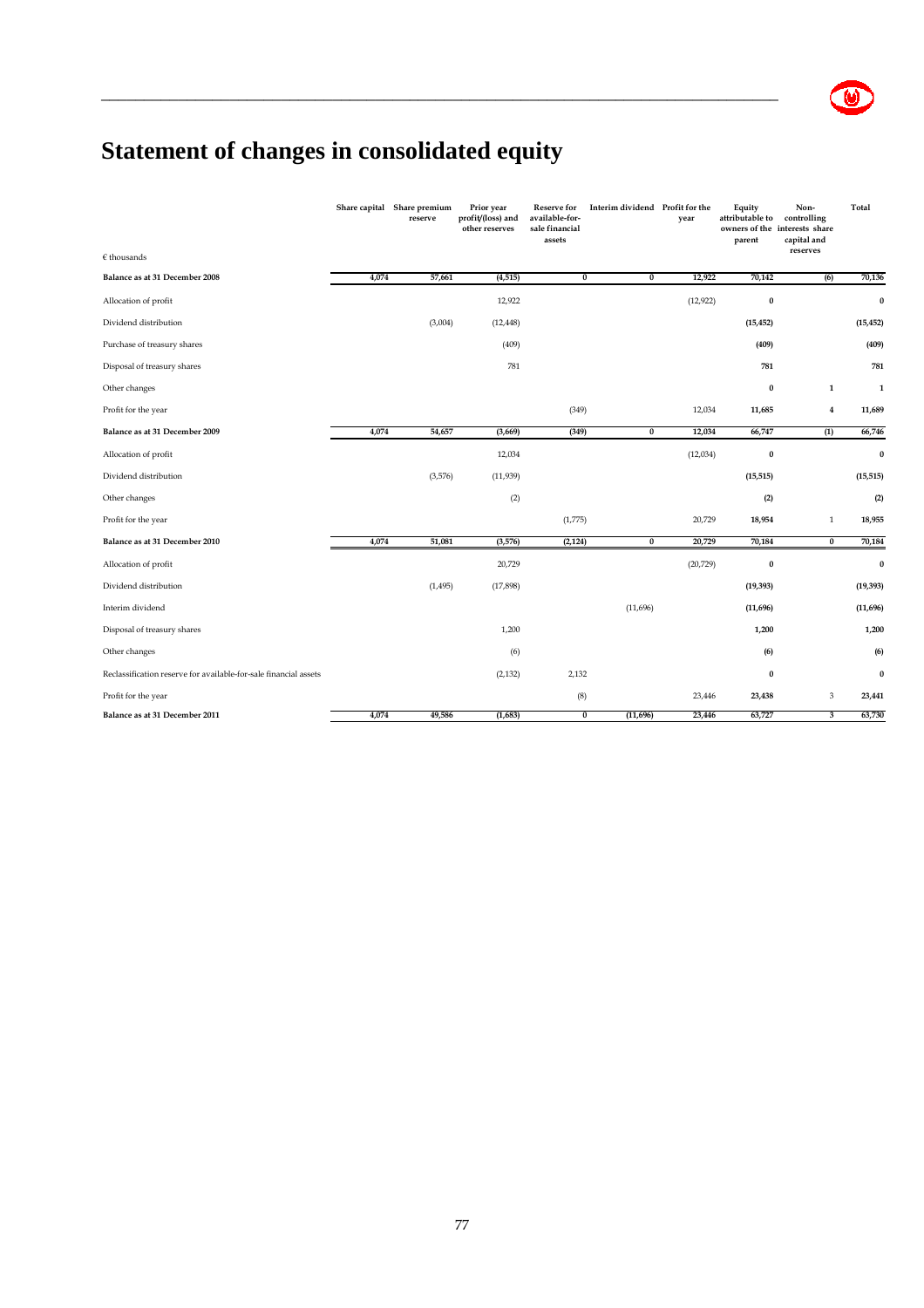

### **Consolidated income statement pursuant to Consob Resolution no. 15519 of 27 July 2006**

\_\_\_\_\_\_\_\_\_\_\_\_\_\_\_\_\_\_\_\_\_\_\_\_\_\_\_\_\_\_\_\_\_\_\_\_\_\_\_\_\_\_\_\_\_\_\_\_\_\_\_\_\_\_\_\_\_\_\_\_\_\_\_\_\_\_\_\_\_\_\_\_\_\_\_\_\_\_\_

**€ thousands**

|                                                            | 2011             | <b>Related parties</b> | $\%$ of total | 2010       | Related parties % of total |        |
|------------------------------------------------------------|------------------|------------------------|---------------|------------|----------------------------|--------|
|                                                            |                  | $(*)$                  |               |            |                            |        |
| Revenue                                                    | 281,549          | 137                    | 0,0%          | 243,560    | 122                        | 0,1%   |
| Other revenue and income                                   | 2,567            | 10                     | 0,4%          | 2,871      |                            |        |
| Non-recurring income from Cairo-Telepiù arbitration        | $\boldsymbol{0}$ |                        |               | 6,792      |                            |        |
| Changes in finished goods                                  | (124)            |                        |               | (35)       |                            |        |
| Raw materials, consumables and supplies                    | (24, 501)        |                        |               | (25, 243)  |                            |        |
| Services                                                   | (192, 988)       | (1,748)                | 0,9%          | (165, 867) | (1,388)                    | 0,8%   |
| Use of third party assets                                  | (2, 285)         |                        |               | (2, 422)   |                            |        |
| Personnel expense                                          | (23, 630)        |                        |               | (21,753)   |                            |        |
| Amortization, depreciation, provisions and impairment loss | (3, 584)         |                        |               | (3,738)    |                            |        |
| Other operating costs                                      | (1,080)          |                        |               | (1,078)    |                            |        |
| Operating profit                                           | 35,924           |                        |               | 33,087     |                            |        |
| Loss on investments                                        | (765)            | (765)                  | 100,0%        | 1          | $\mathbf{1}$               | 100,0% |
| Net financial income                                       | 1,327            |                        |               | 349        |                            |        |
| Pre-tax profit                                             | 36,486           |                        |               | 33,437     |                            |        |
| Income tax                                                 | (13,027)         |                        |               | (12,640)   |                            |        |
| Profit from continuing operations                          | 23,459           |                        |               | 20,797     |                            |        |
| Loss from discontinued operations                          | (10)             |                        |               | (67)       |                            |        |
| Profit for the year                                        | 23,449           |                        |               | 20,730     |                            |        |

(\*) Related party transactions are analyzed in Note 24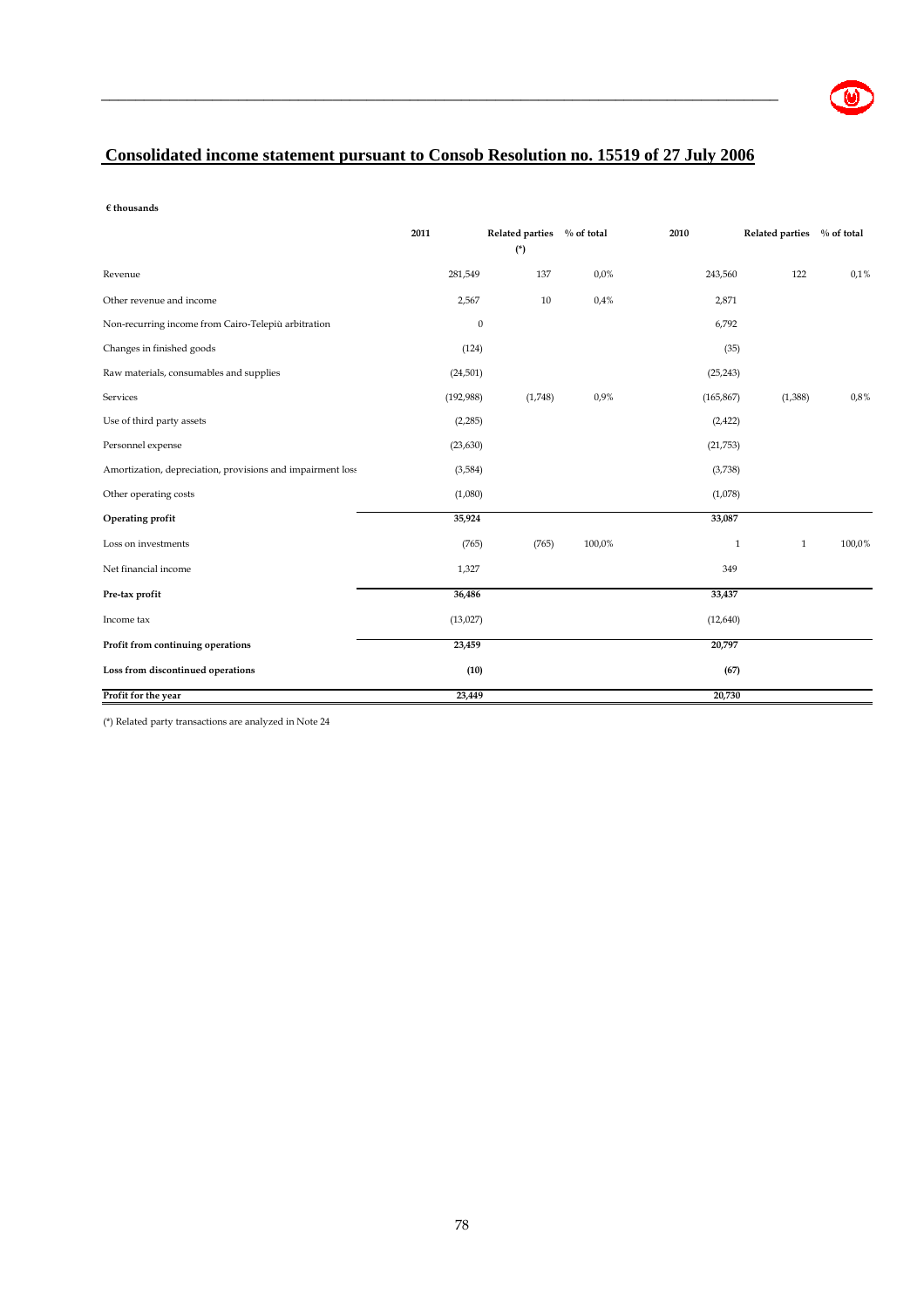

### **Consolidated statement of financial position pursuant to Consob Resolution no. 15519 of 27 July**

\_\_\_\_\_\_\_\_\_\_\_\_\_\_\_\_\_\_\_\_\_\_\_\_\_\_\_\_\_\_\_\_\_\_\_\_\_\_\_\_\_\_\_\_\_\_\_\_\_\_\_\_\_\_\_\_\_\_\_\_\_\_\_\_\_\_\_\_\_\_\_\_\_\_\_\_\_\_\_

### **2006**

#### **€ thousands**

| Assets                                                                                                                               | 31 December 2011                                 | <b>Related parties</b><br>$(*)$ | $%$ of total | 31 December 2010                                 | <b>Related parties</b><br>$(*)$ | $%$ of total |
|--------------------------------------------------------------------------------------------------------------------------------------|--------------------------------------------------|---------------------------------|--------------|--------------------------------------------------|---------------------------------|--------------|
| Property, plant and equipment                                                                                                        | 2,724                                            |                                 |              | 2,656                                            |                                 |              |
| Intangible assets                                                                                                                    | 9,282                                            |                                 |              | 9,552                                            |                                 |              |
| Investments                                                                                                                          | 1,482                                            | 1,471                           | 99,2%        | 2,255                                            | $10\,$                          | 0,4%         |
| Non-current financial assets                                                                                                         | 58                                               |                                 |              | 64                                               |                                 |              |
| Deferred tax assets                                                                                                                  | 4,734                                            |                                 |              | 4,480                                            |                                 |              |
| Total non-current assets                                                                                                             | 18,281                                           |                                 |              | 19,007                                           |                                 |              |
| Inventories                                                                                                                          | 3,389                                            |                                 |              | 2,952                                            |                                 |              |
| Trade receivables                                                                                                                    | 108,086                                          | 356                             | 0,3%         | 93,942                                           | 451                             | 0,5%         |
| Receivables from parents                                                                                                             | 1,467                                            | 1,467                           | 100,0%       | 63                                               | 63                              | 100,0%       |
| Other receivables and other current assets                                                                                           | 7,521                                            | 24                              | 0,3%         | 14,792                                           |                                 |              |
| Securities and other current financial assets                                                                                        | $\boldsymbol{0}$                                 |                                 |              | 79                                               |                                 |              |
| Cash and cash equivalents                                                                                                            | 54,701                                           |                                 |              | 58,260                                           |                                 |              |
| <b>Total current assets</b>                                                                                                          | 175,164                                          |                                 |              | 170,088                                          |                                 |              |
| <b>Total assets</b>                                                                                                                  | 193,445                                          |                                 |              | 189,095                                          |                                 |              |
| <b>Equity and liabilities</b>                                                                                                        | 31 December 2011                                 |                                 |              | 31 December 2010                                 |                                 |              |
| Share capital<br>Share premium reserve<br>Prior years losses and other reserves<br>Interim dividend of Parent<br>Profit for the year | 4,074<br>49,586<br>(1,683)<br>(11,696)<br>23,446 |                                 |              | 4,074<br>51,081<br>(5,700)<br>$\Omega$<br>20,729 |                                 |              |
| Equity attribuible to the owners of the parent                                                                                       | 63,727                                           |                                 |              | 70,184                                           |                                 |              |
| Non-controlling inetersts and reserves                                                                                               | $\mathbf 3$                                      |                                 |              | $\pmb{0}$                                        |                                 |              |
| <b>Total equity</b>                                                                                                                  | 63,730                                           |                                 |              | 70,184                                           |                                 |              |
| Post-employment benefits                                                                                                             | 3,898                                            |                                 |              | 3,891                                            |                                 |              |
| Provisions for risks and charges                                                                                                     | 2,182                                            |                                 |              | 2,124                                            |                                 |              |
| <b>Total non-current liabilities</b>                                                                                                 | 6,081                                            |                                 |              | 6,015                                            |                                 |              |
| Trade payables                                                                                                                       | 107,029                                          | 315                             | 0,3%         | 97,787                                           | 239                             | 0,2%         |
| Payables to the parent                                                                                                               | 2,156                                            | 2,156                           | 100,0%       | 3,928                                            | 3,928                           | 100,0%       |
| <b>Tax liabilities</b>                                                                                                               | 2,005                                            |                                 |              | 2,281                                            |                                 |              |
| Other current liabilities                                                                                                            | 12,444                                           | 1,606                           | 12,9%        | 8,900                                            |                                 |              |
| <b>Total current liabilities</b>                                                                                                     | 123,633                                          |                                 |              | 112,896                                          |                                 |              |
| <b>Total liabilities</b>                                                                                                             | 129,714                                          |                                 |              | 118,911                                          |                                 |              |
| Total equity and liabilities                                                                                                         | 193,445                                          |                                 |              | 189,095                                          |                                 |              |

(\*) Related party transactions are analyzed in Note 24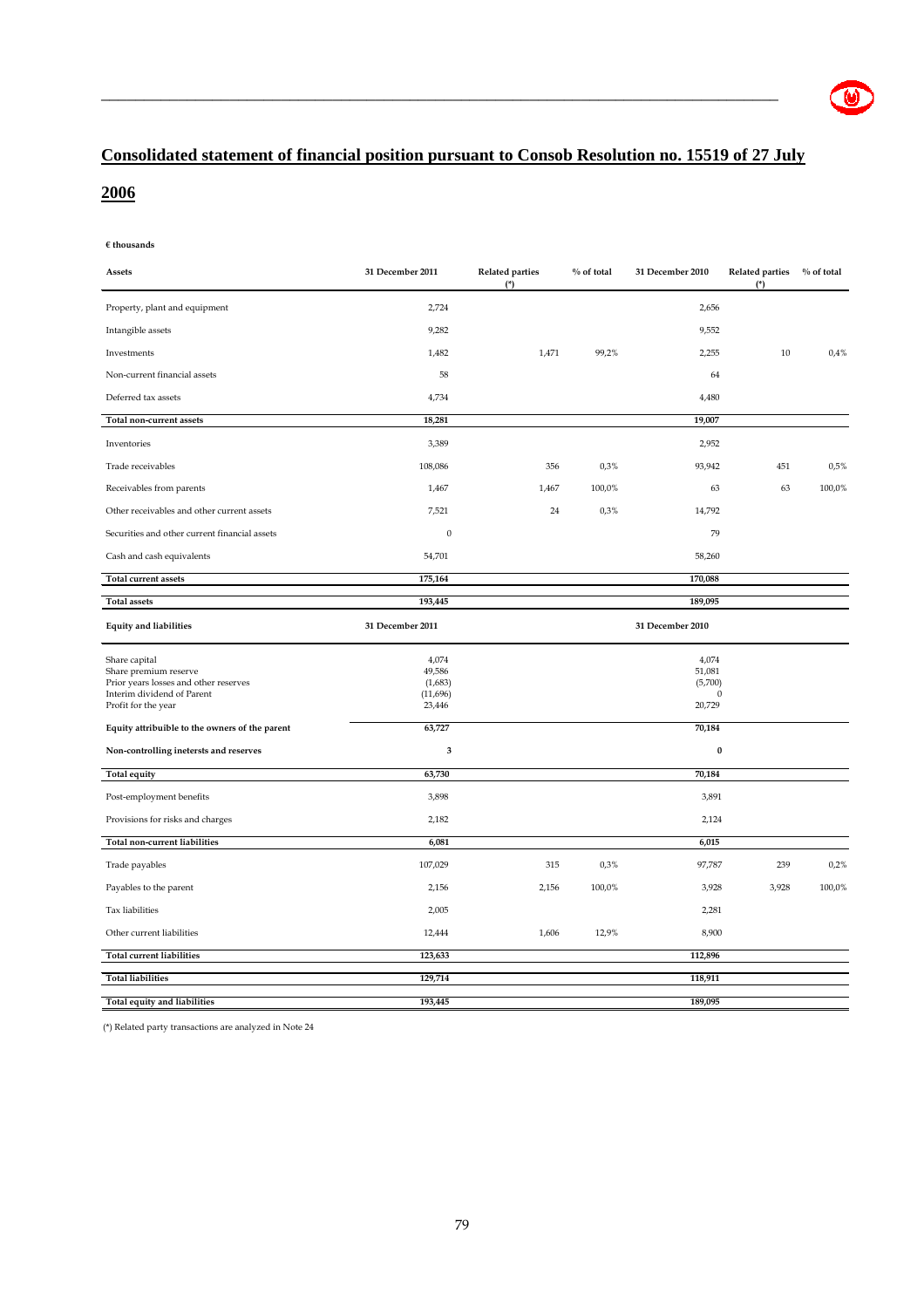

### **Consolidated statement cash flows pursuant to Consob Resolution no. 15519 of 27 July 2006**

| $\epsilon$ thousands                                                 | Year ended<br>31 December 2011 | <b>Related parties</b> | Year ended<br>31 December 2010 | <b>Related parties</b> |
|----------------------------------------------------------------------|--------------------------------|------------------------|--------------------------------|------------------------|
| <b>CASH AND CASH EQUIVALENTS</b>                                     | 58,260                         |                        | 43,741                         |                        |
| <b>OPERATING ACTIVITIES</b>                                          |                                |                        |                                |                        |
| Profit for the year                                                  | 23,449                         | (2,366)                | 20,730                         | (1,265)                |
| Amortization/Depreciation                                            | 842                            |                        | 975                            |                        |
| Changes in intangible assets due to arbitration                      | $\Omega$                       |                        | 3,152                          |                        |
| Impairment losses on investments                                     | 765                            |                        | $\mathbf{0}$                   |                        |
| Net financial income                                                 | (1, 327)                       |                        | (350)                          |                        |
| Income tax                                                           | 13,027                         |                        | 12,622                         |                        |
| Changes in post employment benefits                                  | 7                              |                        | 78                             |                        |
| Changes in provisions for risks and charges                          | 58                             |                        | 185                            |                        |
| Cash flow from operating activities beforechanges in working capital | 36,822                         | (2,366)                | 37,392                         | (1, 265)               |
| (Increase) decrease in trade and other assets                        | (6, 872)                       | (1, 333)               | (12, 919)                      | 184                    |
| Increase (decrease) in trade and other liabilities                   | 11,330                         | (90)                   | 4,766                          | 2,856                  |
| (Increase) decrease in current financial assets                      | 79                             |                        | $\Omega$                       |                        |
| (Increase) decrease in inventories                                   | (437)                          |                        | 1,359                          |                        |
|                                                                      |                                |                        |                                |                        |
| <b>TOTAL CASH FLOW FROM OPERATING ACTIVITIES</b>                     | 40,921                         | (3,789)                | 30,598                         | 1,775                  |
| Income tax paid                                                      | (16, 733)                      |                        | (8,052)                        |                        |
| Financial expense paid                                               | (117)                          |                        | (21)                           |                        |
| TOTAL NET CASH FROM OPERATING ACTIVITIES (A)                         | 24,070                         | (3,789)                | 22,525                         | 1,775                  |
| <b>INVESTMENING ACTIVITIES</b>                                       |                                |                        |                                |                        |
| (Acquisitions) / disposals net in PPE and intangible assets          | (641)                          |                        | (422)                          |                        |
| Interest and financial income received                               | 1.444                          |                        | 371                            |                        |
| Dividends received from associates                                   | $\Omega$                       |                        | $\theta$                       |                        |
| Net increase in other non-current assets                             | 6                              |                        | 19                             |                        |
| NET CASH FROM INVESTING ACTIVITIES (B)                               | 809                            | $\bf{0}$               | (32)                           | $\bf{0}$               |
| <b>FINANCING ACTIVITIES</b>                                          |                                |                        |                                |                        |
|                                                                      |                                |                        |                                |                        |
| Dividends paid                                                       | (29, 633)                      |                        | (15, 515)                      |                        |
| (Purchase) disposal of treasury shares                               | 1,200                          |                        | $\mathbf{0}$                   |                        |
| (Increase) decrease in term bank deposits                            | $\Omega$                       |                        | 7,543                          |                        |
| Other changes in equity                                              | (6)                            |                        | (2)                            |                        |
| NET CASH USED IN FINANCING ACTIVITIES (C)                            | (28, 439)                      | $\bf{0}$               | (7, 974)                       | $\bf{0}$               |
| CASH FLOW OF THE YEAR (A)+(B)+(C)                                    | (3, 559)                       | (3,789)                | 14,519                         | 1,775                  |
| <b>CLOSING CASH AND CASH EQUIVALENTS</b>                             | 54.701                         |                        | 58.260                         |                        |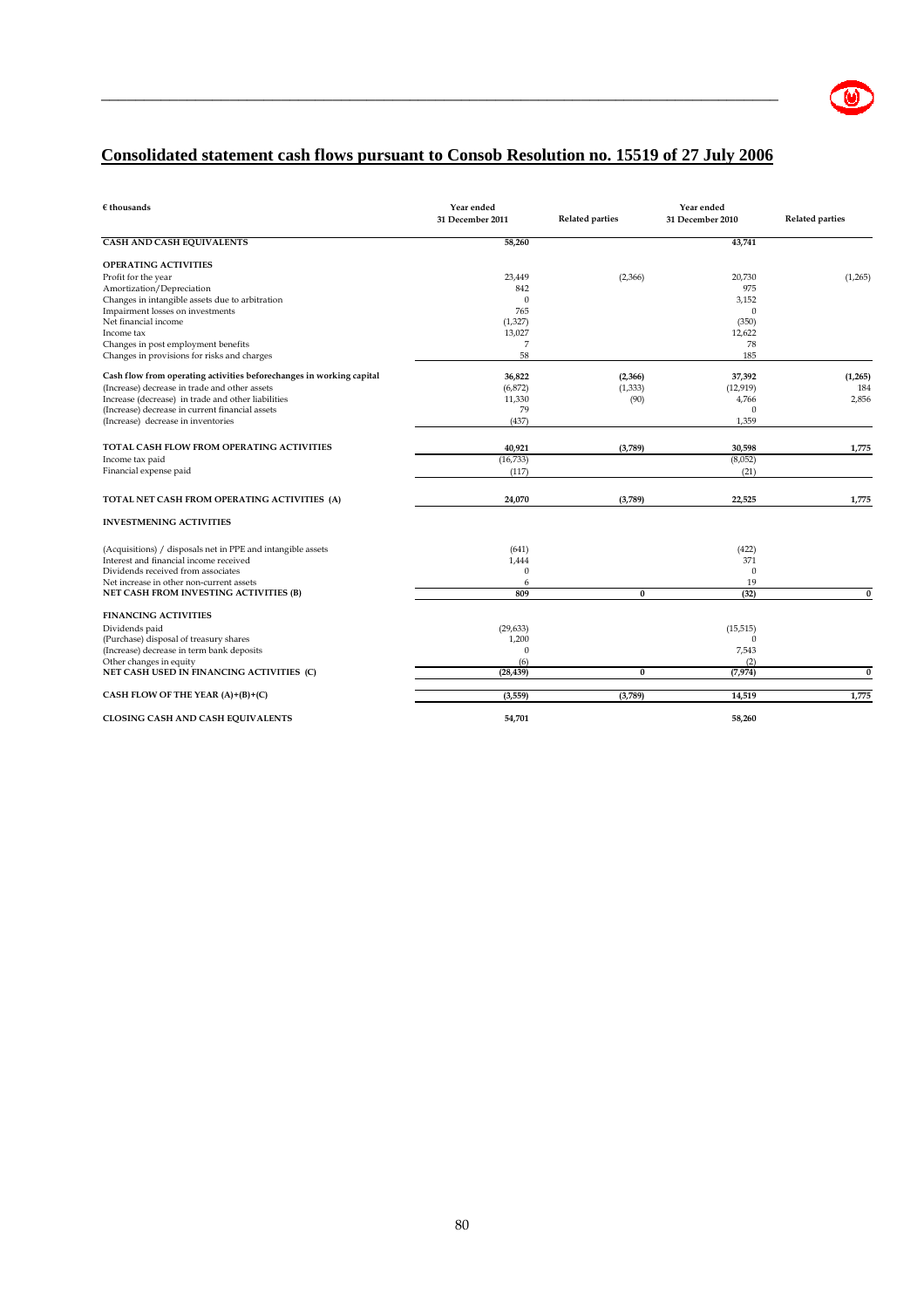

## **NOTES TO THE CONSOLIDATED FINANCIAL STATEMENTS AS AT AND FOR THE YEAR ENDED 31 DECEMBER 2011**

\_\_\_\_\_\_\_\_\_\_\_\_\_\_\_\_\_\_\_\_\_\_\_\_\_\_\_\_\_\_\_\_\_\_\_\_\_\_\_\_\_\_\_\_\_\_\_\_\_\_\_\_\_\_\_\_\_\_\_\_\_\_\_\_\_\_\_\_\_\_\_\_\_\_\_\_\_\_\_

#### **Main activities**

Cairo Communication S.p.A. (the Parent) is a joint-stock company enrolled with the Milan company register.

The Cairo Communication Group operates as a publisher of magazines and books (Cairo Editore – and its division Editoriale Giorgio Mondadori – and Cairo Publishing), as a multimedia advertising broker selling advertising time and space on television, in print media and in stadiums (Cairo Communication and Cairo Pubblicità), and as an operator of Internet sites (Il Trovatore).

Its registered offices are at 56 Via Tucidide, Milan, home also to the administrative offices, the advertising brokerage services and Il Trovatore. The publishing business is located at Cairo Editore, at 55 Corso Magenta, Milan.

Figures are shown in thousands of Euro.

#### **Basis of preparation**

Structure, form and content of the consolidated financial statements

The consolidated financial statements at 31 December 2011 have been prepared in accordance with IFRS issued by the International Accounting Standard Board ("IASB") and endorsed by the European Union, as well as with the provisions arising from art. 9 of Legislative Decree no. 38/2005. The term IFRS is used to mean all the international accounting standards ("IAS") and all the interpretations of the International Financial Reporting Interpretations Committee ("IFRIC"), formerly the Standing Interpretations Committee ("SIC").

The **consolidated income statement** is presented by nature, highlighting interim operating results and pre-tax results, and in order to allow a better measure of ordinary operating management performance. Furthermore, cost and revenue components deriving from events or transactions which, by their nature or size are considered non-recurring, are also separately identified in the financial statements and the notes in accordance with the definition of non-recurring events and transactions held in Consob Communication No. 6064293 of 28 July 2006.

The economic effect of discontinued operations is shown in a single line of the income statement entitled "profit/loss from discontinued operations", under IFRS 5.

The **consolidated statement of comprehensive income** also reflects the "*changes arising from transactions with non-owners*"- separately showing the relevant tax effects, that is:

- profit and loss that could be directly recognized in equity (for instance actuarial gains and losses),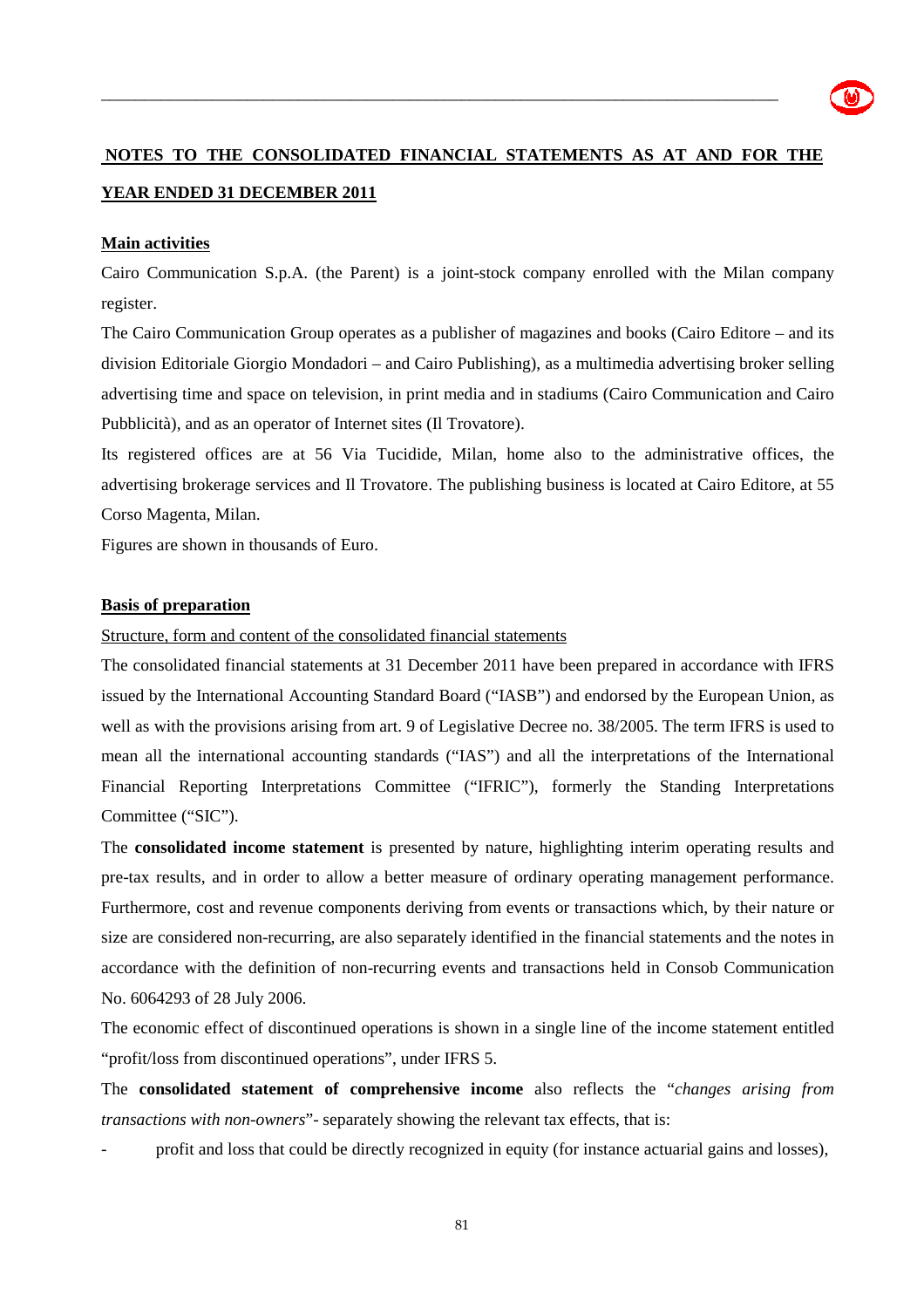the effects of the measurements of derivative instruments hedging future cash flows,

\_\_\_\_\_\_\_\_\_\_\_\_\_\_\_\_\_\_\_\_\_\_\_\_\_\_\_\_\_\_\_\_\_\_\_\_\_\_\_\_\_\_\_\_\_\_\_\_\_\_\_\_\_\_\_\_\_\_\_\_\_\_\_\_\_\_\_\_\_\_\_\_\_\_\_\_\_\_\_

- the effects of the measurements of available-for-sale financial assets,
- the effects arising from any change in accounting practices.

The **consolidated statement of financial position** presents separately assets and liabilities broken down into current and non-current, indicating, on two separate lines, "Assets held for sale" and "Liabilities associated with discontinued operations", in accordance with IFRS 5. Specifically, an asset or a liability is classified as current when it satisfies one of the following criteria:

- it is expected to be realized or settled or it is expected to be sold or utilized in the normal operating cycle of the company;
- it is held principally to be traded;
- it is expected to be realized or settled within 12 months of the reporting date.

Otherwise, the asset or liability is classified as non-current.

The **consolidated statements of cash flows** has been prepared applying the indirect method in which operating performance is adjusted to reflect transactions of a non-monetary nature, for whatever deferral or accrual of previous or future operating receipts or payments and for revenue or cost components connected to cash flows arising from investing or financing activities. Income and expense relating to medium or long-term financial operations and those relating to hedging instruments, and dividends paid are included in financing activities.

The **statement of changes in consolidated equity** shows the variations in equity relating to:

allocation of profit for the year;

amounts relating to transactions with owners (purchase and sale of treasury shares);

and separately income and expense defined as *"changes arising from transactions with non-owners",* also shown in the consolidated statement of comprehensive income.

Furthermore in order to comply with Consob Resolution No. 15519 of 27 July 2006 relating to financial statements schedules, specific additional consolidated income statement, consolidated statement of financial position and consolidated statement of cash flows have been added highlighting significant related party transactions in order not to compromise the overall readability of financial statements schedules.

The consolidated financial statements are prepared on a going concern basis. The Cairo Communication Group believes that even in the presence of a difficult economic and financial situation, significant uncertainties do not exist (as defined by paragraphs 25 and 26 of IAS 1) on the Company's ability to continue as a going concern, given both the profitability outlook of Group companies and the Company's financial position.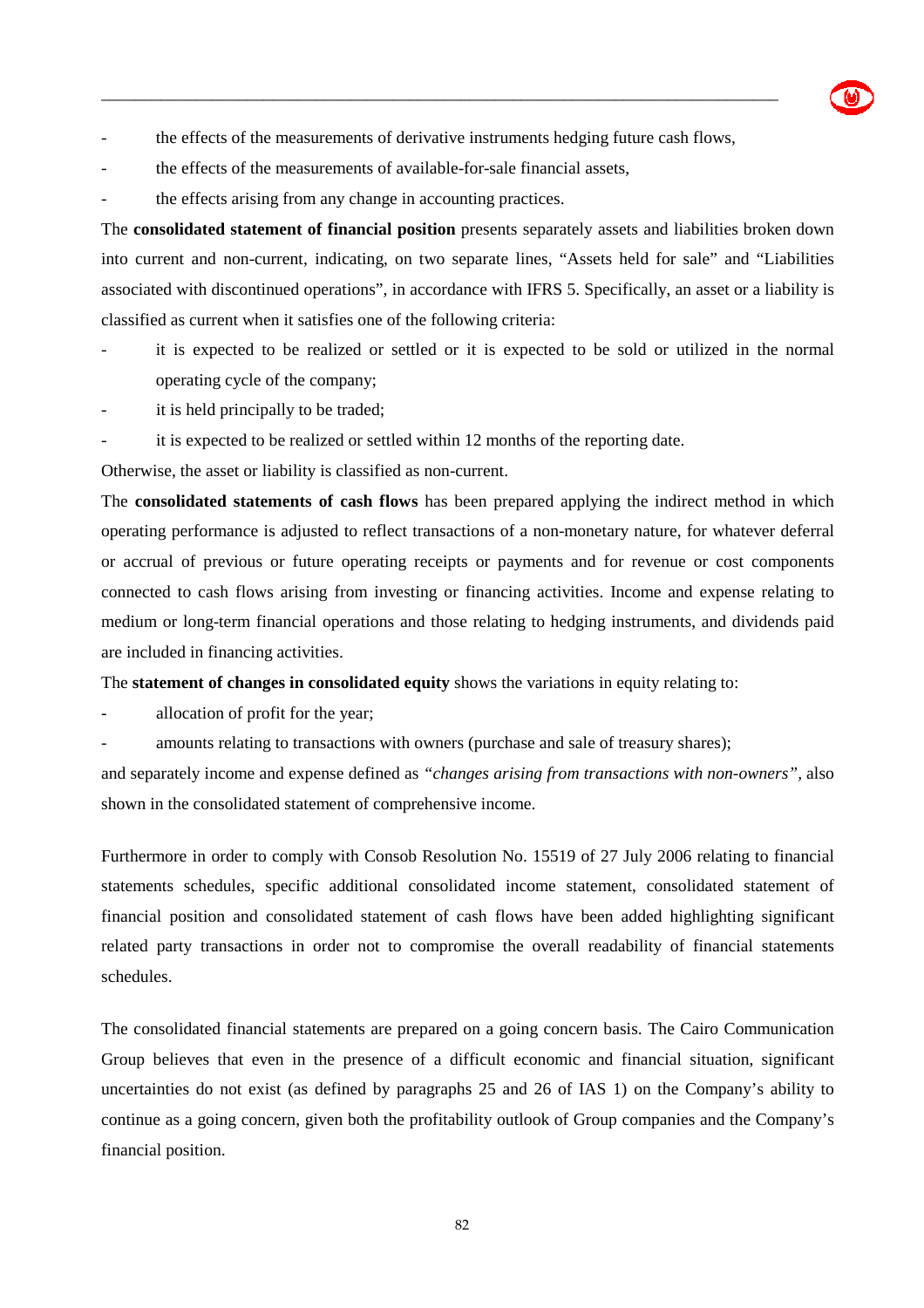The main accounting policies adopted are unchanged versus those used last year, and are explained below.

\_\_\_\_\_\_\_\_\_\_\_\_\_\_\_\_\_\_\_\_\_\_\_\_\_\_\_\_\_\_\_\_\_\_\_\_\_\_\_\_\_\_\_\_\_\_\_\_\_\_\_\_\_\_\_\_\_\_\_\_\_\_\_\_\_\_\_\_\_\_\_\_\_\_\_\_\_\_\_

#### Basis and scope of consolidation

The scope of consolidation includes consolidated subsidiaries (which are controlled as defined by IAS 27, i.e. the financial and operational policies of the company are under the control of the Parent in order to derive benefits from the company's operations), and consolidated associates (over which significant influence is exercised, pursuant to IAS 28).

The consolidated financial statements at 31 December 2011 include the financial statements of the Parent Cairo Communication S.p.A. and the following direct or indirect subsidiaries.

| Company                         | Head   | <b>Ouota</b> capital | $\frac{6}{6}$ | <b>Reporting</b> | <b>Business</b>     | <b>Consolidation method</b>             |
|---------------------------------|--------|----------------------|---------------|------------------|---------------------|-----------------------------------------|
|                                 | office | as at 31/12/11       | of investment | date             |                     |                                         |
| Cairo Communication S.p.A.      | Milan  | 4,074                |               | 31/12            | Advertising         | Full                                    |
| Cairo Editore S.p.A.            | Milan  | 1,043                | 99.95         | 31/12            | Publishing          | Full                                    |
| Diellesei S.r.l. in liquidation | Milan  | 2,000                | 60            | 31/12            | In liquidation      | Full re assets and<br>liabilities $(*)$ |
| Cairo Due S.r.l.                | Milan  | 47                   | 100           | 31/12            | Advertising         | Full                                    |
| Cairo Pubblicità S.p.A.         | Milan  | 2,818                | 100           | 31/12            | Advertising         | Full                                    |
| Cairo Publishing S.r.l.         | Milan  | 10                   | 100           | 31/12            | Publishing          | Full                                    |
| Il Trovatore S.r.l.             | Milan  | 25                   | 80            | 31/12            | Internet            | Full                                    |
| Edizioni Anabasi S.r.l.         | Milan  | 10                   | 99.95         | 31/12            | Publishing          | Full                                    |
| Dmail Group S.p.A.              | Milan  | 15,300               | 10            | 31/12            | E-commerce - Retail | Single line                             |
|                                 |        |                      |               |                  | Publishing          |                                         |

 $(*)$  the income statement is consolidated on a single line basis in profit/(loss) from discontinued operations

As in prior years, the financial statements of the subsidiary Cairo Sport S.r.l. have not been consolidated as the company is not significant. The only change in the scope of consolidation compared with 31 December 2010 is the inclusion of the associate Dmail Group S.p.A., consolidated using the single-line method and previously classified under available-for-sale financial assets.

The financial results of subsidiaries acquired or sold during the year are included in the consolidated income statement from the actual acquisition date until the actual date of sale. Where necessary, adjustments to subsidiary financial statements are made in order to harmonize them with the Group accounting policies.

The consolidation method has been used for the consolidation of subsidiary financial statements, assuming the total of assets, liabilities, income and expense of individual companies, regardless of the share owned, eliminating the carrying amount of the Parent investment against the subsidiary's equity.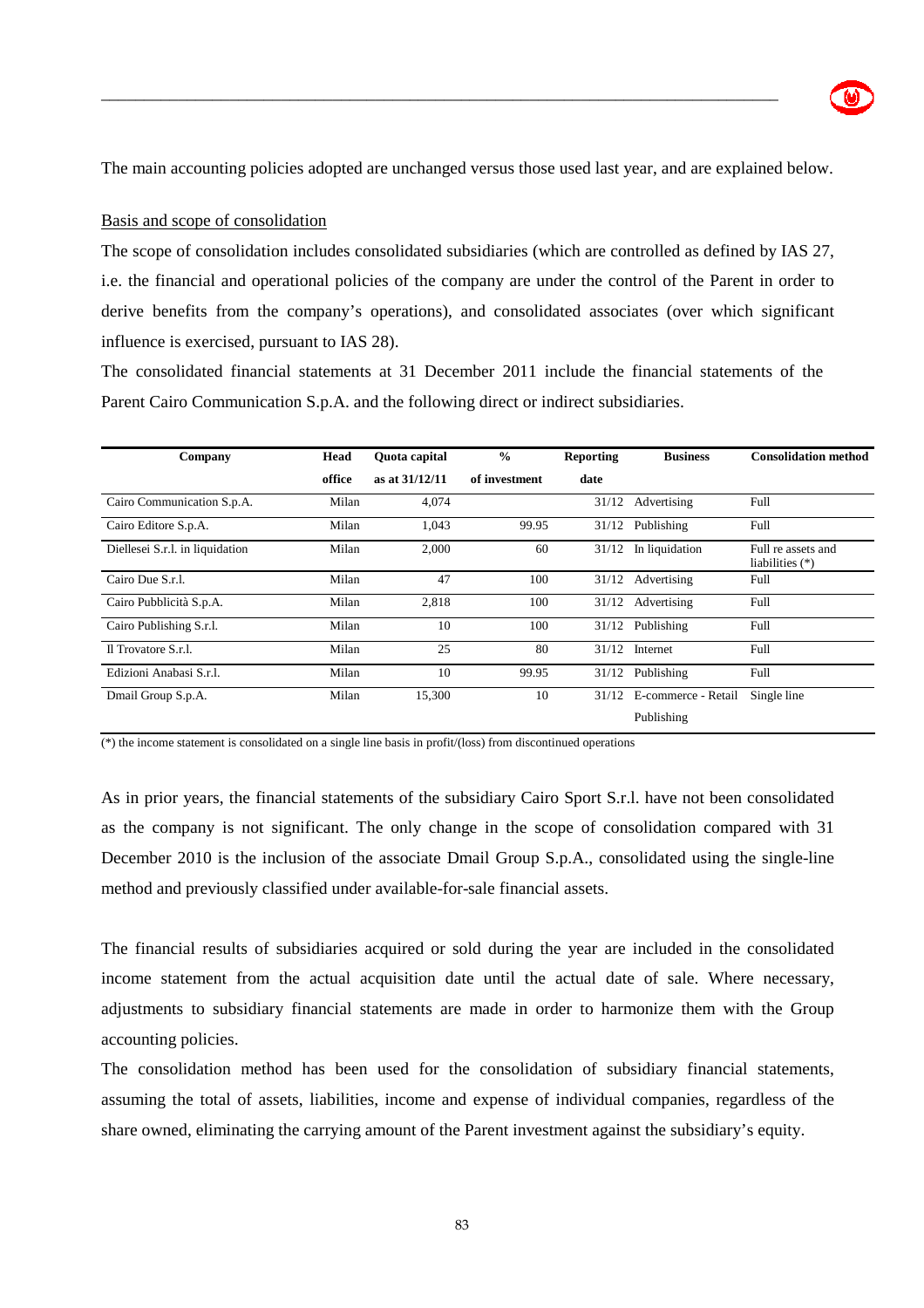

Non-controlling interests in the net assets of consolidated subsidiaries are disclosed separately from equity attributable to owners of the parent. This stake is calculated on the basis of the percentage stake of the fair value of the asset or liability on the original purchase date and subsequent changes in equity after such date.

\_\_\_\_\_\_\_\_\_\_\_\_\_\_\_\_\_\_\_\_\_\_\_\_\_\_\_\_\_\_\_\_\_\_\_\_\_\_\_\_\_\_\_\_\_\_\_\_\_\_\_\_\_\_\_\_\_\_\_\_\_\_\_\_\_\_\_\_\_\_\_\_\_\_\_\_\_\_\_

The consolidation of the financial statements of the associate was made on a single line basis, the measurement of the investment being based on the equity method.

Unrealized gains and losses, provided they are not minor, deriving from transactions between companies included in the consolidation scope, are eliminated, as are all significant transactions which give rise to intra-Group receivables and payables, income and expense. These adjustments, like other consolidation adjustments, where applicable, take account of the related deferred tax effect.

Dividends distributed by consolidated companies are eliminated from the income statement and added to prior year profits if and to the extent they were paid out of such profit.

#### Business combinations

The acquisition of subsidiaries is recognized using the acquisition method. The acquisition price is calculated by the sum of current values, at the exchange date, of the assets acquired, liabilities assumed, financial instruments issued by the Group in exchange for the control of the acquired company. Starting from 2010, ancillary costs of the transaction are recognized in profit and loss when they are incurred.

The subsidiary's assets, liabilities and identifiable contingent liabilities that meet the conditions of IFRS 3 are recognized at their current value on the acquisition date.

Goodwill arising from the purchase is recognized as an intangible asset and is initially measured at cost, corresponding to that portion of the acquisition price paid by the Group exceeding the carrying amount of the recognized assets, liabilities and identifiable contingent liabilities.

Equity attributable to non-controlling interests can be measured at fair value or in proportion to the net assets recognized for the acquired company, at the acquisition date. The measurement method is chosen based on type of transaction.

Non-controlling interests, investments in inactive subsidiaries and investments in subsidiaries of small value are measured using the cost at the subscription method, reflecting any impairment losses.

Here below is a summary of the most relevant accounting policies adopted by the Group.

#### Investments

#### *Associates*

Associates are those over which the Group can exercise significant influence through participation in decisions regarding financial and operating policies, but holds neither control nor joint control.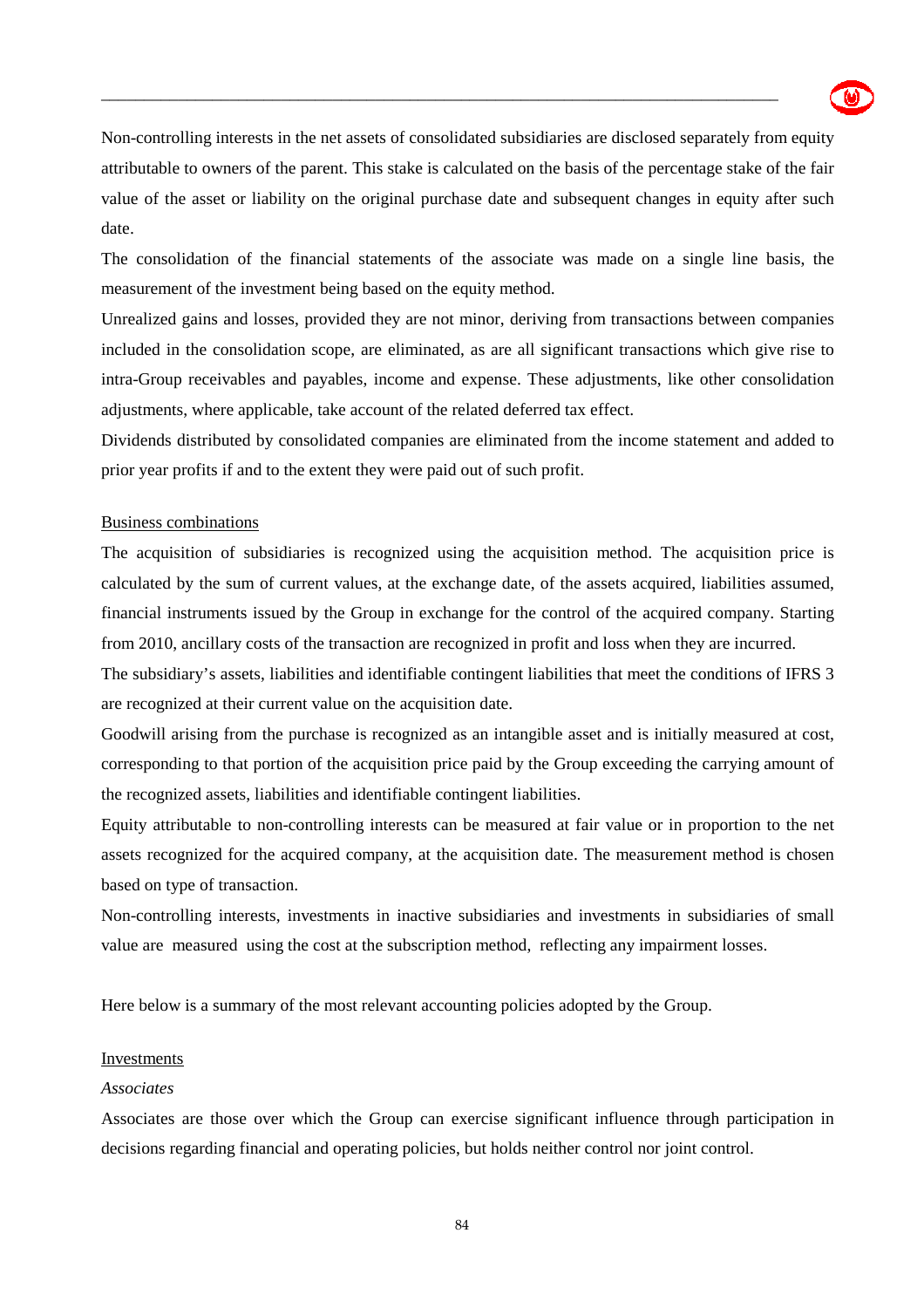

The financial results, assets and liabilities of associates are consolidated using the equity method.

\_\_\_\_\_\_\_\_\_\_\_\_\_\_\_\_\_\_\_\_\_\_\_\_\_\_\_\_\_\_\_\_\_\_\_\_\_\_\_\_\_\_\_\_\_\_\_\_\_\_\_\_\_\_\_\_\_\_\_\_\_\_\_\_\_\_\_\_\_\_\_\_\_\_\_\_\_\_\_

Using this method, investments in associates are recognized in the statement of financial position at cost, adjusted for changes subsequent to the acquisition of the net assets of associates, net of any impairment losses on individual investments. Any losses exceeding the Group share therein are not recognized, unless the Group has a commitment relating to loss coverage. The excess of acquisition cost over the Group share of carrying amount of assets, liabilities and identifiable contingent liabilities of the associate at the acquisition date is recognized as goodwill. Every year goodwill is tested for impairment.

With regard to transactions between Group companies and associates, unrealized profits and losses are eliminated in a proportion equal to the Group investment in the associate, except when unrealized losses are evidence of an impairment loss on the business acquired.

#### *Other investments (available for sale)*

Other investments are measured at fair value at each year end.

With respect to measurement of available-for-sale financial assets, the directors have chosen as impairment indicators for the decline in fair value below cost of over 50%, or for a period exceeding 24 months.

#### Goodwill

Goodwill arising from the acquisition of a subsidiary corresponds to that portion of the acquisition price paid by the Group that exceeds the Group share of the fair value of the assets, liabilities and identifiable contingent liabilities of a subsidiary, at the acquisition date. Goodwill is recognized as an intangible asset with an indefinite life and is not amortized. It is reviewed annually to identify any impairment loss. Impairment losses are recognized directly in profit and loss and are not subsequently reversed. In the absence of a standard or a specific interpretation on the subject, in the case of the acquisition of a noncontrolling interest in an existing subsidiary, up to 31 December 2009, the difference between the cost of acquisition and the carrying amount of the assets and liabilities acquired is recognized as goodwill. Goodwill arising from acquisitions carried out before transition to IFRS is maintained at the amounts derived from the application of Italian GAAP at that date and is tested for impairment from that date.

#### Revenue and cost recognition

Revenue and cost and income and expense are recognized on an accruals basis, specifically:

• Revenue are recognized based on the probability with which the company will enjoy the economic benefits and in the extent to which the amount can be reliably determined. Revenue is stated net of any adjustments.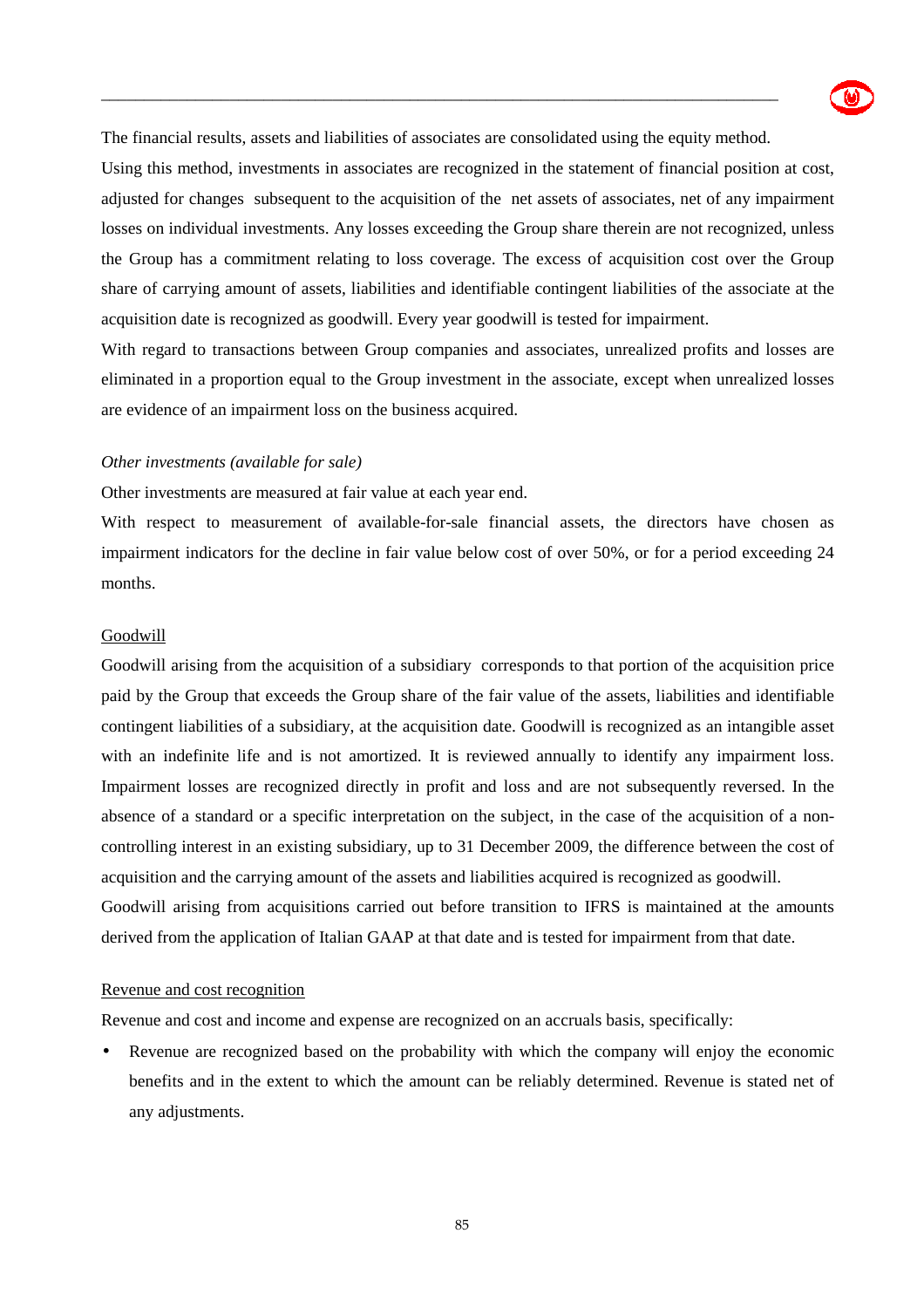• Advertising revenue is recognized at the moment the advertisement is broadcast or published. Revenue from publications is recognized at the date of publication.

\_\_\_\_\_\_\_\_\_\_\_\_\_\_\_\_\_\_\_\_\_\_\_\_\_\_\_\_\_\_\_\_\_\_\_\_\_\_\_\_\_\_\_\_\_\_\_\_\_\_\_\_\_\_\_\_\_\_\_\_\_\_\_\_\_\_\_\_\_\_\_\_\_\_\_\_\_\_\_

- Revenue from the sale of magazine subscriptions is recognized on the basis of the magazines published and distributed during the period.
- Pre-publication and launch costs are recognized in profit and loss when incurred.
- Interest income and expenses is recognized on an accruals basis. Dividends are recognized when the right of the shareholders to receive the payment is established.
- Cost incurred on behalf of third parties are recharged against the cost to which they relate.

#### Taxes

Taxes for the year correspond to the sum of current and deferred taxes.

Current taxes are based on taxable income for the year. Taxable income differs from the results shown in the income statement as it excludes both positive and negative entries which would be taxable or deductible in other tax years and excludes components which are not taxable or deductible at any time.

Current taxes are calculated using the rates in force at the reporting date.

Cairo Communication S.p.A. and its subsidiaries Cairo Editore S.p.A., Cairo Pubblicità S.p.A., Diellesei S.p.A. in liquidation, Cairo Due S.r.l. and Cairo Publishing S.r.l. adhered to the national tax consolidation scheme of UT Communications S.p.A., in accordance with art. 117/129 of the Consolidated Income Tax Act.

The consolidation scheme, which regulates economic aspects pertaining to the sums deposited or received against the advantages or disadvantages arising from the national tax consolidation scheme, also allows for any increased costs or decreased benefits incurred by the companies, by adhering to this procedure, to be repaid by the parent.

UT Communications S.p.A. acts as the tax parent and determines a single taxable base for the group of companies that adheres to the national tax consolidation scheme, which thereby benefits from the ability of offsetting taxable profits against taxable losses in one tax return.

Each company that adheres to the national tax consolidation scheme transfers its taxable profit or loss to the tax parent. For any such taxable profit reported by a subsidiary, UT Communications S.p.A. recognizes receivables equal to the IRES payable. Conversely, for any such taxable loss, reported by a subsidiary, UT Communications S.p.A. recognizes a payable equal to IRES due on the loss that has been contractually transferred at Group level.

Deferred tax liabilities are generally recognized for all taxable temporary differences, while deferred tax assets are recognized to the extent of the probability that there will be future taxable profits which will allow for the utilization of the deductible temporary differences. Deferred taxes are calculated on the basis of the tax rates that are foreseen will be in force at the moment of realization of the asset or of the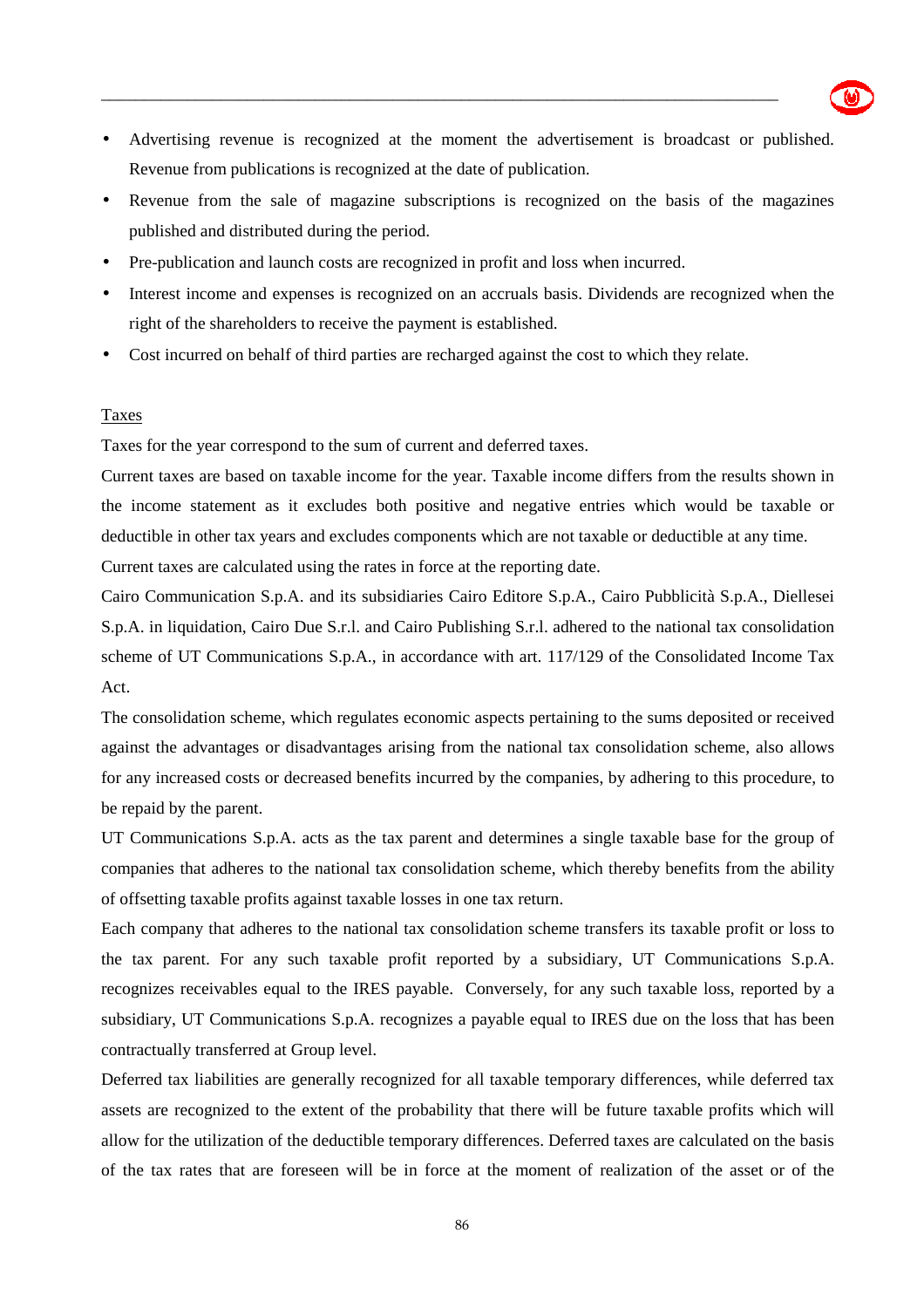

liability, based on tax legislation in force at the reporting date. Where relevant, the effects of any changes in tax rate or tax legislation are disclosed in the notes. Deferred tax assets and liabilities are shown at their net value when there is a legal right to offset current tax liabilities against tax receivable assets and when taxes relate to the same taxation authority.

\_\_\_\_\_\_\_\_\_\_\_\_\_\_\_\_\_\_\_\_\_\_\_\_\_\_\_\_\_\_\_\_\_\_\_\_\_\_\_\_\_\_\_\_\_\_\_\_\_\_\_\_\_\_\_\_\_\_\_\_\_\_\_\_\_\_\_\_\_\_\_\_\_\_\_\_\_\_\_

#### Post-employment benefits

Post-employment benefit, mandatory for all Italian companies under art. 2120 of the Civil Code, are deferred remuneration and are directly related to the employee's length of service in the company, and to the employee's actual remuneration received during their period of service.

For Italian companies with at least 50 employees, post-employment benefits take the form of a defined benefit plan, solely for the amounts accrued prior to 1 January 2007 (and not yet paid at the reporting date), whereas subsequent to such date, they are recognized as a defined contribution plan. For Italian companies with less than 50 employees, post-employment benefits are considered as a defined benefit plan. All defined benefit plans are discounted.

#### Non-current assets

#### *Intangible assets*

Costs, including ancillary costs incurred for the acquisition of resources with no physical substance, are recognized under intangible assets when the cost is quantifiable and the asset is clearly identifiable and controlled by the Group, and where the use of the asset will generate probable future benefits to the Group. These are valued at their acquisition or production cost, including related costs – to the extent to which they are considered to have a finite life – and they are amortized to reflect their remaining useful economic lives. The amortization periods of intangible assets of various types are as follows:

Concessions, licenses, trademarks and similar rights 3 to 5 years for application software licenses

Other:

| Software           | 3 to 5 years |
|--------------------|--------------|
| Publication titles | 20 years     |

Publication titles are amortized over a period of 20 years from the date of their acquisition based on their remaining useful lives. This amortization period is regularly reviewed to take account of the financial performance of the subsidiaries that own the title.

The remaining useful life and the amortization criteria applied are reviewed on a regular basis and where change is deemed necessary the amortization rate is restated in accordance with the "prospective" method.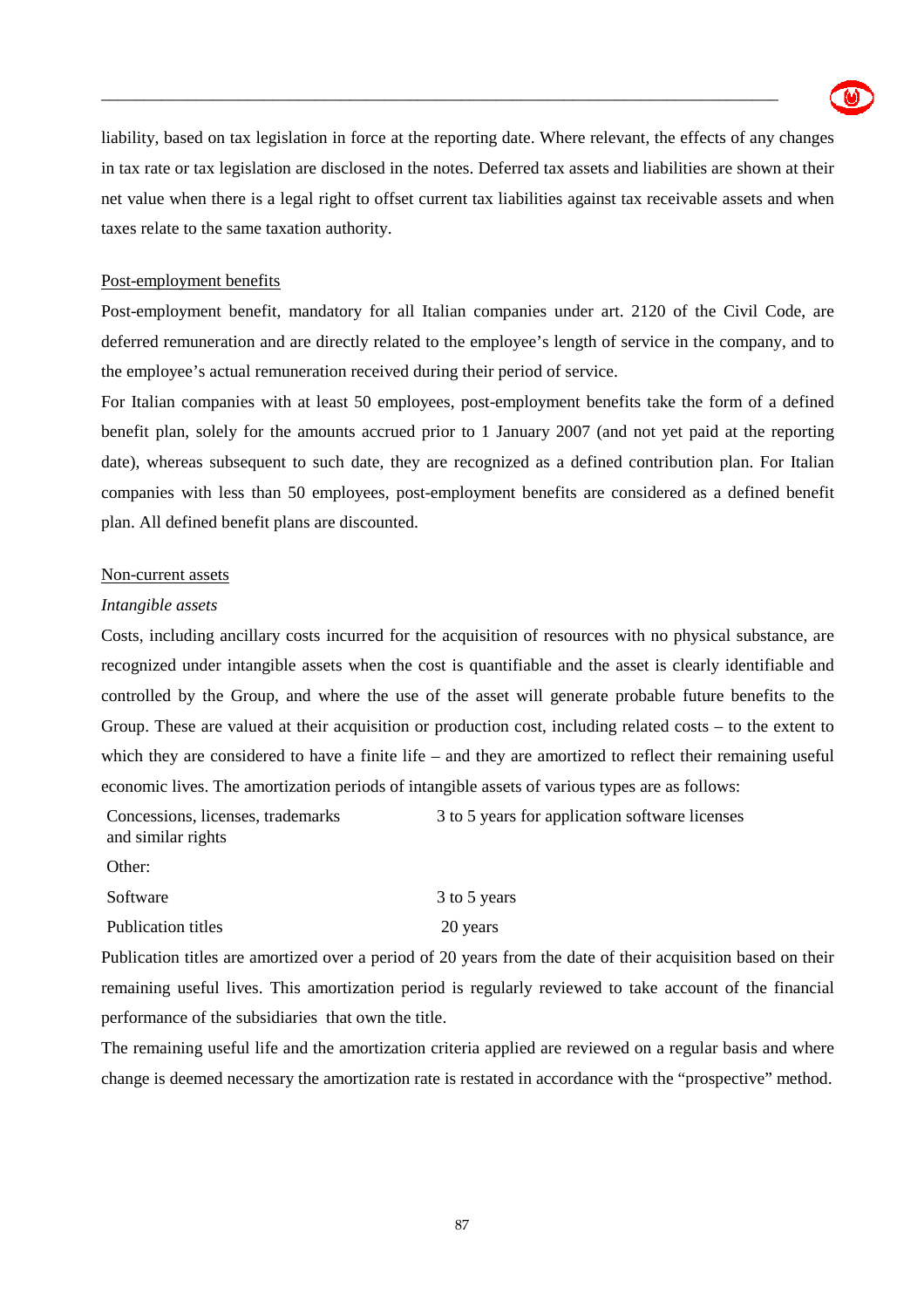

#### *Property, plant and equipment*

Property, plant and equipment (PPE) are recognized when their cost can be reliably determined and when related future economic benefits can be enjoyed by the Group.

\_\_\_\_\_\_\_\_\_\_\_\_\_\_\_\_\_\_\_\_\_\_\_\_\_\_\_\_\_\_\_\_\_\_\_\_\_\_\_\_\_\_\_\_\_\_\_\_\_\_\_\_\_\_\_\_\_\_\_\_\_\_\_\_\_\_\_\_\_\_\_\_\_\_\_\_\_\_\_

They are recognized at acquisition price or production cost, including directly associated expenses and costs, plus the share of indirect costs which can reasonably attributed to the asset.

These assets are systematically depreciated on a straight-line basis each year at rates consistent with the remaining useful life of the asset. Depreciation rates applied are as follows:

| Property                       | 3%      |
|--------------------------------|---------|
| General equipment              | 20%     |
| Motor vehicles                 | 20%-25% |
| Plant and machinery            | 10%     |
| Office equipment and furniture | 10%-12% |
| Electronic equipment           | 20%     |

#### Land is not depreciated.

The above PPE depreciation rates are reduced by 50% during their first year of use, this percentage representing the weighted average of the entry to use of new assets, on an annual basis. Depreciation begins when the asset is ready for use.

The remaining useful lives and the depreciation criteria applied are reviewed on a regular basis and where change is deemed necessary the depreciation rate is restated in accordance with the "prospective" method. The remaining useful lives of assets are reviewed annually and if incremental maintenance or other work has been carried out which changes the remaining useful life of the investment, these are adjusted accordingly.

Incremental and maintenance costs producing a significant and tangible increase in the productive capacity or security of assets, or lengthening their remaining useful life, are capitalized and recognized as an increase in the carrying amount of the asset. Ordinary maintenance costs are taken directly to profit and loss.

Leasehold improvements are recognized as PPE, on the basis of the cost incurred. The depreciation period corresponds to the lower of the remaining useful life of the asset and the term of the contract.

#### Impairment of assets

At least once a year, the Group reviews the recoverability of the intangible assets with an indefinite useful life, and of investments and publication titles, and whenever there are potential indicators of an impairment loss on PPE and intangible assets with a finite useful life, in order to determine whether such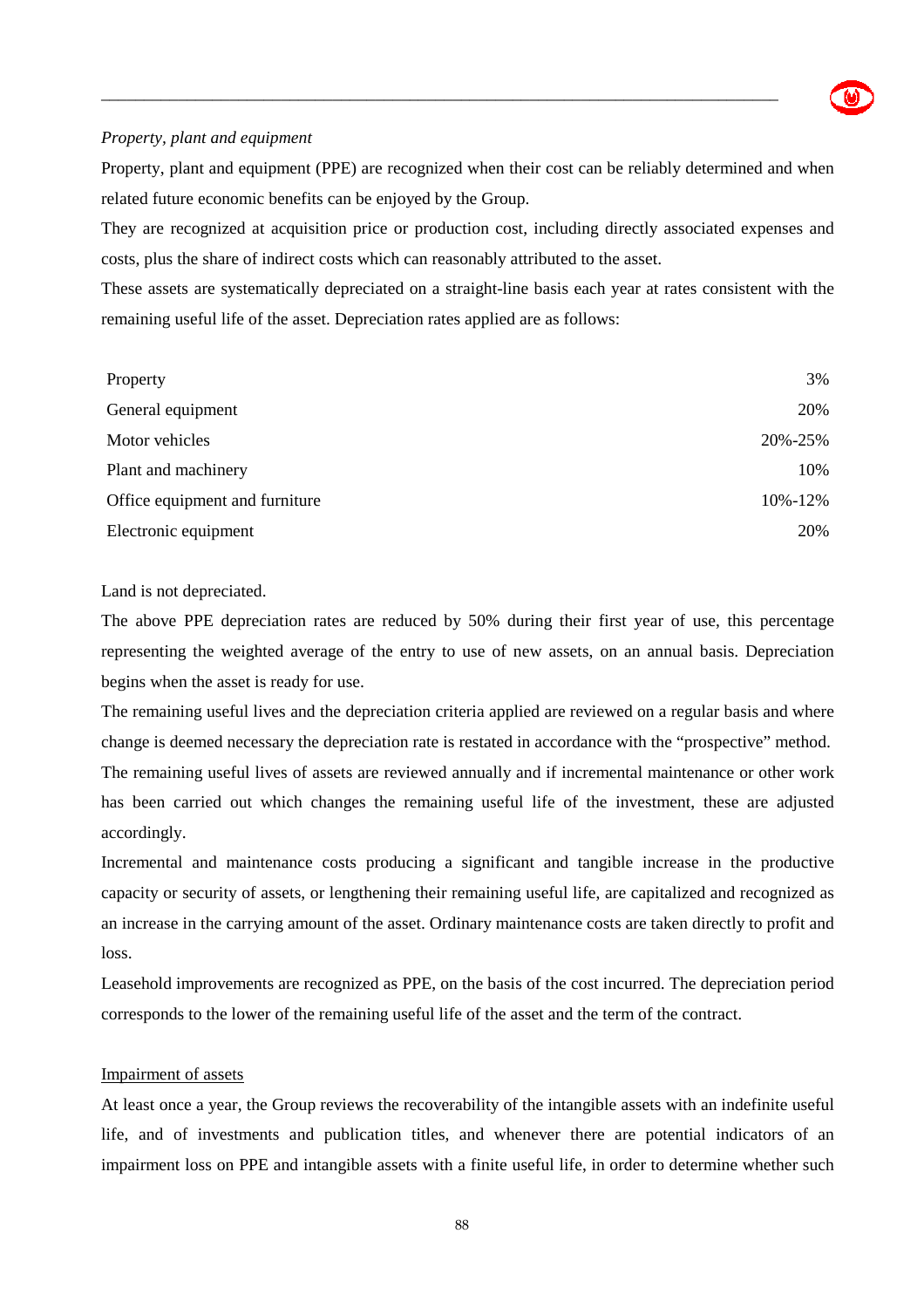

assets may have suffered an impairment loss. When such indicators are present, the carrying amount of the asset is reduced to reflect recoverable amount. The recoverable amount of an asset is the greater of its fair value less costs to sell, and its value in use. The fair value of a listed investment is determined according to its market price at the reporting date, in case the Stock Market price is considered to represent the effective value of the investment. In the absence of market values, estimates and valuation methods are applied based on data which is in any case evident on the market. To determine an asset's value in use, the Group calculates the present value of future estimated cash flows, inclusive of tax, by applying a pre-tax discount rate which reflects the current market valuation, including the time value of money and the specific risks inherent to the asset.

\_\_\_\_\_\_\_\_\_\_\_\_\_\_\_\_\_\_\_\_\_\_\_\_\_\_\_\_\_\_\_\_\_\_\_\_\_\_\_\_\_\_\_\_\_\_\_\_\_\_\_\_\_\_\_\_\_\_\_\_\_\_\_\_\_\_\_\_\_\_\_\_\_\_\_\_\_\_\_

Excluding goodwill, when the impairment loss on the value of an asset no longer applies or is reduced, the carrying amount of the asset is increased up to the new estimated recoverable amount, and may not exceed the amount which would have been determined had no impairment loss been recognized.

#### Current assets and liabilities

#### *Inventories*

Inventories are measured at the lower of the purchase or production cost, including all directly attributable expenses, net of discounts and allowances, calculated using the weighted average cost method, and estimated realizable value. Estimated realizable value takes into account any production and direct sales costs. Inventories are adjusted for obsolete and slow moving items through a specific write-down provision.

#### *Receivables*

Trade and other receivables are recognized at their estimated realizable value.

#### *Financial assets*

They are recognized and derecognized on the basis of their trade date. They are initially measured at cost, including all direct expenses associated with their acquisition.

At the subsequent reporting date, the financial assets that the Group has the intention and ability to hold to maturity (shares held-to-maturity) are recognized at amortized cost, net of any impairment losses.

Investments other then those held to maturity are classified as held for trading or available for sale and are measured at the end of each period at their fair value. When financial assets are held for trading, gains and losses arising from fair value changes are recognized in profit and loss. In the case of available-for-sale financial assets, gains and losses arising from fair value changes are taken directly to equity until they are sold or are impaired; in this case the gains or losses previously taken to equity are recognized in profit and loss.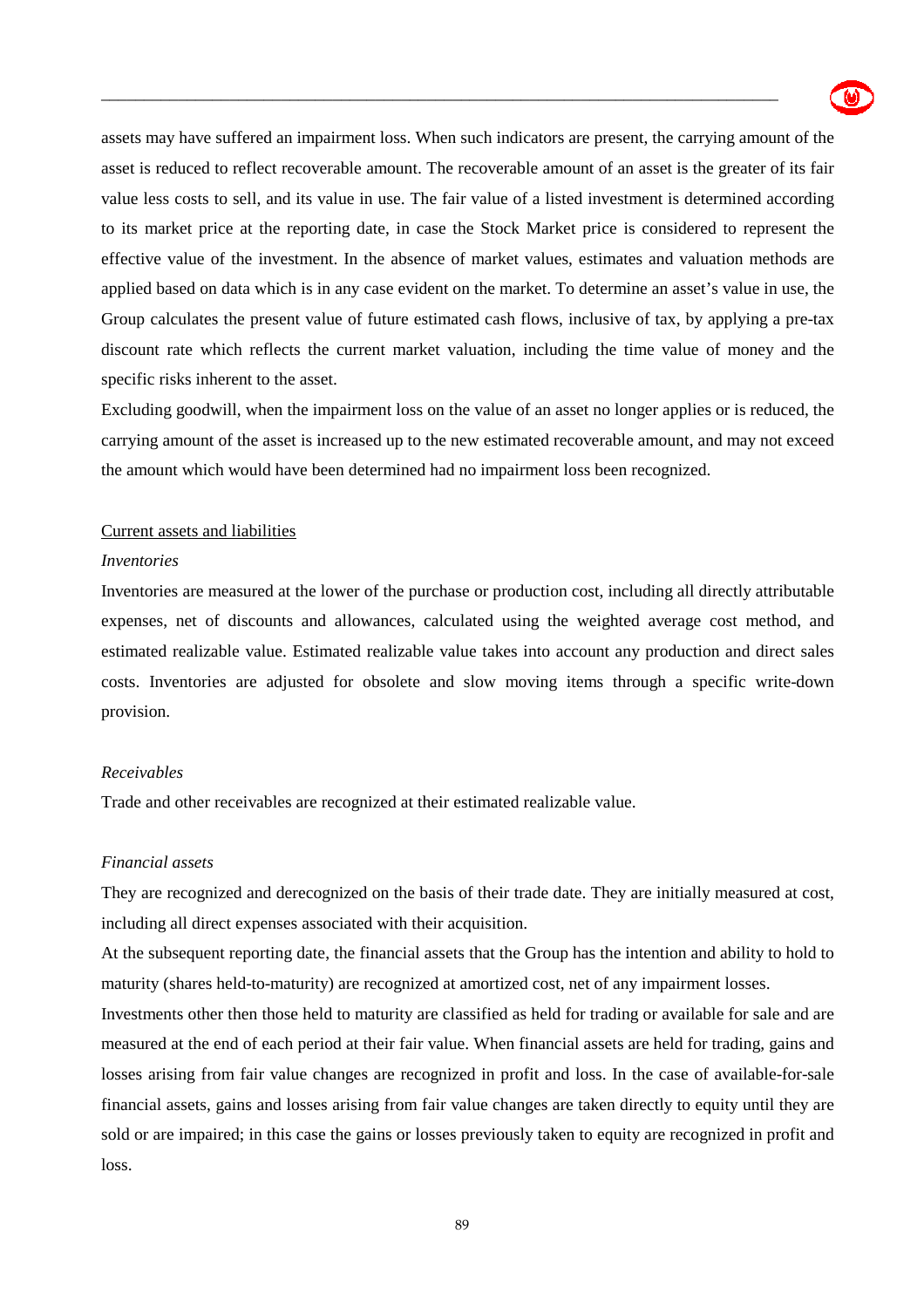

Valuations are regularly carried out to check whether there is any objective evidence that an investment, whether taken individually or as a group of investments, may have suffered an impairment loss. In the existence of such evidence, impairment losses are recognized in profit and loss.

\_\_\_\_\_\_\_\_\_\_\_\_\_\_\_\_\_\_\_\_\_\_\_\_\_\_\_\_\_\_\_\_\_\_\_\_\_\_\_\_\_\_\_\_\_\_\_\_\_\_\_\_\_\_\_\_\_\_\_\_\_\_\_\_\_\_\_\_\_\_\_\_\_\_\_\_\_\_\_

#### *Cash and cash equivalents*

This item comprises cash, bank current accounts and on demand, and other short-term highly liquid financial investments which are easily convertible to cash and are not subject to the risk of significant changes in value.

#### *Borrowings, bank loans and bank overdrafts*

Interest-bearing bank loans and bank overdrafts are recognized based on the amounts cashed, net of transaction costs, and subsequently measured at amortized cost using the current interest rate method.

#### *Trade payables*

These are recognized at their nominal amount.

#### Equity

#### *Treasury shares*

Treasury shares are measured at historical cost and are recognized in equity. The result of the subsequent sale of treasury shares is recognized directly as a change in equity.

#### *Dividends paid*

Dividends payable are recognized as a change in equity in the year they are approved by the Shareholders' Meeting or by the Board of Directors in the event of an interim dividend, pursuant to art. 2433 bis of the Italian Civil Code.

#### Provisions for risk and charges

Provisions for risk and charges are recognized when the Group has a legal or constructive obligation resulting from a past event and for which a probability exists for the fulfillment of that obligation. The provisions reflect the best estimate of costs based on information currently available in order to fulfill the obligation at the reporting date, and are discounted when the effect is significant.

#### Use of estimates

The preparation of the financial statements and the notes thereto, in application of IFRS, requires that the Group carry out estimates and assumptions which affect the carrying amount of assets and liabilities and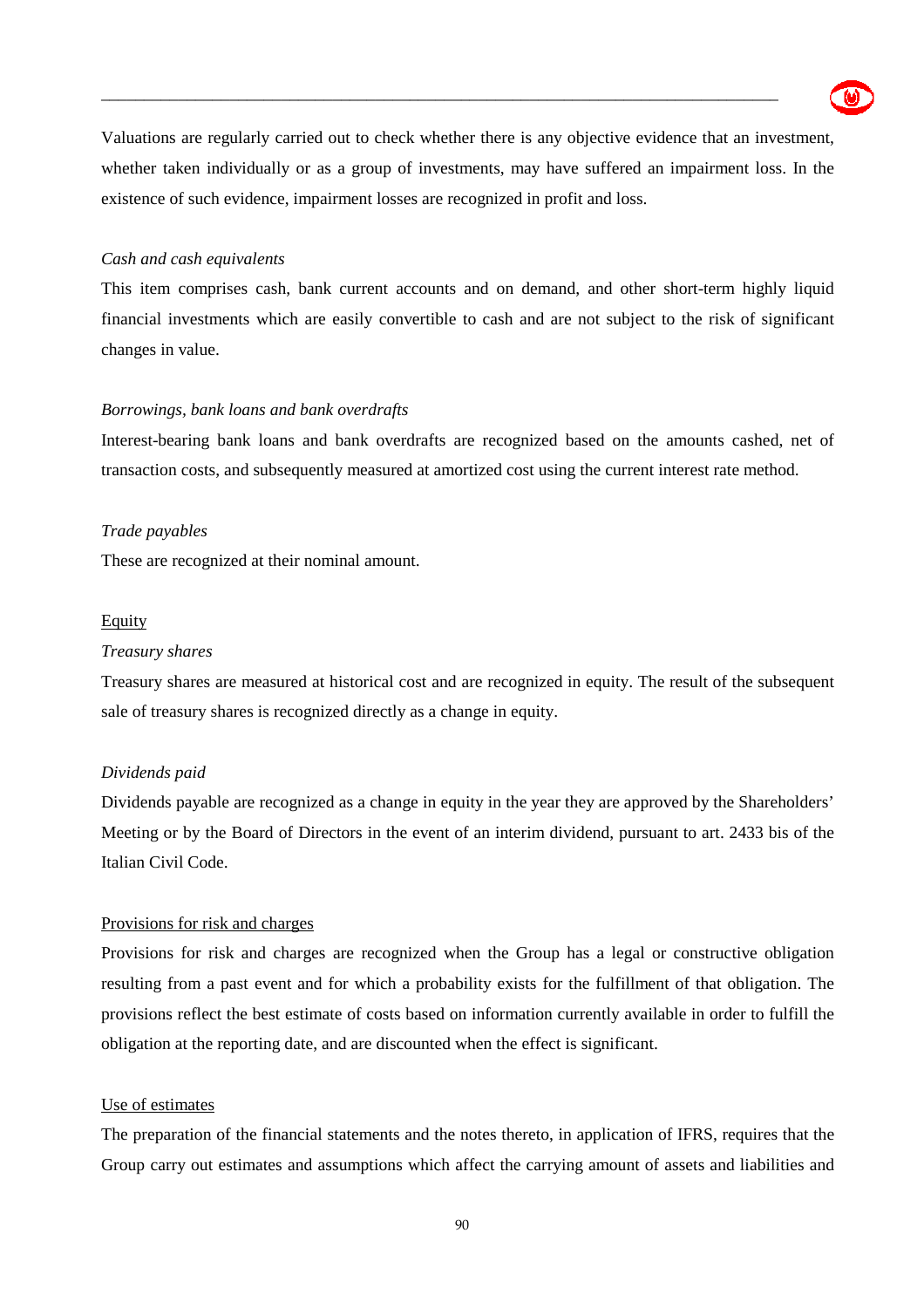

disclosure about assets and contingent liabilities at the reporting date. Estimates and assumptions used are based on experience and on other factors considered significant. Actual results could differ from these estimates. Estimates mainly relate to provisions for risks relating to receivables, obsolete inventory, publishing returns, investment measurements, amortization, depreciation, impairment of assets, taxation, provisions for risk and charges, and contingent liabilities.

\_\_\_\_\_\_\_\_\_\_\_\_\_\_\_\_\_\_\_\_\_\_\_\_\_\_\_\_\_\_\_\_\_\_\_\_\_\_\_\_\_\_\_\_\_\_\_\_\_\_\_\_\_\_\_\_\_\_\_\_\_\_\_\_\_\_\_\_\_\_\_\_\_\_\_\_\_\_\_

Estimates and assumptions are reviewed regularly and the effects of each variation therein are recognized in the profit and loss in the period in which the estimate was revised. The effects of such revisions are reflected in the periods on which they have effect, i.e. both in the current period, and in future periods, if relevant. In this context, the uncertainty factors in the short and medium economic term, which make it hard to predict a return to normal market conditions, have led to the need to make assumptions regarding future performance which are influenced by significant uncertainty, and the possibility of achieving results different from those estimated cannot be excluded for the next year, and which could therefore require adjustments to the carrying amount, even significant, although these are obviously neither currently quantifiable nor foreseeable.

The items most susceptible to these uncertainties are the allowance for impairment, inventory writedowns, non-current assets (intangible assets and investments), deferred tax assets, post-employment benefits and the provisions for risk and charges.

A summary follows of all critical measurement processes used and key assumptions made by management regarding the future in the process of applying accounting policies and that could have a significant effect on the amounts recognized in the consolidated financial statements and for which there is a risk that significant adjustments to the carrying amount of assets and liabilities could arise in the next financial period.

#### *Allowance for impairment*

The allowance for impairment reflects management's estimate regarding the losses on the portfolio of receivables from end customers. The allowance is estimated based on the losses expected by the Group, according to past experience for similar receivables, current and past due dates, losses and receipts arising from the careful monitoring of receivable management and from projections on market and economic conditions.

The persisting uncertainty factors in the short and medium economic term, along with the resulting credit squeeze, could result in a further deterioration of the financial conditions of Group debtors compared to the deterioration already considered in the quantification of the recognized allowance for impairment.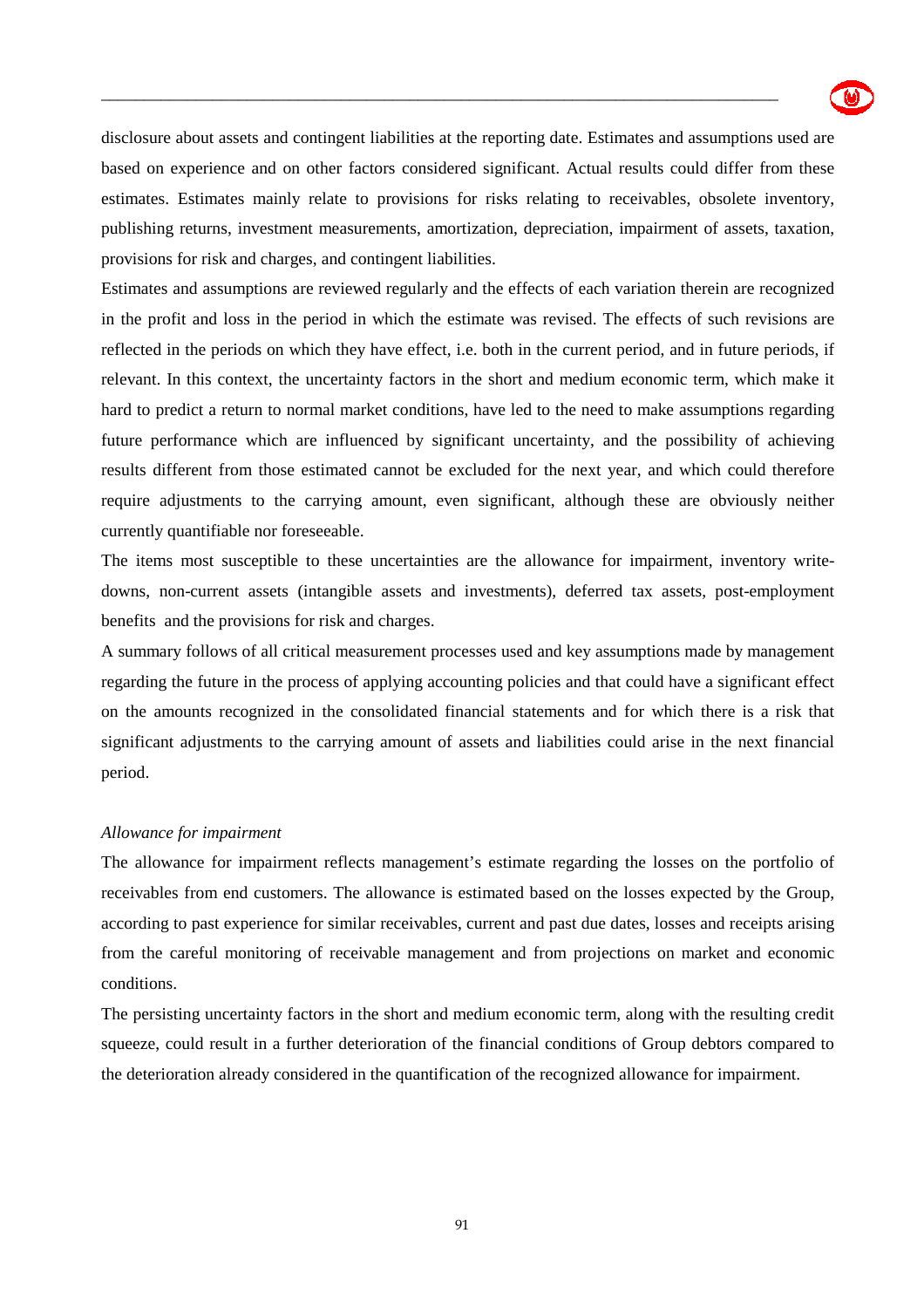

#### *Deferred tax assets*

Deferred tax assets are recognized to the extent to which it is considered probable that future taxable income will be generated to allow the utilization of deductible temporary differences. The realizable value of deferred tax assets is periodically reviewed according to the future taxable income foreseen in the Group's most recent plans.

\_\_\_\_\_\_\_\_\_\_\_\_\_\_\_\_\_\_\_\_\_\_\_\_\_\_\_\_\_\_\_\_\_\_\_\_\_\_\_\_\_\_\_\_\_\_\_\_\_\_\_\_\_\_\_\_\_\_\_\_\_\_\_\_\_\_\_\_\_\_\_\_\_\_\_\_\_\_\_

#### *Recoverable amount of non-current assets (including goodwill)*

Non-current assets include property, plant and equipment, intangible assets (including goodwill), investments and other financial assets. Management periodically reviews the carrying amount of the noncurrent assets held and used, and those of assets held for sale, as and when circumstances require such revision. This is performed by the comparison of the carrying amount of the asset and the greater of the fair value, less costs to sell, and value in use. Fair value is determined according to market prices. In the absence of market value, estimates and valuation models are used based on data available on the market. Value in use is determined based on the estimate of expected cash flows from the use or sale of the asset and is discounted using appropriate discount rates. When the carrying amount of a non-current asset has suffered an impairment loss, the Group recognizes an impairment loss equal to the positive difference between the greater of carrying amount of the asset and its recoverable amount from its use or sale, as determined according to the Group's most recent plans.

For the preparation of the consolidated financial statements at 31 December 2011, and in particular in the performance of impairment tests on intangible assets and property, plant and equipment, the different segments of the Group have taken into account the expected 2012 performance, whose assumptions and results are in line with the information disclosed in the section on "*events after the reporting period date"*. In addition, for the subsequent years of the plan, necessary adjustments have been cautiously made to take account of the deep market changes resulting from the current economic and financial crisis. No significant impairment was required based on such figures in the plan.

#### *Provisions for risk and charges*

The provisions for risk and charges relating to contingent liabilities of a legal or fiscal nature are made on the basis of estimates made by the Directors, on the basis of valuations made by the Company's legal and fiscal advisors on the probable charge that can be reasonably expected to fulfill the obligation.

#### Risk management

The main fiscal, legal and financial risks to which the Cairo Communication Group is exposed, as well as the policies put in place by Management for their management, are explained in notes 35 and 37. Reference is made to the Directors' Report for operational and business risks.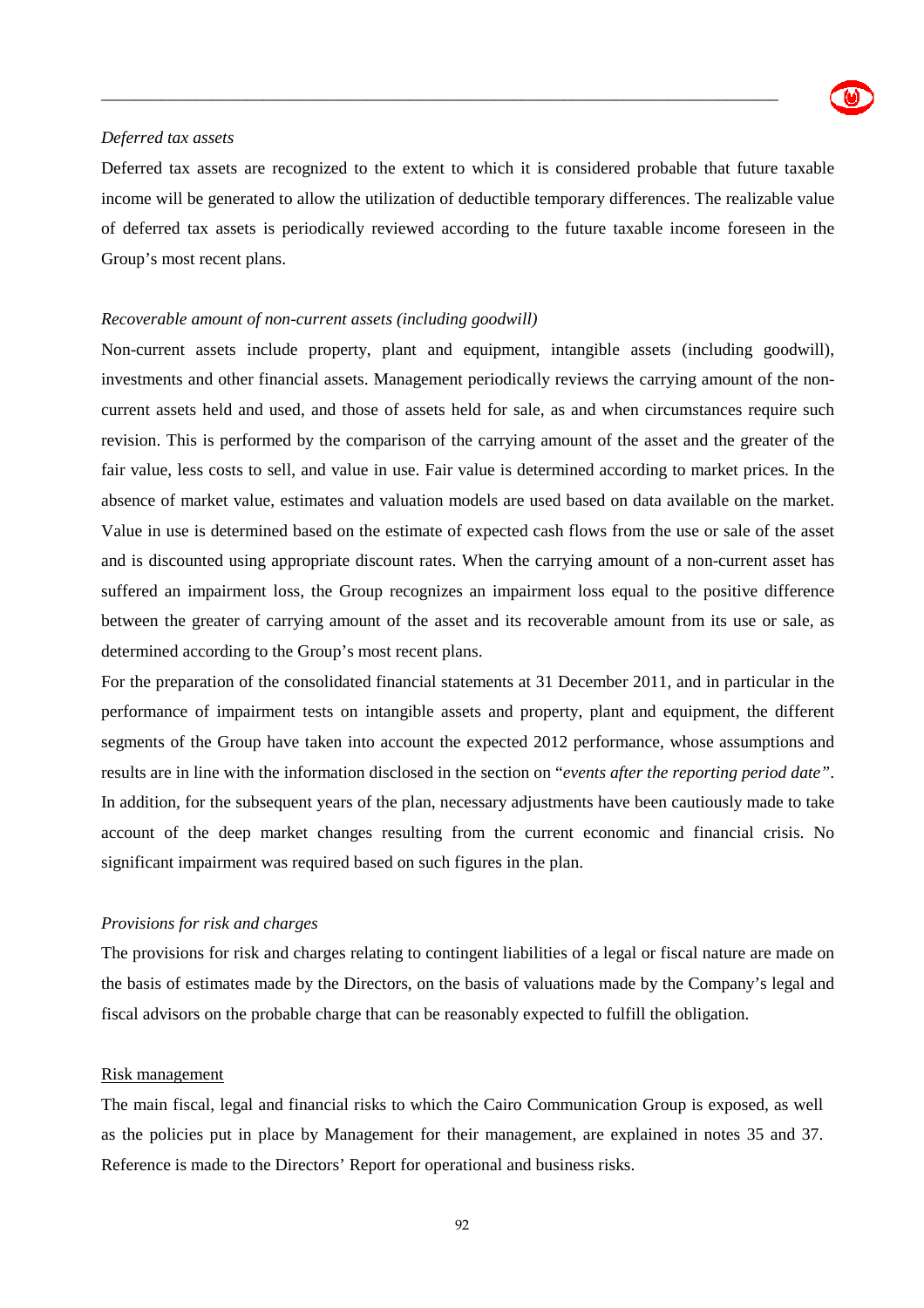#### **Accounting standards, amendments and interpretations applied from 1 January 2011**

\_\_\_\_\_\_\_\_\_\_\_\_\_\_\_\_\_\_\_\_\_\_\_\_\_\_\_\_\_\_\_\_\_\_\_\_\_\_\_\_\_\_\_\_\_\_\_\_\_\_\_\_\_\_\_\_\_\_\_\_\_\_\_\_\_\_\_\_\_\_\_\_\_\_\_\_\_\_\_

The following accounting standards, amendments and interpretations were applied for the first time by the Group starting from 1 January 2011:

- On 4 November 2009, the IASB issued a revised version of IAS 24 – *Related party disclosures*, which simplifies disclosure requirements for transactions with government related entities and clarifies the definition of related parties. Specifically, the definition of related parties also includes companies controlled by parties on which the reporting entity exercises, either directly or indirectly, significant influence. It also removes the asymmetry of disclosures in the financial statements of related parties, makes equal the position of persons and companies for the purposes of determining related party relationships and requires disclosure also on commitments received and granted to related parties. The amendments introduced with the revision are applicable from annual periods beginning on or after 1 January 2011. The adoption of the amendment produced no effect in terms of measurement of financial statements items and/or on the disclosure of related party transactions provided in the consolidated financial statements at 31 December 2011.

- On 6 May 2010, the IASB issued a series of improvements to the IFRS applicable as from 1 January 2011; the following are those indicated by IASB as variations involving changes in the presentation, recognition and measurement of financial statements, omitting those that will involve mere changes in terminology or editorial changes with a minimum accounting effect, or those that affect standards or interpretations that are not applied by the Group:

- IFRS 3 (2008) *Business Combinations*: the amendment clarifies that the components of noncontrolling interests that do not entitle owners to receive a proportionate share of the subsidiary's net assets must be measured at fair value or under the requirements of applicable accounting standards. Therefore, for instance, a stock option plan granted to employees must be measured, in the event of a business combination, in accordance with IFRS 2 and the equity share of a convertible debt instrument must be measured in accordance with IAS 32. Furthermore, the Board has discussed the share-based payment plans that are replaced as part of a business combination, by adding specific guidance to clarify the accounting treatment.
- IFRS 7 *Financial instruments: disclosures*: the improvement emphasizes interaction between qualitative and quantitative disclosures required by the standard regarding the nature and extent of risks arising from financial instruments. This should help users of financial statements to evaluate an entity's exposure to risks to financial instruments. Disclosure has been deleted for financial assets past due which have been renegotiated or impaired and for information regarding the fair value of collateral.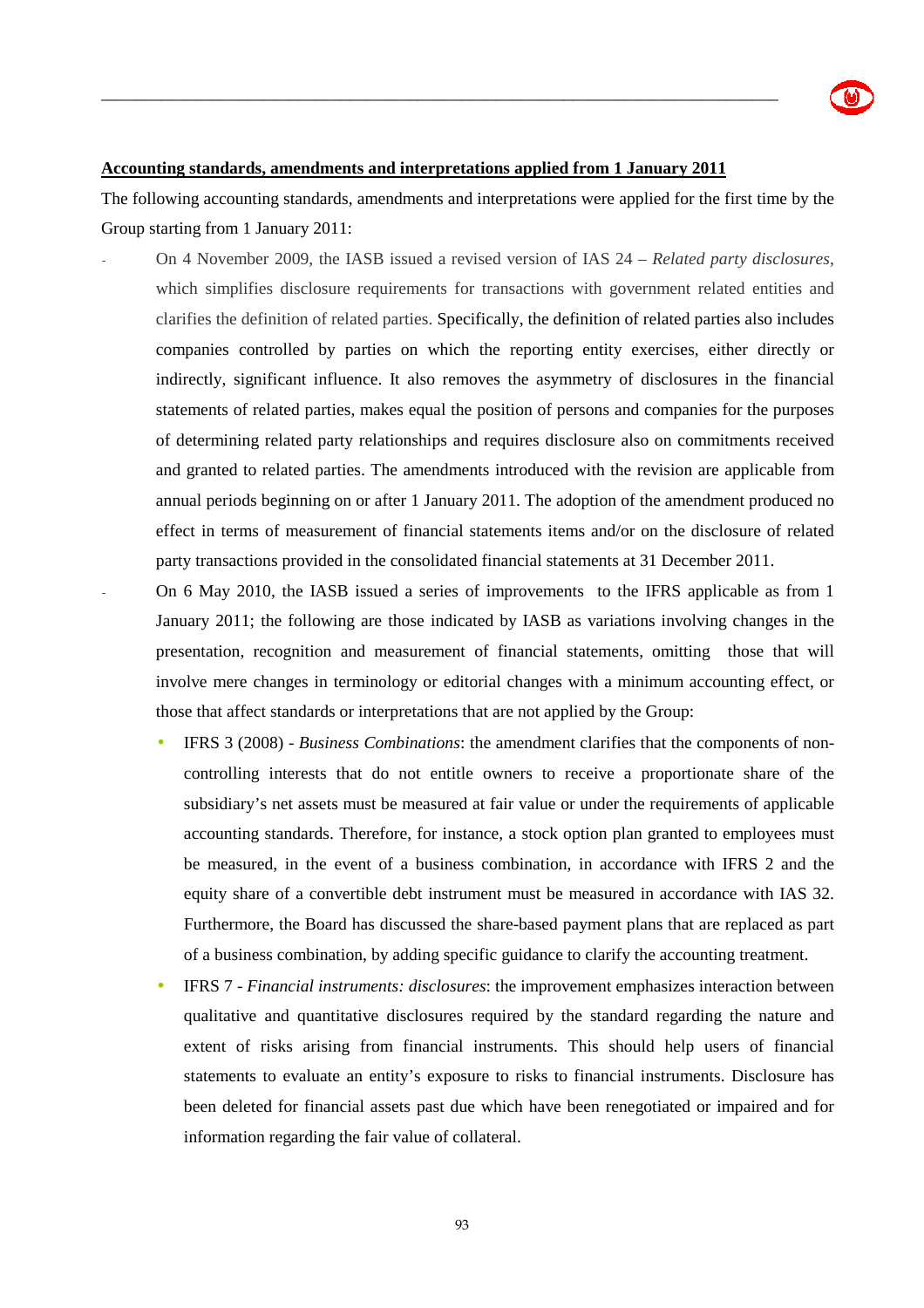

• IAS 1 *- Presentation of financial statements*: the improvement requires an entity to provide a reconciliation of changes in each component of equity in the notes to the financial statements or in the financial statements.

The following amendments and improvements, effective as from 1 January 2011, govern circumstances that are alien to the Group at the date of these consolidated financial statements, but could have accounting effects on future transactions or agreements:

\_\_\_\_\_\_\_\_\_\_\_\_\_\_\_\_\_\_\_\_\_\_\_\_\_\_\_\_\_\_\_\_\_\_\_\_\_\_\_\_\_\_\_\_\_\_\_\_\_\_\_\_\_\_\_\_\_\_\_\_\_\_\_\_\_\_\_\_\_\_\_\_\_\_\_\_\_\_\_

- Amendment to IAS 32 *Financial instruments: Presentation* issued on 8 October 2009 and applicable retrospectively as from 1 January 2011;
- IFRIC 14 *Prepayments of a minimum funding requirement*, issued on 26 November 2009 and applicable as from 1 January 2011;
- IFRIC 19 *Extinguishing financial liabilities with equity instruments*, issued on 26 November 2009 and applicable as from 1 January 2011;
- Amendment to IFRS 1 and IFRS 7 *Financial Instruments: disclosures*. Limited exemption from comparative IFRS 7 disclosure for first-time adopters, amendments to IFRS 1 and IFRS 7.

### **Accounting standards, amendments and interpretations yet to apply and not adopted early by Cairo Communication**

On 7 October 2010, the IASB issued several amendments to IFRS 7 – *Financial instruments: improved disclosures*, to be applied for annual periods starting from or after 1 July 2011. The amendments were issued to improve the understanding of transfers of financial assets and the possible effects arising from risks associated with the continuing involvement of the entity that has transferred such assets. The amendments require further information in the event a disproportionate amount of transfer transactions is undertaken around the end of the year.

Moreover, at the date of these consolidated financial statements, the relevant EU bodies have yet to complete the endorsement process for application of the amendments and standards listed below:

- On 12 November 2009, the IASB issued IFRS 9 – *Financial instruments: recognition and measurement of financial assets* applicable as from 1 January 2013, amended on 28 October 2010. The publication is the opening part of a process that aims to overhaul IAS 39. The new standard uses a single approach and is based on how a company manages its financial instruments and the contractual cash flows of the financial assets to determine the measurement methodology replacing IAS 39. For financial liabilities, instead, the main change made regards accounting of fair value changes of a financial liability designated as financial liability measured at fair value through profit or loss, in the event these are attributable to changes in the credit risk of the liability. Based on this new standard, changes must be presented in other comprehensive income and expense and no longer in the income statement.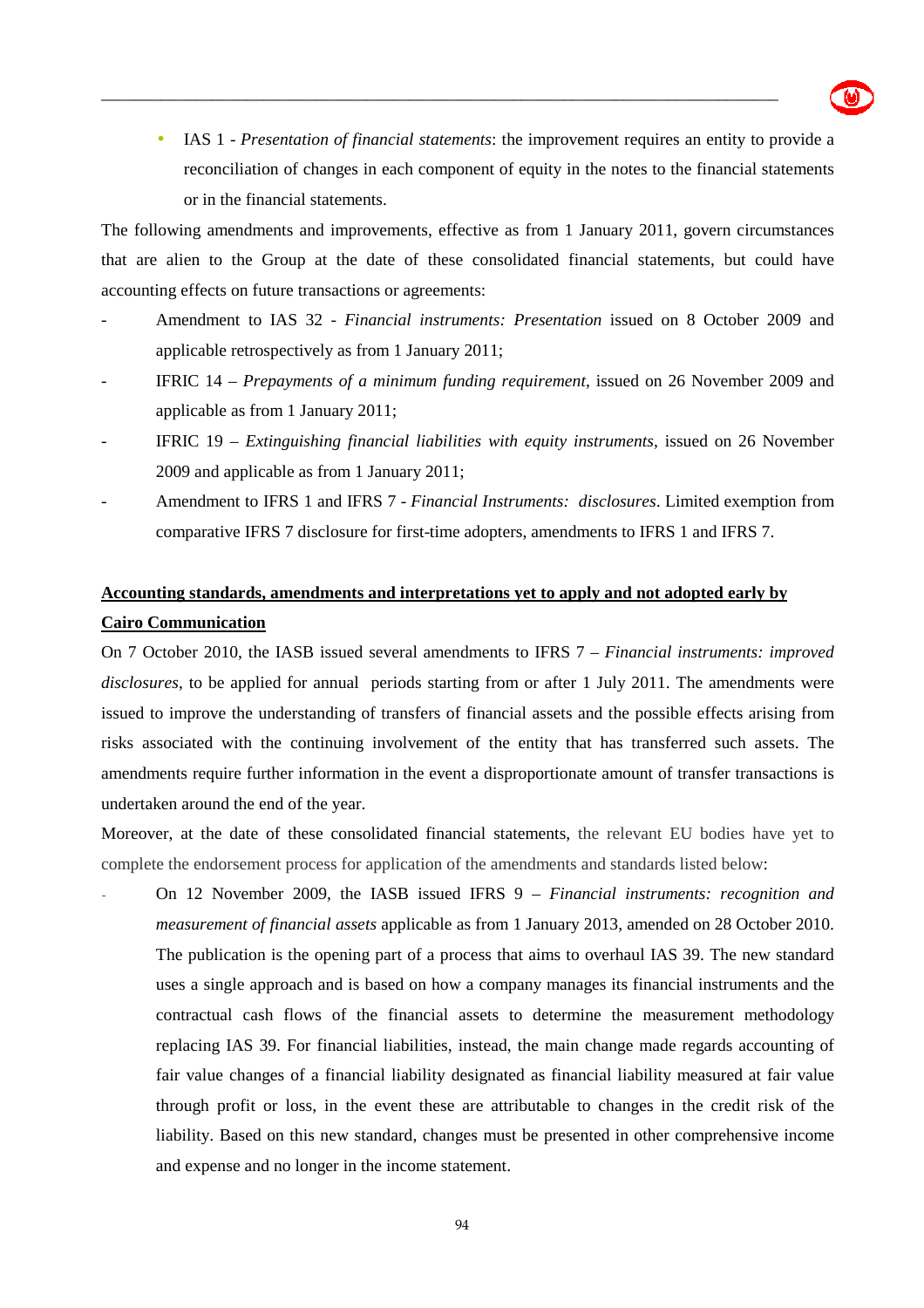

#### On 20 December 2010, the IASB issued:

- a narrow amendment to IFRS 1 – *First-time adoption of International Financial Reporting Standards (IFRS)* to cancel reference to the date of 1 January 2004 it contained and described as the date of transition to IFRS, and to provide guidance on the presentation of the financial statements in compliance with IFRS following a period of severe hyperinflation. These amendments will be applicable as from 1 July 2011;

- a narrow amendment to IAS 12 *Income tax* addressing the issue of measuring deferred tax as arising from continuing operations depending on whether the company expects to recover the carrying amount of the asset through use or sale. As a result of the amendment, SIC-21 – *Income taxes – Recovery of Revalued Non-Depreciable Assets* will no longer be applicable. The amendment is applicable as from 1 January 2012.
- On 12 May 2011, the IASB issued IFRS 10 *Consolidated Financial Statements*, which will replace SIC 12 - *Consolidation - Special Purpose Entities* and parts of IAS 27 *- Consolidated and Separate Financial Statements*, which will be renamed *Separate Financial Statements* and will regulate the accounting treatment of equity investments in separate financial statements. The new standard builds on existing standards, identifying the concept of control as the decisive factor for the purposes of consolidation of a company in the consolidated financial statements of the parent. It also provides guidance to determine the existence of control when this is difficult to ascertain. The standard is retrospectively applicable as from 1 January 2013.
- On 12 May 2011, the IASB issued IFRS 11 *Joint Arrangements*, which will replace IAS 31 *Interests in Joint Ventures* and SIC 13 – *Jointly Controlled Entities* – *Non-Monetary Contributions by Venturers*. The new standard provides criteria for the identification of joint arrangements based on the rights and obligations arising from such arrangements rather than on their legal form, and establishes the equity method as the sole method of accounting in consolidated financial statements for joint ventures. The standard is retrospectively applicable as from 1 January 2013. Following issue of the standard, IAS 28 – *Investments in Associates* has been amended to comprise, within its scope of application, from the date it comes into effect, also investments in joint ventures.
- On 12 May 2011, the IASB issued IFRS 12 *Disclosure of Interests in Other Entities*, a new standard which specifically envisages the disclosure to be provided on all types of interests, including those in subsidiaries, joint arrangements, associates, special purpose entities and other unconsolidated special purpose vehicles. The standard is retrospectively applicable as from 1 January 2013.
- On 12 May 2011, the IASB issued IFRS 13 *Fair Value Measurement*, which clarifies how to calculate fair value for the purposes of financial reporting and is applicable to all IFRS that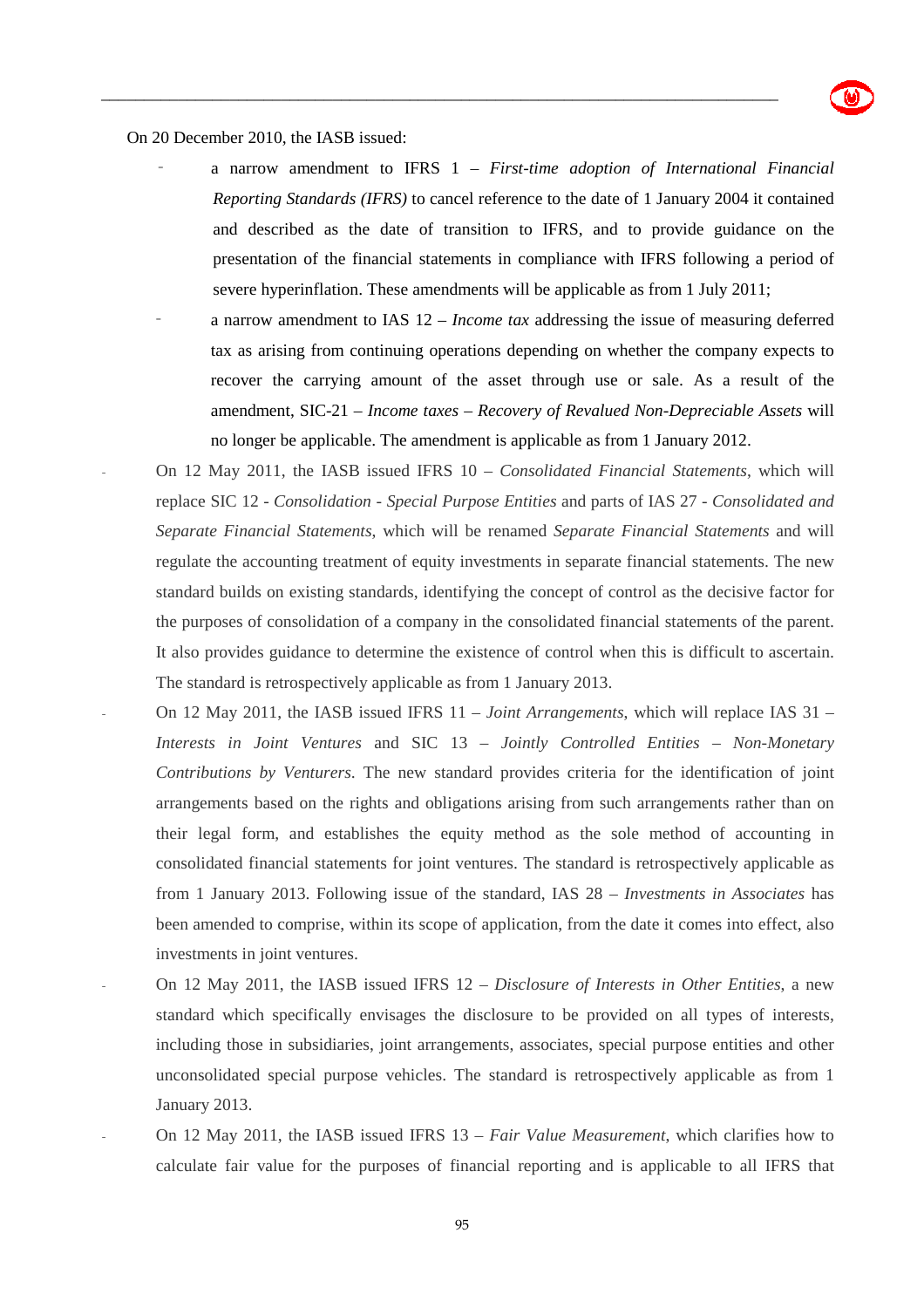

require or allow fair value measurement or disclosures based on fair value. The standard is prospectively applicable as from 1 January 2013.

\_\_\_\_\_\_\_\_\_\_\_\_\_\_\_\_\_\_\_\_\_\_\_\_\_\_\_\_\_\_\_\_\_\_\_\_\_\_\_\_\_\_\_\_\_\_\_\_\_\_\_\_\_\_\_\_\_\_\_\_\_\_\_\_\_\_\_\_\_\_\_\_\_\_\_\_\_\_\_

- On 16 June 2011, the IASB issued an amendment to IAS 1 *Presentation of Financial Statements* requiring entities to group items presented in OCI (Other Comprehensive Income) based on whether they are potentially re-classifiable subsequently to profit and loss. The amendment is applicable to annual periods beginning on or after 1 July 2012.
- On 16 June 2011, the IASB issued an amendment to IAS 19 *Employee Benefits* that eliminates the option of deferring recognition of actuarial gains and losses via the corridor approach, requiring presentation, in the statement of financial position, of the fund's deficit or surplus and recognition in the profit and loss of cost components relating to service and net financial expense, and recognition of actuarial gains and losses stemming from re-measurement of liabilities and assets among Other income (expense). In addition, the return on assets included in net financial expense must be calculated on the basis of the discount rate for liabilities and no longer on the basis of the rate of return expected for assets. Lastly the amendment introduces new disclosures to be provided in the notes to financial statements. The amendment is retrospectively applicable to annual periods beginning on or after 1 January 2013.
- On 16 December 2011, the IASB issued amendments to IAS 32 *Financial Instruments: Presentation*, to clarify the application of certain criteria for offsetting financial assets against financial liabilities included in IAS 32. The amendments are retrospectively applicable to annual periods beginning on or after 1° January 2014.
- On 16 December 2011, the IASB issued amendments to IFRS 7 *Financial Instruments: Disclosures*. The amendment requires disclosures about the effect or potential effect of offsetting of financial assets against financial liabilities on an entity's financial position. The amendments are applicable to the annual periods beginning on or after 1 January 2013 and to interim periods following such date. Disclosure is to be provided retrospectively.

The following amendments and interpretations, not yet applicable, are deemed irrelevant for the Group as they govern circumstances that do not appear at the reporting date:

- IFRIC 20 - *Stripping costs in the production phase of a surface mine.*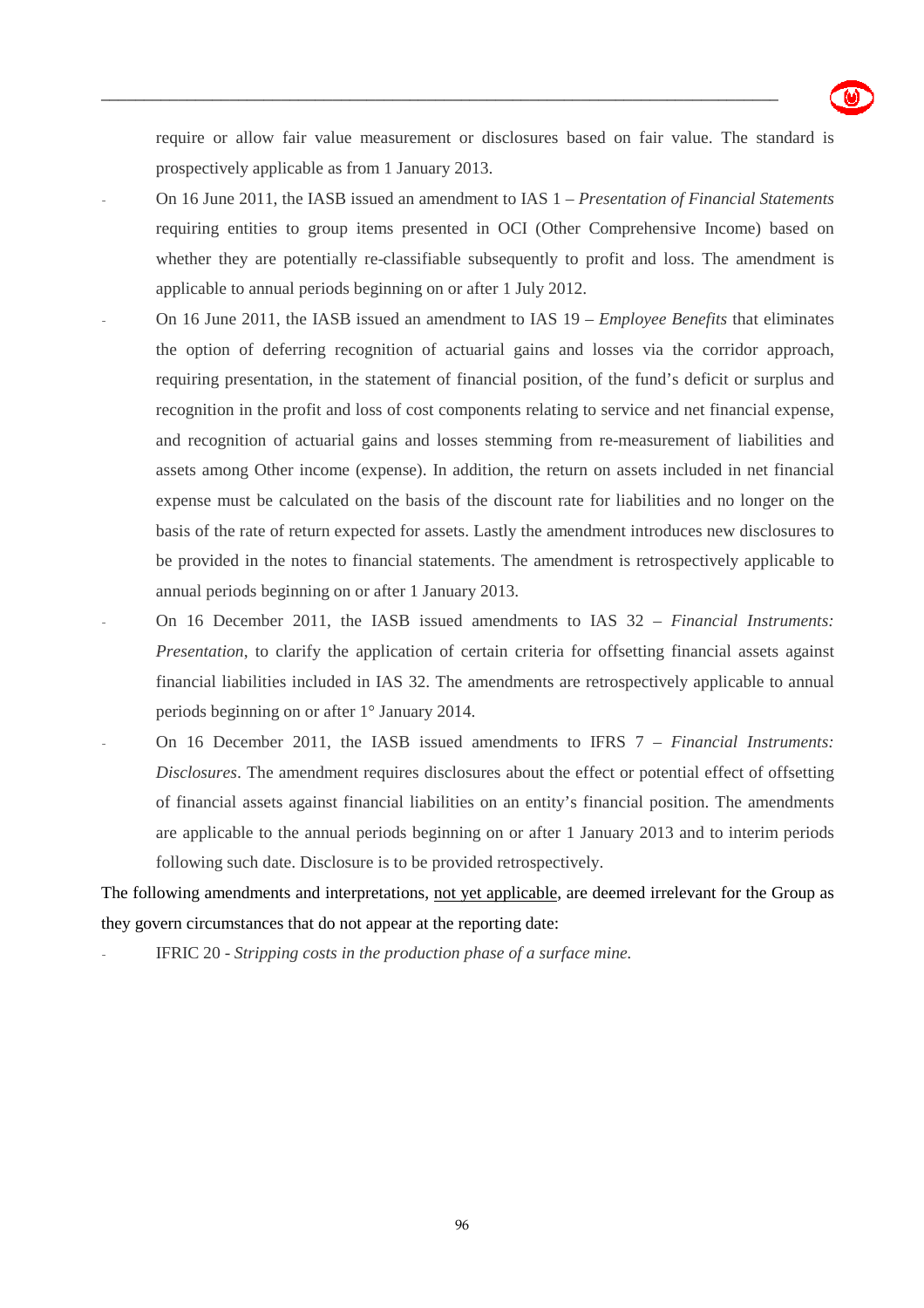### **NOTES TO THE CONSOLIDATED INCOME STATEMENT**

#### **1. Revenues**

In order to provide a more complete view, and in consideration of the specifics of the sector, gross revenue, agency discounts and net revenue are analyzed as follows.

\_\_\_\_\_\_\_\_\_\_\_\_\_\_\_\_\_\_\_\_\_\_\_\_\_\_\_\_\_\_\_\_\_\_\_\_\_\_\_\_\_\_\_\_\_\_\_\_\_\_\_\_\_\_\_\_\_\_\_\_\_\_\_\_\_\_\_\_\_\_\_\_\_\_\_\_\_\_\_

| $(\epsilon$ thousands)       | 2011     | <b>2010</b> |  |
|------------------------------|----------|-------------|--|
| Gross revenue                | 316,635  | 271,456     |  |
| Advertising agency discounts | (35,086) | (27, 896)   |  |
| Revenue, net                 | 281,549  | 243,560     |  |

Revenue is realized exclusively in Italy and an analysis by geographical area is pointless. An analysis of revenue by business segment is provided in note 14.

Gross revenue can be analyzed as follows:

|                                           | 2011    | 2010    |
|-------------------------------------------|---------|---------|
| TV advertising                            | 201,768 | 155,058 |
| Print media advertising                   | 41,253  | 39,092  |
| Stadium signage and electronic billboards | 2,094   | 1,571   |
| Internet advertising                      | 1,332   | 1,120   |
| Magazine sales                            | 66,838  | 70,978  |
| Subscriptions                             | 3,126   | 2,883   |
| Books and catalogues                      | 1,377   | 1,970   |
| VAT relating to publications              | (1,253) | (1,303) |
| Other                                     | 100     | 87      |
| <b>Total gross revenue</b>                | 316,635 | 271,456 |

As illustrated more in detail in the Directors' Report, in 2011:

TV advertising revenue (including La 7, La 7d, Sportitalia and the theme channels Cartoon Network, Boomerang and CNN), totaling Euro 201.8 million, were up 30.1% overall on 2010 (*AC Nielsen*: the TV advertising market in 2011 3.1% down on 2010). Specifically, advertising revenue on LA7, amounting to approximately Euro 167.5 million, was up 32.5% on 2010 and greatly exceeded the minimum annual contractual target of Euro (Euro 120 million) and the additional revenue target related to the share increase of the channel achieved by TIMedia with respect to the 3% share. In 2011, LA7 audience shares confirmed the trend that had started in autumn 2010 and increased by 24.4% (3.82% average all-day share versus 3.07% in 2010).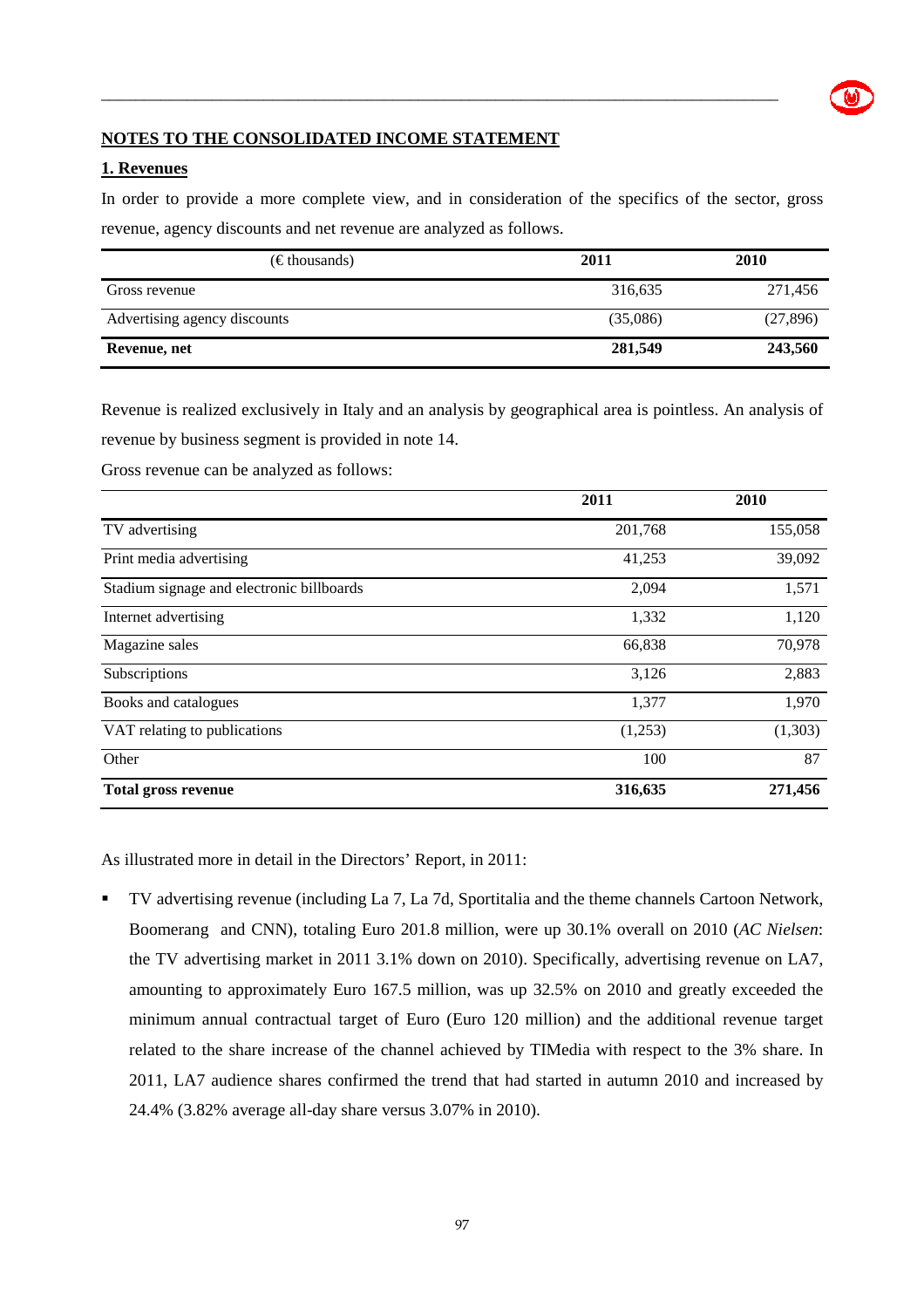

 magazine sales, amounting to Euro 66.8 million, were down 5.8% on 2010, due also to the lower amount of issues of "Settimanale Dipiù" on 2010 (52 instead of 53), causing a loss in revenue of approximately Euro 0.5 million, the cut price (from 1 Euro to 50 cents) of six issues of "Dipiù TV", with a loss in revenue of approximately Euro 1 million, and the cut price (from 70 cents to 50 cents) of three issues of "TV Mia", with a loss in revenue of approximately Euro 0.1 million;

\_\_\_\_\_\_\_\_\_\_\_\_\_\_\_\_\_\_\_\_\_\_\_\_\_\_\_\_\_\_\_\_\_\_\_\_\_\_\_\_\_\_\_\_\_\_\_\_\_\_\_\_\_\_\_\_\_\_\_\_\_\_\_\_\_\_\_\_\_\_\_\_\_\_\_\_\_\_\_

Group gross advertising revenue, which reached Euro 40.1 million, was up 5.3% on the same period of 2010 (Euro 38.1 million), despite one issue less of "Settimanale Dipiù" (*ACNielsen:* the magazine advertising market in 2011 down 3,7% on 2010).

\*\*\*

#### **2. Other revenue and income and non-recurring income from Cairo-Telepiù arbitration**

Other revenue and income

Other revenue can be analyzed as follows:

|                                     | 2011  | 2010  |
|-------------------------------------|-------|-------|
| Paper                               | 1,222 | 1,136 |
| <b>Technical services</b>           | 155   |       |
| Other revenue and prior year income | 1,190 | 1,691 |
| Total other revenue and income      | 2,567 | 2,871 |

"Other revenue and prior year income " mainly includes prior year income and not operating revenue.

#### Non-recurring income from Cairo-Telepiù arbitration

In the 2010 consolidated income statement, income arising from the Cairo-Telepiù arbitration, pending from 2004 and amounting to Euro 6,792 thousand, had been shown separately owing to its non-recurring nature and size, as illustrated in the 2010 annual financial report.

\*\*\*

#### **3. Changes in finished goods**

Changes in finished goods amount to a negative Euro 124 thousand (a negative Euro 35 thousand in 2010), and arise from the use of the magazine sales during the ordinary course of business relating to Cairo Editore S.p.A. and Cairo Publishing S.r.l.

\*\*\*

#### **4. Raw materials, consumables and supplies**

Raw materials relate to the activities of Cairo Editore and Cairo Publishing, and include the main items: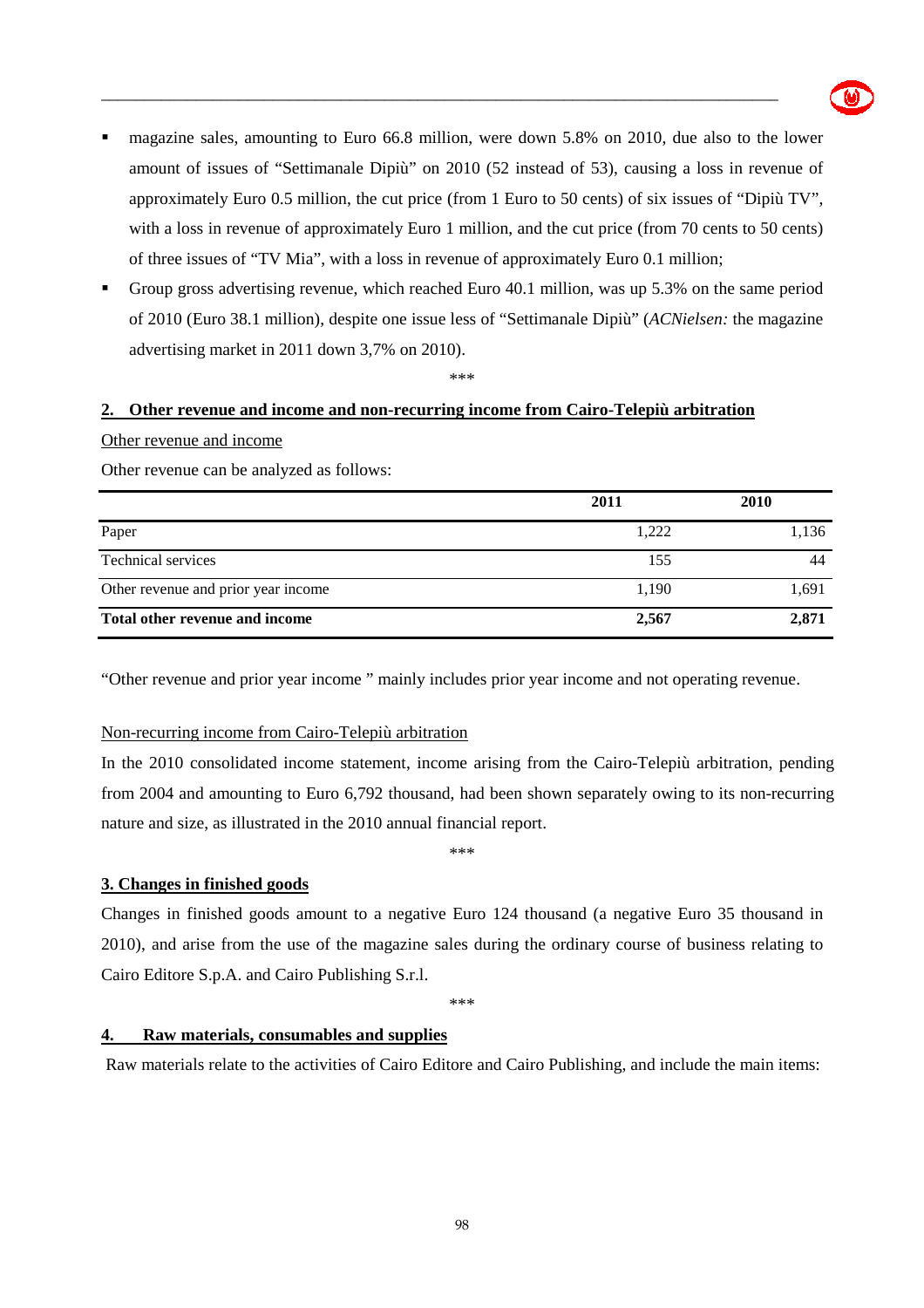

|                                                              | 2011   | <b>2010</b> |
|--------------------------------------------------------------|--------|-------------|
| Paper                                                        | 23.921 | 22,603      |
| Equipment and sundry materials                               | 1.141  | 1,317       |
| Change in inventory of paper, equipment and sundry materials | (561)  | 1,323       |
| Total raw materials, consumables and supplies                | 24,501 | 25,243      |

\_\_\_\_\_\_\_\_\_\_\_\_\_\_\_\_\_\_\_\_\_\_\_\_\_\_\_\_\_\_\_\_\_\_\_\_\_\_\_\_\_\_\_\_\_\_\_\_\_\_\_\_\_\_\_\_\_\_\_\_\_\_\_\_\_\_\_\_\_\_\_\_\_\_\_\_\_\_\_

\*\*\*

#### **5. Services**

As shown in the following chart, this item mainly comprises publishers' fees, agents' commissions and general and administrative costs, and can be analyzed as follows:

|                                    | 2011    | 2010    |
|------------------------------------|---------|---------|
| Publishers' fees                   | 133,146 | 108,476 |
| Media center fees                  | 5,580   | 3,763   |
| Agents' commissions                | 8,183   | 6,833   |
| <b>Technical costs</b>             | 377     | 399     |
| Administrative costs               | 5,227   | 5,425   |
| Consultancies and collaborations   | 11,962  | 12,406  |
| External processing                | 17,757  | 18,500  |
| Advertising and promotion          | 6,124   | 5,333   |
| Organizational costs and overheads | 4,632   | 4,732   |
| <b>Total services</b>              | 192,988 | 165,867 |

The variation in publishers' fees is in line with the growth in TV advertising revenue. Such increase is basically related to "media center fees" and "agents' commissions".

Publishers' fees include those for Torino Football Club related to the advertising concession agreement for the sale of stadium advertising space and of promotional-advertising sponsorship packages, except for "main sponsor" positionings, amounting to Euro 1.2 million.

The variation in "consultancies and collaborations" and "external processing" is ascribable to the costcutting measures mentioned in the Directors' Report, implemented starting from 2008 to increase the effectiveness and efficiency of production, publishing and circulation processes, which have allowed the Group to save cash with respect to the previous year.

\*\*\*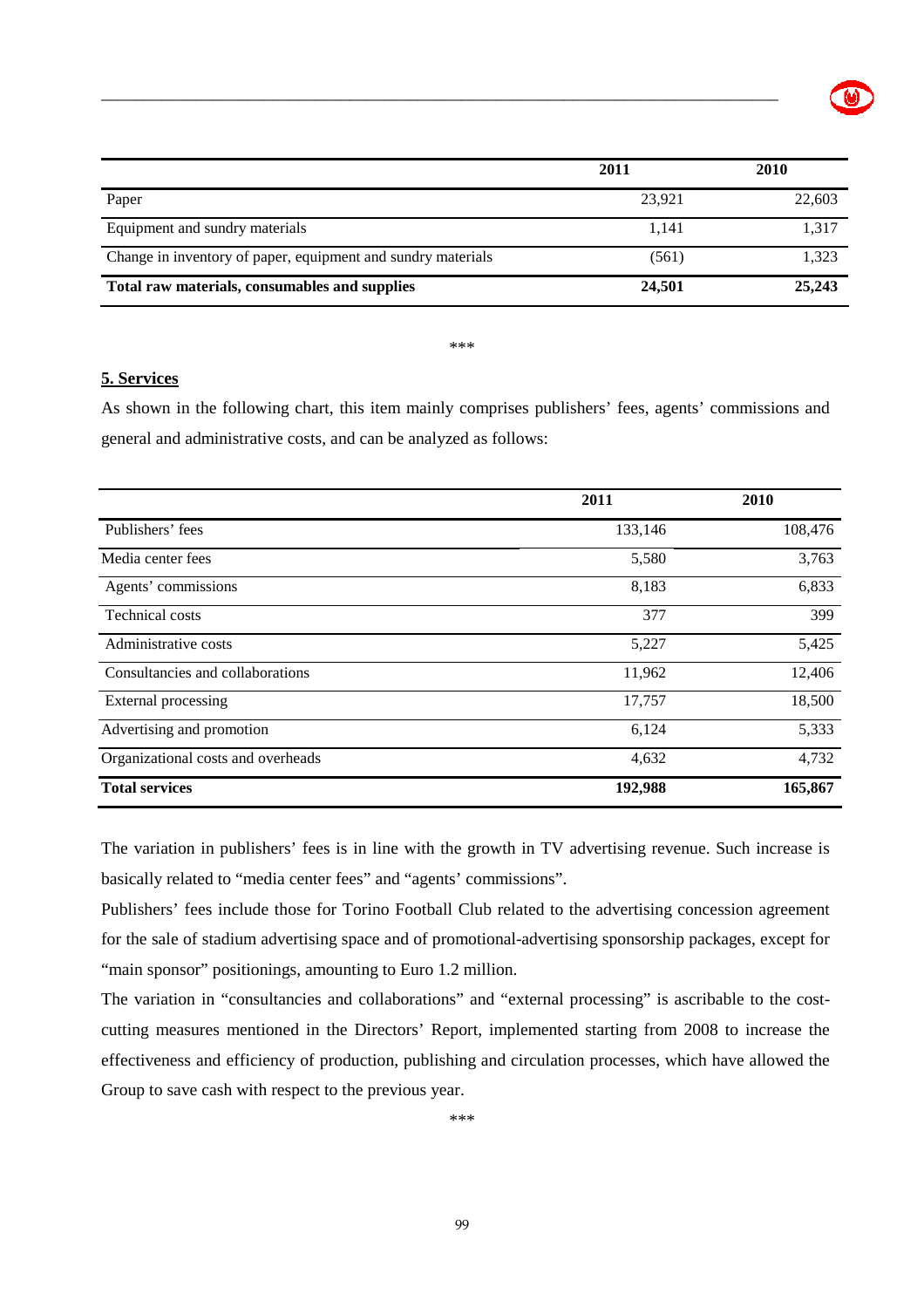

#### **6. Use of third parties assets**

The item amount to Euro 2,285 thousand (Euro 2,422 thousand in 2010) and mainly includes lease payments for property, office equipment and royalties for copyrights.

\_\_\_\_\_\_\_\_\_\_\_\_\_\_\_\_\_\_\_\_\_\_\_\_\_\_\_\_\_\_\_\_\_\_\_\_\_\_\_\_\_\_\_\_\_\_\_\_\_\_\_\_\_\_\_\_\_\_\_\_\_\_\_\_\_\_\_\_\_\_\_\_\_\_\_\_\_\_\_

\*\*\*

#### **7. Personnel expenses**

The item can be analyzed as follows:

|                                | 2011   | 2010   |
|--------------------------------|--------|--------|
| Wages and salaries             | 17,542 | 16,166 |
| Social security contributions  | 5,355  | 4,910  |
| Post-employment benefits       | 724    | 645    |
| Other expense                  | 9      | 32     |
| <b>Total personnel expense</b> | 23,630 | 21,753 |

The increase in personnel expenses in the advertising segment reflects the higher rate of contests and the sales incentives sheets, in consideration of the sharp rise in revenue.

\*\*\*

#### **8. Amortization, depreciation, provisions and impairment losses**

These can be analyzed as follows:

|                                                  | 2011  | 2010  |
|--------------------------------------------------|-------|-------|
| Amortization of intangible assets                | 459   | 567   |
| Depreciation of property, plant and equipment    | 383   | 406   |
| Allowance for impairment                         | 2,438 | 2,641 |
| Provisions for risk and charges                  | 304   | 124   |
| Total amortization, depreciation, provisions and |       |       |
| impairment losses                                | 3,584 | 3,738 |
| ***                                              |       |       |

#### **9. Other operating costs**

These can be analyzed as follows

|                                                          | 2011  | 2010  |
|----------------------------------------------------------|-------|-------|
| Deductible and non-deductible taxes paid during the year | 148   | 164   |
| Prior years expenses                                     | 543   | 523   |
| Other                                                    | 389   | 391   |
| <b>Total other operating costs</b>                       | 1,080 | 1,078 |

\*\*\*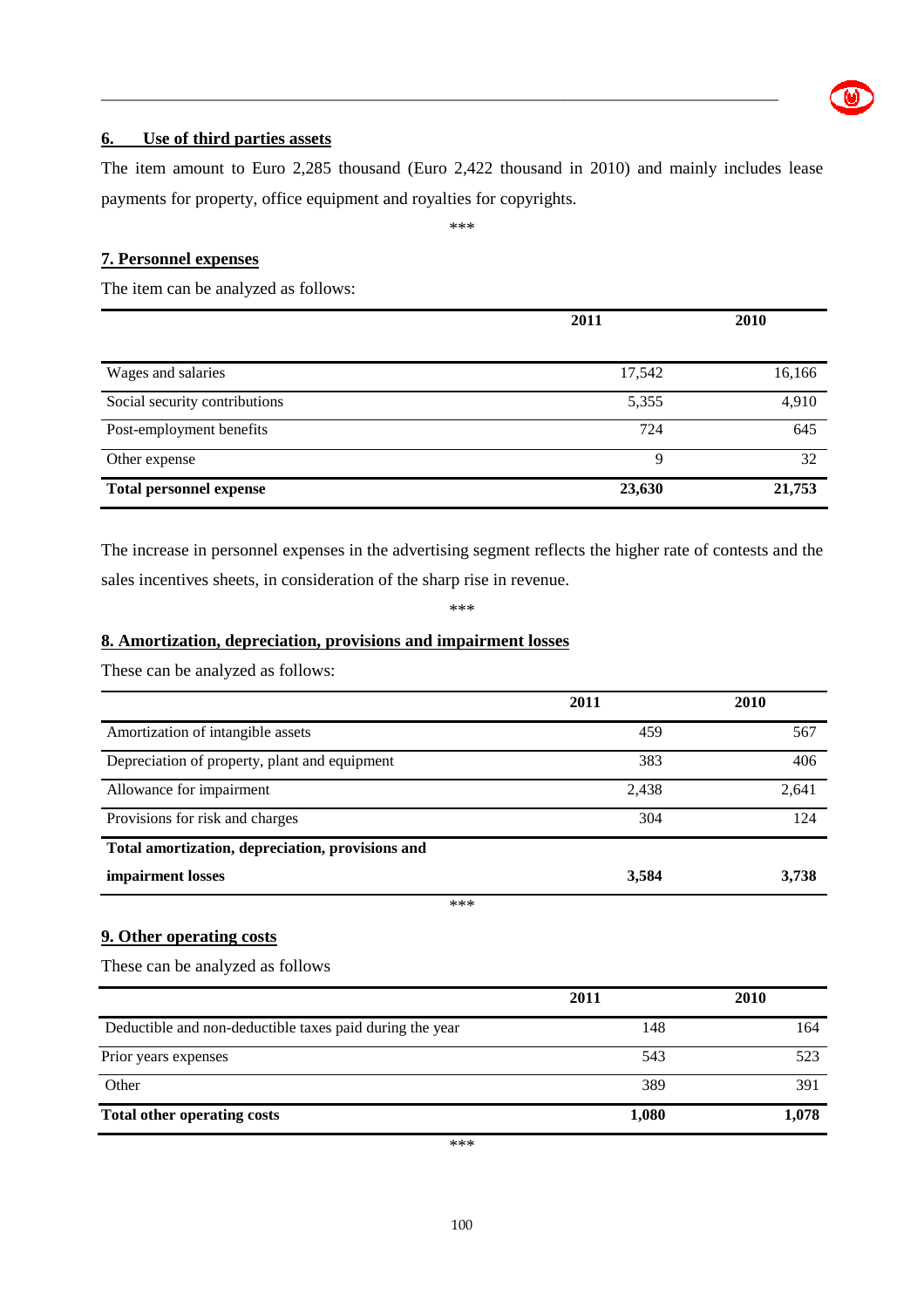#### **10. Loss on investments**

The loss of Euro 765 thousand refers to the impairment loss on the investment in the associate Dmail Group, measured with the equity method, as illustrated below in Note 18.

\_\_\_\_\_\_\_\_\_\_\_\_\_\_\_\_\_\_\_\_\_\_\_\_\_\_\_\_\_\_\_\_\_\_\_\_\_\_\_\_\_\_\_\_\_\_\_\_\_\_\_\_\_\_\_\_\_\_\_\_\_\_\_\_\_\_\_\_\_\_\_\_\_\_\_\_\_\_\_

\*\*\*

#### **11. Net financial income**

This item refers to financial income totaling Euro 1,444 thousand (Euro 458 thousand in 2010), net of financial expenses of Euro 117 thousand (Euro 109 thousand in 2010) analyzed as follows:

|                                            | 2011  | 2010  |
|--------------------------------------------|-------|-------|
| Interest income on bank and postal account | 1,411 | 441   |
| Other                                      | 33    | 17    |
| <b>Total financial income</b>              | 1,444 | 458   |
| Bank interest expense                      | (3)   | (4)   |
| Other                                      | (114) | (105) |
| <b>Total financial expense</b>             | (117) | (109) |
| Net financial income                       | 1,327 | 349   |

Interest income includes interest on fixed-term deposits in current accounts and on treasury bank accounts used to employ liquidity. The variation in net financial income is mainly ascribable to the variation in interest rates on 2010 (1.19% average 1-month Euribor rate in 2011 versus 0.57% in 2010).

\*\*\*

#### **12. Income tax**

This item can be analyzed as follows:

|                                  | 2011   | 2010   |
|----------------------------------|--------|--------|
| IRES for the year                | 10,854 | 10,091 |
| IRAP for the year                | 2,408  | 2,355  |
| Deferred tax income and expenses | (235)  | 194    |
| <b>Total income tax</b>          | 13,027 | 12,640 |

In accordance with relevant IFRS the deferred tax income of a number of Cairo Communication Group companies relates mainly to the accrual of provision pertaining to the year, but having deferred tax deductibility (allowance for impairment and provisions for risks and charges).

The reconciliation of the effective and theoretical tax charge can be analyzed as follows: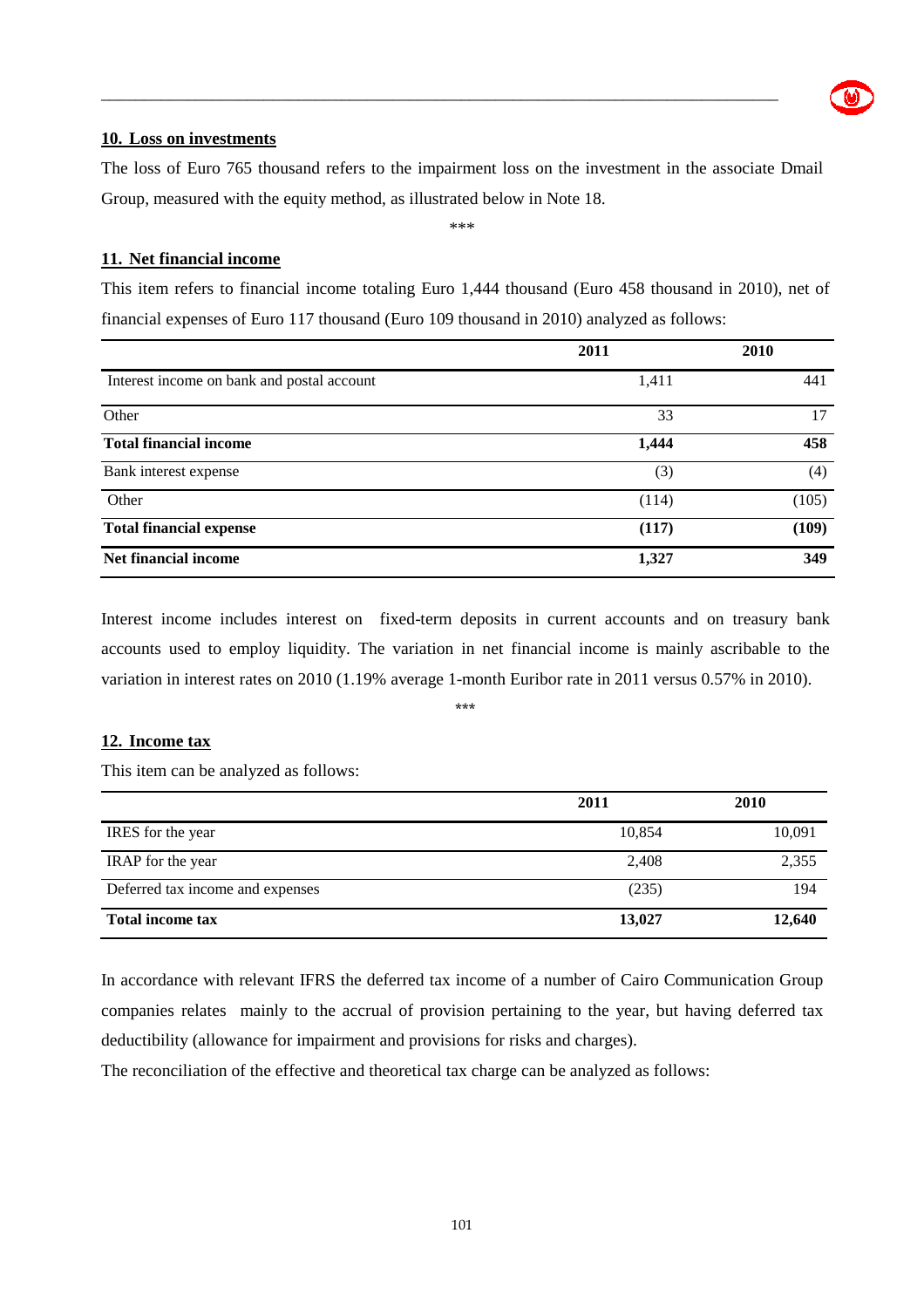

|                                                                                                     | 2011                     | 2010   |
|-----------------------------------------------------------------------------------------------------|--------------------------|--------|
| Pre-tax profit                                                                                      | 36,486                   | 33,437 |
| Theoretical income tax charge $(27.5\%)$                                                            | 10,034                   | 9,195  |
| Permanent tax variations                                                                            | 585                      | 1,278  |
| Net effect of tax release of reserves from merger of Cairo Editore-<br>Editoriale Giorgio Mondadori | $\overline{\phantom{a}}$ | (190)  |
| Irap                                                                                                | 2,408                    | 2,357  |
| Income tax                                                                                          | 13,027                   | 12,640 |

\_\_\_\_\_\_\_\_\_\_\_\_\_\_\_\_\_\_\_\_\_\_\_\_\_\_\_\_\_\_\_\_\_\_\_\_\_\_\_\_\_\_\_\_\_\_\_\_\_\_\_\_\_\_\_\_\_\_\_\_\_\_\_\_\_\_\_\_\_\_\_\_\_\_\_\_\_\_\_

For a clearer understanding of the reconciliation of the effective and theoretical tax charge, IRAP has not been taken into account as this is not based on pre-tax profit, and this would generate a distorting effect between one year and the other. However, the theoretical tax charge has been calculated using the current IRES tax rate of 27.5%.

\*\*\*

#### **13. Loss from discontinued operations**

This includes the results of Diellesei S.p.A. in liquidation, which can be analyzed as follows:

|                                                              | 2011 | 2010  |
|--------------------------------------------------------------|------|-------|
|                                                              |      |       |
| Other revenue and income                                     | 13   | 121   |
| <b>Services</b>                                              | (10) | (59)  |
| Personnel expense                                            |      | (48)  |
| Amortization, depreciation, provisions and impairment losses | (14) | (100) |
| <b>Operating loss (EBIT)</b>                                 | (11) | (86)  |
| Net financial income / (expense)                             |      |       |
| Loss before tax                                              | (11) | (85)  |
| Income tax                                                   |      | 18    |
| <b>Loss from discontinued operations</b>                     | (10) | (67)  |

With regard to the financial situation, the effect on Group liquidity of Diellesei in liquidation can be analyzed as follows:

|                                                    | 2011 | 2010  |
|----------------------------------------------------|------|-------|
| Net cash flow used in operating activities and the |      |       |
| liquidation process                                | (17) | (258) |
| Net cash flow used in investment activities        |      |       |
| Net cash flow from (used in) financing activities  |      |       |
| Net decrease for the year                          | (17) | (258) |
| ***                                                |      |       |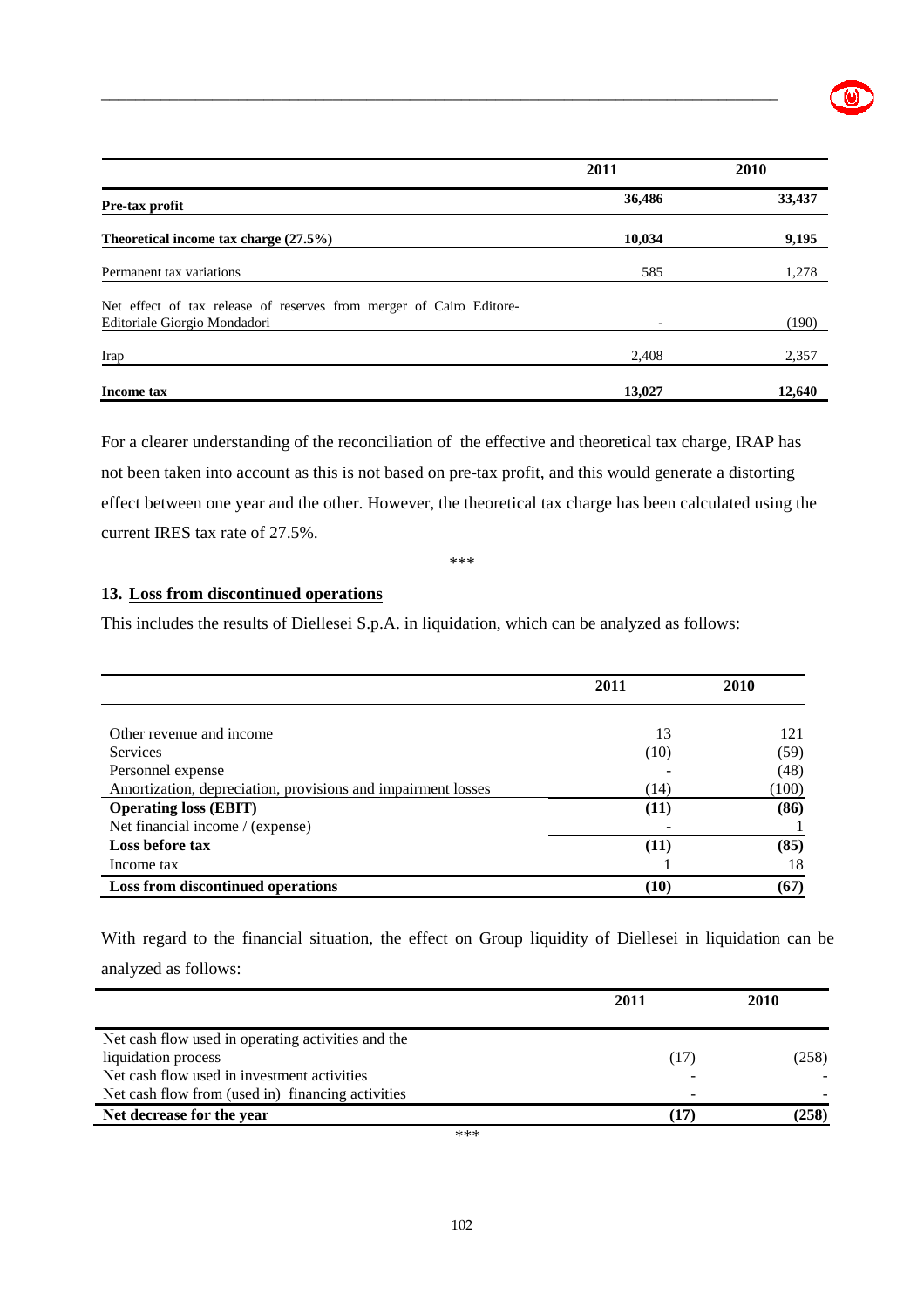

#### **14. Segment reporting**

For a clearer understanding of the Group's economic performance, the analysis is focused on the results achieved during the year by each business segment, which has been identified, in compliance with IFRS 8 – *Operating segments*, based on internal reporting which is regularly examined by the directors.

\_\_\_\_\_\_\_\_\_\_\_\_\_\_\_\_\_\_\_\_\_\_\_\_\_\_\_\_\_\_\_\_\_\_\_\_\_\_\_\_\_\_\_\_\_\_\_\_\_\_\_\_\_\_\_\_\_\_\_\_\_\_\_\_\_\_\_\_\_\_\_\_\_\_\_\_\_\_\_

The Group is organized in business units*,* each in turn structured around specific products and services, and has three reportable business segments:

- **publishing**, the Group operates as a publisher of magazines and books through its subsidiaries Cairo Editore, publisher of weeklies "Settimanale Dipiù'", "Dipiù TV", "Diva e Donna", "TV Mia" and supplements "Settimanale Dipiù e Dipiù TV Cucina e Stellare" and monthlies "For Men Magazine", "Natural Style", "Bell'Italia", "Bell'Europa", "In Viaggio", "Airone", "Gardenia", "Arte" and "Antiquariato", and Cairo Publishing, publisher of books;
- **advertising**, managed by Cairo Communication and Cairo Pubblicità, which work together in advertising sales in print media for Cairo Editore and Editoriale Genesis ("Prima Comunicazione"), on TV for third-party publishers TIMedia (LA7 and LA7d), Sportitalia and Turner Broadcasting (Cartoon Network, Boomerang, CNN), on the Internet and for the sale of stadium advertising spaces at the Olimpico football pitch in Turin for Torino FC;
- **Il Trovatore,** which manages its own search engine and provides technological services mainly within the group.

| 2011                                       | Publi-<br>shing | Adverti-<br>sing | Trovatore | Unalloca-<br>ted<br>operations | Elimina-<br>tions        | Total      |
|--------------------------------------------|-----------------|------------------|-----------|--------------------------------|--------------------------|------------|
|                                            |                 |                  |           |                                |                          |            |
| Revenue                                    | 70,321          | 211,190          | 38        |                                |                          | 281,549    |
| Inter-segment revenue                      | 29,860          | 502              | 316       |                                | (30,678)                 |            |
| Other income                               | 1,872           | 695              |           |                                |                          | 2,567      |
| Non-recurring arbitration income           |                 |                  |           |                                |                          |            |
| Change in finished goods                   | (124)           |                  |           |                                |                          | (124)      |
| Production cost                            | (64, 883)       | (155, 697)       | (274)     |                                |                          | (220, 854) |
| Inter-segment production cost              | (688)           | (29,968)         | (22)      |                                | (30,678)                 |            |
| Personnel expense                          | (16,746)        | (6,852)          | (32)      |                                |                          | (23, 630)  |
| Amortization, depreciation, provisions     |                 |                  |           |                                |                          |            |
| and impairment losses                      | (1, 416)        | (2,170)          | 2         |                                |                          |            |
| <b>Operating profit (EBIT)</b>             | 18,196          | 17,700           | 28        |                                |                          | 35,924     |
| Loss on investments                        |                 | (765)            |           |                                |                          | (765)      |
| Net financial income/(expense)             | 177             | 1,151            | (1)       |                                |                          | 1,327      |
| Pre-tax profit                             | 18,373          | 18,086           | 27        |                                |                          | 36,486     |
| Income tax                                 | (6, 451)        | (6, 554)         | (22)      |                                |                          | (13,027)   |
| Profit<br>from<br>continuing               | 11,922          | 11,532           | 5         |                                |                          | 23,459     |
| operations                                 |                 |                  |           |                                |                          |            |
| Profit/(loss) from discontinued operations |                 |                  | ٠         | (10)                           | $\overline{\phantom{a}}$ | (10)       |
| Profit for the year                        | 11,922          | 11,532           | 5         | (10)                           |                          | 23,449     |
| Non-controlling interests                  |                 |                  | 3         |                                |                          | 3          |

No combinations were made for the definition of reportable business segments.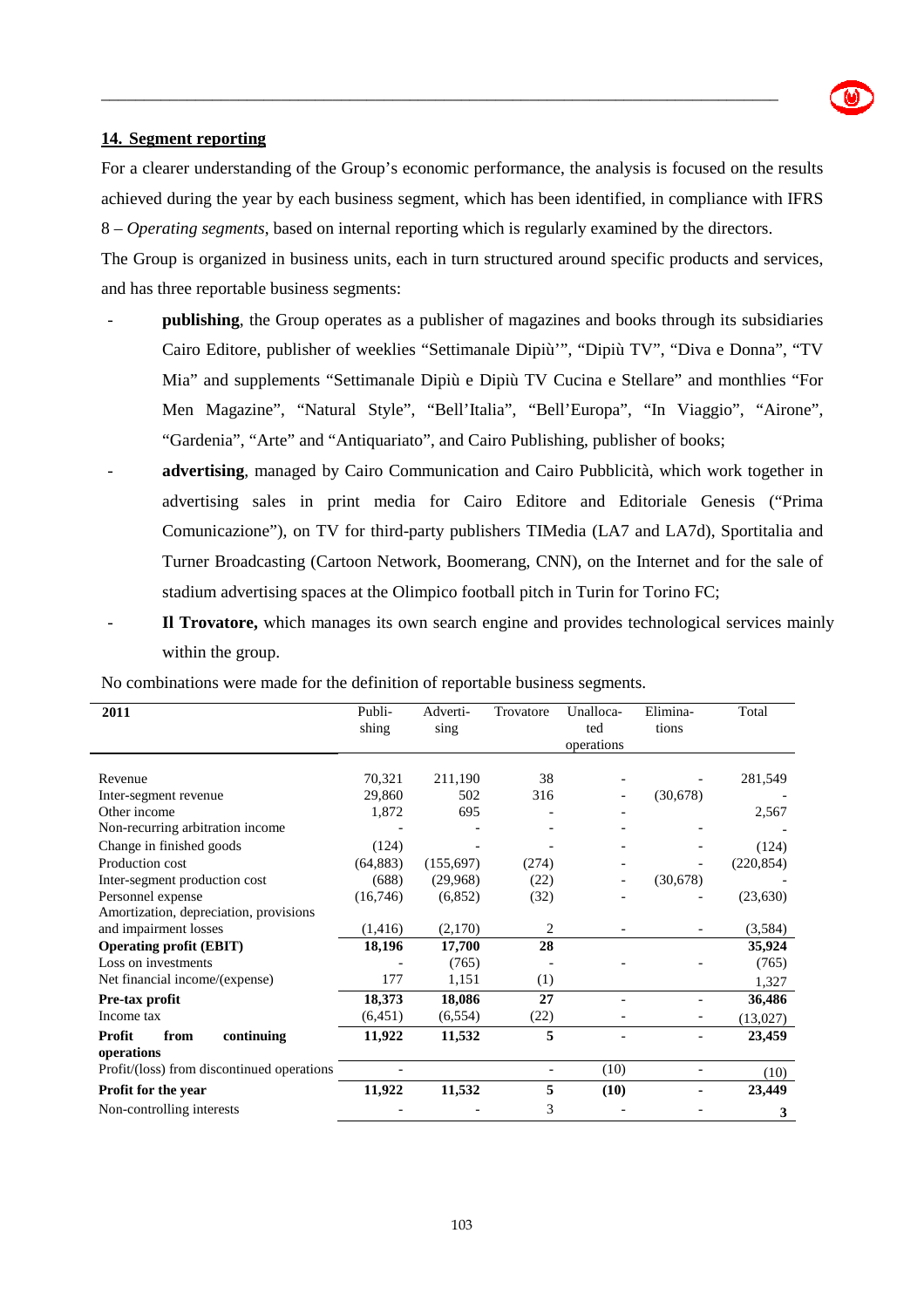A client in the publishing segment (the publications distributor) accounts for approximately 29% of net

\_\_\_\_\_\_\_\_\_\_\_\_\_\_\_\_\_\_\_\_\_\_\_\_\_\_\_\_\_\_\_\_\_\_\_\_\_\_\_\_\_\_\_\_\_\_\_\_\_\_\_\_\_\_\_\_\_\_\_\_\_\_\_\_\_\_\_\_\_\_\_\_\_\_\_\_\_\_\_

consolidated revenue.

| 2010                                       | Publi-<br>shing | Adverti-<br>sing | Trovatore | Unalloca-<br>ted<br>operations | Elimina-<br>tions | Total      |
|--------------------------------------------|-----------------|------------------|-----------|--------------------------------|-------------------|------------|
| Revenue                                    | 74,701          | 168,831          | 28        |                                |                   | 243,560    |
| Inter-segment revenue                      | 26,502          | 500              | 316       |                                | (27,318)          |            |
| Other income                               | 1,958           | 913              |           |                                |                   | 2,871      |
| Non-recurring arbitration income           |                 | 6,792            |           |                                |                   | 6,792      |
| Change in finished goods                   | (35)            |                  |           |                                |                   | (35)       |
| Production cost                            | (68, 148)       | (126, 203)       | (259)     |                                |                   | (194, 610) |
| Inter-segment production cost              | (480)           | (26, 838)        |           |                                | 27,318            |            |
| Personnel expense                          | (16, 194)       | (5,526)          | (33)      |                                |                   | (21, 753)  |
| Amortization, depreciation, provisions     |                 |                  |           |                                |                   |            |
| and impairment losses                      | (1, 489)        | (2,247)          | (2)       |                                |                   | (3,738)    |
| <b>Operating profit (EBIT)</b>             | 16,815          | 16,222           | 50        |                                |                   | 33,087     |
| Loss on investments                        |                 |                  |           |                                |                   |            |
| Net financial income/(expense)             | 61              | 289              | (1)       |                                |                   | 349        |
| Pre-tax profit                             | 16,876          | 16,512           | 49        |                                |                   | 33,437     |
| Income tax                                 | (5,701)         | (6,896)          | (43)      |                                |                   | (12, 640)  |
| Profit<br>from<br>continuing               | 11,175          | 9,616            | 6         |                                |                   | 20,797     |
| operations                                 |                 |                  |           |                                |                   |            |
| Profit/(loss) from discontinued operations |                 |                  | -         | (67)                           |                   | (67)       |
| Profit for the year                        | 11,175          | 9,616            | 6         | (67)                           |                   | 20,730     |
| Non-controlling interests                  |                 |                  |           |                                |                   |            |

Management monitors the operating results of business units separately in order to decide on the allocation of resources and the evaluation of results. Transfer prices between business sectors are established based on market conditions applicable in transactions with third parties.

Segment statement of financial position figures, specifically, total assets for each reportable segment, do not represent amounts regularly provided to the chief operating decision-maker. This detail, formerly prescribed also without such condition, is not provided in these explanatory notes in accordance with the amendment of IFRS 8 – *Operating segments*, effective as from 1 January 2010.

\*\*\*

### **15. Earnings per share**

Earnings per share are calculated dividing the financial results of the Group by the weighted average of outstanding shares, excluding the weighted average of treasury shares. Specifically: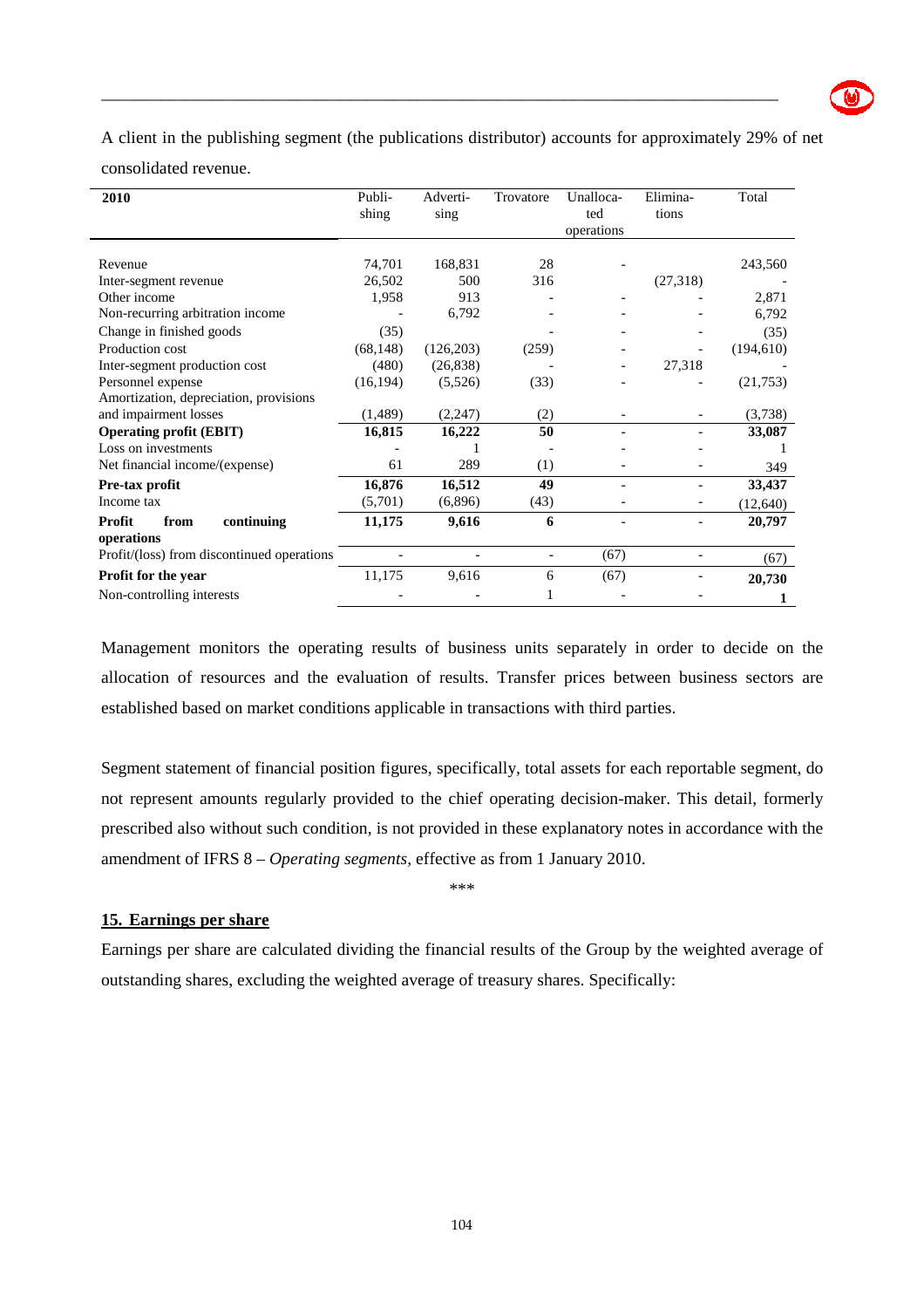

|                                                                                    | 2011       | 2010       |
|------------------------------------------------------------------------------------|------------|------------|
| $\epsilon$ thousands:                                                              |            |            |
| Profit from continuing operations                                                  | 23,459     | 20,797     |
| Profit / (loss) from discontinued operations                                       | (10)       | (67)       |
| <b>Profit for the year</b>                                                         | 23,449     | 20,730     |
| Weighted average number of outstanding shares as at 31 December<br>2011            | 78,343,400 | 78,343,400 |
| Weighted average number of treasury shares                                         | (551, 052) | (771, 326) |
| Weighted average number of shares used in the calculation of<br>earnings per share | 77,792,348 | 77,572,074 |
| $\epsilon$ thousands:                                                              |            |            |
| Earnings per share attributable to continuing operations                           | 0,302      | 0.268      |
| Earnings / (loss) per share attributable to discontinued operations                | (0,000)    | (0,001)    |
| Net earnings per share                                                             | 0,302      | 0,267      |

\_\_\_\_\_\_\_\_\_\_\_\_\_\_\_\_\_\_\_\_\_\_\_\_\_\_\_\_\_\_\_\_\_\_\_\_\_\_\_\_\_\_\_\_\_\_\_\_\_\_\_\_\_\_\_\_\_\_\_\_\_\_\_\_\_\_\_\_\_\_\_\_\_\_\_\_\_\_\_

Diluted earnings per share are not calculated as there are no shares with a potential dilutive effect.

#### **NOTES TO THE STATEMENT OF FINANCIAL POSITION**

Asset and liabilities by category are analyzed in the following notes:

### **16. Property, plant and equipment**

The movements in PPE can be analyzed as follows:

|                 |        |    |    | <b>Property</b> | <b>Plant</b> and | Other assets | <b>Total</b> |
|-----------------|--------|----|----|-----------------|------------------|--------------|--------------|
|                 |        |    |    |                 | machinery        |              |              |
| <b>Carrying</b> | amount | as | at | 1,450           | 128              | 1,078        | 2,656        |
| 31/12/2010      |        |    |    |                 |                  |              |              |
| Additions       |        |    |    | -               | 83               | 399          | 482          |
| Disposals       |        |    |    | -               |                  | (31)         | (31)         |
| Depreciation    |        |    |    | (44)            | (26)             | (313)        | (383)        |
| <b>Carrying</b> | amount | as | at | 1,406           | 185              | 1,133        | 2,724        |
| 31/12/2011      |        |    |    |                 |                  |              |              |
|                 |        |    |    |                 | ***              |              |              |

#### **17. Intangible assets**

The movement in intangible assets can be analyzed as follows: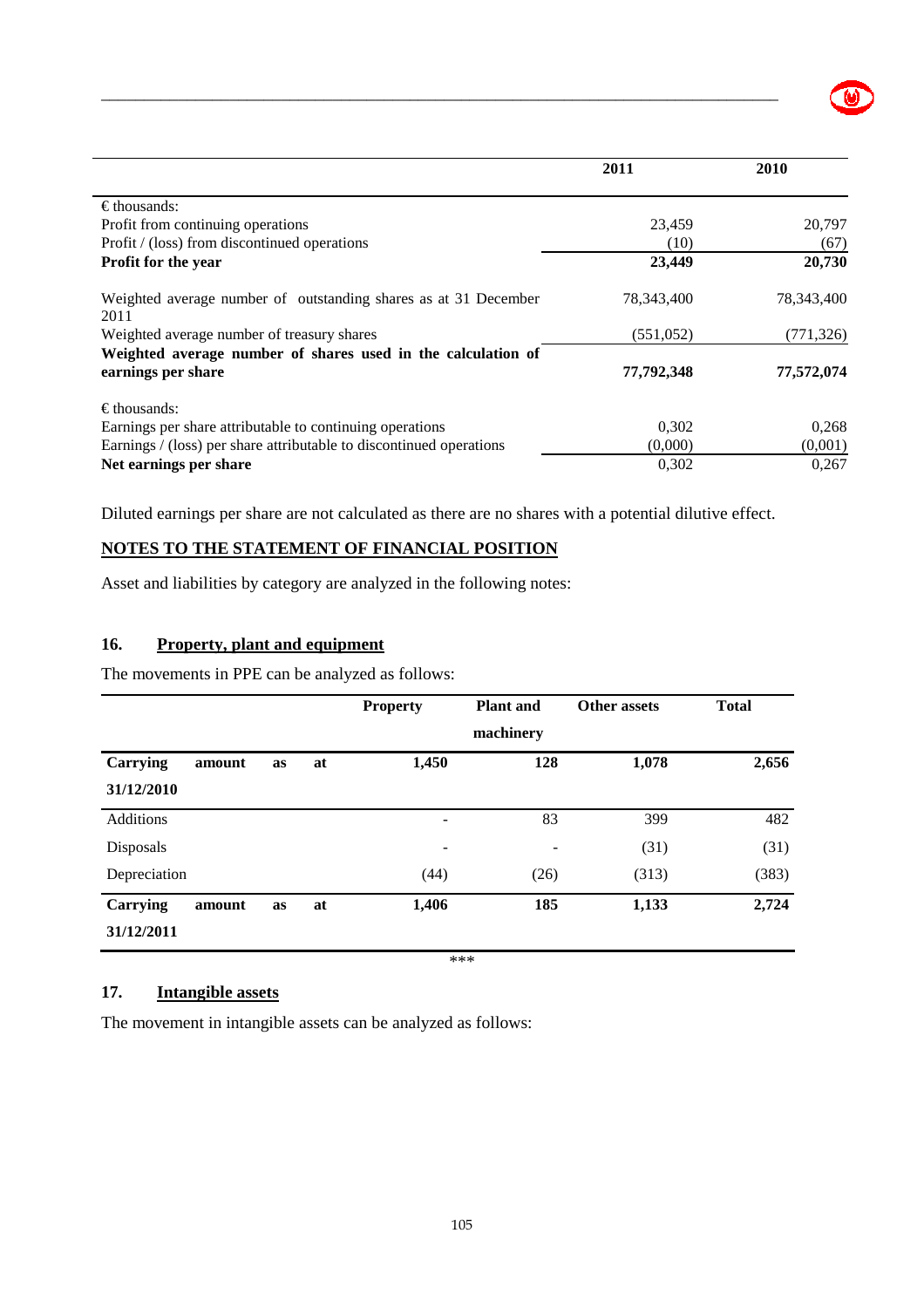|                                     | Concessions,<br>licenses and<br>trademarks | Goodwill | <b>Titles</b> | <b>Assets</b><br>under<br>const. | <b>Total</b> |
|-------------------------------------|--------------------------------------------|----------|---------------|----------------------------------|--------------|
| Carrying amount as at<br>31/12/2010 | 284                                        | 7,198    | 2,070         |                                  | 9,552        |
| Additions                           | 184                                        |          |               | 5                                | 189          |
| Disposals                           | -                                          | ۰        |               | -                                |              |
| Amortization                        | (194)                                      |          | (265)         |                                  | (459)        |
| Carrying amount as at               |                                            |          |               |                                  |              |
| 31/12/2011                          | 274                                        | 7,198    | 1,805         | 5                                | 9,282        |

\_\_\_\_\_\_\_\_\_\_\_\_\_\_\_\_\_\_\_\_\_\_\_\_\_\_\_\_\_\_\_\_\_\_\_\_\_\_\_\_\_\_\_\_\_\_\_\_\_\_\_\_\_\_\_\_\_\_\_\_\_\_\_\_\_\_\_\_\_\_\_\_\_\_\_\_\_\_\_

#### Concessions, licenses and trademarks

As at 31 December 2011, this item mainly regarded application software.

#### **Goodwill**

This item refers to the excess of the purchase price over the percentage attributable to the Group of the fair value of assets, liabilities and identifiable contingent liabilities of a number of subsidiaries at their date of acquisition, net of related accumulated amortization at 30 September 2004, as the Group chose to adopt the exemption provided under IFRS 1 not to apply IFRS 3 retrospectively to transactions which took place prior to the date of transition to IFRS.

The movements in this item for each of the cash generating units (CGU), which the Group has identified for the business segments in which it operates, are described below.

| CGU          | <b>Balance</b> | <b>Additions</b>         | <b>Decreases</b>         | Impairment               | <b>Balance as</b> |
|--------------|----------------|--------------------------|--------------------------|--------------------------|-------------------|
|              | 31/12/10       |                          |                          | losses                   | at $31/12/11$     |
| Publishing   | 4,746          | -                        | $\overline{\phantom{a}}$ | $\overline{\phantom{0}}$ | 4,746             |
| Advertising  | 2,289          | $\overline{\phantom{a}}$ | $\overline{\phantom{a}}$ | $\overline{\phantom{a}}$ | 2,289             |
| Trovatore    | 163            | $\overline{\phantom{a}}$ | $\overline{\phantom{a}}$ | $\overline{\phantom{0}}$ | 163               |
| <b>Total</b> | 7,198          | ۰                        | ٠                        | ٠                        | 7,198             |

As at 31 December 2011, goodwill underwent impairment testing as required by IAS 36. This test, carried out at least annually, was performed at the level of the cash generating units (CGUs) to which goodwill is allocated. The realizable value of goodwill was determined by estimating value in use calculated as the present value of the prospective cash flows from operations derived from the most recent company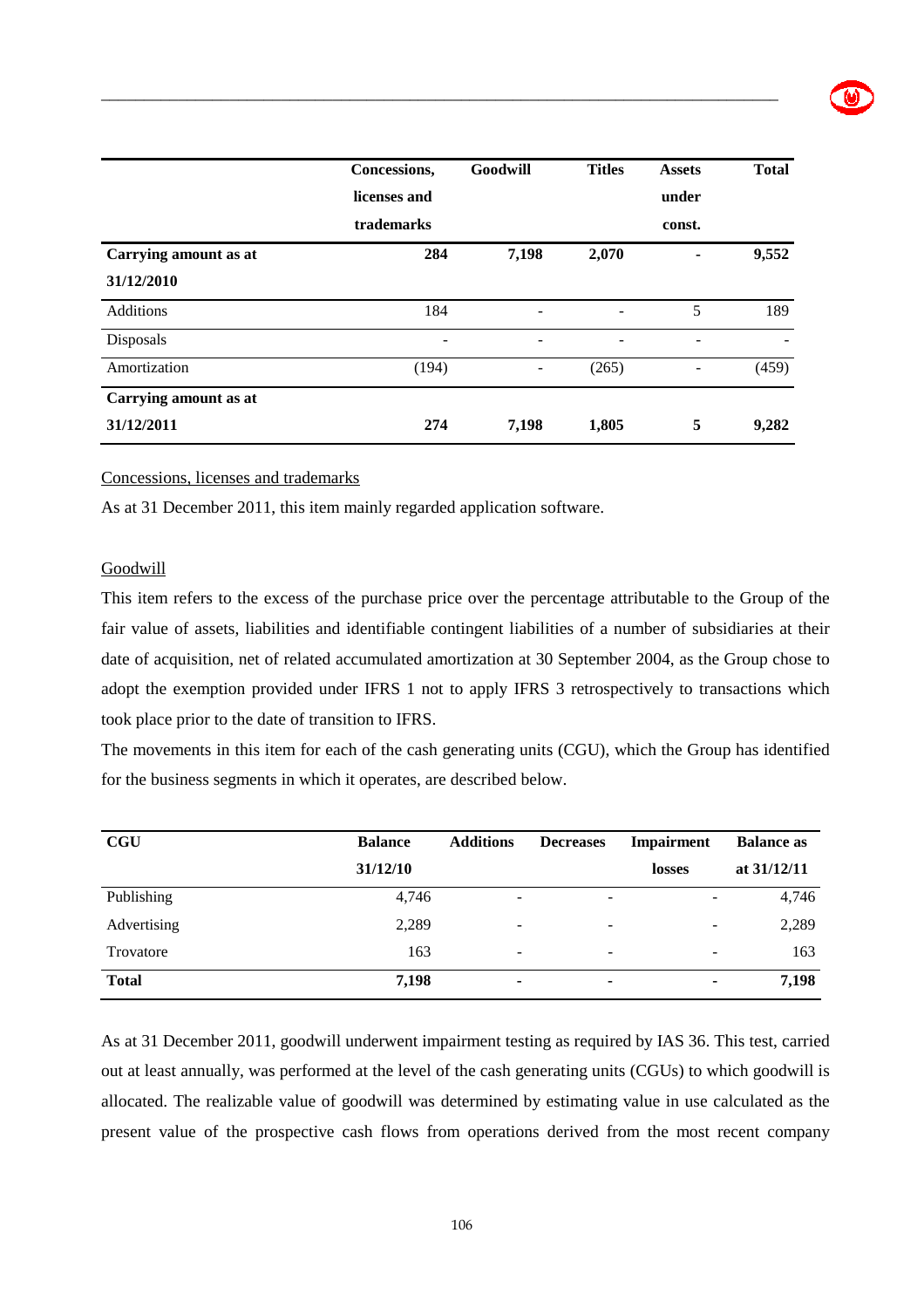**CGU Growth rate of terminal values 2011 Discount rate 2011 Growth rate of terminal values 2010 Discount rate 2010**  Publishing 1% 10.5% 1% 10.5% 1% 10.5% Advertising 1% 10.5% 1% 10.5% 1% 10.5% Trovatore 1% 1% 10.5% 1% 10.5% 1% 10.5%

budgets and three-year plans. The main assumptions made for the calculation of value in use are summarized as follows:

\_\_\_\_\_\_\_\_\_\_\_\_\_\_\_\_\_\_\_\_\_\_\_\_\_\_\_\_\_\_\_\_\_\_\_\_\_\_\_\_\_\_\_\_\_\_\_\_\_\_\_\_\_\_\_\_\_\_\_\_\_\_\_\_\_\_\_\_\_\_\_\_\_\_\_\_\_\_\_

No evidence arose to indicate that the activities carried out by the CGUs subject to impairment testing could have suffered an impairment loss. Furthermore, the Group has developed a sensitivity analysis of the realizable values allocated to the three CGUs using the discount rate as the key parameter. No significant evidence of potential impairment arose from this analysis.

The estimates and the budget figures used for the determination of the recoverable amount of goodwill have been determined by Group management on the basis of both past experience and on the expectations of the development in the markets in which the Group operates, also taking account of the specific general economic environment. Management believes that the use of these estimates will have no significant impact in determining the carrying amount of goodwill, especially in the publishing and advertising sector, of which is already fully covered by the expected cash flows of 2012 alone.

#### **Titles**

Titles are made up as follows:

|              | <b>Balance 31/12/10</b> | <b>Additions</b> | Amortization | <b>Balance 31/12/11</b> |
|--------------|-------------------------|------------------|--------------|-------------------------|
| Bell'Italia  | 1,306                   |                  | (165)        | 1,141                   |
| Bell'Europa  | 717                     | $\qquad \qquad$  | (88)         | 629                     |
| Other titles | 47                      | -                | (12)         | 35                      |
| <b>Total</b> | 2,070                   | ٠                | (265)        | 1,805                   |

The time period deemed appropriate for the valuation of the remaining useful life of these titles has been set at 20 years for "Bell'Italia" and "Bell'Europa". The carrying amount of the other titles, primarily "Arte" and "Antiquariato", has also been amortized on a straight line basis over a 20 year period. The carrying amount of "Bell'Italia" and "Bell'Europa" underwent impairment testing to evaluate any impairment loss on realizable value, as defined by their value in use being cash flows based on the expected results of the titles. No evidence of impairment was identified. The main assumptions used in the calculation of value in use are the same as illustrated in the previous paragraph.

\*.\*.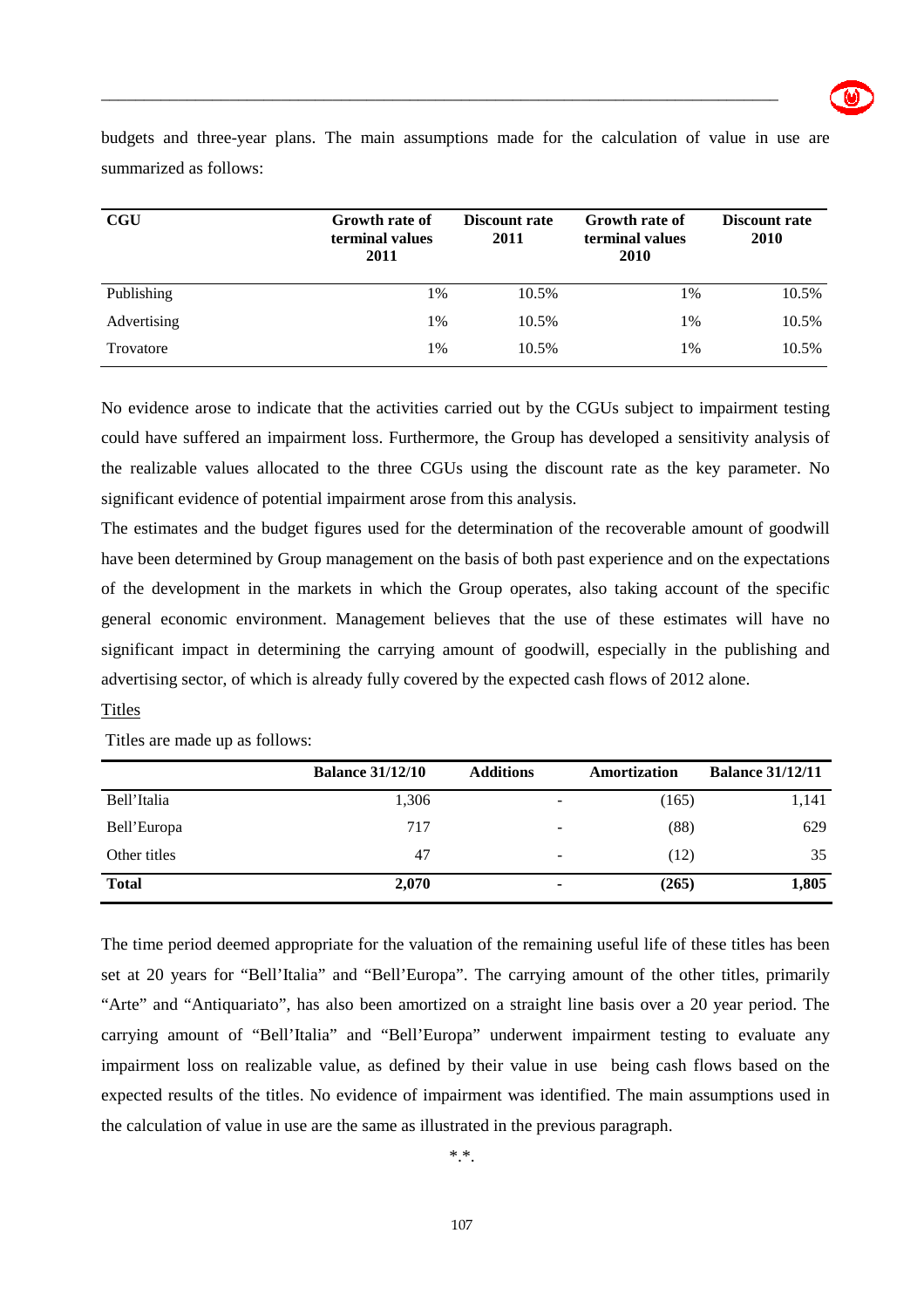#### **18. Investments and non-current financial assets**

| $(\epsilon$ thousands)    | Carrying<br>amount as at<br>31/12/2010 | Reclassificatio<br>$\mathbf n$ | <b>Effects of fair</b><br>value<br>measurement | <b>Impairment</b><br>losses | <b>Carrying amount</b><br>as at 31/12/2011 |
|---------------------------|----------------------------------------|--------------------------------|------------------------------------------------|-----------------------------|--------------------------------------------|
| Cairo Sport Srl           | $\mathbf{0}$                           |                                | $\overline{\phantom{0}}$                       |                             | $\theta$                                   |
| <b>Total subsidiaries</b> | 10                                     |                                | $\overline{\phantom{a}}$                       |                             | 10                                         |
| Dmail Group S.p.A.        | $\mathbf{0}$                           | 2,234                          | (8)                                            | (765)                       | 1,461                                      |
| <b>Total associates</b>   | 10                                     | 2,234                          | (8)                                            | (765)                       | 1,461                                      |
| Dmail Group S.p.A.        | 2,234                                  | (2,234)                        | $\overline{\phantom{a}}$                       | $\overline{\phantom{a}}$    | $\theta$                                   |
| Other                     | 11                                     |                                | $\overline{\phantom{a}}$                       | $\overline{\phantom{a}}$    | 11                                         |
| <b>Total other</b>        | 2,245                                  | (2,234)                        | $\overline{\phantom{a}}$                       | $\overline{\phantom{0}}$    | 11                                         |
| <b>Total</b>              | 2,255                                  |                                | (8)                                            | (765)                       | 1,482                                      |

\_\_\_\_\_\_\_\_\_\_\_\_\_\_\_\_\_\_\_\_\_\_\_\_\_\_\_\_\_\_\_\_\_\_\_\_\_\_\_\_\_\_\_\_\_\_\_\_\_\_\_\_\_\_\_\_\_\_\_\_\_\_\_\_\_\_\_\_\_\_\_\_\_\_\_\_\_\_\_

The movement in this item can be analyzed as follows:

Cairo Sport S.r.l. was measured at cost, which does not differ much from the amount calculated using the equity method.

In 2011, the investment held in the listed company Dmail Group S.p.A. (765,000 shares, or 10% of the quota capital) was reclassified from "investments in other companies" (*"*available for sale*"*) to "investments in associates", with the resulting measurement using the equity method in the consolidated financial statements, and at cost net of any impairment losses, if any, in the financial statements of Cairo Communication. The reasons for the reclassification were the following:

- on 8 April 2011, Cairo Communication had jointly submitted the lists of candidates with another shareholder to renew the Board of Directors and the Board of Auditors, exercising, for the first time ever since holding the investment (2005), the rights arising from the list vote;
- submission of the lists, therefore exercise of such rights, was consistent with the intention to exercise greater influence in the management of the associate, whose new Board of Directors is currently working on a long term business plan to kick-start and develop business activities and pursue greater operational efficiency.

At their meeting of 9 May 2011, the Shareholders of the Dmail Group appointed Fabio Tacciaria as member of the Board of Directors, and Luca Berta as Chairman of the Board of Statutory Auditors, both drawn from the minority lists jointly submitted by Cairo Communication S.p.A. and Niteroi S.r.l.

The date taken as reference for reclassification was 8 April 2011 (date of submission of the lists), with a carrying amount of Euro 2.91 per share (average stock exchange price 1 January 2011 - 8 April 2011). "Fair value measurement effects" refers to the adjustment of the currying amount of the investment at 8 April 2011, with a balancing-entry of Euro 8 thousand in the statement of comprehensive income and equity.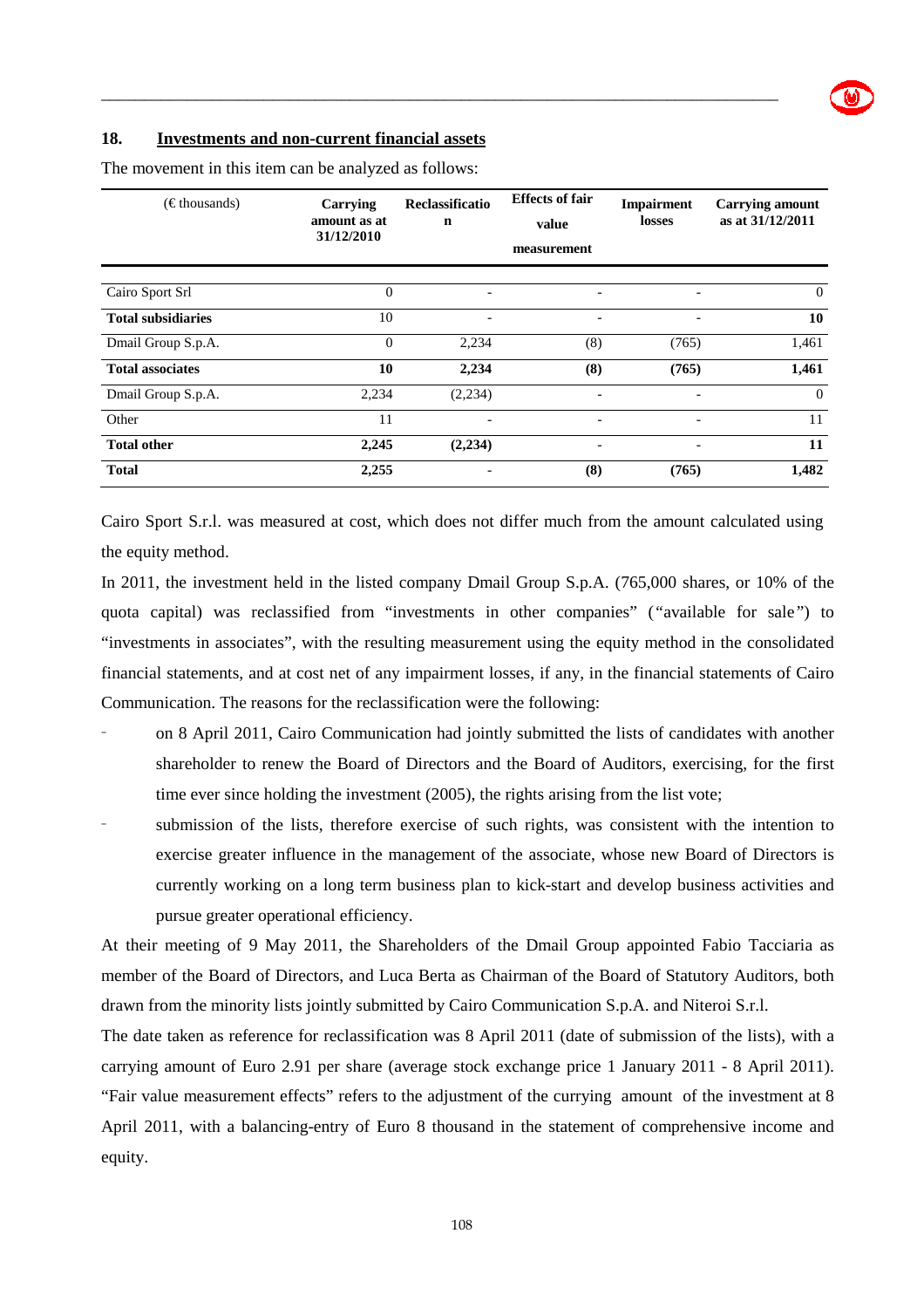

At 31 December 2011, the associate recognized a loss in profit and loss, reflected in the measurement using the equity method.

\_\_\_\_\_\_\_\_\_\_\_\_\_\_\_\_\_\_\_\_\_\_\_\_\_\_\_\_\_\_\_\_\_\_\_\_\_\_\_\_\_\_\_\_\_\_\_\_\_\_\_\_\_\_\_\_\_\_\_\_\_\_\_\_\_\_\_\_\_\_\_\_\_\_\_\_\_\_\_

An impairment test was conducted jointly with external consultants on the amount ideally allocable to goodwill, by separately measuring the different activities of Dmail Group. The methods used were based on the discounting of expected results and on current market multiples, drawing on recent research carried out by independent professionals.

The application of this method resulted in the recognition, in 2011, of an overall impairment loss on the investment in Dmail Group, following the adjustment of its recoverable amount, of Euro 765 thousand, with a balancing-entry in profit and loss.

The main income statement figures of Dmail Group, drawn from its interim financial statement as at 31 December 2011, gross of tax effects and excluding statement of financial position figures other than the net financial position, from the consolidated financial statements at 31 December 2010 and the consolidated interim report at 30 June 2011, are summarized in the following tables:

| Income statement                                       | 12 months at 31 | 6 months at 30 June | 12 months at 31 |
|--------------------------------------------------------|-----------------|---------------------|-----------------|
|                                                        | December 2011   | 2011                | December 2010   |
| Revenue and other income                               | 76,723          | 38,261              | 77,502          |
| Gross operating profit from continuing operations      | 2,915           | 2,046               | 3,634           |
| Net operating profit (loss) from continuing operations | (280)           | 577                 | 153             |
| Pre-tax profit (loss) from continuing operations       | (2,338)         | (415)               | (1,174)         |
| Profit (loss) from discontinued operations             | (3,830)         | (101)               | (1,675)         |
| Pre-tax profit (loss)                                  | (6,169)         | (516)               | (4, 488)        |
| Profit (loss) for the year/period                      | nd              | (744)               | (3,083)         |

As mentioned earlier, the company is currently working to implement a new long term business plan to kick-start and develop business and pursue greater operational efficiency.

| <b>Statement of financial position</b>           | 30 June 2011 | 31 December 2010 |
|--------------------------------------------------|--------------|------------------|
| Non-current assets                               | 37,448       | 37,674           |
| Current assets                                   | 9,682        | 5,758            |
| <b>Total assets</b>                              | 47,130       | 43,432           |
| Non-current borrowings and provisions            | 6,635        | 6,444            |
| Net financial position - continuing operations   | 27,397       | 27,039           |
| Net financial position - discontinued operations | (149)        | (4,143)          |
| Equity attributable to the owners of the parent  | 12.091       | 12,821           |
| Equity attributable to non-controlling interests | 1.156        | 1,271            |
| <b>Total equity and liabilities</b>              | 47,130       | 43,432           |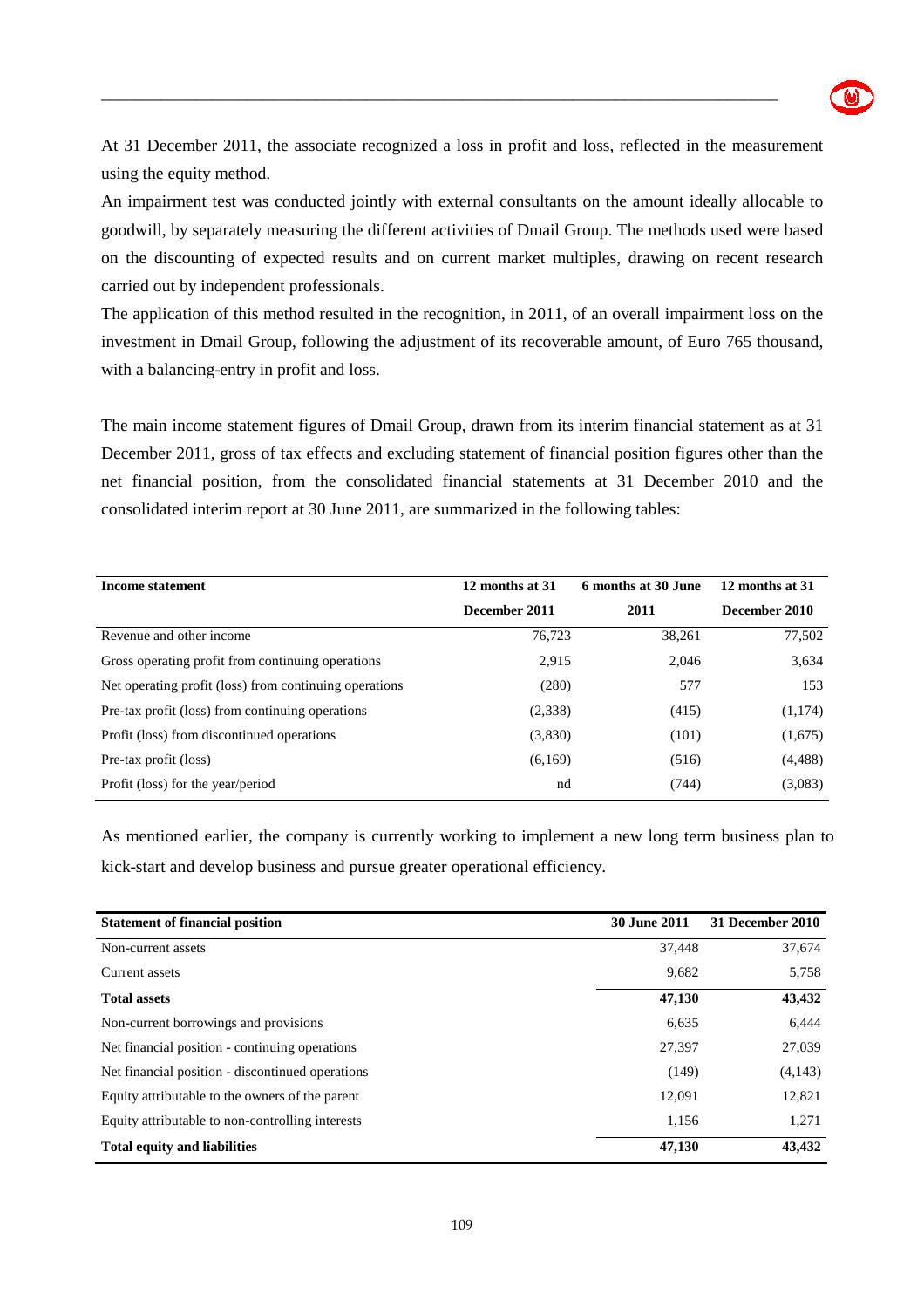| <b>Net financial position</b>                    | 31 December | 30 June 2011 | 31 December |
|--------------------------------------------------|-------------|--------------|-------------|
|                                                  | 2011        |              | 2010        |
| Net financial position - continuing operations   | (31,071)    | (27, 397)    | (27,039)    |
| Net financial position - discontinued operations | 110         | 149          | 4.143       |
| <b>Total equity and liabilities</b>              | (30,961)    | (27, 248)    | (22, 896)   |

\*\*\*

### **19. Deferred tax assets**

These relate to the recognition, in the financial statements at 31 December 2011, of deferred tax assets on the temporary differences between the carrying amounts of recognized assets and liabilities and their tax amounts, as follows.

|                                                                         | 31/12/2011                      |                   |                                 | 31/12/2010        |  |
|-------------------------------------------------------------------------|---------------------------------|-------------------|---------------------------------|-------------------|--|
|                                                                         | <b>Temporary</b><br>differences | <b>Tax effect</b> | <b>Temporary</b><br>differences | <b>Tax effect</b> |  |
| <b>Deferred tax assets</b>                                              |                                 |                   |                                 |                   |  |
| Taxed allowance for impairment                                          | 10.094                          | 2,775             | 8.808                           | 2,424             |  |
| Tax losses carried forward                                              | 47                              |                   | 68                              | 19                |  |
| Taxed and returned provisions for risk and charges                      | 1.002                           | 311               | 1,055                           | 327               |  |
| Taxed provision for inventory write-down                                | 741                             | 233               | 643                             | 202               |  |
| Entertainment expenses deductible in future years                       |                                 |                   | 5                               | -1                |  |
| Directors' fees                                                         | 843                             | 232               | 709                             | 195               |  |
| Consolidation entries for write-off of intra-group trade relations      | 818                             | 257               | 1,240                           | 386               |  |
| Consolidation entries for transfer of the intra-group sale of<br>titles | 2,614                           | 821               | 2,876                           | 903               |  |
| Other temporary differences                                             | 571                             | 179               | 408                             | 131               |  |
| <b>Total deferred tax assets</b>                                        | 16,730                          | 4,808             | 15,812                          | 4,588             |  |
| <b>Deferred tax liabilities</b>                                         |                                 |                   |                                 |                   |  |
| Different accounting treatment of post-employment benefits              | (227)                           | (49)              | (229)                           | (63)              |  |
| Different accounting treatment of land depreciation                     | (86)                            | (25)              | (143)                           | (45)              |  |
| <b>Total deferred tax liabilities</b>                                   | (313)                           | (74)              | (372)                           | (108)             |  |
| Net deferred tax assets                                                 | 16,417                          | 4,734             | 15,440                          | 4,480             |  |

Deferred tax assets are recognized to the extent they are considered recoverable depending on the presence of future taxable income in which temporary differences will be reversed. Management periodically reviews the estimates underlying the recoverability of these amounts.

.\*.\*.\*

#### **20. Inventories**

Inventory movements arise entirely in the publishing companies and can be analyzed as follows: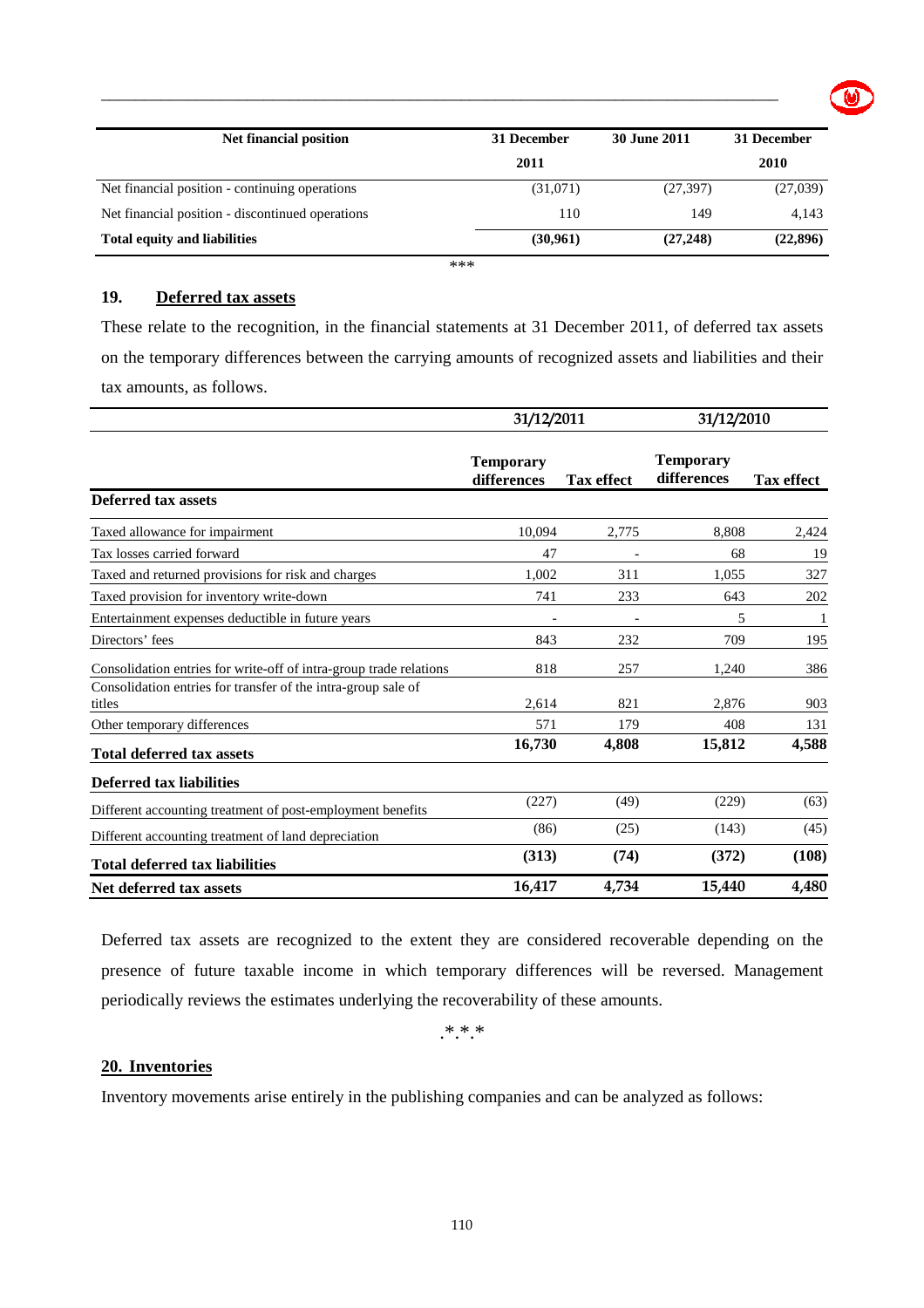|                                         | 31/12/11 | 31/12/10 | <b>Change</b> |
|-----------------------------------------|----------|----------|---------------|
| Raw materials, consumables and supplies | 2,970    | 2,408    | 562           |
| Work-in-progress and bordereau          | 238      | 256      | (18)          |
| <b>Books</b>                            | 181      | 288      | (107)         |
| <b>Total</b>                            | 3,389    | 2,952    | 437           |

• Raw materials

Raw materials relate mainly to paper and are recognized at the lower of purchase or production cost and their estimated realizable value, based on market performance at year end.

• Work-in-progress

Work-in-progress comprises purchase or production costs incurred for publications to be invoiced by Cairo Editore S.p.A. This item also includes bordereau for services yet to be used, available for future publications, and work in progress on forthcoming editions.

• Finished products

Finished products include Cairo Editore and Cairo Publishing S.r.l. inventories of books and monographic issues, measured at the lower of cost and estimated realizable value.

\*\*\*

#### **21. Trade receivables**

Trade receivables can be analyzed as follows:

|                                | 31/12/11 | 31/12/10 | <b>Change</b> |
|--------------------------------|----------|----------|---------------|
| Trade receivables              | 119.038  | 103.476  | 15.562        |
| Allowance for impairment       | (10,990) | (9.534)  | (1,456)       |
| <b>Total trade receivables</b> | 108,048  | 93.942   | 14,106        |

Trade receivables are stated net of the allowance for impairment that has been determined taking account of both specific collection risks and a general risk of non-collectability based on the ordinary trend of company operations. This allowance also takes into account the allocation to the Group's media clients, in particular third-party clients, of a percentage of losses on receivables, equal to the percentage of revenue allocated, pursuant to advertising space sales contracts signed between the two parties.

The ageing of trade receivables by due date as at 31 December 2011 versus 31 December 2010 is as follows: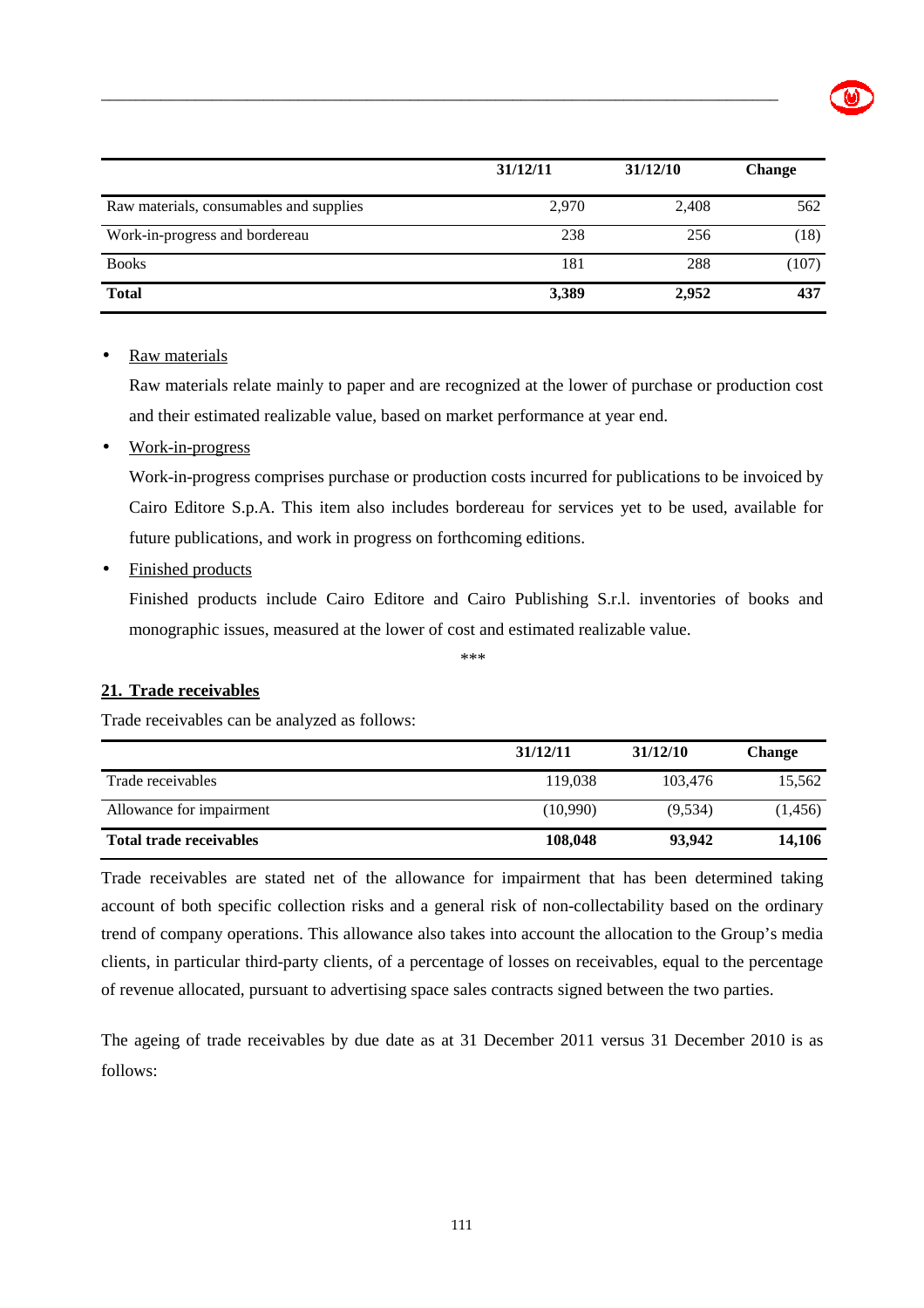| 31 December 2011         | Current | Past due  | Past due    | Past due     | Past due | Total    |
|--------------------------|---------|-----------|-------------|--------------|----------|----------|
|                          |         | between   | between 61  | between 91   | over 180 |          |
|                          |         | 30 and 60 | and 90 days | and 180 days | days     |          |
|                          |         | days      |             |              |          |          |
| Trade receivables        | 100,929 | 2,395     | 1,415       | 2,369        | 11,930   | 119,038  |
| Allowance for impairment | (890)   | (249)     | (263)       | (275)        | (9,313)  | (10,990) |
| Net trade receivables    | 100,039 | 2,146     | 1,152       | 2,094        | 2,617    | 108,048  |
|                          |         |           |             |              |          |          |
| <b>31 December 2010</b>  | Current | Past due  | Past due    | Past due     | Past due | Total    |
|                          |         | between   | between 61  | between 91   | over 180 |          |
|                          |         | 30 and 60 | and 90 days | and 180 days | days     |          |
|                          |         | days      |             |              |          |          |
| Trade receivables        | 84,876  | 2,290     | 1,002       | 2,331        | 12,977   | 103,476  |
| Allowance for impairment | (1,170) | (226)     | (204)       | (292)        | (7,642)  | (9, 534) |
| Net trade receivables    | 83,706  | 2,064     | 798         | 2,039        | 5,335    | 93,942   |

In terms of concentration, the top 10 customers represent roughly 16% (18% in 2010) of total advertising sales, whilst the top 100 customers represent 57% (58% in 2010). These ratios are basically in line with prior years.

The publishing segment presents a limited exposure to credit risk as publishing revenue is substantially generated by one sole party – the Group - whilst for distribution revenues, the distribution contract provides for an advance payment equal to a significant percentage of the estimated sales of each magazine.

In 2011, the allowance for impairment increased by Euro 1,456 thousand, with accruals of Euro 2,438 thousand and utilization of Euro 982 thousand.

Trade receivables due from Torino Football Club S.p.A. included: Euro 37 thousand to Cairo Pubblicità for contractual relations as described in Note 36, Euro 239 thousand to Cairo Communication for administrative services provided, and Euro 19 thousand to Cairo Editore for various recharged expenses.

\*\*\*

#### **22. Other receivables and other current assets**

These can be analyzed as follows: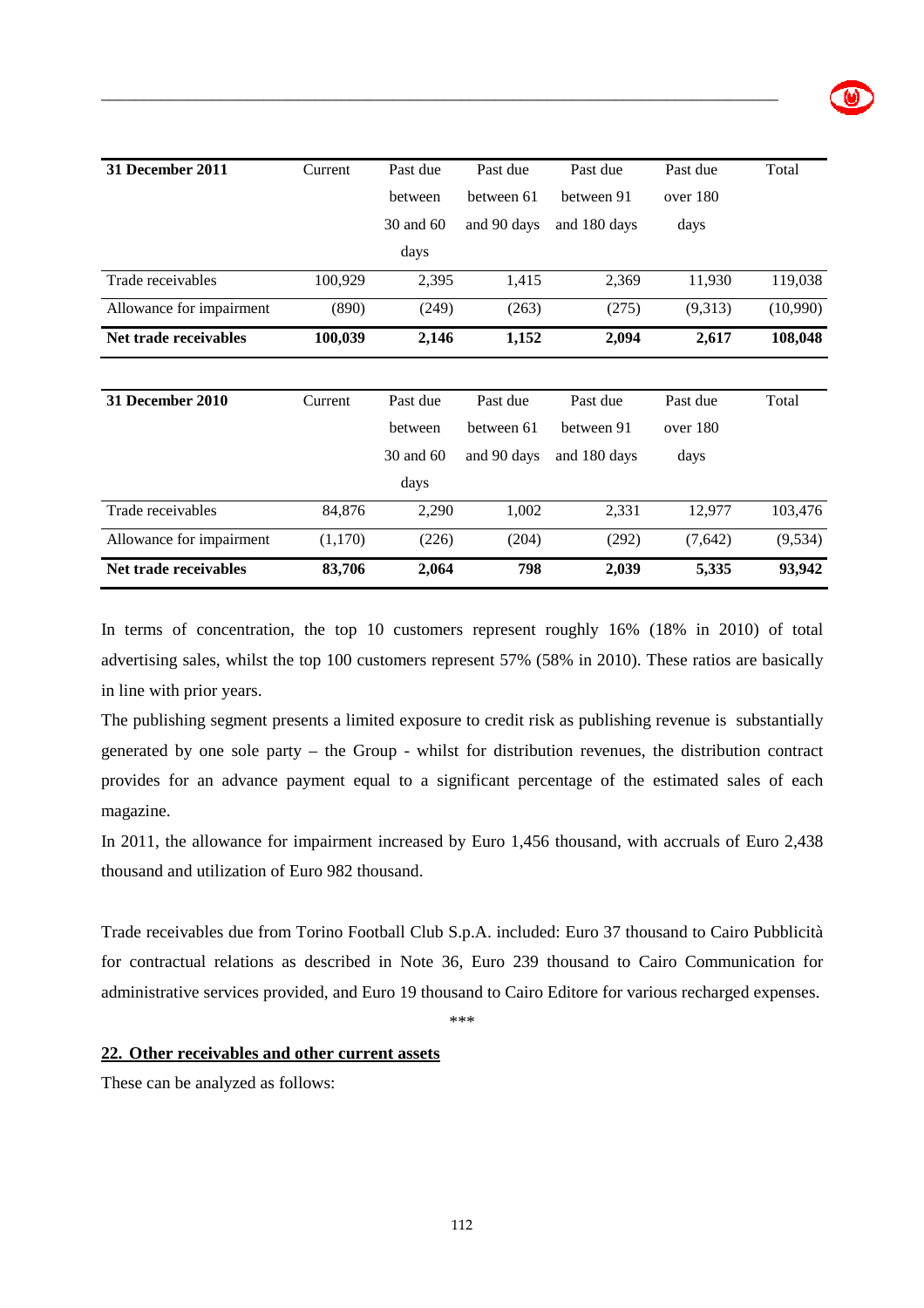|                                                  | 31/12/11 | 31/12/10 | <b>Change</b> |
|--------------------------------------------------|----------|----------|---------------|
| Withholding taxes on interest                    |          | 3        | (2)           |
| Prepaid IRAP                                     | 185      | 20       | 165           |
| Tax assets                                       | 770      | 967      | (197)         |
| VAT credit                                       | 1,202    | 291      | 911           |
| <b>Total tax assets</b>                          | 2,158    | 1,281    | 877           |
| One-off payment Sportitalia                      | 1,500    | 2,000    | (500)         |
| Publishers' advances                             | 2,722    | 2,563    | 159           |
| Other prepayment                                 | 687      | 769      | (82)          |
| Other assets                                     | 454      | 8,179    | (7, 725)      |
| Total other receivables and other current assets | 7,521    | 14,792   | (7,271)       |

"One-off payment Sportitalia", amounting to Euro 1,500 thousand, included the residual amount of the one-off payment made in December 2009 to the publisher Interactive Group for the signing of the exclusive advertising concession contract on the digital and satellite Sportitalia and Sportitalia 2 channels and on the www.sportitalia.com website.

"Publishers' advances" included the residual amount of the receivable which arose in 2010 from Interactive Group and equal to the difference between the amount accrued and the advances paid in 2010.

In 2011, the accrued publishers' amount exceeded advances paid for such year.

As at 31 December 2010, other assets also included Euro 7.5 million, the credit balance from Telepiù arising from the arbitration award mentioned in Note 2, which Telepiù had argued it was entitled to offset against the restricted deposit illustrated in the 2010 report, a right which Cairo had challenged in court.

In August 2011, the Court of Milan ruled against the claim filed by Cairo Communication SpA, and in favour of Telepiù's right to offset, up to the relevant amount, its liability arising from the arbitration award issued on 27 January 2011 against the amount held in the restricted deposit.

In the consolidated financial statements at 31 December 2011, the foregoing receivable was therefore offset (i) against the amount payable to Telepiù (6.9 million Euro) recorded in "trade payables" (arising from invoices issued by Telepiù following the circumstances that led to the termination of the concession contract) and (ii) against "other liabilities" referring to the deferred interest accrued (Euro 557 thousand) on the foregoing restricted deposit held with Telepiù SpA. The variation in trade and other liabilities is, therefore, partly due to this offsetting.

\*\*\*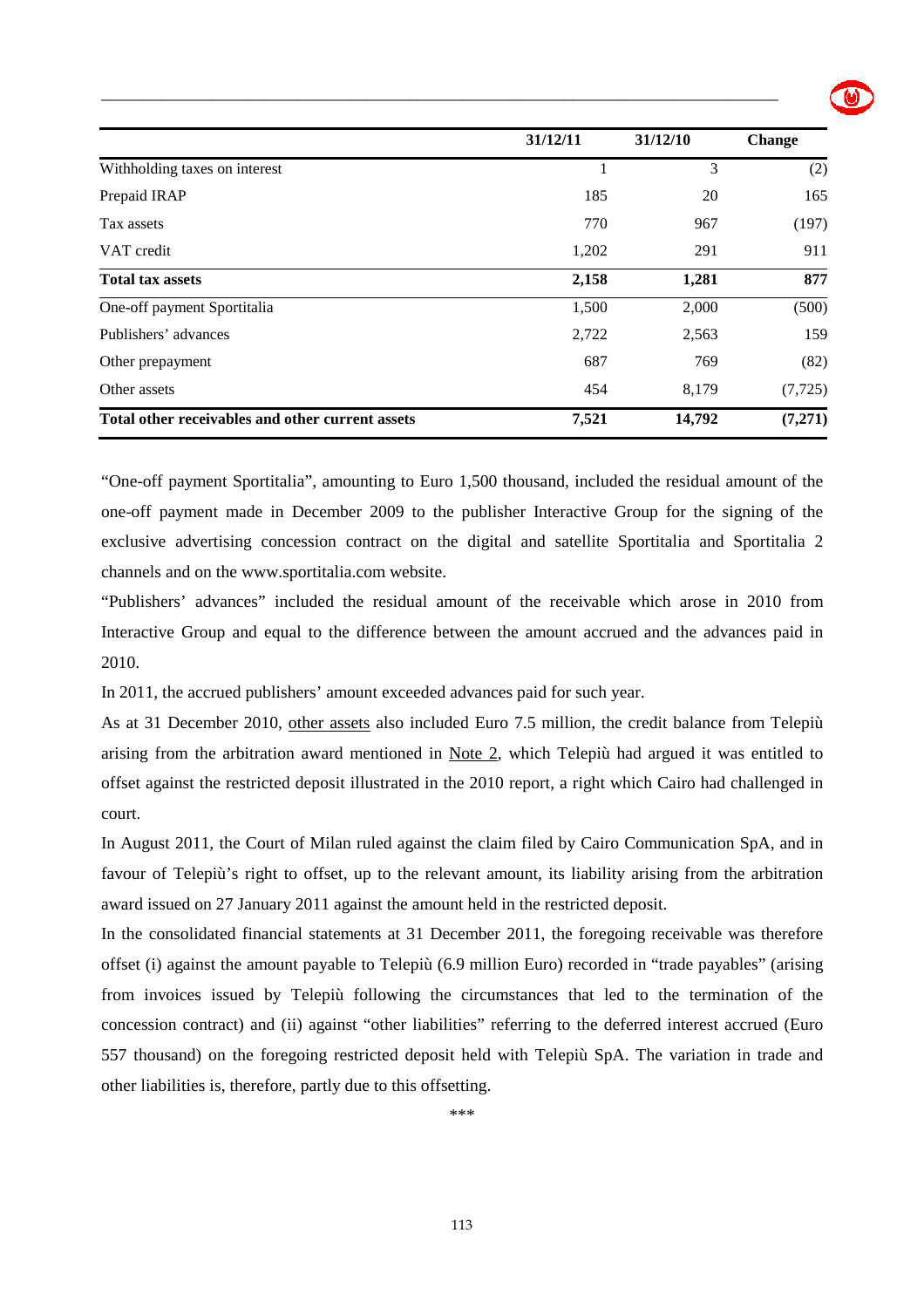#### **23. Securities and other current financial assets**

As at 31 December 2010, the item included Euro 79 thousand referring to the current financial assets disposed of during the year.

\_\_\_\_\_\_\_\_\_\_\_\_\_\_\_\_\_\_\_\_\_\_\_\_\_\_\_\_\_\_\_\_\_\_\_\_\_\_\_\_\_\_\_\_\_\_\_\_\_\_\_\_\_\_\_\_\_\_\_\_\_\_\_\_\_\_\_\_\_\_\_\_\_\_\_\_\_\_\_

\*\*\*

#### **24. Cash and cash equivalents**

The item can be analyzed as follows:

|                                 | 31/12/11 | 31/12/10 | <b>Change</b> |
|---------------------------------|----------|----------|---------------|
| Bank and postal accounts        | 54,682   | 58.242   | (3,560)       |
| Cash                            | 19       | 18       |               |
| Total cash and cash equivalents | 54,701   | 58,260   | (3,559)       |

The Group's net financial position can be analyzed as follows:

|                           | 31/12/11 | 31/12/10 | <b>Change</b> |
|---------------------------|----------|----------|---------------|
| Cash and cash equivalents | 54,701   | 58,260   | (3,559)       |
| Current financial assets  | -        | 79       | (79)          |
| <b>Total</b>              | 54,701   | 58,339   | (3,638)       |

The Group continued to manage its cash and cash equivalent prudently, investing for the most part in interbank deposits.

As shown in the statement of cash flows, the negative variation of the net financial position, amounting to approximately Euro 3.6 million, is mainly ascribable to the positive cash flows from operating activities netted against the distribution of ordinary and interim dividends for Euro 31.1 million.

In the 2010 statement of cash flows, "net final cash and cash equivalents" did not include current financial assets of Euro 79 thousand.

#### \*\*\*

#### **25. Equity**

As at 31 December 2011, consolidated equity was Euro 63,727 thousand, including profit for the year. In 2011:

- at their the meeting of 28 April 2011 the shareholders approved the distribution of a dividend of 0.25 Euro per share, inclusive of tax, for a total of Euro 19.4 million;
- the Board of Directors, on 30 November 2011, approved the distribution of an interim dividend for 2011, amounting to Euro 0.15 per share (inclusive of tax), for a total of Euro 11.7 million, Euro 10.2 million of which had been paid out at 31 December 2011.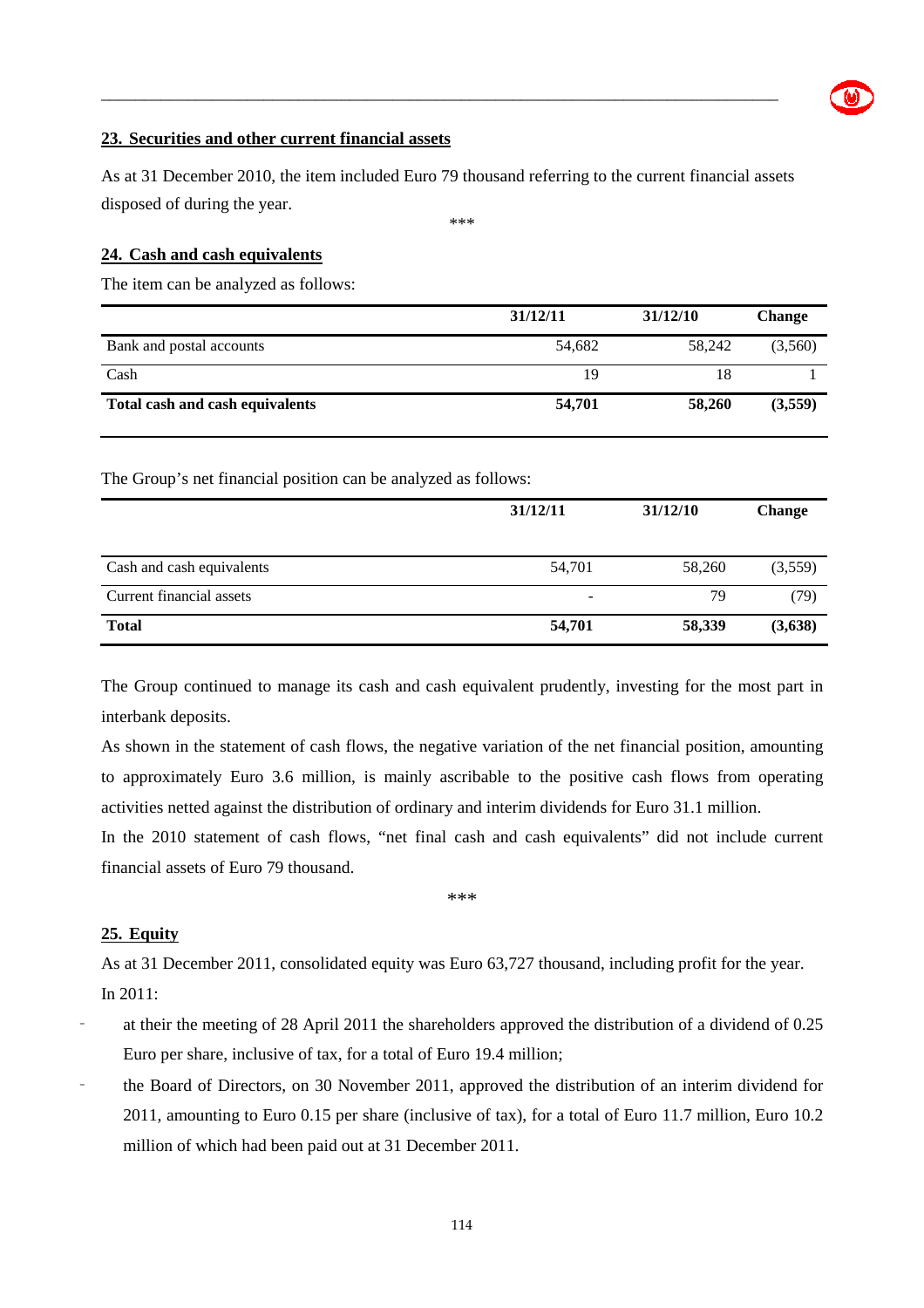

The share capital as at 31 December 2011 was Euro 4,074 thousand, subscribed and fully paid up, comprising 78,343,400 ordinary shares to which no nominal amount is attributed.

\_\_\_\_\_\_\_\_\_\_\_\_\_\_\_\_\_\_\_\_\_\_\_\_\_\_\_\_\_\_\_\_\_\_\_\_\_\_\_\_\_\_\_\_\_\_\_\_\_\_\_\_\_\_\_\_\_\_\_\_\_\_\_\_\_\_\_\_\_\_\_\_\_\_\_\_\_\_\_

In accordance with the bylaws, the shares are registered, indivisible and freely transferable. They are object to the requirements of representation, legitimization, circulation of the company investment required for securities traded on regulated markets. Each share has the right to a proportion of the profit which has been approved for distribution and to a portion of equity on liquidation and also has the right to vote, without limits other then those as defined by the Law. No securities having special rights of control have been issued. No financial instruments have been issued attributing the right to subscribe to newly-issued shares. No share incentive plans are envisaged involving share capital increases, including bonus issues.

The reclassification of the investment in Dmail Group S.p.A from "investments in other companies" to "investments in associates", illustrated in Note 18, led to the reclassification of the negative equity reserve related to available-for-sale financial assets, amounting to Euro 2,124 thousand, to "retained profit".

The reconciliation between the number of outstanding shares at 31 December 2010 and at 31 December 2011 is as follows:

|                             | 31/12/2010 | <b>Purchase of</b> | Sale of                         | 31/12/2011 |
|-----------------------------|------------|--------------------|---------------------------------|------------|
|                             |            |                    | treasury shares treasury shares |            |
| Ordinary shares issued      | 78,343,400 |                    |                                 | 78,343,400 |
| Less: treasury shares       | (771, 326) |                    | 400,000                         | (371, 326) |
| Ordinary outstanding shares | 77,572,074 |                    | 400,000                         | 77,972,074 |

In 2011, as part of the share buy-back plans, 400,000 treasury shares (0.511% of the share capital) were sold following entry of an institutional investor of prominent standing in the shareholding structure at a unit price of Euro 3.00 per share, equivalent to a total of Euro 1.2 million. At 31 December 2011, Cairo Communication held a total of 371,326 treasury shares, or 0.474% of share capital, subject to art. 2357 ter of the Italian Civil Code.

\*\*\*

#### **26. Post-employment benefits**

This item reflects the accruals made for all employees at the reporting date on the basis of the projected unit credit method, using actuarial valuations. The main assumptions used in this valuation are as follows: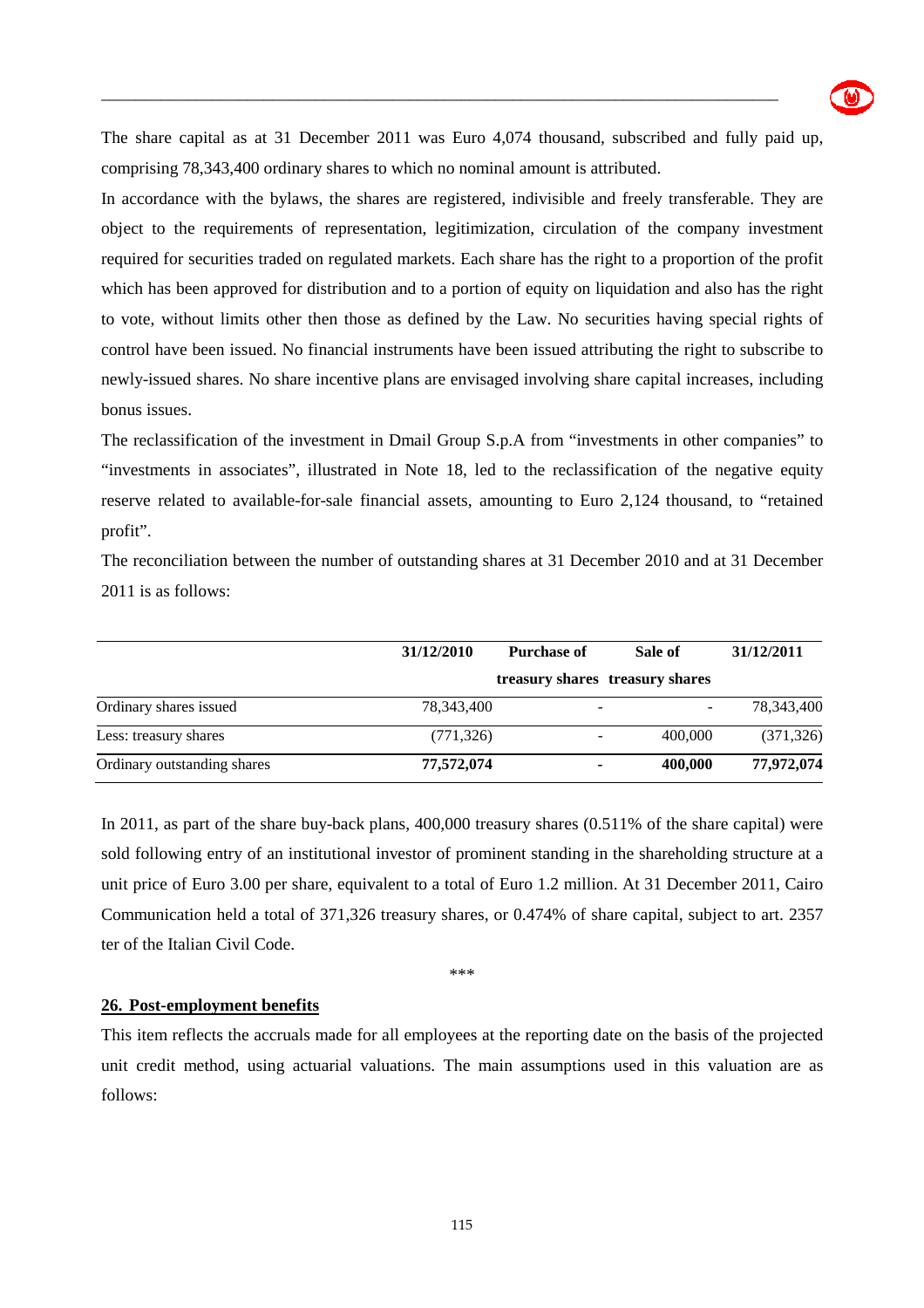| <b>COMPANY</b>                      | Cairo<br>Communication | Cairo<br>Pubblicità | Cairo<br><b>Editore</b> | Cairo<br>Pubblicità              |
|-------------------------------------|------------------------|---------------------|-------------------------|----------------------------------|
| <b>TYPE OF VALUATION</b>            | <b>SS</b>              | <b>SS</b>           | <b>SS</b>               | Agent<br>termination<br>benefits |
| Mortality table                     | Sim/f 1998             | Sim/f 1998          | Sim/f 1998              | Sim/f 1998                       |
| Reduction of mortality table        | 20.00%                 | 20.00%              | 20.00%                  | 20.00%                           |
| Advance request rate MANAGER        | 1.00%                  | 0.50%               | 0.50%                   |                                  |
| Advance request rate JUNIOR MANAGER | 2.00%                  | 0.50%               | 2.00%                   |                                  |
| Advance request rate EMPLOYEE       | 2.00%                  | 0.50%               | 2.00%                   |                                  |
| Advance request rate JOURNALIST     | not present            | not present         | 2.00%                   |                                  |
| Salary increase rate MANAGER        | 5.00%                  | 2.50%               | 0.00%                   |                                  |
| Salary increase rate JUNIOR MANAGER | 4.00%                  | 2.50%               | 0.00%                   |                                  |
| Salary increase rate EMPLOYEE       | 4.00%                  | 2.50%               | 0.00%                   |                                  |
| Salary increase rate JOURNALIST     | not present            | not present         | 0.00%                   |                                  |
| Fee increase rate AGENT             |                        |                     |                         | 4,00%                            |
| Future inflation rate               | 2.00%                  | 2.00%               | 2.00%                   | 2.00%                            |
| Discount rate                       | 4.00%                  | 4.00%               | 4.00%                   | 4.50%                            |
| <b>Resignation rate MANAGER</b>     | 2.00%                  | 0.50%               | 0.00%                   |                                  |
| Resignation rate JUNIOR MANAGER     | 2.00%                  | 0.50%               | 5.00%                   |                                  |
| Resignation rate EMPLOYEE           | 7.00%                  | 2.50%               | 6.50%                   |                                  |
| Resignation rate JOURNALIST         | not present            | not present         | 5.00%                   |                                  |
| <b>Resignation rate AGENT</b>       |                        |                     |                         | 15,00%                           |

 $\bullet$ 

The composition and movements of this item is broken down as follows:

|                                         | Balance as at 31/12/11      | Balance as at $31/12/10$ |
|-----------------------------------------|-----------------------------|--------------------------|
| <b>Opening balance</b>                  | 3,891                       | 3,813                    |
| Increase                                | 724                         | 651                      |
| Profit (loss) from actuarial valuations | $\mathcal{D}_{\mathcal{L}}$ | (6)                      |
| Utilization/other movements             | (719)                       | (567)                    |
| <b>Closing balance</b>                  | 3,898                       | 3,891                    |

The average headcount over the two years can be analyzed as follows:

|                                     | 31/12/2011 | 31/12/2010 | Average |
|-------------------------------------|------------|------------|---------|
| Managers                            | 14         | 15         | 14      |
| Junior Managers                     | 20         | 19         | 20      |
| Employees                           | 135        | 127        | 131     |
| Journalists / Freelance journalists | 106        | 100        | 103     |
| <b>Total</b>                        | 275        | 261        | 268     |

\*\*\*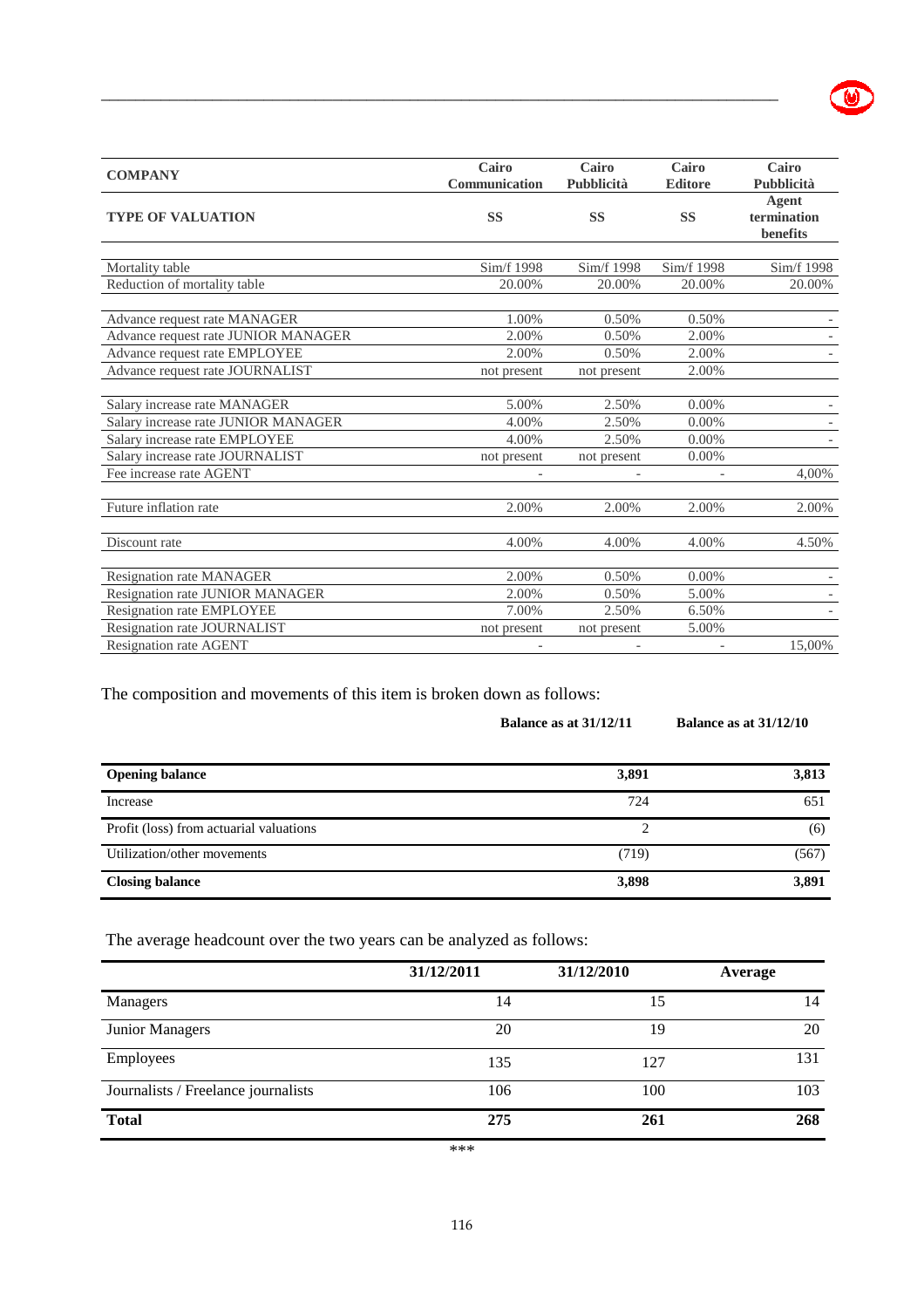#### **27. Non-current financial liabilities**

The Group has none.

#### **28. Provisions for risks and charges**

The provisions for risk and charges include:

|                                       | 31/12/11 | 31/12/10 | <b>Change</b> |
|---------------------------------------|----------|----------|---------------|
|                                       |          |          |               |
| Pension and similar provision         | 1,159    | 956      | 203           |
| Provision for publishing returns      | 474      | 697      | (223)         |
| Provision for liquidation             | 101      | 102      | (1)           |
| Provision for other risks and charges | 448      | 369      | 79            |
| <b>Total</b>                          | 2,182    | 2,124    | 58            |

\_\_\_\_\_\_\_\_\_\_\_\_\_\_\_\_\_\_\_\_\_\_\_\_\_\_\_\_\_\_\_\_\_\_\_\_\_\_\_\_\_\_\_\_\_\_\_\_\_\_\_\_\_\_\_\_\_\_\_\_\_\_\_\_\_\_\_\_\_\_\_\_\_\_\_\_\_\_\_

\*\*\*

The composition and movements of this item can be analyzed as follows:

|                               | Pension and              | Publishing | Liquidation | Other risks | Total |
|-------------------------------|--------------------------|------------|-------------|-------------|-------|
|                               | similar                  | returns    |             | and charges |       |
|                               | provision                |            |             |             |       |
| Closing balance at 31/12/2010 | 956                      | 697        | 102         | 369         | 2,124 |
| Increases                     | 203                      |            | 14          | 100         | 317   |
| <b>Utilizations</b>           | $\overline{\phantom{m}}$ | (223)      | (15)        | (21)        | (259) |
| Closing balance at 31/12/2011 | 1,159                    | 474        | 101         | 448         | 2,182 |

The provision for "pensions and similar provisions" was accrued by Cairo Pubblicità S.p.A. in respect of the agents' termination benefits as prescribed by law and contracts, subject to actuarial valuations based on the assumptions illustrated in Note 26.

The "provision for publishing returns" relates to the operations of the subsidiary Cairo Publishing S.r.l.; the relating net provisions are deducted from revenue from book sales.

The "provision for liquidation" refers to provisions made to cover the liquidation costs of Diellesei S.r.l. in liquidation; the related provisions are recognized in profit / (loss) from discontinued operations.

The "provision for other risks and charges" includes provisions that are considered prudently necessary for charges that could arise from current legal proceedings and contractual disputes that remain unsettled.

\*\*\*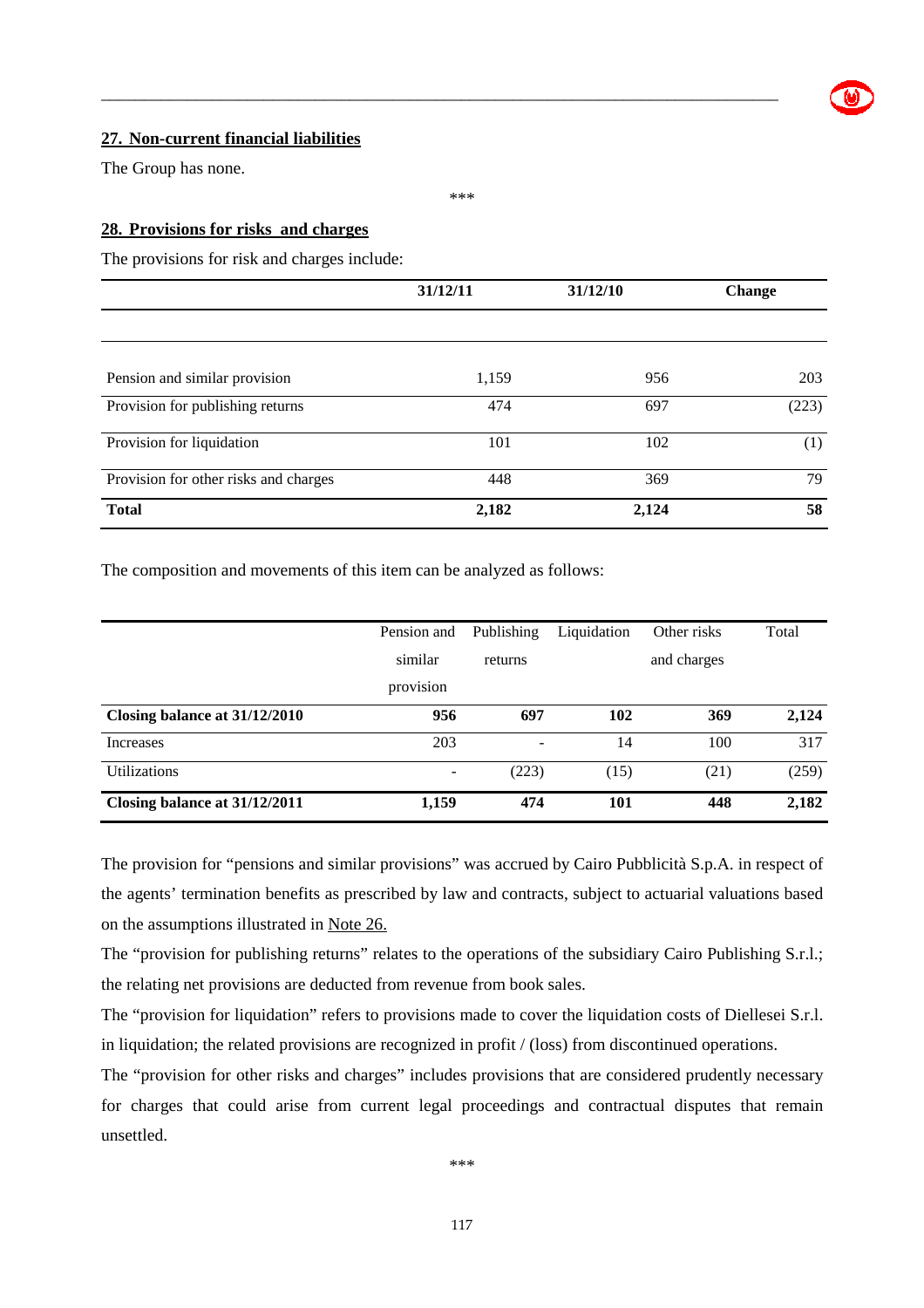

#### **29. Current loans and borrowings**

As at 31 December 2011, there were no "loans and borrowings".

\*\*\*

\_\_\_\_\_\_\_\_\_\_\_\_\_\_\_\_\_\_\_\_\_\_\_\_\_\_\_\_\_\_\_\_\_\_\_\_\_\_\_\_\_\_\_\_\_\_\_\_\_\_\_\_\_\_\_\_\_\_\_\_\_\_\_\_\_\_\_\_\_\_\_\_\_\_\_\_\_\_\_

#### **30. Trade payables**

Trade payables amounted to Euro 107,029 thousand, increasing by Euro 9,242 thousand on 31 December 2010, and relate entirely to the current year. The portion related to Diellesei S.r.l. in liquidation amounted to Euro 69 thousand.

Trade payables include Euro 280 thousand due to the associate Torino Football Club S.p.A. for amounts accrued for the advertising concession contract signed with Cairo Pubblicità S.p.A.

\*\*\*

#### **31. Receivables from and payables to the Parent**

Receivables from and payables to the parent of Euro 1,467 thousand and Euro 2,156 thousand, respectively, refer mainly to the parent UT Communications S.p.A. and arise from the national tax consolidation scheme, under art. 117/129 of the TUIR (Consolidated income tax act), to which Cairo Communication S.p.A. and its subsidiaries Cairo Editore S.p.A., Cairo Pubblicità S.p.A., Diellesei S.r.l. in liquidation, Cairo Due S.r.l. and Cairo Publishing S.r.l. agreed to adhere.

\*\*\*

#### **32. Tax liabilities**

Tax liabilities can be broken down as follows:

|                                       | 31/12/2011 | 31/12/2010 | <b>Change</b> |
|---------------------------------------|------------|------------|---------------|
| With holding taxes on employees       | 843        | 776        | 67            |
| Withholding taxes on contract workers | 387        | 424        | (37)          |
| <b>IRAP</b> payables                  | 238        | 666        | (428)         |
| VAT payables                          | 476        | 285        | 191           |
| Other                                 | 61         | 130        | (69)          |
| <b>Total tax liabilities</b>          | 2,005      | 2,281      | (276)         |

\*\*\*

#### **33. Other current liabilities**

These can be analyzed as follows: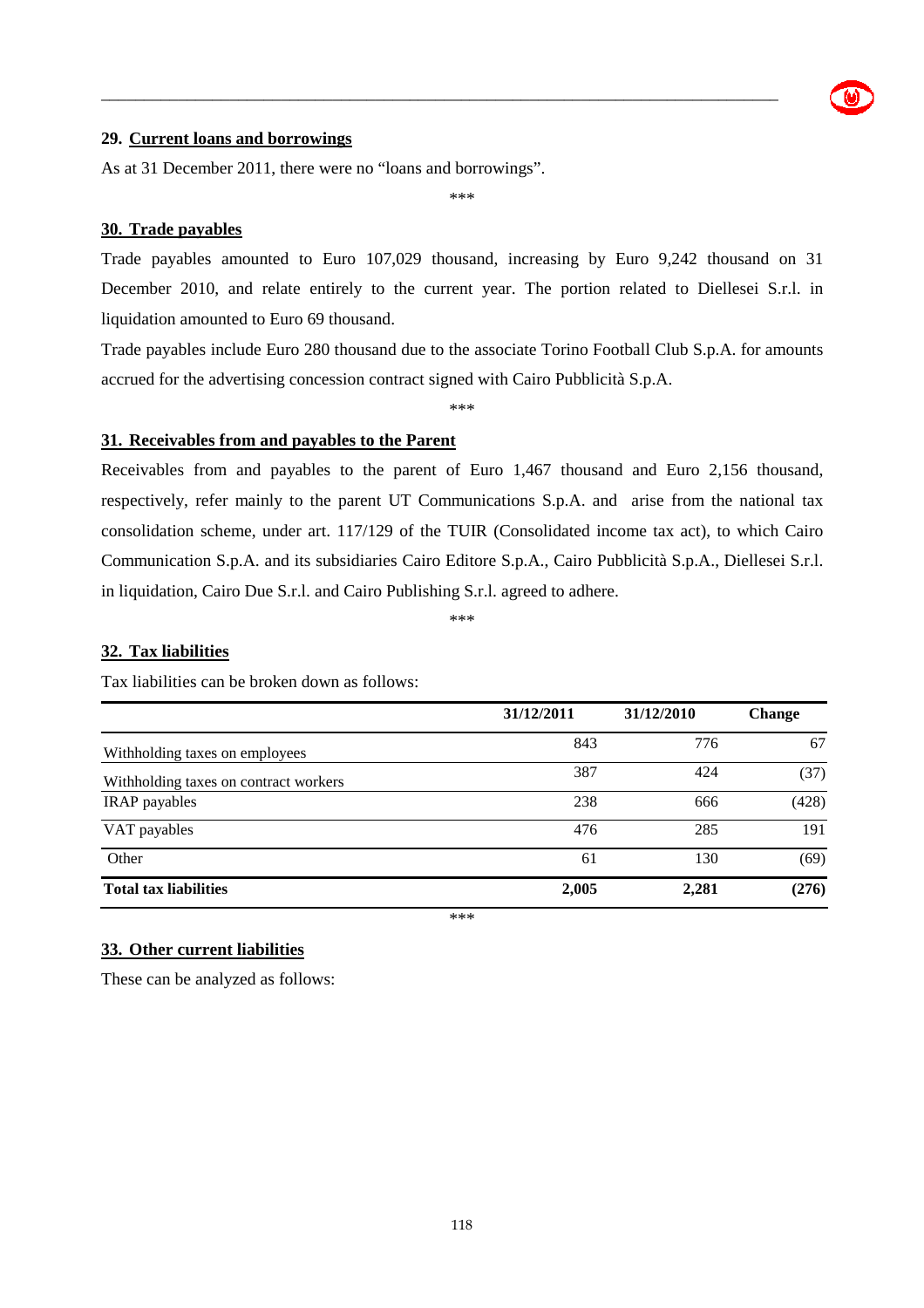|                                            | 31/12/2011 | 31/12/2010 | Change |
|--------------------------------------------|------------|------------|--------|
| Social security charges payables           | 1,855      | 1,554      | 301    |
| Advances on subscriptions                  | 1,867      | 1,818      | 49     |
| Shareholders liabilities for dividends     | 1,456      |            | 1,456  |
| Due to personnel (holidays, bonuses, etc.) | 4.391      | 3.398      | 993    |
| Accrued expenses and deferred income       | 369        | 695        | (326)  |
| Other liabilities                          | 2,506      | 1,435      | 1,071  |
| <b>Total other current liabilities</b>     | 12,444     | 8,900      | 3,544  |

Social security charges payables amount to Euro 1,855 thousand and relate entirely to the current year. The Group normally pays social security charges and withholding taxes in accordance with legally defined due dates.

Advances relate to that portion of subscription payments received from customers to whom magazines have not yet been issued, as well as prepayments for specially commissioned future editions.

As at 31 December 2010, "accrued expenses and deferred income" had also included interest accrued on the current account already mentioned held with Telepiù S.p.A. Following the award issued on 27 January 2010, the deposit, including interest accrued, was released to Cairo Communication.

"Other liabilities" include Euro 0.5 million (Euro 0.8 million as at 31 December 2009) related to the rebilling of the share of print media bad debts, the losses of which have not been fully ascertained.

\*\*\*

#### **34. Commitments and risks**

Main guarantees given by third parties in favour of the Cairo Communication Group are as follows:

- a bank surety of Euro 16.8 million, expiring on 15 June 2012 issued by Banca Popolare di Milano to Telecom Italia Media S.p.A. (Telecom Group) securing payment of minimum guaranteed fees specified in its contract for the exclusive sale of television advertising space on LA7;
- other sureties totaling Euro 234 thousand by bank and insurance institutes.

#### **35. Other information**

The arbitration proceeding started in July 2010 by Cairo Communication against Telepiù Srl was concluded with the award rendered by the Board of Arbitrators on 16 September 2011, In such procedure, Cairo Communication was claiming that the breach by Telepiù (definitively acknowledged by the arbitration award rendered on 27 January 2010) of the 10 years exclusive concession for the advertising sale on Telepiù channels granted to Cairo TV by Telepiù, implies also the breach by Telepiù of the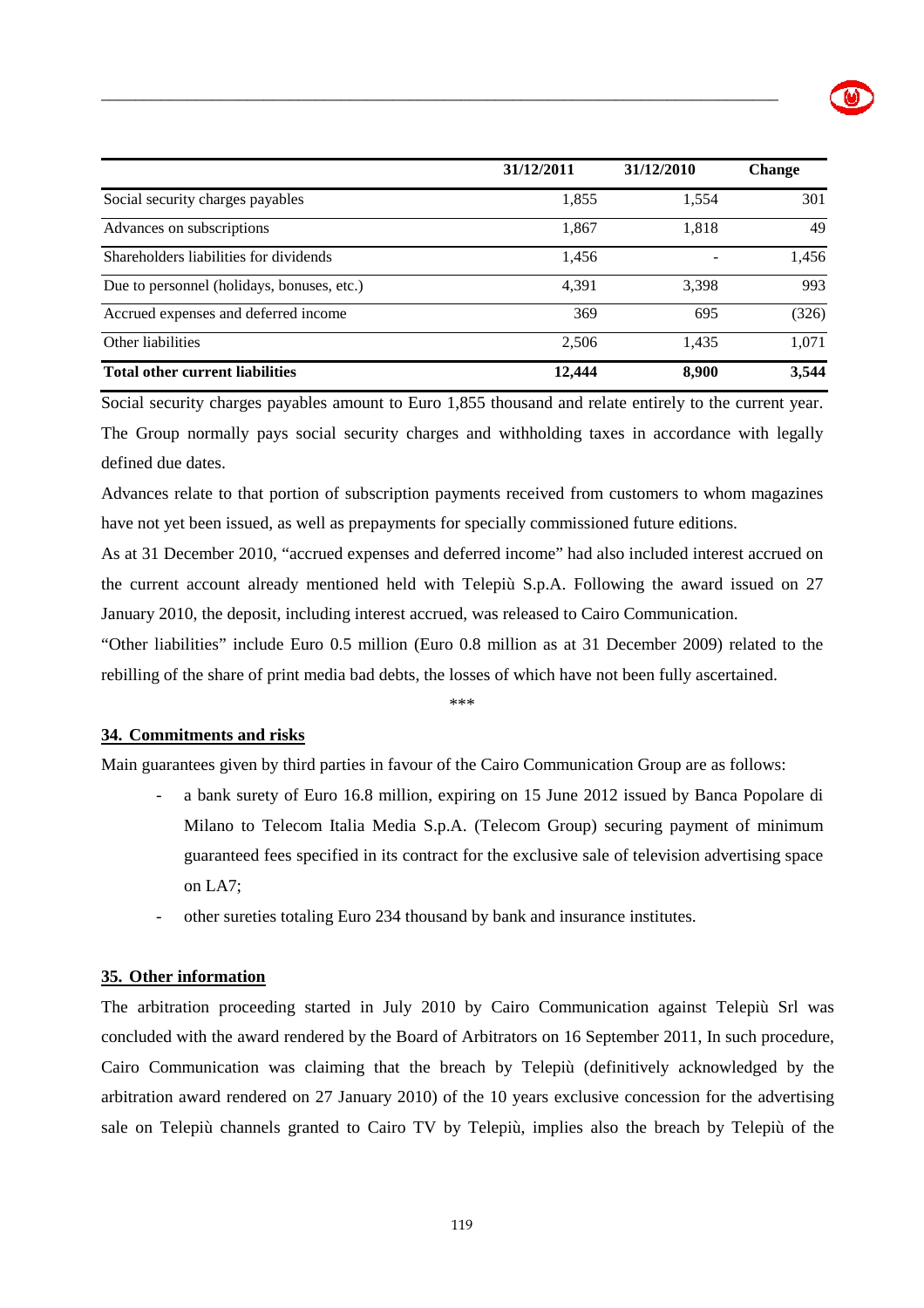

contract for the sale of the shares of Cairo TV (former Telepiù Pubblicità), being such contracts contextual and related.

\_\_\_\_\_\_\_\_\_\_\_\_\_\_\_\_\_\_\_\_\_\_\_\_\_\_\_\_\_\_\_\_\_\_\_\_\_\_\_\_\_\_\_\_\_\_\_\_\_\_\_\_\_\_\_\_\_\_\_\_\_\_\_\_\_\_\_\_\_\_\_\_\_\_\_\_\_\_\_

The Board of Arbitrators acknowledged the claim filed by Cairo Communication, limited to breach of contract, but rejected Cairo's claim for compensation for damage arising from such breach by Telepiù. The Board of Arbitrators - with the motivated dissenting opinion of Prof. Francesco Benatti – taken the view that relevant damage was absorbed by the damage for loss of profit compensated to Cairo Communication (as acquirer of Cairo TV) under the foregoing award of 27 January 2010.

The outcome of the arbitration had no consequence on the financial statements as at 31 December 2011, with the exception of the legal expenses paid, which were recognised in profit or loss.

In 2011, the three-year contractual target (Euro 378 million) securing Cairo a three-year renewal (2012- 2014) of the advertising concession contract, was achieved; in October 2011, Cairo Communication and TIMedia acknowledged that the agreement entered into on 19 November 2008 was to be deemed renewed for the further three-year period of 2012-2014, in accordance with the terms and conditions established under the contract and under the additional agreements thereto. The advertising concession contract regarding LA7 sets minimum annual gross advertising revenue in 2012 of Euro 126 million, with minimum annual guaranteed fees for Telecom Italia Media of Euro 88.2 million (70%).

In December 2010, Telecom Italia Media and Cairo agreed to revise the advertising concession contract of 19 November 2008. Specifically, for 2011 and for the 2012-2014 three-year period , both set additional annual advertising revenue targets (unguaranteed) with respect to the minimum annual revenue, proportional to the achievement by Telecom Italia Media of annual targets of share higher than the given 3% for LA7's share. Cairo's achievement of these additional targets, or payment to Telecom Italia Media of equivalent dues, will entitle Cairo to renew the contract up to 31 December 2019. Otherwise, Telecom Italia Media is authorized to withdraw from the contract.

The contract regarding the LA7d digital channel sets minimum gross advertising revenue in 2012 of Euro 8 million for a 0.2% share of the channel, with minimum guaranteed fees for Telecom Italia Media of Euro 5.6 million, paid as per the contract on a monthly basis. A result higher or lower than the 0.2% share will produce a corresponding increase or decrease in minimum annual revenue and in the guaranteed minimum fee.

As the result of a VAT audit performed on Cairo Communication S.p.A., in its report, the Guardia di Finanza (the Italian Tax Police) identified some findings for 2002 and subsequent years (2003, 2004 and 2005) relating to the application if any of VAT on dealing rights charged to media centres, which were subsequently included in the final audit reports issued in January 2008 (for 2002), in June 2008 (for 2003, 2004 and 2005), and on 24 November 2011 (for 2006), which the company has challenged.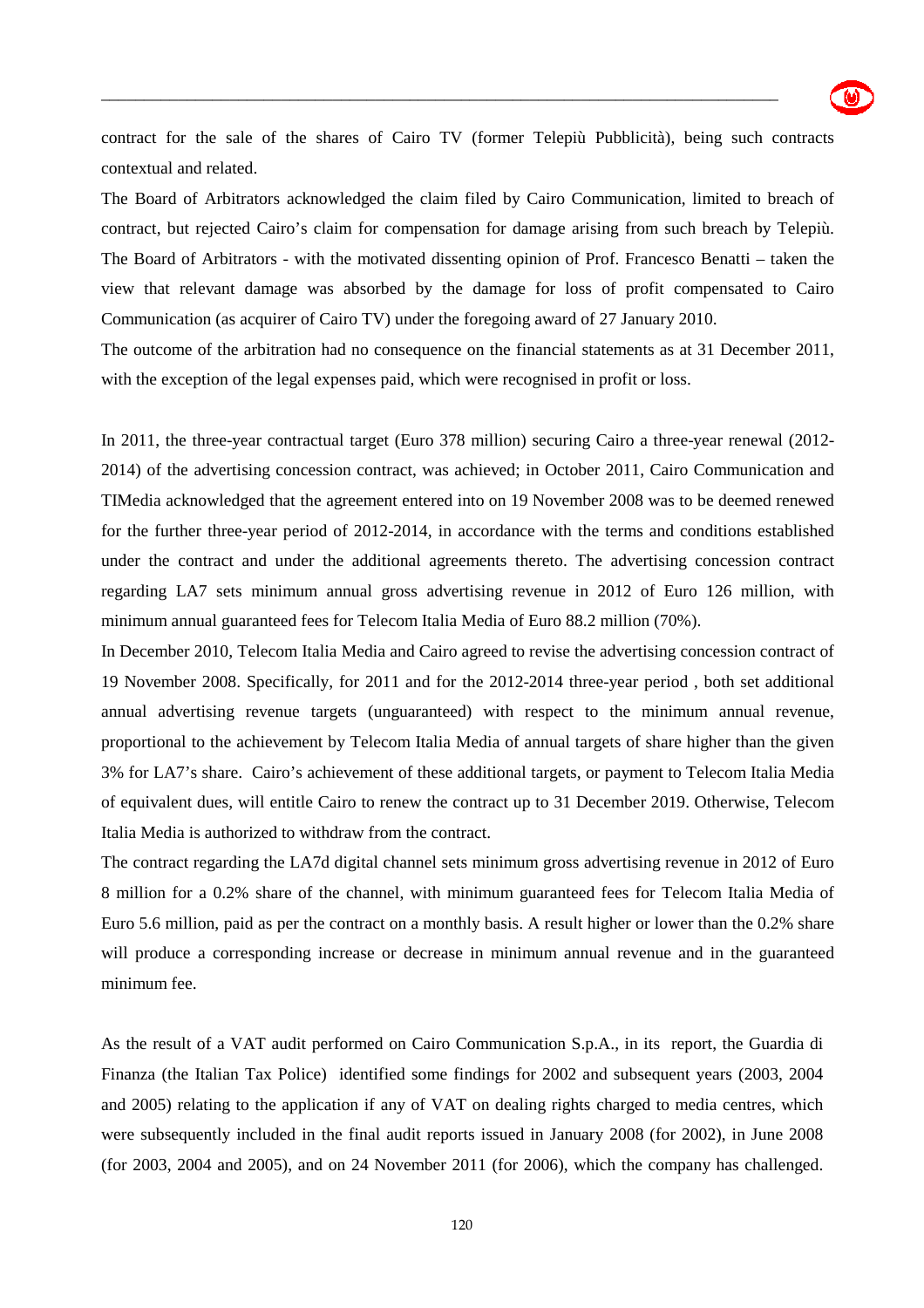

Regarding 2006, at the date of writing of these notes, the hearing for the appeal has yet to be scheduled. For all the periods in question (2002, 2003, 2004 and 2005), the Provincial Tax Commission of Milan has ruled in favour of the Company's appeals. The Agenzia delle Entrate (Tax Authority Agency) has filed an appeal with the Regional Tax Commission of Milan against these decisions. In April 2010, the Regional Tax Commission of Milan ruled in favour of the Agency's appeal regarding 2002, and in October 2011 also regarding the years 2003, 2004 and 2005, on questionable grounds. Cairo Communication has already appealed to the Court of Cassation against judgement regarding 2002, for which the tax claim amounts to Euro 41 thousand, in addition to penalties of Euro 51 thousand, and will appeal to the Court of Cassation also for the subsequent years 2003, 2004 and 2005, for which the tax claim totals Euro 247 thousand, in addition to penalties of Euro 272 thousand and interest. The tax claim for 2006 amounts to Euro 63 thousand, in addition to penalties of Euro 79 thousand and interest. Based also on the advice of its tax consultants, the Directors believe there are fundamental reasons and rights to oppose the relevant findings.

\_\_\_\_\_\_\_\_\_\_\_\_\_\_\_\_\_\_\_\_\_\_\_\_\_\_\_\_\_\_\_\_\_\_\_\_\_\_\_\_\_\_\_\_\_\_\_\_\_\_\_\_\_\_\_\_\_\_\_\_\_\_\_\_\_\_\_\_\_\_\_\_\_\_\_\_\_\_\_

The Agenzia delle Entrate (Italian Tax Authorities) challenged Cairo Communication for using excess IRES from the 2006 tax return to offset 2007 payments. While not challenging the relevant credit to Cairo Communication, the Italian Tax Authorities has refuted its use for offsetting purposes on grounds of non-compliance of procedures (specifically, the Italian Tax Authorities claim that use of the credit would have required a formal credit transfer from the Company to the Company). On 6 July 2010, the Company received a tax bill, substantially for payment of Euro 28 thousand as interest, and Euro 145 thousand as penalties, since the credit has not been disallowed. Cairo Communication has filed an appeal with the Provincial Tax Commission. As at the date of the writing of these notes, the hearing for the appeal has yet to be scheduled. Based also on the advice of its tax consultants, the Directors believe there are fundamental reasons and rights to oppose the relevant findings.

A previous shareholder of the subsidiary Il Trovatore S.r.l., who did not sell its shares to the parent company, had risen a claim against the current minority shareholder, involving Cairo Communication S.p.A. indirectly, questioning the validity of the contract under which he had sold the quota in the limited partnership Il Trovatore and the transformation of this company from a limited partnership to a limited liability company (S.r.l.), and requesting the annulment of the subsequent acquisition of the company by Cairo Communication. The requests of the counterparty were rejected in the first instance, although the counterparty has filed an appeal. Based also on the advice of its legal counsels, the Directors believe that the grounds of these claims are such as not to request a specific accrual.

In its hearing on 18 October 2010, the Provincial Tax Commission of Milan acknowledged the appeal filed by Cairo Editore S.p.A. regarding the assessment notice for tax year 2004, illustrated in the notes to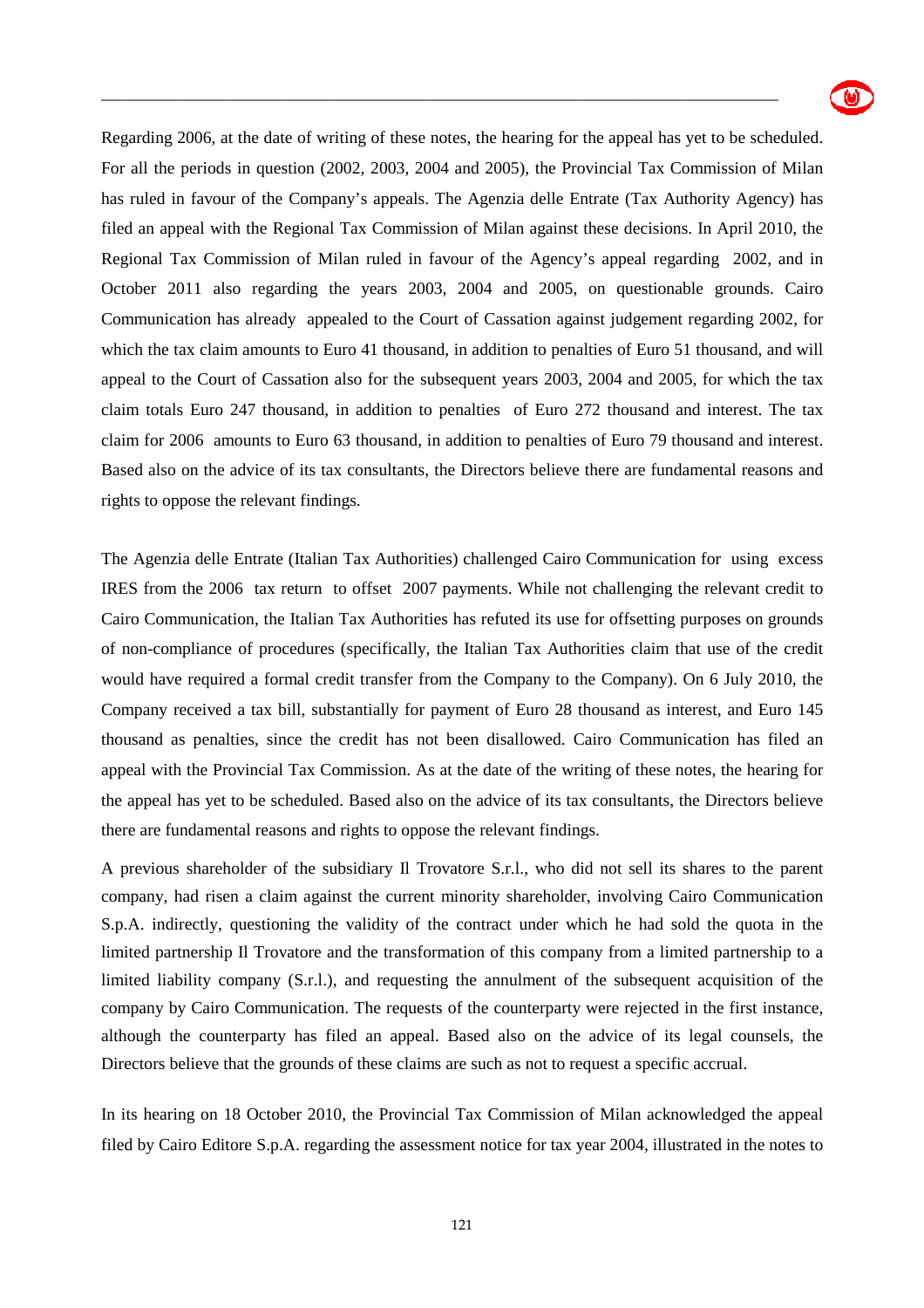

the financial statements at 31 December 2010. The Italian Tax Authorities has filed an appeal with the Regional Tax Commission of Milan against the ruling. At the date of writing of these notes, the hearing for the appeal has yet to be scheduled. Based also on the advice of its tax consultants, the Directors believe there are fundamental reasons and rights to oppose the relevant findings.

\_\_\_\_\_\_\_\_\_\_\_\_\_\_\_\_\_\_\_\_\_\_\_\_\_\_\_\_\_\_\_\_\_\_\_\_\_\_\_\_\_\_\_\_\_\_\_\_\_\_\_\_\_\_\_\_\_\_\_\_\_\_\_\_\_\_\_\_\_\_\_\_\_\_\_\_\_\_\_

Immobiledit S.r.l., the subsidiary merged into Cairo Editore in 2009, is party to a lawsuit regarding a property purchase. In 2004, the Court of Milan, in the first instance, had rejected the adverse party's claims, ordering the adverse party to pay damages, to settle in separate proceedings, and to repay legal expenses. The Court of Appeal has partly reversed the ruling of first instance, ordering Immobiledit to pay for the expenses of first and second instance, rejecting the adverse party's claim for damages, which has appealed to the Court of Cassation against the rejection. Based also on the advice of its legal consultants, the Directors believe that the adverse party's appeal does not require any relevant accrual against it.

It is also noted that:

- the consolidated financial statements at 31 December 2011 do not include any receivables or payables with a residual term exceeding five years.
- no company within the scope of consolidation has capitalized any financial expenses.

#### \*\*\*

#### **36. Related party transactions**

Transactions between the parent and its consolidated subsidiaries, which are its related parties, have been eliminated from the consolidated financial statements and are therefore not shown in this note.

The Group holds relations with the parent (UT Communications S.p.A.) and with the latter's subsidiaries at conditions deemed normal in their respective relevant markets, taking into account the nature of services offered. Below is a summary of the statement of financial position and income statement balances deriving from the transactions made in 2011 with these related parties. The identification and disclosure regarding related parties were made in accordance with the IAS 24 Revised. Based on this Standard, related parties were identified as the subsidiaries and associates of the Group, as shown in the list attached to this Annual Report ("List of investments of the Group at 31 December 2011"). The Ultimate Parent of the Group is U.T. Communications S.p.A.

The Group holds investments in the subsidiary Cairo Sport (Euro 10 thousand) and in the associate Dmail Group (Euro 1,461 thousand).

The effects of these transactions on the 2011 consolidated income statement of the Cairo Communication Group are as follows: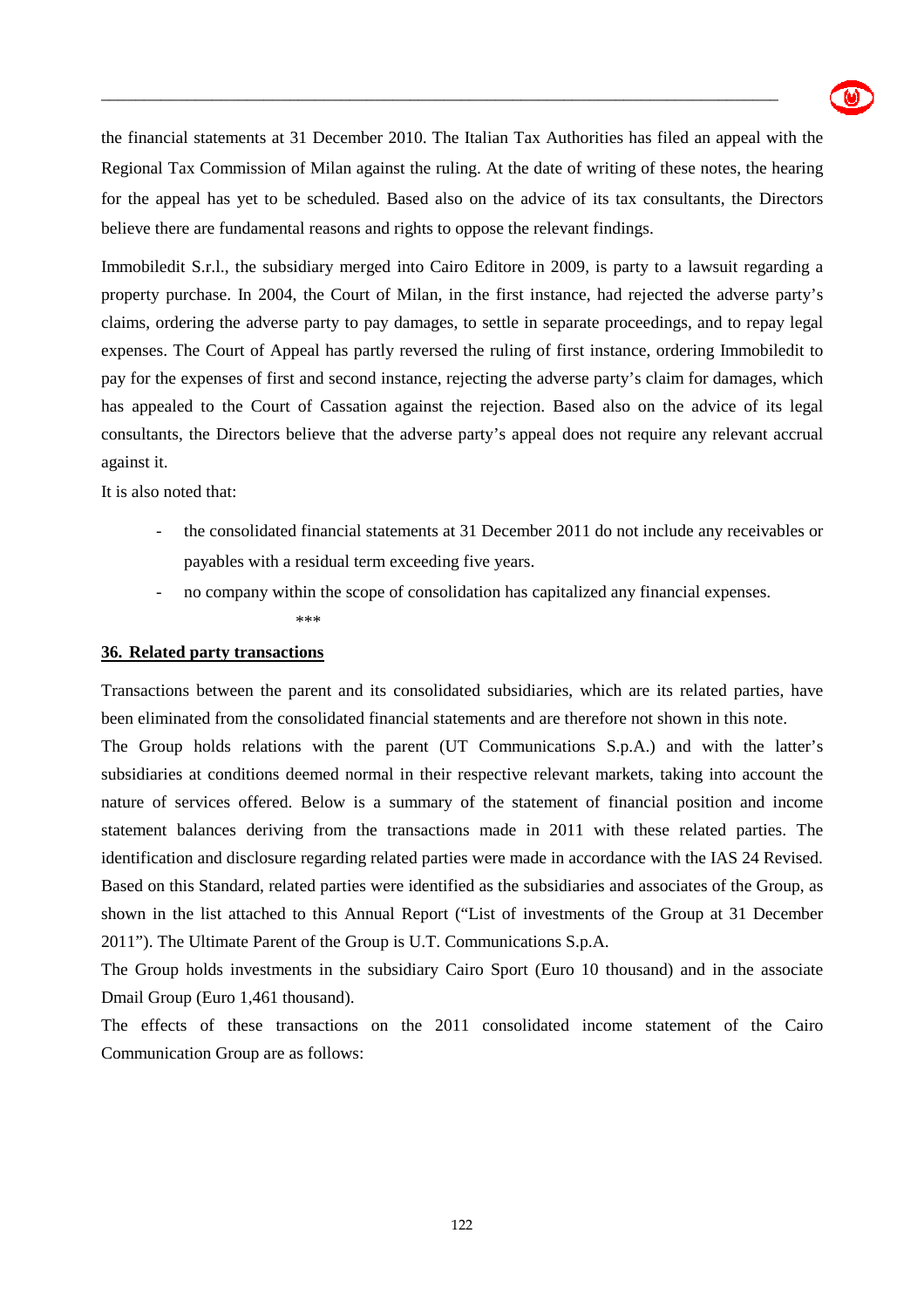| <b>Revenues and costs</b><br>$(\epsilon$ thousands) | <b>Revenue</b> | Costs   | <b>Financial</b><br>income | <b>Financial</b><br>expense |
|-----------------------------------------------------|----------------|---------|----------------------------|-----------------------------|
| <b>Parent</b>                                       |                |         |                            |                             |
| UT Communications S.p.A.                            |                |         |                            |                             |
| <b>Jointly-controlled companies</b>                 |                |         |                            |                             |
| Torino FC S.p.A.                                    | 147            | (1,748) |                            |                             |
| Mp Service                                          | -              |         |                            |                             |
| <b>Total</b>                                        | 147            | (1,748) | -                          |                             |

The effects of these relations on the consolidated statement of financial position of the Cairo Communication Group as at 31 December 2011 are as follows:

| Receivables and financial assets<br>$(\epsilon$ thousands)          | <b>Trade</b><br>receivables | Other                              | receivables and<br>current assets | <b>Receivables</b><br>tax consolidation<br>scheme | Other current<br>financial<br>assets      |
|---------------------------------------------------------------------|-----------------------------|------------------------------------|-----------------------------------|---------------------------------------------------|-------------------------------------------|
| <b>Parent</b>                                                       |                             |                                    |                                   |                                                   |                                           |
| UT Communications S.p.A.                                            | 61                          |                                    |                                   | 1,467                                             |                                           |
| Jointly-controlled companies                                        |                             |                                    |                                   |                                                   |                                           |
| Torino FC S.p.A.                                                    | 295                         |                                    |                                   |                                                   |                                           |
| Mp Service                                                          | 24                          |                                    |                                   |                                                   |                                           |
| <b>Total</b>                                                        | 380                         |                                    |                                   | 1,467                                             |                                           |
| <b>Payables and financial liabilities</b><br>$(\epsilon$ thousands) | <b>Trade payables</b>       | Other<br>and<br><b>liabilities</b> | payables<br>current               | Payables tax<br>consolidation<br>scheme           | Other current<br>financial<br>liabilities |
| <b>Parent</b>                                                       |                             |                                    |                                   |                                                   |                                           |
| UT Communications S.p.A.                                            |                             |                                    |                                   | 2,156                                             |                                           |
| Jointly-controlled companies                                        |                             |                                    |                                   |                                                   |                                           |
| Torino FC S.p.A.                                                    | 315                         |                                    | 150                               |                                                   |                                           |
| Other                                                               |                             |                                    |                                   |                                                   |                                           |
| Dividends to shareholders                                           |                             |                                    | 1,456                             |                                                   |                                           |
| Total                                                               | 315                         |                                    | 1,606                             | 2,156                                             |                                           |

Transactions made during the year with related parties, including intra-group transactions, are qualified as neither atypical nor unusual, as they are considered part of the ordinary business conducted by Group companies. These transactions are settled at market conditions, taking into account the nature of goods and services offered.

In 2011, the relations and transactions with the parent U.T. Communications and with its subsidiaries can be analyzed as follows:

- the concession contract signed with Torino F.C. S.p.A., a subsidiary of UT Communications, for the sale of advertising space at the Olimpico football pitch and promotional sponsorship packages. This contract resulted in the payment in 2011 of Euro 1.6 million to the concession holder against total revenue of Euro 2.1 million, net of agency discounts. Cairo Pubblicità earned further commissions of Euro 37 thousand. As part of the advertising contract, Cairo Pubblicità also purchased football tickets worth Euro 27 thousand and recharged Torino F.C. pertaining costs of Euro 10 thousand;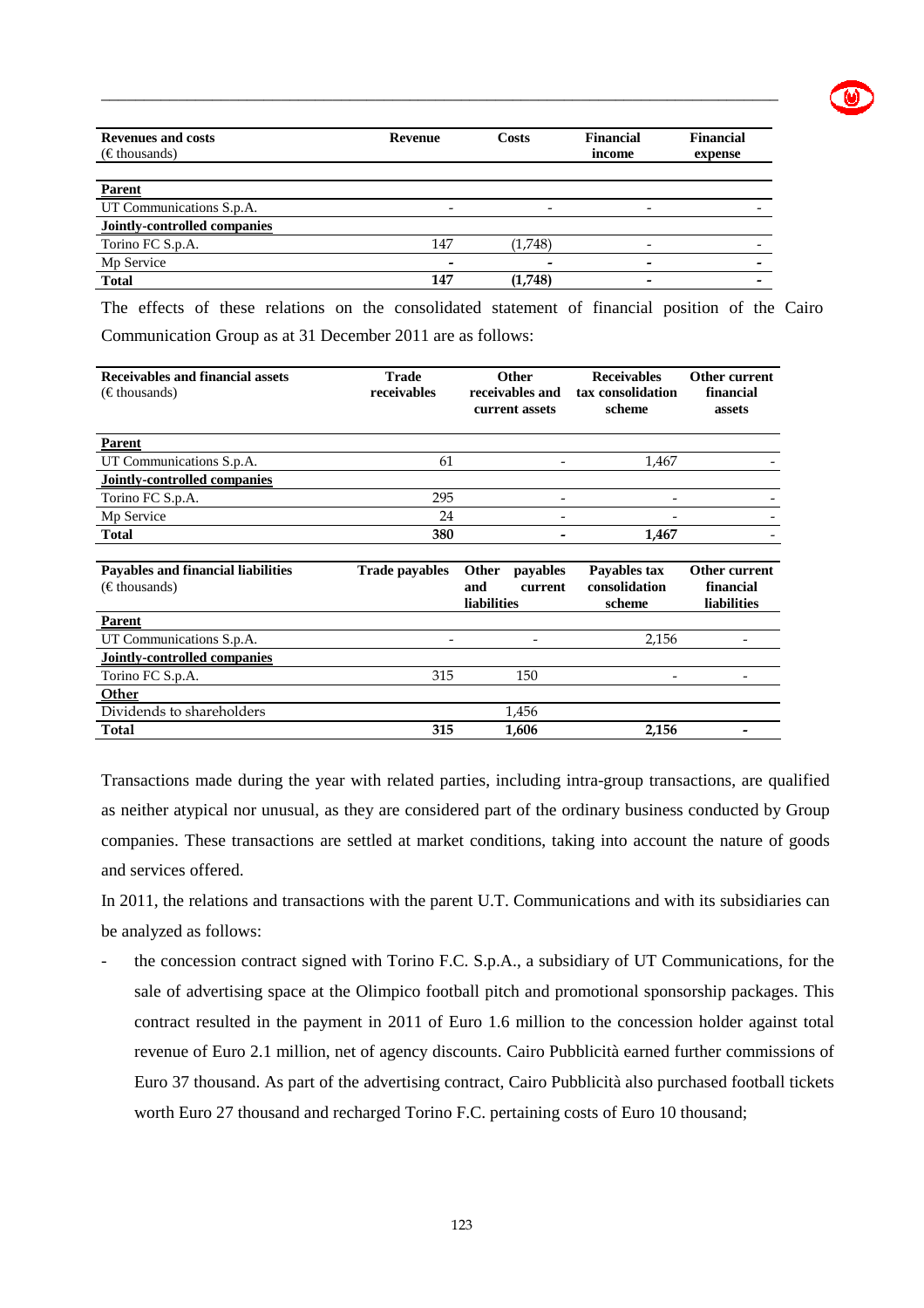

the contract signed by Cairo Communication S.p.A. and Torino F.C. for the provision of administrative services such as bookkeeping, which provides for an annual consideration of Euro 100 thousand;

\_\_\_\_\_\_\_\_\_\_\_\_\_\_\_\_\_\_\_\_\_\_\_\_\_\_\_\_\_\_\_\_\_\_\_\_\_\_\_\_\_\_\_\_\_\_\_\_\_\_\_\_\_\_\_\_\_\_\_\_\_\_\_\_\_\_\_\_\_\_\_\_\_\_\_\_\_\_\_

- the agreement relating to the purchase of advertising space at the Olimpico football pitch between Cairo Editore and Torino FC., for an annual consideration of Euro 100 thousand;
- the purchase by Cairo Pubblicità of receivables due to Torino F.C. S.p.A. from Dahlia TV S.p.A.; specifically, the transaction involved the sale with recourse from Torino FC to Cairo Pubblicità of receivables accrued by Torino FC to Dahlia TV for a total of Euro 300 thousand, under a sponsorship contract signed on 5 October 2009, promoted by Cairo Pubblicità, entitling a fee from Torino FC.
- as already mentioned, Cairo Communication and its subsidiaries Cairo Editore S.p.A., Cairo Pubblicità S.p.A., Diellesei S.r.l. in liquidation, Cairo Due S.r.l. and Cairo Publishing S.r.l. adhered to the national tax consolidation scheme of UT Communications S.p.A. The consolidation scheme, which governs the financial aspects of amounts paid or received in return for the advantages or disadvantages resulting from the tax consolidation, specifically provides that any greater charges or minor benefits that may accrue to the Company resulting from adhesion to the scheme, be suitably remunerated by the parent. In relation to this, the consolidated financial statements at 31 December 2011 include receivables from and payables to the parent UT Communications S.p.A. of Euro 1,467 thousand and Euro 2,156 thousand, respectively.

Fees paid to directors in 2011 are analyzed in Note 38 *"Board of Directors' and Board of Statutory Auditors' fees"* 

During the year, no transactions were carried out with members of the Board of Directors, general directors and/or with key management personnel, members of the Board of Statutory Auditors, and the financial reporting manager, further than the fees paid and already shown in this Note.

The procedures adopted by the Group for related party transactions, to ensure transparency and substantial and procedural fairness, made by the Company either directly or through its subsidiaries, are illustrated in the Directors' Report in the section on the *"Report on Corporate governance".*

**\*\*\*** 

#### **37. Risk management**

#### *Liquidity risk*

The Cairo Communication Group is not exposed to liquidity risk, in that on one hand, significant financial resources are held with a net available positive financial position of Euro 53.8 million whilst, on the other hand, the Group attempts to ensure that an appropriate ability to generate cash is maintained, even under the current market conditions.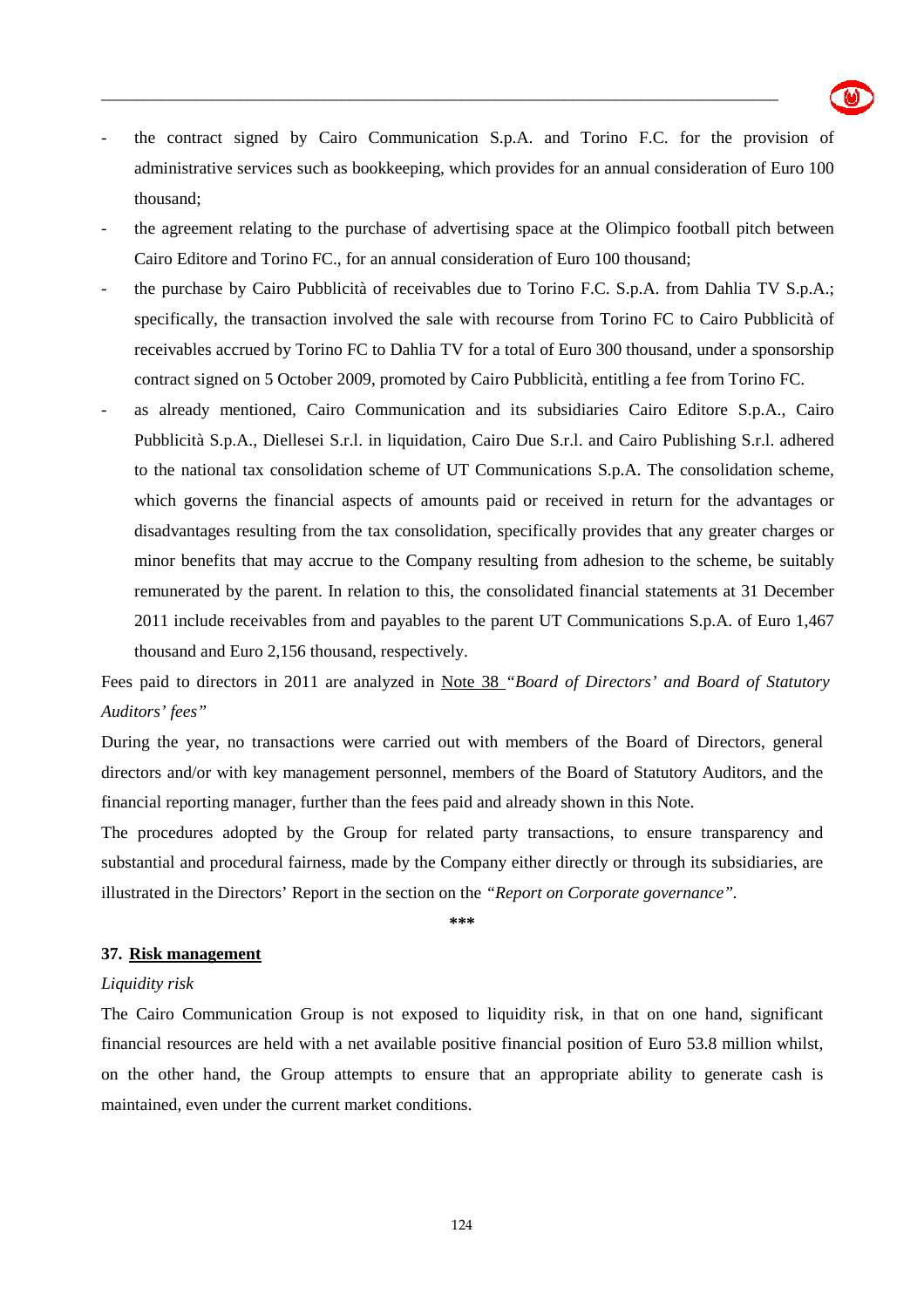

An analysis of the company's equity structure shows both liquidity, or the ability to maintain financial stability in the short term, and solidity, or the ability to maintain financial stability in the medium/long term.

\_\_\_\_\_\_\_\_\_\_\_\_\_\_\_\_\_\_\_\_\_\_\_\_\_\_\_\_\_\_\_\_\_\_\_\_\_\_\_\_\_\_\_\_\_\_\_\_\_\_\_\_\_\_\_\_\_\_\_\_\_\_\_\_\_\_\_\_\_\_\_\_\_\_\_\_\_\_\_

It is Group policy to invest available cash in on-demand or very short-term bank deposits, properly spreading the investments, essentially in banking products, with the prime objective of maintaining a ready liquidity of the said investments. Counterparties are selected on the basis of their credit rating, their reliability and the quality of the service rendered.

#### *Currency and interest rate risks*

The Cairo Communication Group is not exposed to these risks, in that on one hand, there is no loan finance, whilst on the other hand Group operations are carried out exclusively in Italy and revenue is generated entirely within the country and main costs are incurred in Euro.

The interest rate risk only affects the yield on available cash. Specifically, with reference to the net financial position at 31 December 2011, a one percentage point reduction in the interest rate would result in a reduction in annual financial income of approximately Euro 0.5 million.

Movements in the cash flows and the liquidity of Group companies are centrally monitored and managed by Group Treasury in order to guarantee effective and efficient management of financial resources.

Given the limited exposure to both interest rate and FOREX risk, the Group does not use financial derivative and/or hedging instruments.

#### *Credit risk*

The Group is exposed to credit risk, primarily in relation to its advertising sales activities. This risk is however mitigated by the fact that the exposure is divided across a large number of customers and that credit monitoring and control procedures are in place. In terms of concentration, the top 10 customers represent approximately 16% (18% in 2010) of total sales, whilst the top 100 customers represent 57% (58% in 2010). These ratios are basically in line with prior years.

The uncertainty factors in the short and medium term, along with the resulting credit squeeze, may of course impact negatively the quality of credit and general payment terms.

The publishing segment, on the other hand, presents limited exposure to credit risk as publishing revenues are basically generated by one single party - the Group - whilst for distribution revenues, the distribution contract provides for an advance payment equal to a significant percentage of the estimated sales of each magazine.

The Group's maximum theoretical exposure to credit risks at 31 December 2011 is given by the carrying amount of trade receivables and other recognized current assets totaling Euro 117.1 million (108.8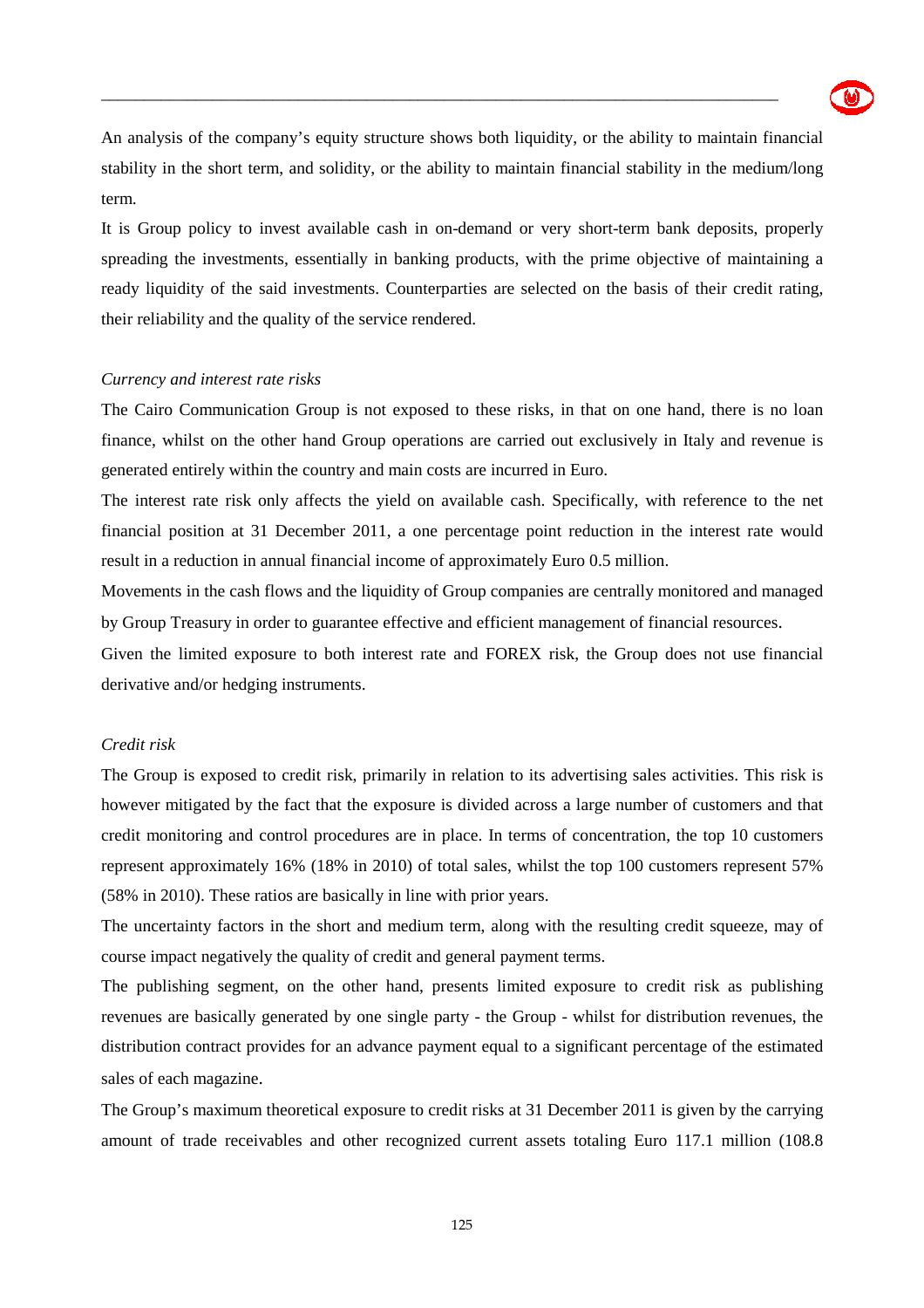

million at 31 December 2010), and by the nominal amount of guarantees given on third-party debts or commitments as indicated in Note 34.

\_\_\_\_\_\_\_\_\_\_\_\_\_\_\_\_\_\_\_\_\_\_\_\_\_\_\_\_\_\_\_\_\_\_\_\_\_\_\_\_\_\_\_\_\_\_\_\_\_\_\_\_\_\_\_\_\_\_\_\_\_\_\_\_\_\_\_\_\_\_\_\_\_\_\_\_\_\_\_

The credit risks associated with cash and cash equivalents, with a maximum theoretical exposure of Euro 54.7 million (Euro 58.3 million at 31 December 2010), are considered irrelevant as they are deposits spread across various banks.

**…** 

#### **38. Board of Directors' and Board of Statutory Auditors' fees**

The following information refers to fees paid in 2011, to Directors, Statutory Auditors, General Directors and key management personnel, also in subsidiaries, analyzed in detail in the Remuneration Report, prepared pursuant to art. 123 ter of the TUF:

| Name and<br>surname            | <b>Position</b>                   |                   | Term of office Term expiry<br>date | Fees | <b>Benefits</b> in<br>kind<br>* | <b>Bonuses and</b><br>other<br>incentives | Other fees ** |
|--------------------------------|-----------------------------------|-------------------|------------------------------------|------|---------------------------------|-------------------------------------------|---------------|
| Urbano R.                      | Chairman                          | Jan.-Dec.         | 31/12/2011                         |      |                                 |                                           |               |
| Cairo                          | <b>BoD</b>                        | 2011              |                                    | 700  | 16                              |                                           | 505           |
| Uberto Fornara                 | <b>CEO</b>                        | Jan.-Dec.         | 31/12/2011                         |      |                                 |                                           |               |
|                                |                                   | 2011              |                                    | 475  | $\overline{4}$                  |                                           | 384           |
| Roberto Cairo                  | Director                          | Jan.-Dec.         | 31/12/2011                         |      |                                 |                                           |               |
|                                |                                   | 2011              |                                    | 20   |                                 |                                           |               |
| Marco Janni                    | Director                          | Jan.-Dec.         | 31/12/2011                         |      |                                 |                                           |               |
|                                |                                   | 2011              |                                    | 33   |                                 |                                           |               |
| Antonio                        | Director                          | Jan.-Dec.         | 31/12/2011                         |      |                                 |                                           |               |
| Magnocavallo                   |                                   | 2011              |                                    | 33   | $\blacksquare$                  |                                           |               |
| Marco                          | Director                          | Jan.-Dec.         | 31/12/2011                         |      |                                 |                                           |               |
| Pompignoli                     |                                   | 2011              |                                    | 220  | $\overline{4}$                  |                                           | 279           |
| Roberto                        | Director                          | Jan.-Dec.         | 31/12/2011                         |      |                                 |                                           |               |
| Rezzonico                      |                                   | 2011              |                                    | 40   |                                 |                                           |               |
| Mauro                          | Director                          | Jan.-Dec.         | 31/12/2011                         |      |                                 |                                           |               |
| Sala                           |                                   | 2011              |                                    | 33   |                                 |                                           |               |
| Key<br>management<br>personnel | N/A                               | Jan.-Dec.<br>2011 | N/A                                |      | 8                               |                                           | 763           |
| Marco Moroni                   | Chairman                          | Jan.-Dec.         | 31/12/2011                         |      |                                 |                                           |               |
|                                | Board of<br>Statutory<br>Auditors | 2011              |                                    | 30   |                                 |                                           | 16            |
| Maria Pia<br>Maspes            | Standing<br>auditor               | Jan.-Dec.<br>2011 | 31/12/2011                         | 20   |                                 |                                           | 10            |
| Marco Giuliani                 | Standing<br>auditor               | Jan.-Dec.<br>2011 | 31/12/2011                         | 20   |                                 |                                           |               |

**\*** *Other fees, in addition to fees for the role of director (Euro 20 thousand), refers to:*

• *Urbano Cairo: fees pursuant to art. 2389, paragraph 3, Italian Civil Code (Euro 680 thousand).* 

• *Uberto Fornara: fees pursuant to art. 2389, paragraph 3, Italian Civil Code (Euro 455 thousand).*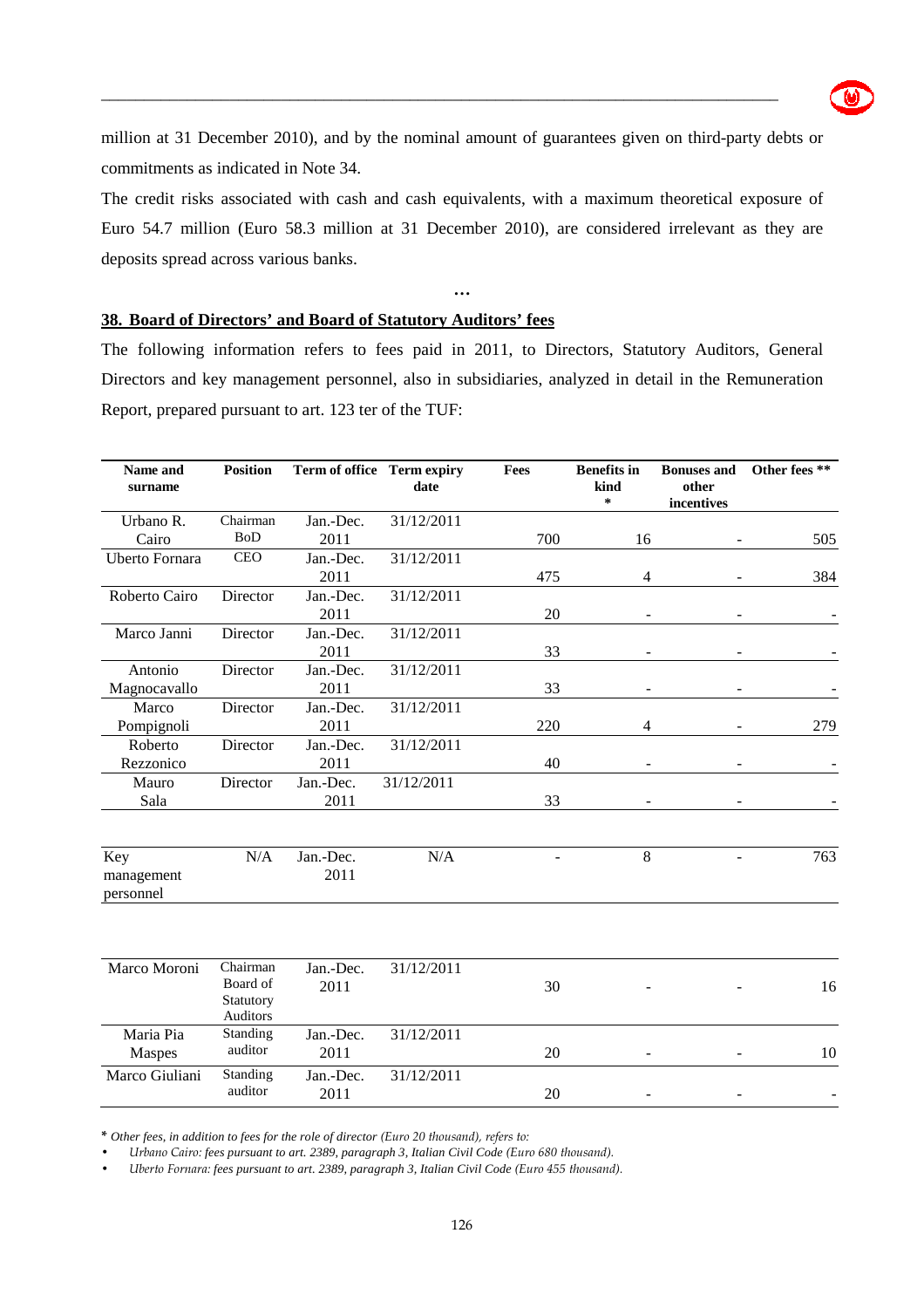

• *Marco Janni: fees for attendance in meetings of the Remuneration Committee and Related Party Committee (Euro 13 thousand);* 

\_\_\_\_\_\_\_\_\_\_\_\_\_\_\_\_\_\_\_\_\_\_\_\_\_\_\_\_\_\_\_\_\_\_\_\_\_\_\_\_\_\_\_\_\_\_\_\_\_\_\_\_\_\_\_\_\_\_\_\_\_\_\_\_\_\_\_\_\_\_\_\_\_\_\_\_\_\_\_

- *Antonio Magnocavallo: fees for attendance in meetings of the Remuneration Committee and the Audit Committee (Euro 13 thousand);*
- *Marco Pompignoli: fees pursuant to art. 2389, paragraph 3 Italian Civil Code (Euro 200 thousand);*
- *Roberto Rezzonico: fees for attendance in meetings of the Audit Committee and Related Party Committee (Euro 20 thousand).*
- *Mauro Sala: fees for attendance in meetings of the Remuneration Committee, Audit Committee and Related Party Committee (Euro 13 thousand);*

*\*\* Other fees refers to:* 

- *Urbano Cairo: fees for his duties performed for Cairo Editore (Euro 500 thousand) and other companies of the Group (Euro 5 thousand).*
- *Uberto Fornara: gross fees as senior manager payable by Cairo Communication (Euro 279 thousand) and fees for his duties performed for Cairo Pubblicità (Euro 100 thousand) and other companies of the Group (Euro 5 thousand).*
- *Marco Pompignoli: gross fees as senior manager payable by Cairo Communication (Euro 184 thousand) and fees for his duties performed for Cairo Pubblicità (Euro 90 thousand) and other companies of the Group (Euro 5 thousand).*
- *Key management personnel: gross fixed annual Group fees for a total of Euro 629 thousand (comprising gross remuneration as manager) and variable incentive components amounting to 134 thousand.*

On 28 April 2011, the Shareholders of Cairo Communication S.p.A. had resolved on annual fees of Euro 220 thousand, which the meeting of the Board of Directors on 3 May 2011 had split up in, respectively, Euro 20 thousand as fees for the Remuneration Committee, the Internal Control Committee and the Related Party Committee. The remaining Euro 160 thousand was split up among the eight directors.

On 12 May 2011, the Board of Directors, on the proposal of the Remuneration Committee and the favourable opinion of the Related Party Committee, pursuant to art. 2389, paragraph 3 of the Italian Civil Code, resolved for:

- fees to Chairman Urbano Cairo, CEO Uberto Fornara, and Director Marco Pompignoli, who hold particular responsibilities, amounting respectively to Euro 480 thousand, Euro 60 thousand and Euro 90 thousand,
- a variable fee mechanism for CEO Uberto Fornara, based mainly on advertising revenue growth targets.

Under the decisions adopted by the Board of Directors on 12 May 2011 and on 14 February 2012, on the proposal of the Remuneration Committee and the favourable opinion of the Related Party Committee, further fees were established for 2011, specifically:

- for the Chairman based on overall quality assessments on results achieved Euro 200 thousand.
- for CEO Uberto Fornara based on the variable fee mechanism defined by the Board on 12 May 2011 based mainly on advertising revenue growth targets - Euro 395 thousand,
- **for Director Marco Pompignoli** based on overall quality assessments on duties performed Euro 110 thousand.

Moreover, under Consob Communication n. DEM/11012984 of 24 February 2011, point 2.3, letters (a) and (f) it should be noted that:

- there are no agreements in place between the Company and the directors for any fee in the event of resignation or unjust dismissal, or in the event their employment relationship ceases following a takeover bid;
- there are agreements in place between the Company and Uberto Fornara, subject to non-competition commitments in the year following termination of his employment with the Company, for payment of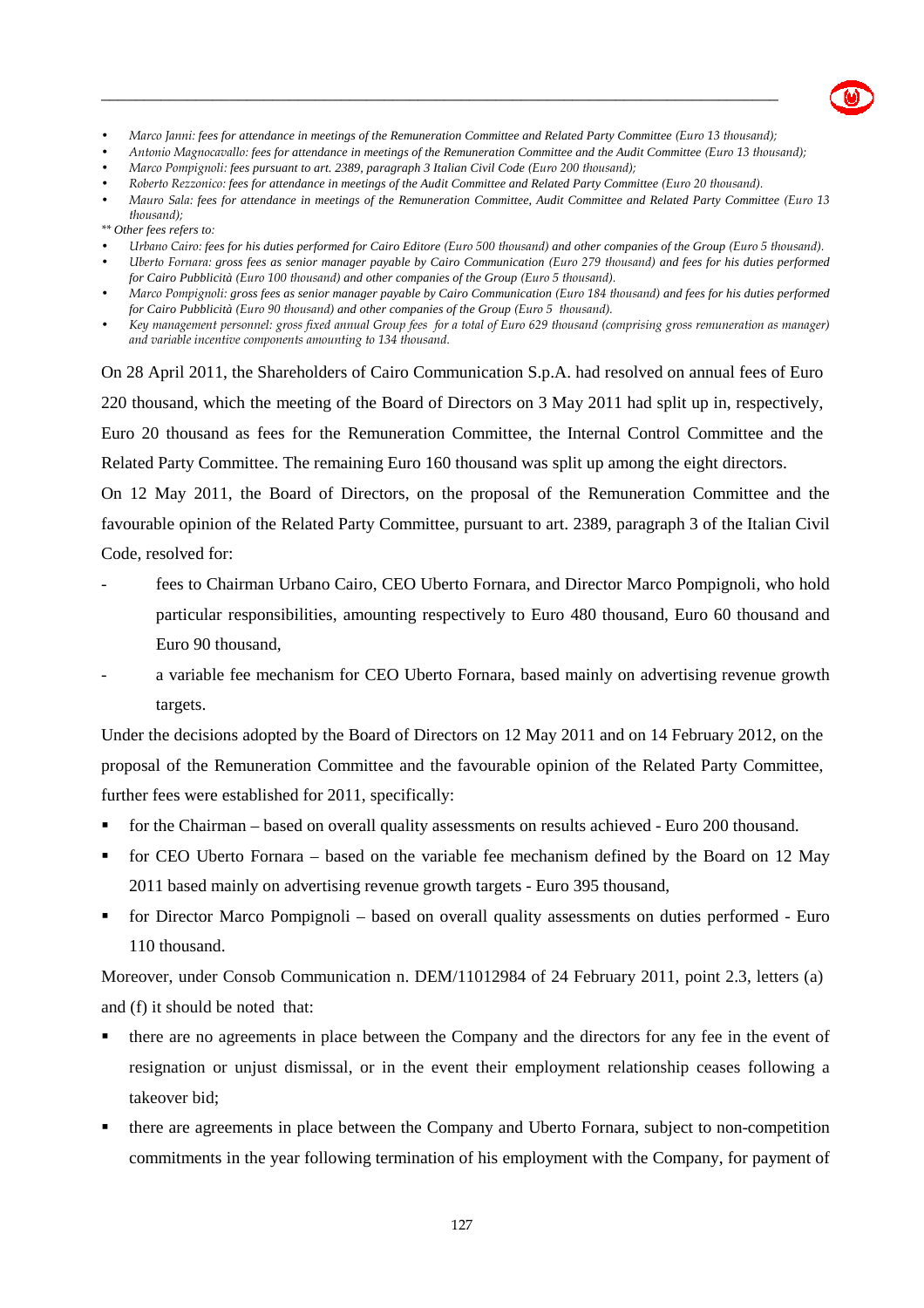

a gross monthly fee of 150% solely of the gross monthly salary in his capacity as manager, which will become effective upon termination of his relationship.

\_\_\_\_\_\_\_\_\_\_\_\_\_\_\_\_\_\_\_\_\_\_\_\_\_\_\_\_\_\_\_\_\_\_\_\_\_\_\_\_\_\_\_\_\_\_\_\_\_\_\_\_\_\_\_\_\_\_\_\_\_\_\_\_\_\_\_\_\_\_\_\_\_\_\_\_\_\_\_

Moreover, there are no succession plans regarding executive directors.

At 31 December 2011, the key management personnel of the Cairo Communication Group was composed of:

- Giuseppe Ferrauto (board member, General Manager and manager of Cairo Editore);
- Giuliano Cesari (executive board member and General Manager of Cairo Pubblicità) and manager of Cairo Communication.

To date, Cairo Communication has no stock option plans in place.

#### **39. Transactions deriving from atypical and/or unusual transactions**

Pursuant to Consob Communication of 28 July 2006 n. DEM/6064296, we note that in 2011, Cairo Communication did perform any atypical and/or unusual transactions as defined by the above Communication. Moreover, there are no cost and revenue components deriving from events or transactions which by their nature or size are considered non-recurring.

As explained in Note 2, in the 2010 consolidated income statement, income deriving from the arbitration pending from 2004 between Cairo Communication S.p.A. and Telepiù S.r.l. has been shown separately owing to its non-recurring nature and size.

> For the Board of Directors Chairman Urbano Cairo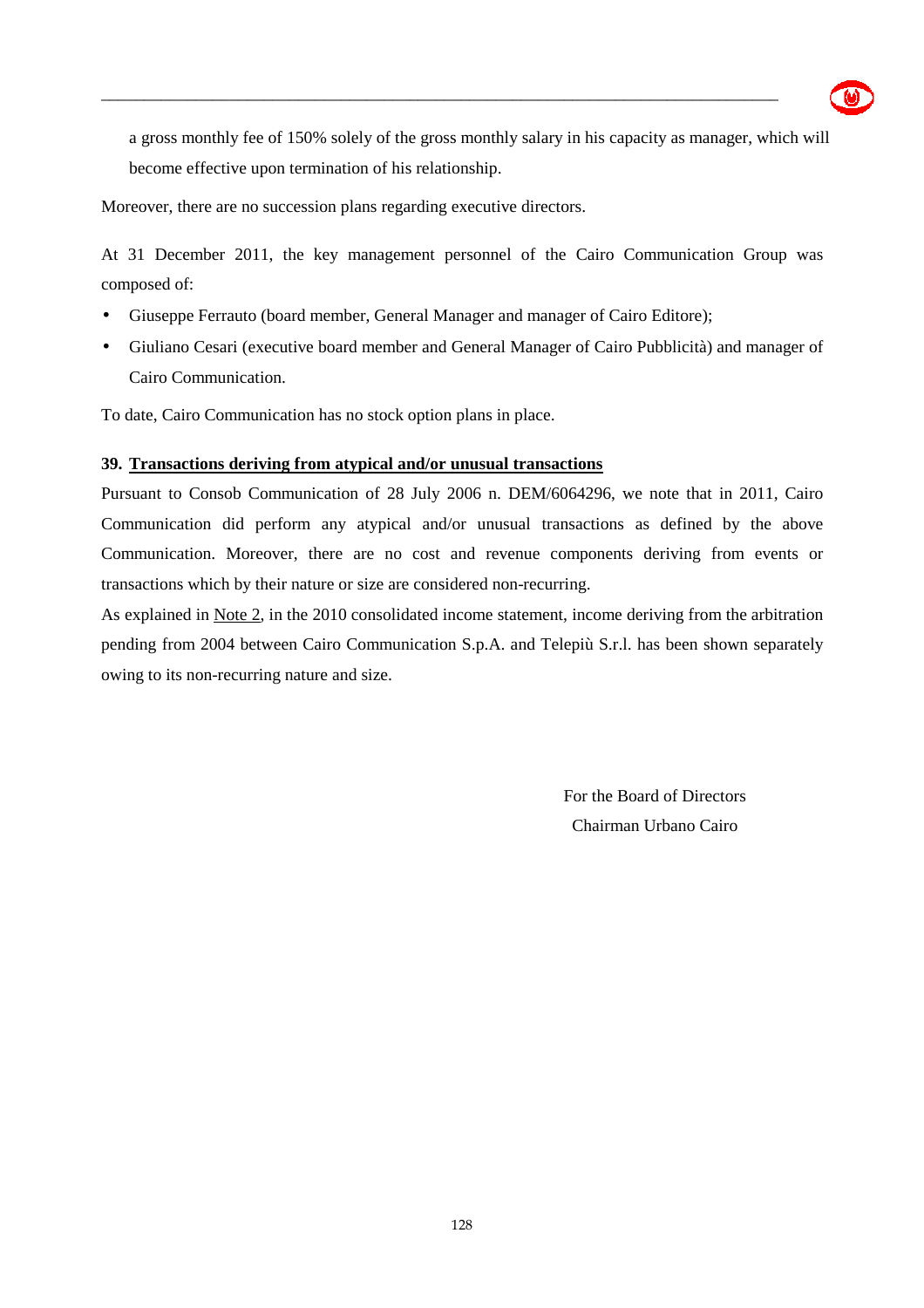

Cairo Communication S.p.A.

\_\_\_\_\_\_\_\_\_\_\_\_\_\_\_\_\_\_\_\_\_\_\_\_\_\_\_\_\_\_\_\_\_\_\_\_\_\_\_\_\_\_\_\_\_\_\_\_\_\_\_\_\_\_\_\_\_\_\_\_\_\_\_\_\_\_\_\_\_\_\_\_\_\_\_\_\_\_\_

Consolidated Financial Statements at 31 December 2011

– Appendices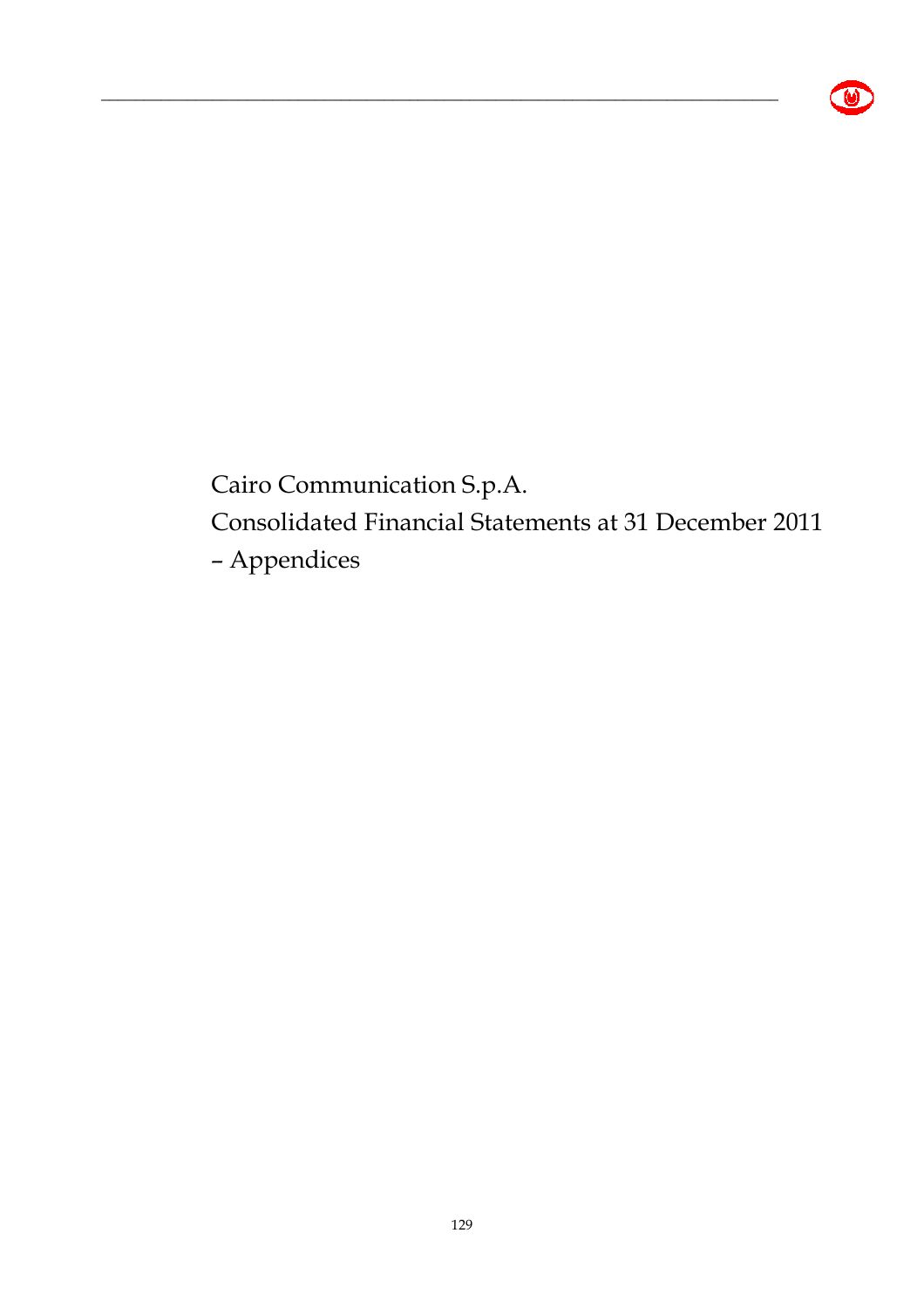

#### **APPENDIX 1**

#### **CAIRO COMMUNICATION GROUP COMPANIES**

As requested by Consob, the following table lists all Cairo Communication Group companies, showing the company name, registered office, quota capital, and shares held, whether directly or indirectly, by the Parent Cairo Communication S.p.A. and by each subsidiary, the consolidation method and the list of investments, measured using the equity method.

\_\_\_\_\_\_\_\_\_\_\_\_\_\_\_\_\_\_\_\_\_\_\_\_\_\_\_\_\_\_\_\_\_\_\_\_\_\_\_\_\_\_\_\_\_\_\_\_\_\_\_\_\_\_\_\_\_\_\_\_\_\_\_\_\_\_\_\_\_\_\_\_\_\_\_\_\_\_\_

| <b>Companies</b>                | <b>Registered</b> | Ouota      | $\frac{0}{0}$ | <b>Reporting</b> | <b>Business object</b> | <b>Consolidation method</b>             |
|---------------------------------|-------------------|------------|---------------|------------------|------------------------|-----------------------------------------|
|                                 | office            | capital at | Ownership     | date             |                        |                                         |
|                                 |                   | 31/12/11   |               |                  |                        |                                         |
| Cairo Communication S.p.A.      | Milan             | 4,074      |               | 31/12            | Advertising            | Full                                    |
| Cairo Editore S.p.A.            | Milan             | 1,043      | 99.95         | 31/12            | Publishing             | Full                                    |
| Diellesei S.r.l. in liquidation | Milan             | 2,000      | 60            | 31/12            | In liquidation         | Full re assets and<br>liabilities $(*)$ |
| Cairo Due S.r.l.                | Milan             | 47         | 100           | 31/12            | Advertising            | Full                                    |
| Cairo Pubblicità S.p.A.         | Milan             | 2,818      | 100           | 31/12            | Advertising            | Full                                    |
| Cairo Publishing S.r.l.         | Milan             | 10         | 100           | 31/12            | Publishing             | Full                                    |
| Il Trovatore S.r.l.             | Milan             | 25         | 80            | 31/12            | Internet               | Full                                    |
| Edizioni Anabasi S.r.l.         | Milan             | 10         | 99.95         | 31/12            | Publishing             | Full                                    |
| Dmail Group S.p.A.              | Milan             | 15,300     | 10            | 31/12            | E-commerce - Retail    | Single line                             |
|                                 |                   |            |               |                  | Publishing             |                                         |

(\*) the income statement is consolidated in a single line in profit/(loss) from discontinued operations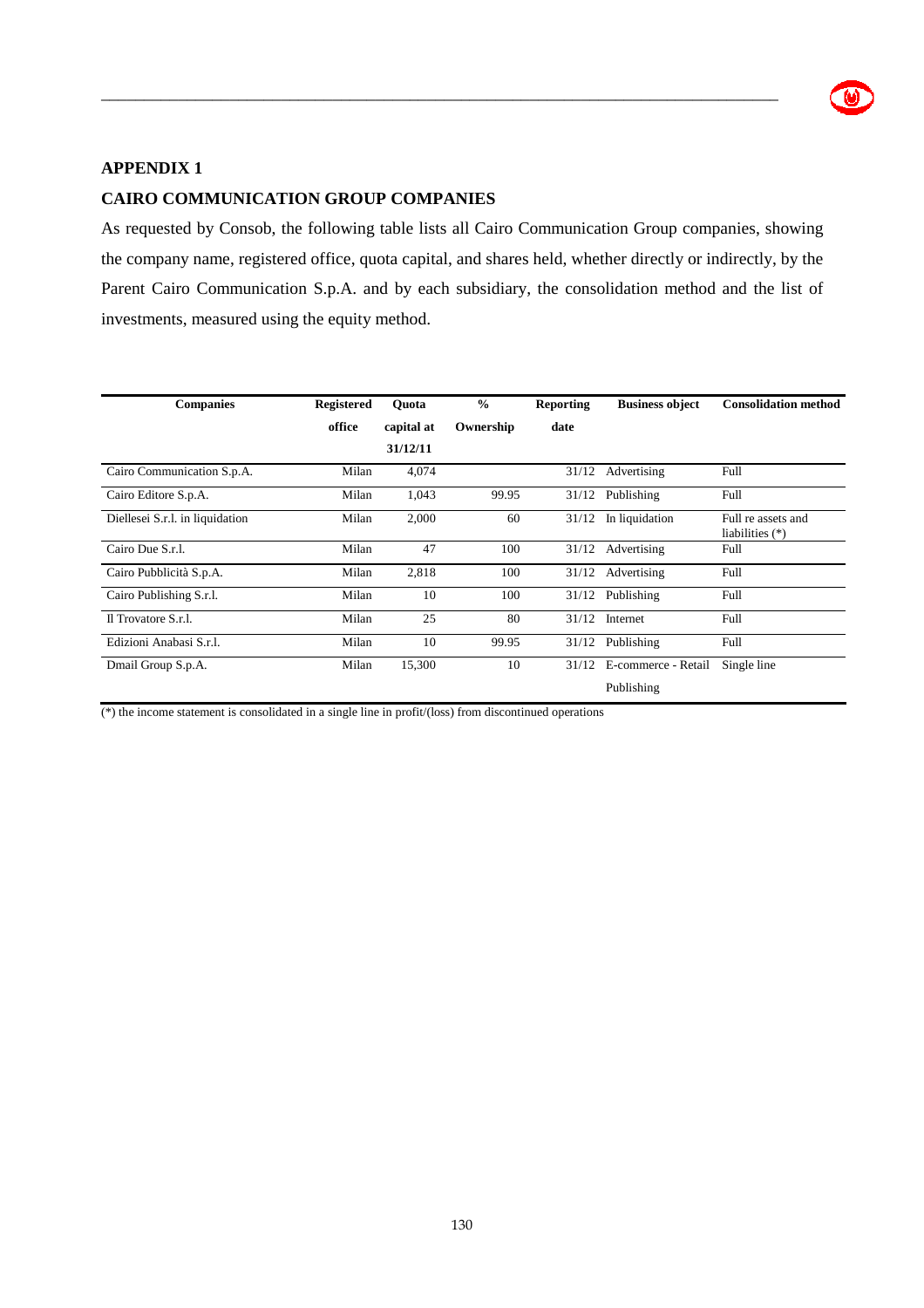

#### *APPENDIX*

#### **Information pursuant to Article 149-duodecies of Consob Issuers' regulations**

The following statement, prepared pursuant to art. 149-duodecies of Consob Issuer' regulations, shows the fees for the current year for auditing services and non-audit services provided by the independent auditors.

\_\_\_\_\_\_\_\_\_\_\_\_\_\_\_\_\_\_\_\_\_\_\_\_\_\_\_\_\_\_\_\_\_\_\_\_\_\_\_\_\_\_\_\_\_\_\_\_\_\_\_\_\_\_\_\_\_\_\_\_\_\_\_\_\_\_\_\_\_\_\_\_\_\_\_\_\_\_\_

| $\epsilon$ thousands                                 | <b>Services provided</b> | Fees for the year |
|------------------------------------------------------|--------------------------|-------------------|
| <b>Audit services</b>                                |                          |                   |
| Audit of separate financial statements, consolidated |                          |                   |
| financial statements, quarterly checks and checks of |                          |                   |
| minor companies                                      | KPMG S.p.A.              | 67                |
| Subsidiaries                                         |                          |                   |
| - Cairo Pubblicità S.p.A.                            | KPMG S.p.A.              | 34                |
| - Cairo Editore S.p.A.                               | Deloitte & Touche S.p.A. | 61                |
| <b>Attestation services</b>                          |                          |                   |
| Parent company                                       | KPMG $S.p.A*$            | 20                |
| Subsidiaries                                         |                          |                   |
| - Cairo Editore S.p.A.                               | Deloitte & Touche S.p.A. | 3                 |

\* Fairness opinion on the distribution of interim dividends pursuant to art. 2433 bis, paragraph 5 of the Italian Civil Code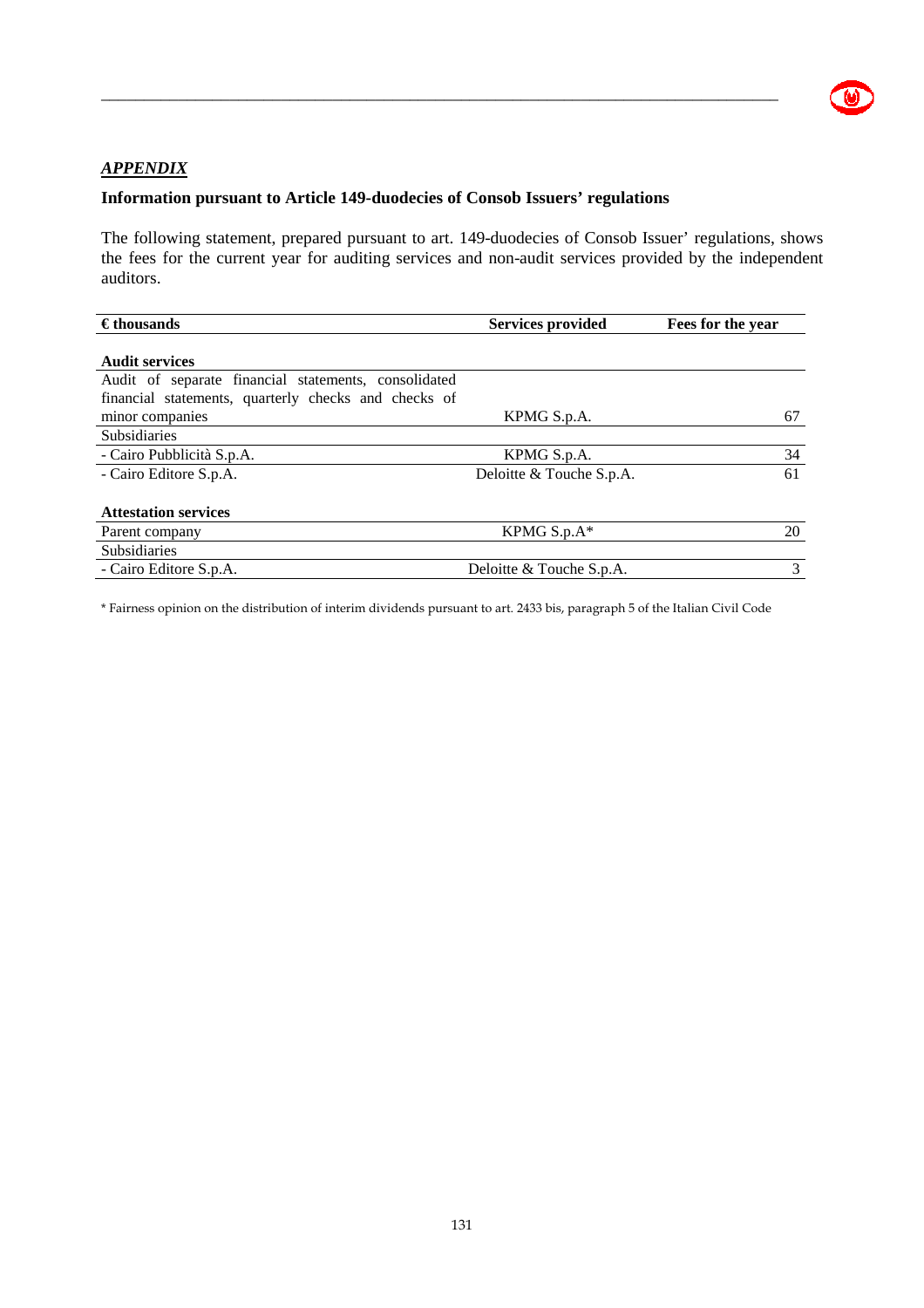

# **DECLARATION ABOUT THE CONSOLIDATED FINANCIAL STATEMENTS PURSUANT TO ARTICLE 81 TER OF CONSOB REGULATION 11971 OF 14 MAY 1999 AND SUBSEQUENT MODIFICATIONS AND AMENDMENTS**

\_\_\_\_\_\_\_\_\_\_\_\_\_\_\_\_\_\_\_\_\_\_\_\_\_\_\_\_\_\_\_\_\_\_\_\_\_\_\_\_\_\_\_\_\_\_\_\_\_\_\_\_\_\_\_\_\_\_\_\_\_\_\_\_\_\_\_\_\_\_\_\_\_\_\_\_\_\_\_

**1**. The undersigned Urbano Roberto Cairo, as Chairman of the Board of Directors, and Marco Pompignoli, as Financial Reporting Manager of Cairo Communication S.p.A., also in accordance with art. 154 bis, paragraphs 3 and 4 of Leg. Dec. February 24, 1998 – no. 58, confirm:

• the suitability of the characteristics of the company and

• the effective application of administrative and accounting procedures for the preparation of the 2011 consolidated financial statements*.*

**2.** We also confirm that

2.1 the consolidated financial statements at 31 December 2011:

- a) have been prepared in compliance with International Financial Reporting Standards endorsed by the European Union, pursuant to EEC Regulation 1606/2002 of the European Parliament and Council, of 19 July 2002;
- b) are consistent with the accounting records and books of the Company;
- c) give a true and fair view of the financial position and results of operations of the Issuer and the companies included in the scope of consolidation;

2.2 the Directors' Report contains a reliable analysis on performance and operating results, as well as on the position of the Issuer and on the companies included in the scope of consolidation, together with a description of the principal risks and uncertainties to which they are exposed.

Milan, 12 March 2012

Chairman

For the Board of Directors Financial Reporting Manager

……………………………………….. ………………………………………….

(Urbano Roberto Cairo) (Marco Pompignoli)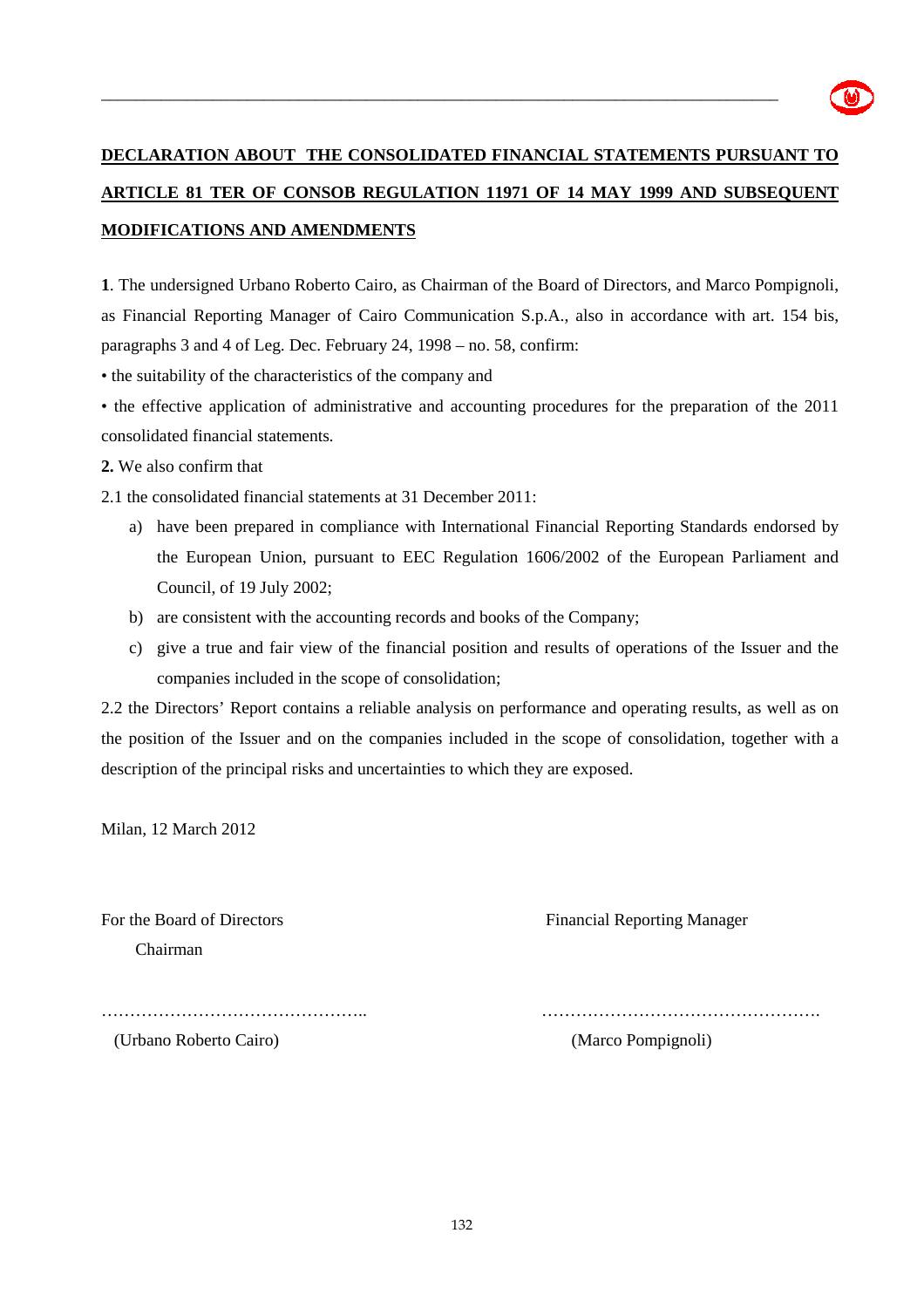## **Report of the Board of Auditors to the Shareholders' Meeting of Cairo Communication S.p.A., pursuant to art. 153 of Legislative Decree 58/1998 and to art. 2429 of the Civil Code**

#### Shareholders,

pursuant to art. 2429 of the Civil Code and to art. 153, paragraph 1, of Legislative Decree n. 58 of 24 February 1998, we hereby inform you that during the year ended 31 December 2011, we performed the oversight duties prescribed by law, by article 148 *et seq.* of the abovementioned Legislative Decree, by the instructions provided by CONSOB communications, taking also into account the standards of conduct recommended by the Italian Association of Public Accountants and Accounting Professionals.

The above being stated, the results of the prescribed oversight duties performed during the year ended 31 December 2011 are the following:

- we attended all the Shareholders' Meetings and those of the Board of Directors and Audit Committee held during the year, overseeing compliance with the laws, bylaws and regulations governing the functioning of Company bodies, and receiving from the Directors, according to the disclosure obligations to the Board of Auditors under art. 150, paragraph 1 of Legislative Decree n. 58/1958, timely and appropriate information on activities performed and on transactions of relevance, for their size and nature, made by the Company and its subsidiaries; we also ensured that actions decided and taken by the Directors complied with the laws and bylaws, and were made in a perspective of profitability, and that they were neither imprudent nor reckless, or in potential conflict of interest or in contrast with the resolutions adopted by the Shareholders' Meeting, or such as to jeopardize the integrity of corporate assets;
- to the extent of our responsibilities, we gathered information and oversaw the appropriateness of the Company's organizational structure and compliance with the principles of proper governance, and the timely execution of instructions given to subsidiaries; all these activities were conducted through direct observation, through information gathered from the managers of the department concerned and through meetings with the Audit Firm as part of a regular exchange of important data and information with such bodies;
- to the extent of our responsibilities, pursuant to art. 19 of Legislative Decree 39/2010, we gathered information and oversaw the adequacy and effectiveness of the audit system, and the activities conducted by the manager in charge, as well as the reliability of the administrativeaccounting system to properly illustrate operational events, through information received from the managers of the departments concerned, by examining company documents and the activities conducted by the Audit Firm, by attending the meetings of the Audit Committee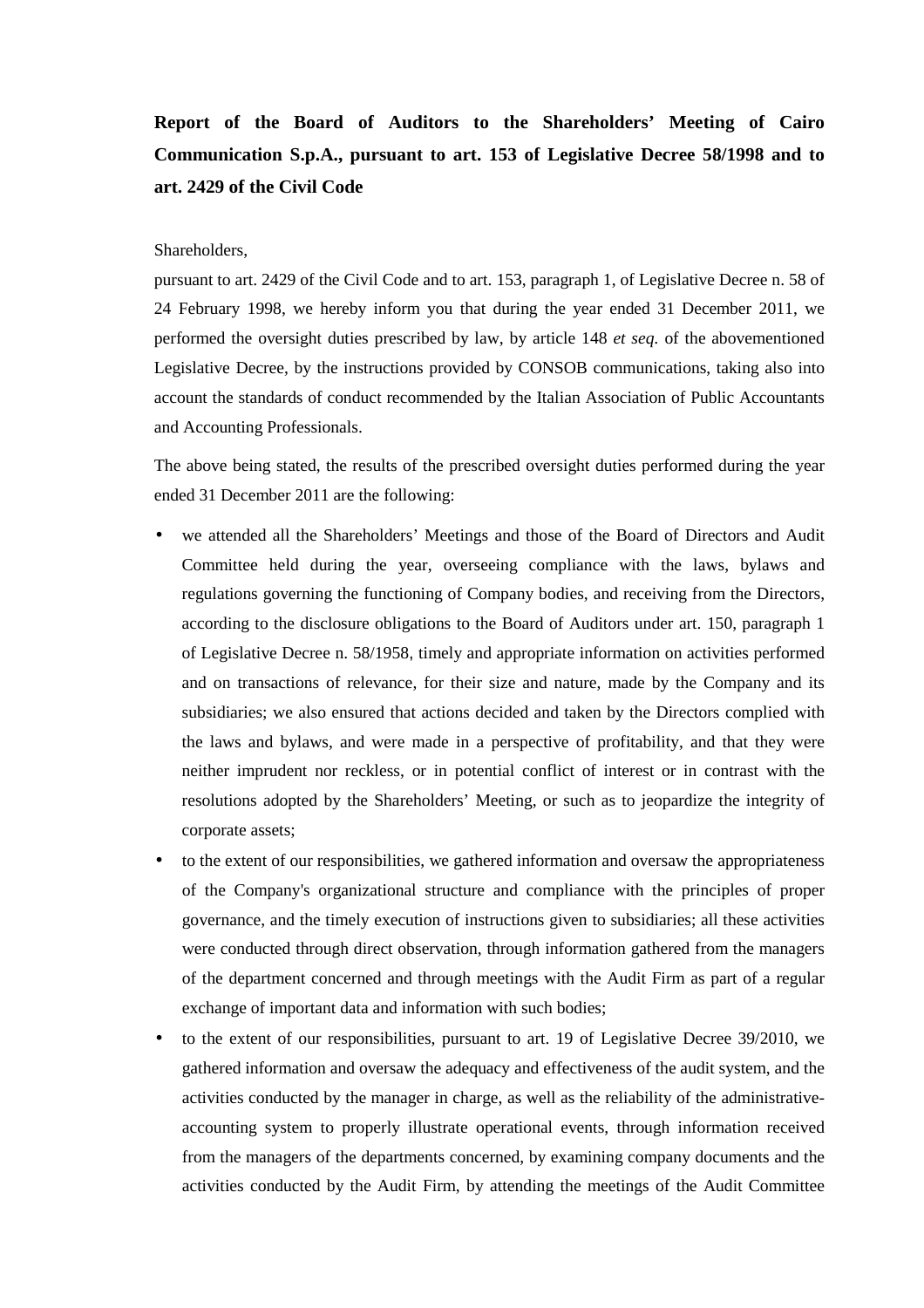and the meetings with the managers charged with supervising the operations of the audit system, as well as with the Financial Reporting Manager;

- during the year, we issued our opinion as prescribed by law on the determination of compensation to managers holding strategic responsibilities (art. 2389 of the Civil Code); we verified compliance with the Group's current compensation policy and with the proposals set forth by the Compensation Committee;
- pursuant to art. 19 of Legislative Decree 39/2010, we conducted oversight duties provided therein on: a) the disclosing of financial information; b) effectiveness of the internal control, internal audit and risk management systems; c) the statutory audit of annual and consolidated financial statements; d) independence of the Audit Firm, through direct observation, information gathered from the managers of the departments concerned, and analysis of the results of the activities conducted by the Audit Firm. In such context, we took note of the quarterly audits performed by the Audit Firm to ensure that the accounts were kept on a regular basis; from the Audit Firm, we received the Reports prescribed by art. 14 and by art. 19, paragraph 3, of Legislative Decree n 39/2010, as well as the "Annual confirmation of independence" pursuant to art. 17, paragraph 9, lett. a) of Legislative Decree n. 39/2010; pursuant to art. 17, paragraph 9, lett. a) of said Decree, we analyzed the risks regarding independence of the Audit Firm and the measures it adopted to constrain such risks;
- during the regular meetings held with the Audit Firm, pursuant to the provisions of art. 150, paragraph 3, of Legislative Decree 58/1998, no aspects emerged regarding issues within our responsibility;
- we controlled the proper functioning of the audit system on Group companies and the appropriateness of instructions given to them, pursuant also to art. 114, paragraph 2, of Legislative Decree n. 58/1998;
- we controlled the activities being undertaken to update the Organization, Management and Control Model under Legislative Decree n. 231/2001 in order to implement the recent changes in legislation on "liable offences" provided for under the Decree;
- we oversaw compliance of the Procedure for Related Party Transactions adopted by the Company through specific Regulations;
- we verified the appropriateness of information regarding transactions with related parties or intra-group companies, held in the explanatory notes to the IAS/IFRS consolidated financial statements of the Cairo Communication Group and to the IAS/IFRS separate financial statements of Cairo Communication S.p.A., considering the size and structure of the Company;
- we controlled the implementation processes of corporate governance rules prescribed by the Code of Conduct of listed companies issued by Borsa Italiana S.p.A., as adopted by the Company;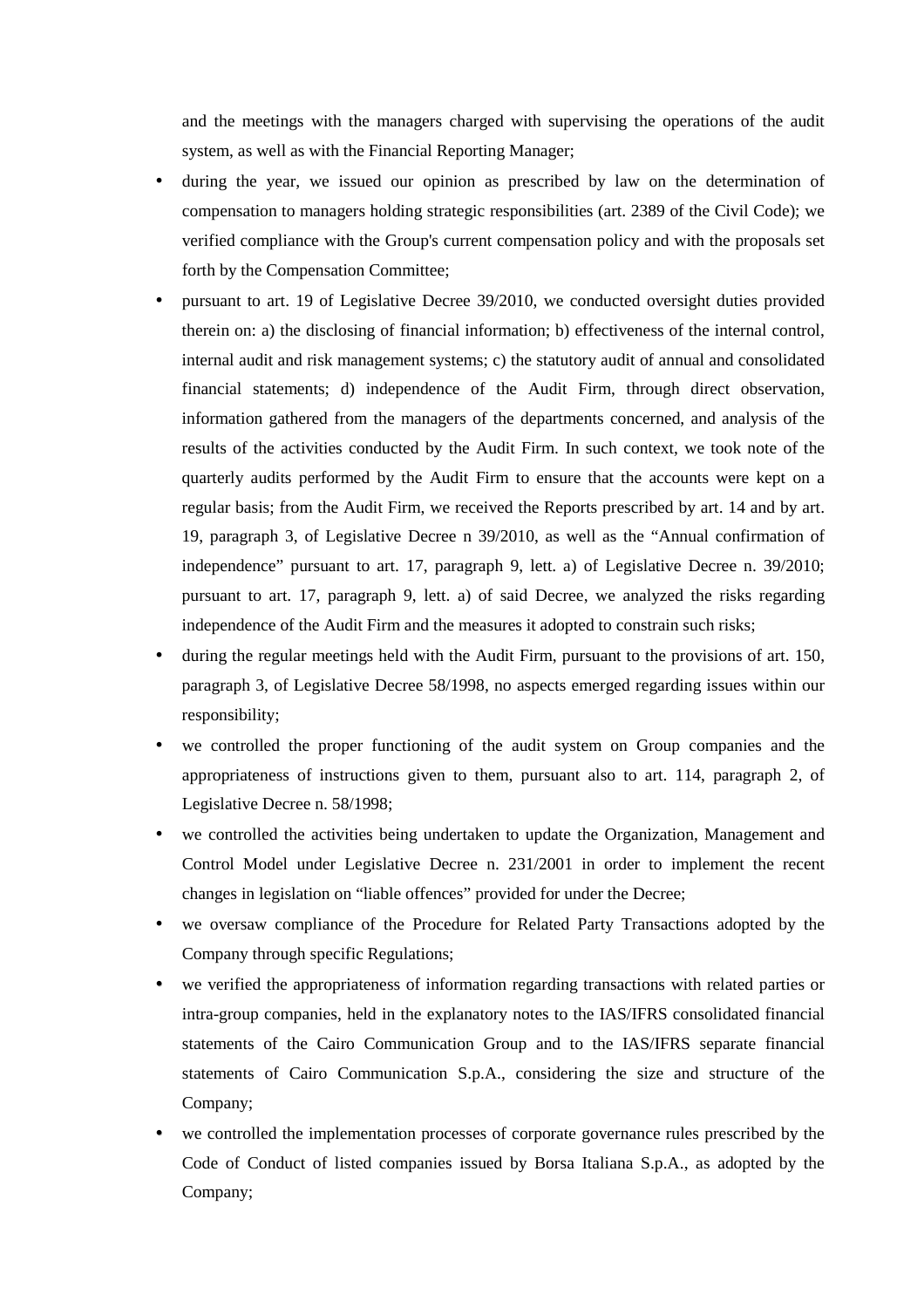- we oversaw the disclosing of financial information and verified compliance with the laws and regulations on the preparation and layout of the separate and consolidated financial statements, as well as the documents attached thereto. Specifically, the separate and consolidated financial statements are accompanied by the prescribed statements of conformity signed by the Chairman of the Board of Directors and by the Financial Reporting Manager, pursuant to art. 81-ter of Consob Regulations no. 11971 of 14 May 1999 and subsequent amendments and supplements thereto;
- we assessed appropriateness, in terms of method, of the impairment testing put in place to verify the existence of a loss in value, if any, in the booked investment in Dmail Group S.p.A.

The specific indications to provide with this Report are listed below, in accordance with the provisions of the above-mentioned CONSOB Communication of 6 April 2001 and subsequent amendments:

- 1. We gathered information on the transactions of equity and financial relevance made during the period, also through subsidiaries, to verify that they were made in compliance with the laws and bylaws and that they were neither imprudent or such as to jeopardize the integrity of corporate assets. We certify that, to the best of our knowledge, these transactions were based on principles of proper governance and that the issues regarding potential or possible conflicts of interest were carefully assessed.
- 2. We received no report of atypical and/or unusual transactions made during the year, including intra-group transactions or transactions with related parties. Intragroup transactions or transactions with related parties of an ordinary nature, as well as their main financial effects, are illustrated in the Directors' Report on Operations and in the explanatory notes to the separate and consolidated financial statements. The Board of Auditors assessed that such transactions comply with the laws and bylaws, are in keeping with the Company's interest, and are not likely to give rise to doubts regarding the accuracy and completeness of the disclosure provided in the financial statements, the existence of conflicts of interest, safeguarding of company assets and protection of minority shareholders.
- 3. In our view, the information provided by the Directors in their Report, pursuant to art. 2428 of the Civil Code (Report on Operations), regarding also atypical and/or unusual transactions and ordinary operations, under the previous point, is to be considered exhaustive and complete.
- 4. the Audit Firm, KPMG S.p.A., with which we held regular meetings during the year, assigned the task of carrying out statutory auditing, today issued the audit reports under art. 14 of Legislative Decree n. 39/2010, on the separate and consolidated financial statements as at 31 December 2011, including the audit opinion pursuant to art. 14, paragraph 2, lett. e)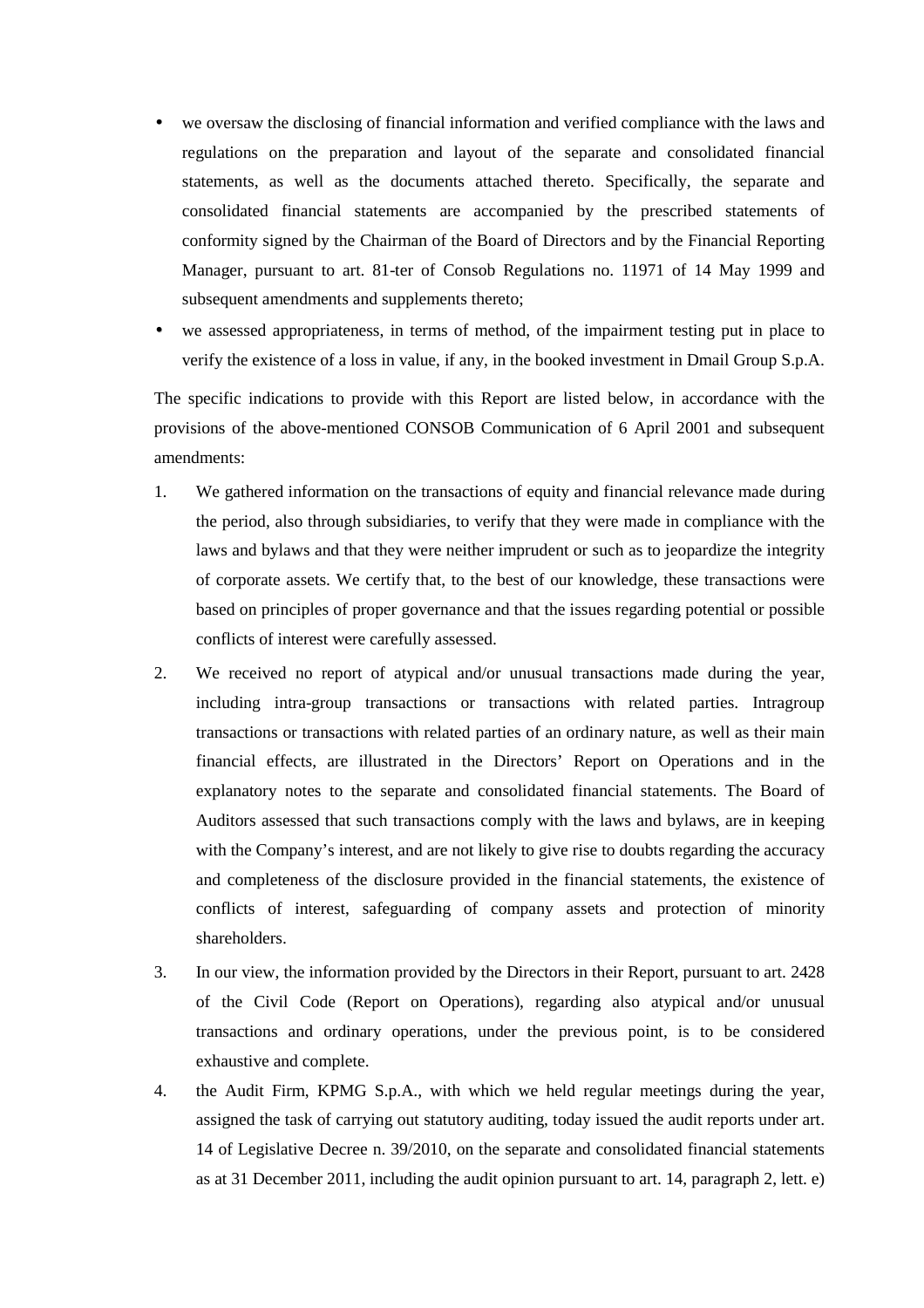of Legislative Decree n. 39/2010 and to art. 123 bis of Legislative Decree n. 58/1998. These reports do not contain any issues of note or explanatory paragraphs.

- 5. there were no omissions, reprehensible facts or irregularities reportable to the competent authorities or to the supervisory bodies, or worthy of mention in this Report.
- 6. no complaints were received pursuant to art. 2408 of the Civil Code.
- 7. no opinions were issued pursuant to the law.
- 8. During the year, the Company, in compliance with the laws, assigned KPMG S.p.A. the additional task, besides statutory auditing, of assessing and issuing an opinion on the distribution of an interim dividend, pursuant to art. 2433-bis of the Civil Code.
- 9. There are no reports of tasks assigned to subjects that are part of the "network" of the Audit Firm KPMG S.p.A.
- 10. During the year, seven meetings of the Board of Directors were held, two of the Audit Committee and five of the Board of Auditors. The Compensation Committee met twice during 2011.
- 11. The Parent Company Financial Statements and the Consolidated Financial Statements are prepared in accordance with the international accounting standards (IFRS) issued by the International Accounting Standard Board (IASB) and approved by the European Union, and in accordance with the provisions issued in implementation of art. 9 of Legislative Decree no. 38/2005.

All the above being stated, the Board of Auditors declares, to the extent of its responsibilities, that there are no reasons for impeding the approval of the financial statements as at 31 December 2011, and that there are no observations on the proposal to allocate profit for the year, including the proposal for dividend distribution held in the Directors' Report on Operations to the IAS/IFRS separate financial statements of Cairo Communication S.p.A. prepared by the Board of Directors.

Milano, 3 April 2012

Statutory Auditors

Marco Moroni (Chairman)

Marco Giuliani

Maria Pia Maspes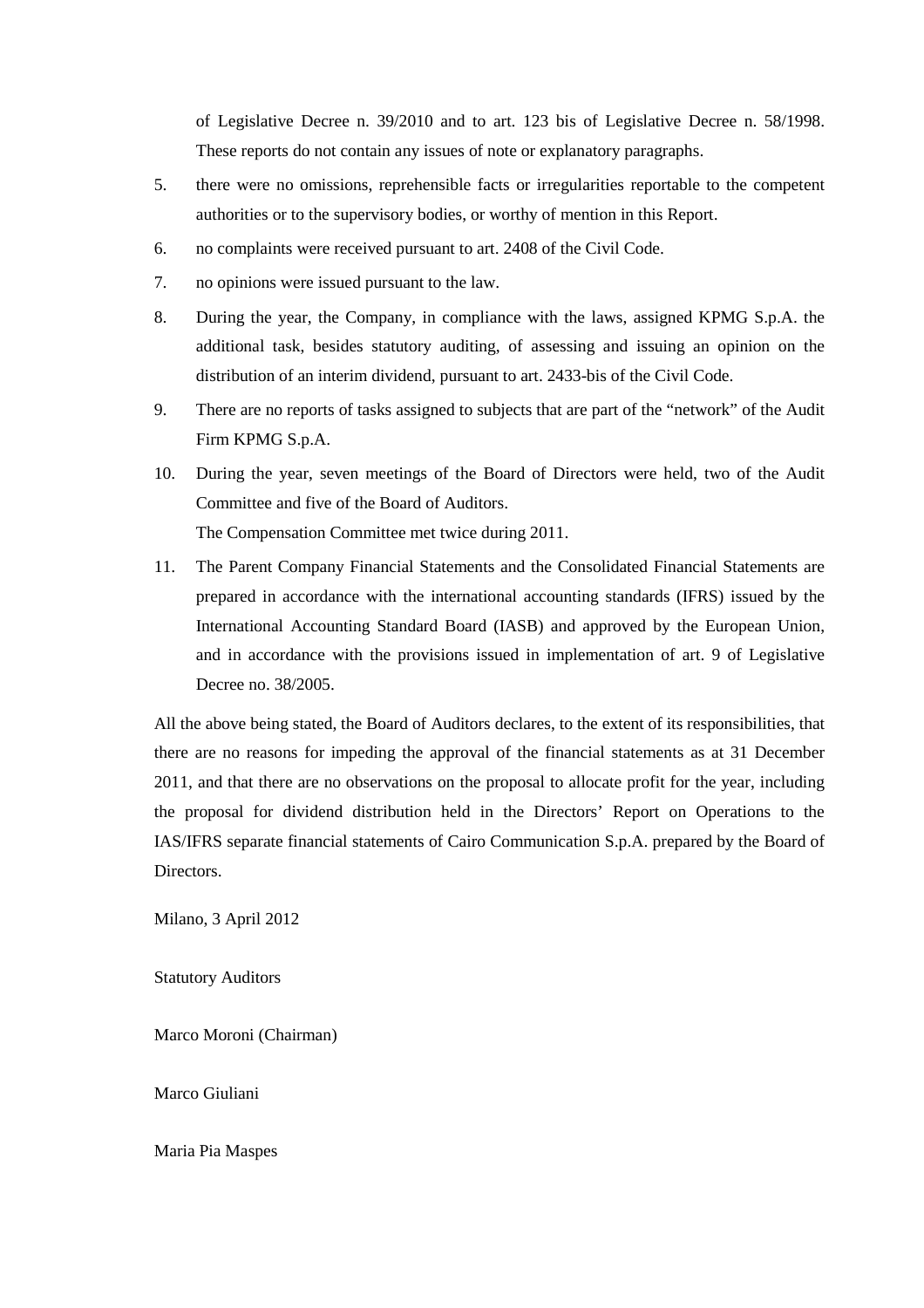The following page provides a list of the positions of administration and supervision held by the members of the Board of Auditors in other companies as at the issue date of the Report (Annex pursuant to art. 144 quinquiedecies of the Issuers' Regulations).

#### **ANNEX TO THE REPORT OF THE BOARD OF AUDITORS OF CAIRO COMMUNICATION SPA DRAWN UP PURSUANT TO ART. 153 OF LEGISLATIVE DECREE 58/98**

#### **List of positions held in Companies as per Book V, Title V, Chapters V, VI and VII of the Civil Code, as at the issue date of the Report (art. 144-quinquiesdecies Consob Regulations 11971/99)**

| N. | Company Name                                           | Position                          | Until approval of the<br>financial statements |
|----|--------------------------------------------------------|-----------------------------------|-----------------------------------------------|
|    | Dott. Marco Moroni (Chairman of the Board of Auditors) |                                   |                                               |
|    | Aerotecnica Star Spa                                   | <b>Statutory Auditor</b>          | 31/12/2013                                    |
|    | Aston & Cooper Srl                                     | <b>Statutory Auditor</b>          | 31/12/2013                                    |
| 3  | Betfair Italia Srl                                     | <b>Statutory Auditor</b>          | 31/12/2012                                    |
|    | Cairo Communication Spa                                | Chairman of the Board of Auditors | 31/12/2013                                    |
|    | 5 Cairo Editore Spa                                    | Chairman of the Board of Auditors | 31/12/2013                                    |
| 6  | Cairo Pubblicita'                                      | Chairman of the Board of Auditors | 31/12/2012                                    |
|    | Dataprocess Holding Spa                                | <b>Statutory Auditor</b>          | 31/12/2013                                    |
| 8  | Elettrodelta S.P.A. in liquidation                     | <b>Statutory Auditor</b>          | 31/12/2011                                    |
|    | 9 Locauto Rent Spa                                     | <b>Statutory Auditor</b>          | 31/12/2012                                    |
|    | 10 Locauto Spa                                         | <b>Statutory Auditor</b>          | 31/12/2012                                    |
|    | 11 Publicitas International Spa                        | <b>Statutory Auditor</b>          | 31/12/2012                                    |
|    | 12 Revicom Srl                                         | Chairman of the Board             | Until revocation                              |
| 13 | Sony Music Entertainment Italy Spa                     | <b>Statutory Auditor</b>          | 31/12/2013                                    |
| 14 | Tec Italia Srl                                         | Chairman of the Board of Auditors | 31/03/2013                                    |
| 15 | Ut Communications Spa                                  | Chairman of the Board of Auditors | 31/12/2013                                    |
|    | Number of positions held in issuing companies          | 1                                 |                                               |
|    | <b>Total number of positions held</b>                  | 15                                |                                               |

| N.                                            | Company Name                                                                    | Position                          | Until approval of the financial |  |
|-----------------------------------------------|---------------------------------------------------------------------------------|-----------------------------------|---------------------------------|--|
|                                               |                                                                                 |                                   | statements                      |  |
| Dott.ssa Maria Pia Maspes (Statutory Auditor) |                                                                                 |                                   |                                 |  |
|                                               | 1 Cairo Pubblicità Spa                                                          | <b>Statutory Auditor</b>          | 31/12/2012                      |  |
|                                               | 2 Caminetti Montegrappa Srl                                                     | Chairman of the Board of Auditors | 31/12/2012                      |  |
|                                               | 3 G.B.H. Spa                                                                    | <b>Statutory Auditor</b>          | 31/12/2012                      |  |
|                                               | 4 Cairo Communication Spa                                                       | <b>Statutory Auditor</b>          | 31/12/2013                      |  |
|                                               | 5 Cairo Editore Spa                                                             | <b>Statutory Auditor</b>          | 31/12/2013                      |  |
|                                               | 6 Ut Communications Spa                                                         | <b>Statutory Auditor</b>          | 31/12/2013                      |  |
|                                               | Alto Partners SGR Spa                                                           | <b>Statutory Auditor</b>          | 31/12/2012                      |  |
| 8                                             | Italholding Spa                                                                 | <b>Statutory Auditor</b>          | 31/12/2012                      |  |
| 9.                                            | Immobiliare Andronica Spa                                                       | <b>Statutory Auditor</b>          | 31/12/2011                      |  |
|                                               | 10 Torino Fc Spa                                                                | <b>Statutory Auditor</b>          | 31/12/2013                      |  |
| 11                                            | <b>Eurofly Services</b>                                                         | <b>Statutory Auditor</b>          | 31/12/2013                      |  |
|                                               | 12 CRE – Centro ricerche ecologiche                                             | <b>Statutory Auditor</b>          | 31/12/2012                      |  |
|                                               | Number of positions held in issuing companies<br>total number of positions held | 12                                |                                 |  |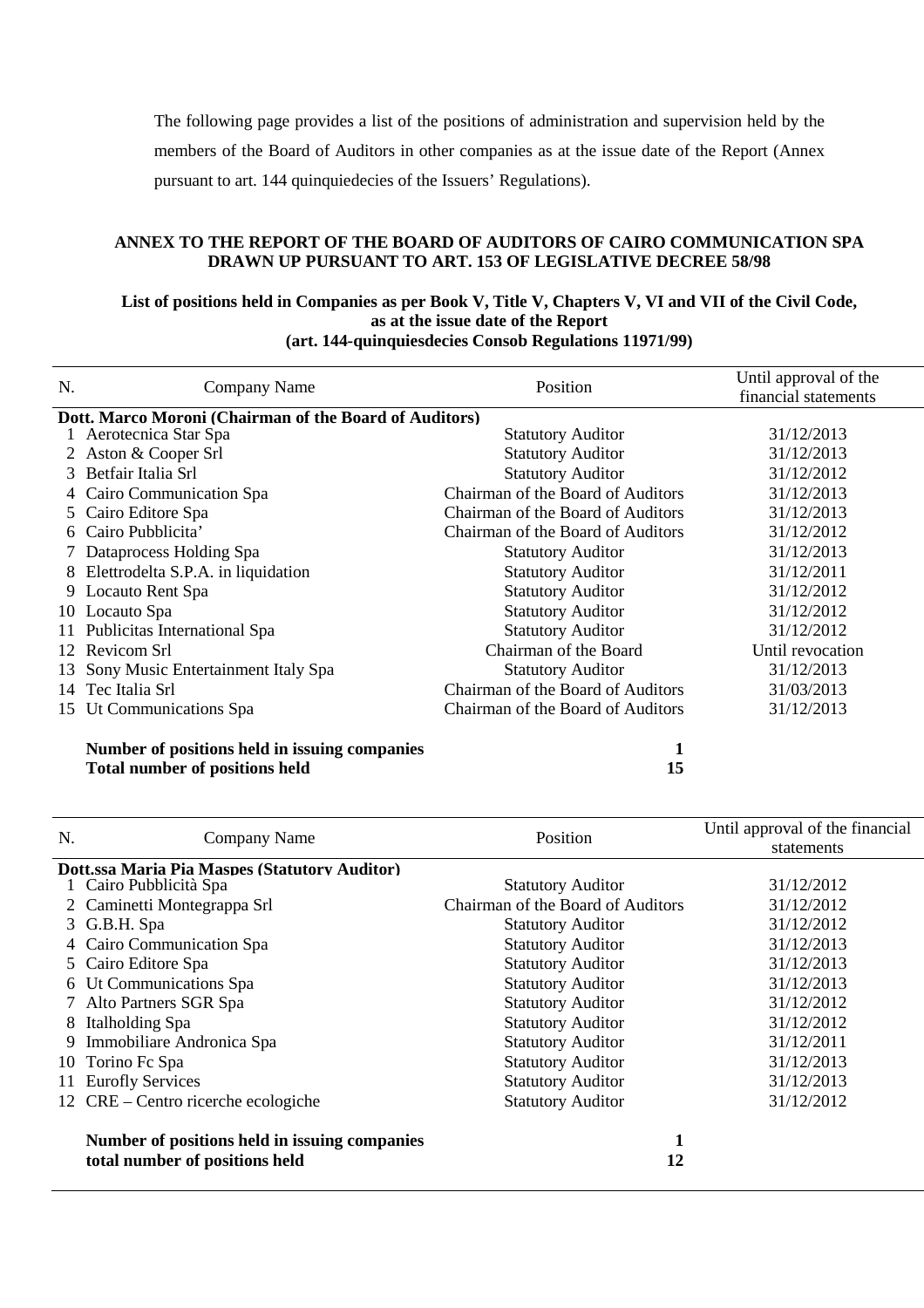| N. | Company Name                             | Position                          | Until approval of the<br>financial statements |  |  |
|----|------------------------------------------|-----------------------------------|-----------------------------------------------|--|--|
|    | Dott. Marco Giuliani (Statutory Auditor) |                                   |                                               |  |  |
|    | 1 Banca Mediolanum Spa                   | <b>Statutory Auditor</b>          | 31/12/2011                                    |  |  |
|    | 2 Rothschild Italia Spa                  | <b>Statutory Auditor</b>          | 31/03/2013                                    |  |  |
|    | 3 Marsh Spa                              | <b>Statutory Auditor</b>          | 31/12/2011                                    |  |  |
|    | 4 Cairo Communication Spa                | <b>Statutory Auditor</b>          | 31/12/2011                                    |  |  |
|    | 5 Orient - Express Hotels Italia Srl     | Chairman of the Board of Auditors | 31/12/2011                                    |  |  |
|    | 6 Yara Italia Spa                        | <b>Statutory Auditor</b>          | 31/12/2011                                    |  |  |
|    | 7 Banca Esperia Spa                      | <b>Statutory Auditor</b>          | 31/12/2011                                    |  |  |
|    | 8 Ali Spa                                | <b>Statutory Auditor</b>          | 31/08/2012                                    |  |  |
|    | 9 Mediolanum GESTIONI Fondi Spa          | <b>Statutory Auditor</b>          | 31/12/2012                                    |  |  |
|    | 10 Hotel Cipriani Srl                    | Chairman of the Board of Auditors | 31/12/2013                                    |  |  |
|    |                                          |                                   |                                               |  |  |

**Number of positions held in issuing companies 1 Total number of positions held 10 10**